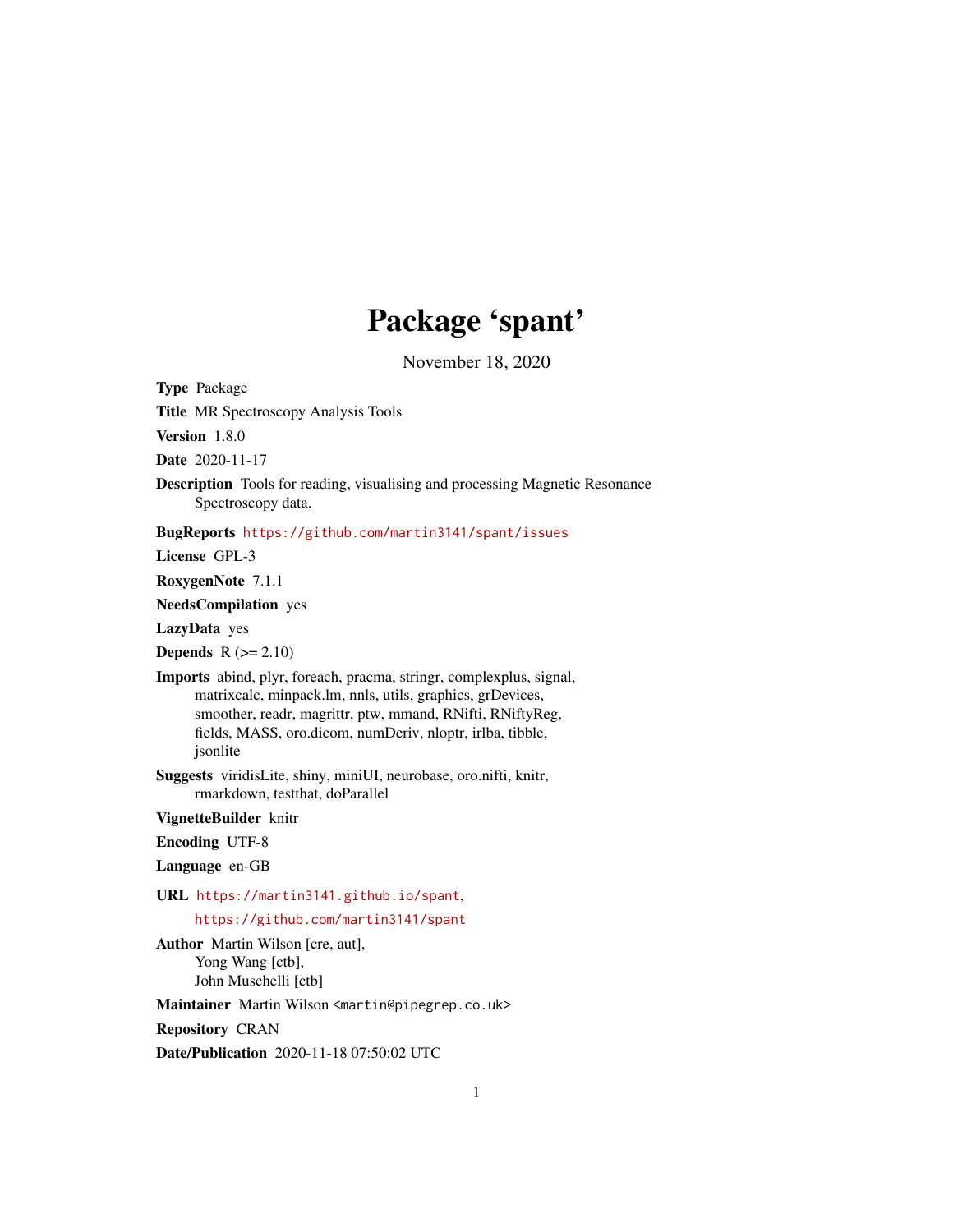# R topics documented:

|                                                                                                              | 7     |
|--------------------------------------------------------------------------------------------------------------|-------|
|                                                                                                              | 8     |
|                                                                                                              | 10    |
|                                                                                                              | 11    |
|                                                                                                              | 12    |
|                                                                                                              | 12    |
|                                                                                                              | 13    |
|                                                                                                              | 13    |
|                                                                                                              | 14    |
|                                                                                                              | 14    |
|                                                                                                              | 15    |
|                                                                                                              | -15   |
|                                                                                                              | - 16  |
|                                                                                                              |       |
|                                                                                                              |       |
|                                                                                                              |       |
| bbase                                                                                                        |       |
|                                                                                                              | $-19$ |
|                                                                                                              |       |
|                                                                                                              |       |
|                                                                                                              |       |
|                                                                                                              |       |
| $calc\_ed\_from\_lambda22$                                                                                   |       |
|                                                                                                              |       |
|                                                                                                              |       |
|                                                                                                              |       |
|                                                                                                              |       |
|                                                                                                              |       |
|                                                                                                              |       |
|                                                                                                              |       |
|                                                                                                              |       |
|                                                                                                              | 26    |
|                                                                                                              |       |
|                                                                                                              |       |
|                                                                                                              |       |
|                                                                                                              | 29    |
|                                                                                                              | 29    |
|                                                                                                              | 30    |
|                                                                                                              | 30    |
|                                                                                                              | 31    |
| crossprod 3d                                                                                                 | 31    |
| decimate_mrs_fd $\dots \dots \dots \dots \dots \dots \dots \dots \dots \dots \dots \dots \dots \dots \dots$  | 32    |
| decimate_mrs_td $\ldots \ldots \ldots \ldots \ldots \ldots \ldots \ldots \ldots \ldots \ldots \ldots \ldots$ | 32    |
|                                                                                                              | 33    |
|                                                                                                              | 34    |
|                                                                                                              | 34    |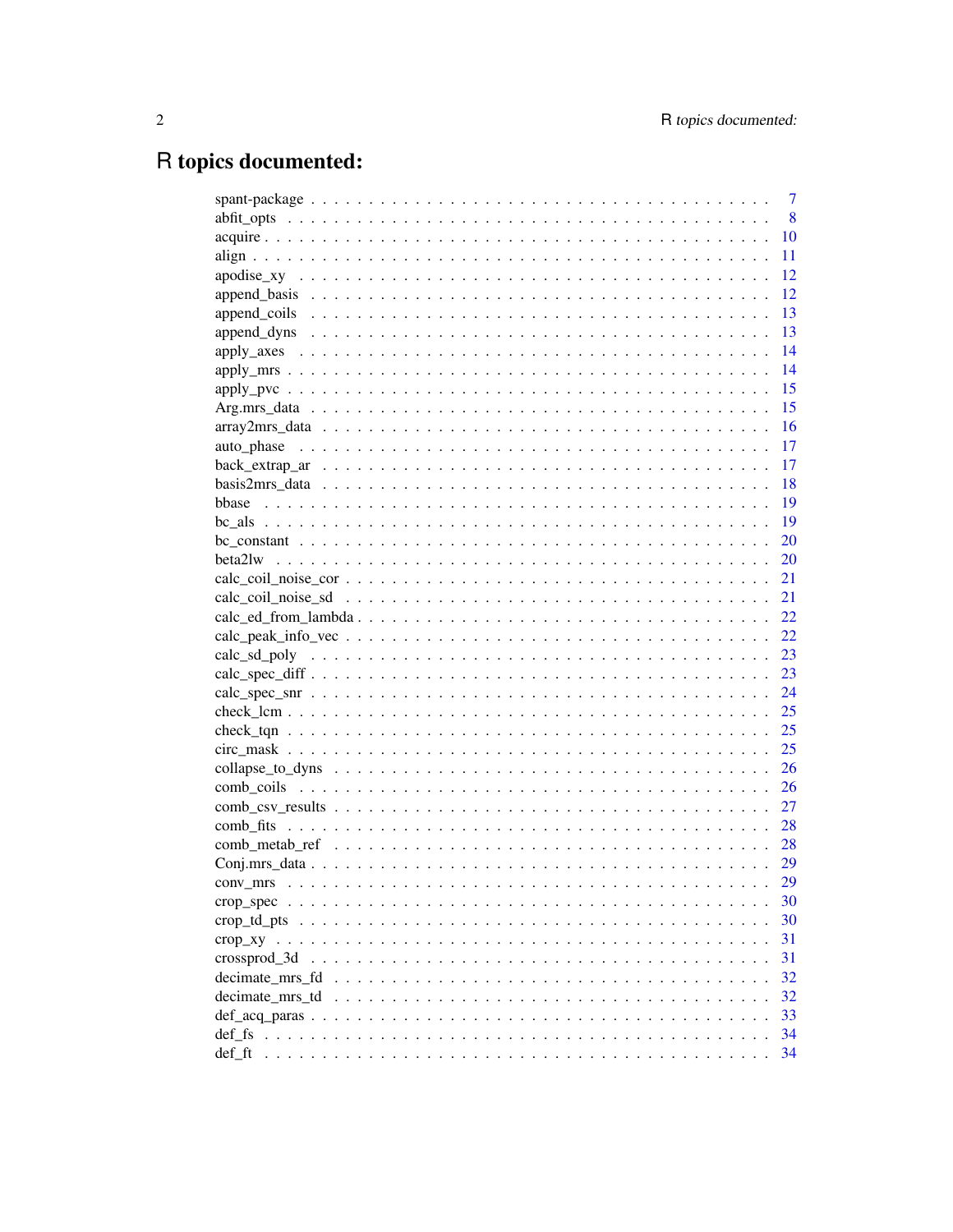|                                                                                                  | 34 |
|--------------------------------------------------------------------------------------------------|----|
|                                                                                                  | 35 |
|                                                                                                  | 35 |
|                                                                                                  | 35 |
|                                                                                                  | 36 |
|                                                                                                  | 36 |
|                                                                                                  |    |
|                                                                                                  | 37 |
|                                                                                                  |    |
|                                                                                                  |    |
|                                                                                                  |    |
|                                                                                                  |    |
|                                                                                                  | 40 |
|                                                                                                  | 41 |
|                                                                                                  | 41 |
|                                                                                                  | 42 |
|                                                                                                  |    |
|                                                                                                  | 43 |
|                                                                                                  | 43 |
|                                                                                                  | 44 |
|                                                                                                  | 44 |
|                                                                                                  |    |
|                                                                                                  | 45 |
|                                                                                                  | 46 |
|                                                                                                  | 46 |
|                                                                                                  | 47 |
|                                                                                                  | 47 |
|                                                                                                  | 48 |
|                                                                                                  | 48 |
|                                                                                                  | 49 |
|                                                                                                  | 49 |
|                                                                                                  | 50 |
|                                                                                                  | 50 |
|                                                                                                  | 51 |
|                                                                                                  | 51 |
|                                                                                                  |    |
|                                                                                                  | 52 |
|                                                                                                  | 53 |
|                                                                                                  | 53 |
|                                                                                                  | 54 |
| get_mrsi_voi                                                                                     | 54 |
|                                                                                                  | 55 |
| $get\_msi\_voxel\_xy\_psf \ldots \ldots \ldots \ldots \ldots \ldots \ldots \ldots \ldots \ldots$ |    |
|                                                                                                  | 55 |
|                                                                                                  | 56 |
|                                                                                                  | 56 |
|                                                                                                  | 57 |
|                                                                                                  | 57 |
|                                                                                                  | 58 |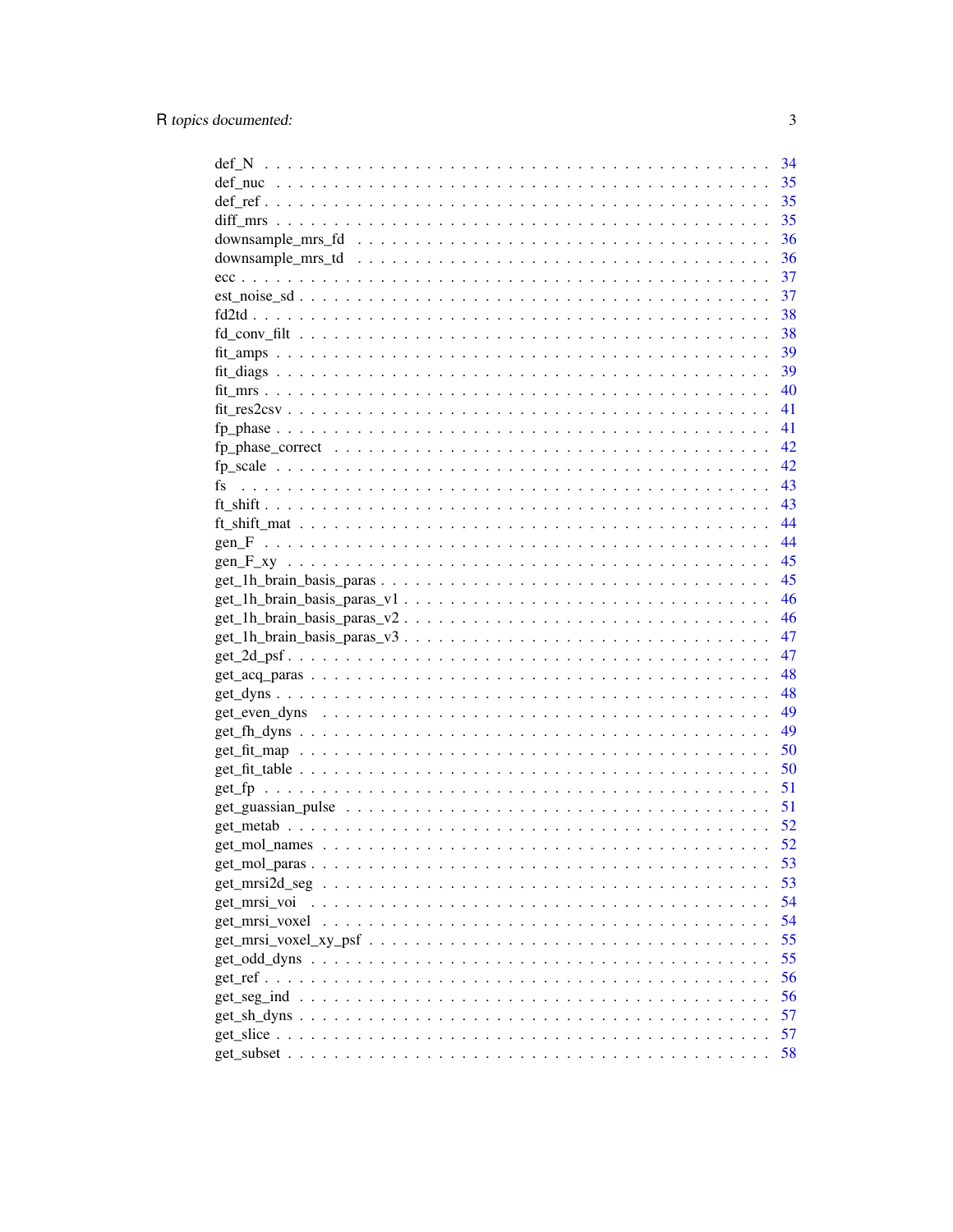|                                                                                                                               | 59   |
|-------------------------------------------------------------------------------------------------------------------------------|------|
|                                                                                                                               |      |
|                                                                                                                               | .60  |
|                                                                                                                               | 61   |
|                                                                                                                               | 61   |
|                                                                                                                               | 62   |
|                                                                                                                               | 62   |
|                                                                                                                               | 63   |
|                                                                                                                               | 63   |
|                                                                                                                               | 64   |
|                                                                                                                               | 65   |
|                                                                                                                               | 65   |
|                                                                                                                               | 66   |
|                                                                                                                               | 66   |
|                                                                                                                               | 67   |
|                                                                                                                               | 67   |
|                                                                                                                               | 68   |
|                                                                                                                               |      |
|                                                                                                                               |      |
|                                                                                                                               | - 70 |
|                                                                                                                               | - 70 |
|                                                                                                                               | 71   |
|                                                                                                                               | 71   |
|                                                                                                                               | 72   |
|                                                                                                                               | 72   |
| lb.                                                                                                                           | 73   |
|                                                                                                                               | 73   |
|                                                                                                                               | 74   |
|                                                                                                                               | 74   |
|                                                                                                                               | 75   |
|                                                                                                                               | 75   |
|                                                                                                                               | 76   |
|                                                                                                                               | 76   |
| $\text{max\_mrs\_interp } \ldots \ldots \ldots \ldots \ldots \ldots \ldots \ldots \ldots \ldots \ldots \ldots \ldots$         | 77   |
|                                                                                                                               | 77   |
| mean_dyns $\dots \dots \dots \dots \dots \dots \dots \dots \dots \dots \dots \dots \dots \dots \dots \dots \dots \dots \dots$ | 78   |
|                                                                                                                               | 78   |
|                                                                                                                               | 79   |
| median dyns                                                                                                                   | 79   |
|                                                                                                                               | 80   |
| mrs data2basis                                                                                                                | 80   |
|                                                                                                                               | 81   |
|                                                                                                                               |      |
| myfftshift                                                                                                                    | 81   |
|                                                                                                                               | 82   |
|                                                                                                                               | 82   |
|                                                                                                                               | 83   |
|                                                                                                                               | 83   |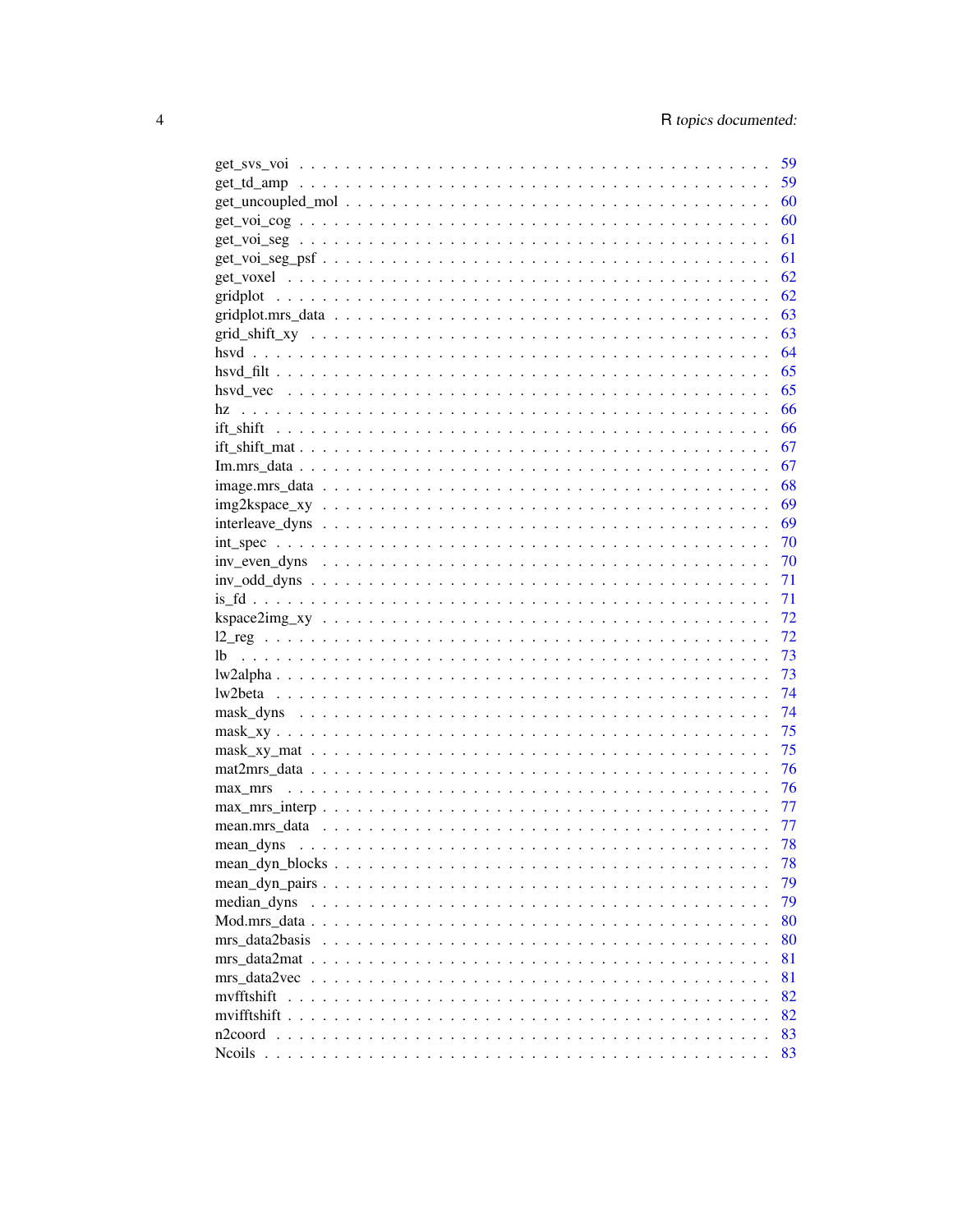|                                                                                                                  | 83 |
|------------------------------------------------------------------------------------------------------------------|----|
|                                                                                                                  | 84 |
|                                                                                                                  | 84 |
|                                                                                                                  |    |
|                                                                                                                  |    |
|                                                                                                                  |    |
|                                                                                                                  |    |
|                                                                                                                  |    |
|                                                                                                                  |    |
|                                                                                                                  |    |
|                                                                                                                  |    |
|                                                                                                                  |    |
| phase                                                                                                            |    |
|                                                                                                                  |    |
|                                                                                                                  |    |
|                                                                                                                  | 93 |
|                                                                                                                  | 93 |
| plot slice fit inter $\dots \dots \dots \dots \dots \dots \dots \dots \dots \dots \dots \dots \dots \dots \dots$ | 94 |
|                                                                                                                  | 95 |
|                                                                                                                  | 96 |
|                                                                                                                  | 97 |
|                                                                                                                  | 97 |
|                                                                                                                  |    |
|                                                                                                                  |    |
|                                                                                                                  |    |
|                                                                                                                  |    |
|                                                                                                                  |    |
|                                                                                                                  |    |
|                                                                                                                  |    |
|                                                                                                                  |    |
|                                                                                                                  |    |
|                                                                                                                  |    |
|                                                                                                                  |    |
|                                                                                                                  |    |
|                                                                                                                  |    |
|                                                                                                                  |    |
|                                                                                                                  |    |
|                                                                                                                  |    |
|                                                                                                                  |    |
|                                                                                                                  |    |
|                                                                                                                  |    |
|                                                                                                                  |    |
|                                                                                                                  |    |
|                                                                                                                  |    |
|                                                                                                                  |    |
|                                                                                                                  |    |
|                                                                                                                  |    |
|                                                                                                                  |    |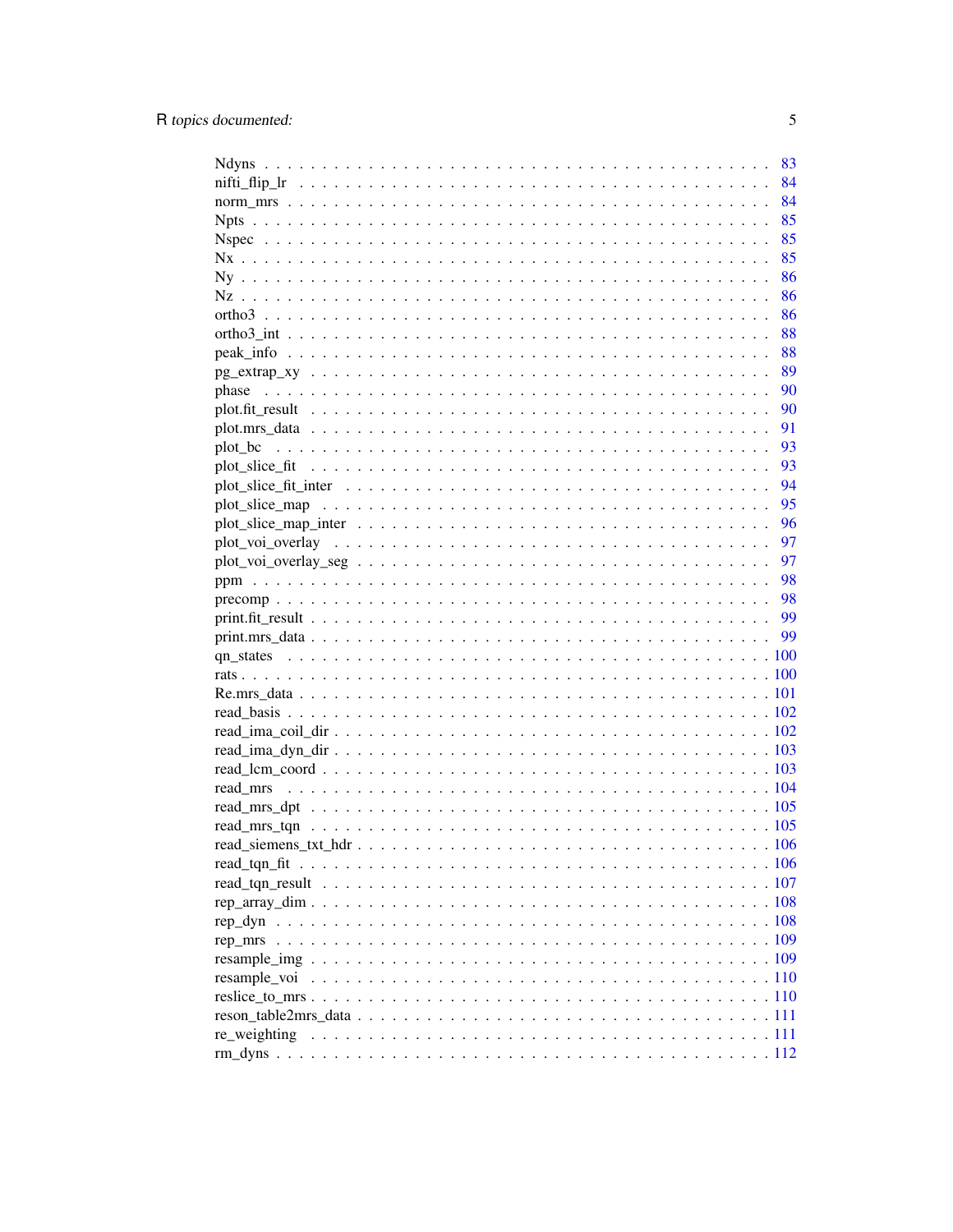| $set\_def\_acq\_paras \ldots \ldots \ldots \ldots \ldots \ldots \ldots \ldots \ldots \ldots \ldots \ldots \ldots 121$ |  |
|-----------------------------------------------------------------------------------------------------------------------|--|
|                                                                                                                       |  |
|                                                                                                                       |  |
|                                                                                                                       |  |
|                                                                                                                       |  |
|                                                                                                                       |  |
|                                                                                                                       |  |
|                                                                                                                       |  |
|                                                                                                                       |  |
|                                                                                                                       |  |
|                                                                                                                       |  |
|                                                                                                                       |  |
|                                                                                                                       |  |
|                                                                                                                       |  |
|                                                                                                                       |  |
|                                                                                                                       |  |
|                                                                                                                       |  |
|                                                                                                                       |  |
|                                                                                                                       |  |
|                                                                                                                       |  |
|                                                                                                                       |  |
|                                                                                                                       |  |
|                                                                                                                       |  |
|                                                                                                                       |  |
|                                                                                                                       |  |
|                                                                                                                       |  |
|                                                                                                                       |  |
| tdsr                                                                                                                  |  |
|                                                                                                                       |  |
|                                                                                                                       |  |
|                                                                                                                       |  |
|                                                                                                                       |  |
|                                                                                                                       |  |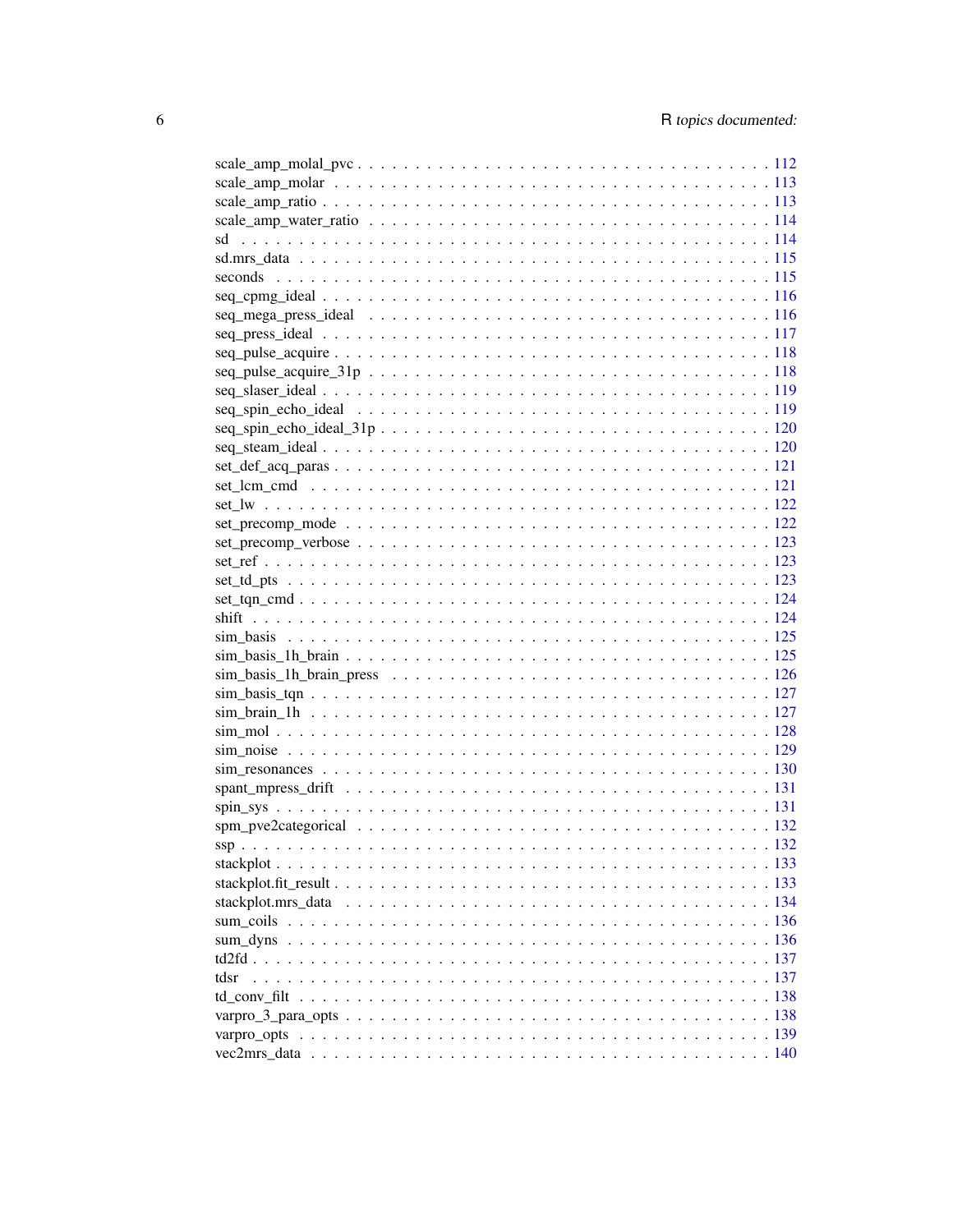## <span id="page-6-0"></span>spant-package 7

| Index |  |  |  |  |  |  |  |  |  |  |  |  |  |  |  |  |  |
|-------|--|--|--|--|--|--|--|--|--|--|--|--|--|--|--|--|--|
|       |  |  |  |  |  |  |  |  |  |  |  |  |  |  |  |  |  |
|       |  |  |  |  |  |  |  |  |  |  |  |  |  |  |  |  |  |
|       |  |  |  |  |  |  |  |  |  |  |  |  |  |  |  |  |  |
|       |  |  |  |  |  |  |  |  |  |  |  |  |  |  |  |  |  |
|       |  |  |  |  |  |  |  |  |  |  |  |  |  |  |  |  |  |
|       |  |  |  |  |  |  |  |  |  |  |  |  |  |  |  |  |  |
|       |  |  |  |  |  |  |  |  |  |  |  |  |  |  |  |  |  |

spant-package *spant: spectroscopy analysis tools.*

#### Description

spant provides a set of tools for reading, visualising and processing Magnetic Resonance Spectroscopy (MRS) data.

#### Details

To get started with spant, take a look at the introduction vignette:

vignette("spant-intro",package="spant")

Full list of vignettes:

browseVignettes(package = "spant")

Full list of functions:

help(package = spant,help\_type = "html")

An online version of the documentation is available from:

<https://martin3141.github.io/spant/>

#### Author(s)

Maintainer: Martin Wilson <martin@pipegrep.co.uk> Other contributors:

- Yong Wang [contributor]
- John Muschelli [contributor]

# See Also

Useful links:

- <https://martin3141.github.io/spant>
- <https://github.com/martin3141/spant>
- Report bugs at <https://github.com/martin3141/spant/issues>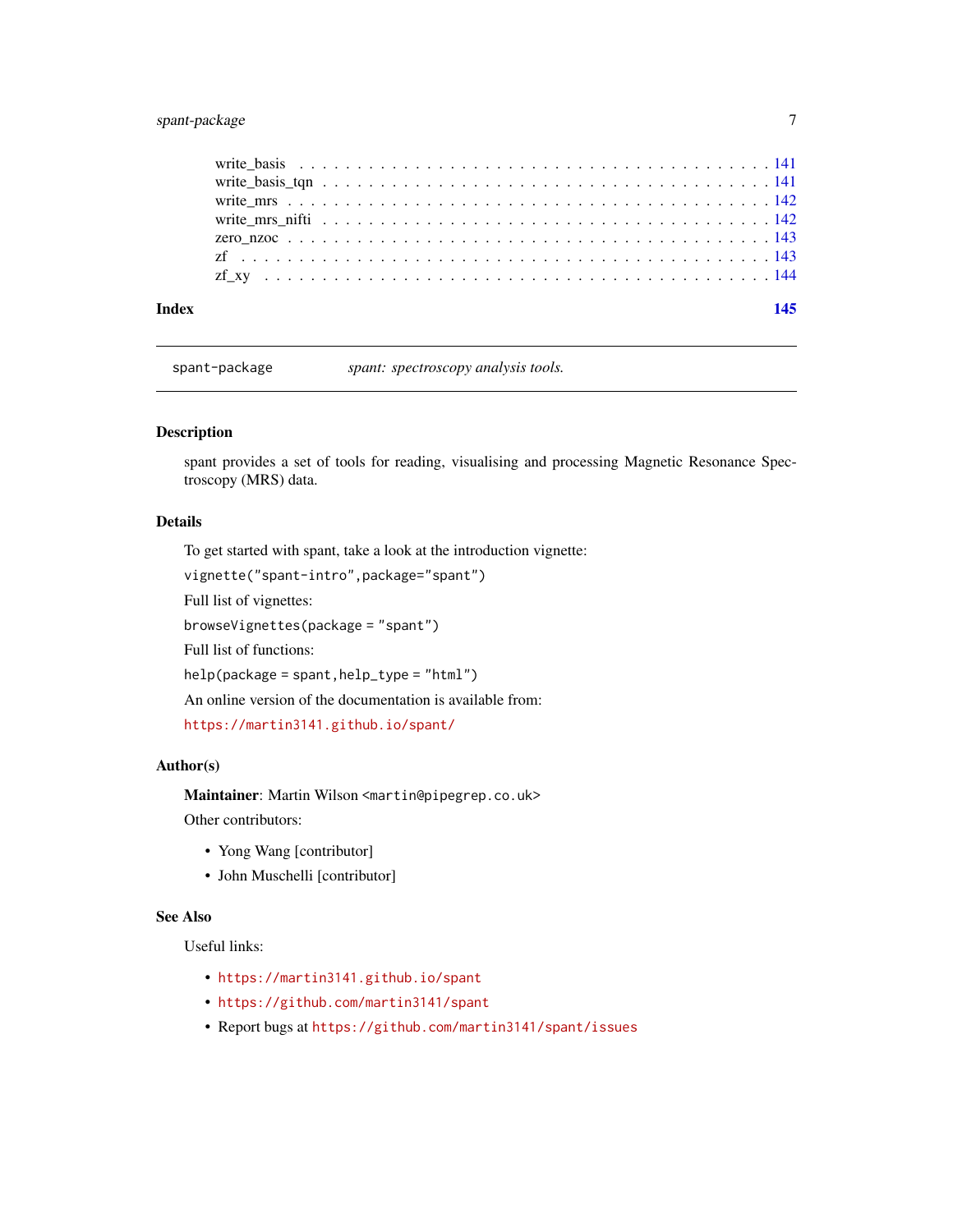<span id="page-7-0"></span>

Return a list of options for an ABfit analysis.

#### Usage

```
abfit_opts(
  init_damping = 5,
 maxiters = 1024,max\_shift = 10,max\_damping = 15,
 max_{\text{phase}} = 360,
  lambda = NULL,ppm\_left = 4,
 ppm\_right = 0.2,
  zp = TRUE,bl\_ed\_pppm = 2,
  auto_b1_flex = TRUE,
 bl_comps_pppm = 15,
  export_sp_fit = FALSE,
 max\_asym = 0.25,
 max_basis_bshift = 1,
 max_basis_damping = 2,
 maxiters_pre = 1000,
  algo_pre = "NLOPT_LN_NELDERMEAD",
  min_bl_ed_pppm = NULL,
 max_b1\_ed\_pppm = 7,
  auto_bl_flex_n = 20,
 pre_fit_bl_ed_pppm = 1,
  remove_lip_mm_prefit = FALSE,
  pre_align = TRUE,
 max\_pre\_align\_shift = 0.1,
 pre\_align\_ref\_freqs = c(2.01, 3.03, 3.22),
 noise_{region} = c(-0.5, -2.5),
  optimal_smooth_criterion = "maic",
  aic_smoothing_factor = 5,
  anal_jac = TRUE,pre_fit_ppm_left = 4,
  pre_fit\_ppm\_right = 1.8,
  phi1_optim = FALSE,
  phi1_init = 0,
 max_dphi1 = 0.2,
 max_basis_shift_broad = 1,
 max_basis_damping_broad = 2,
```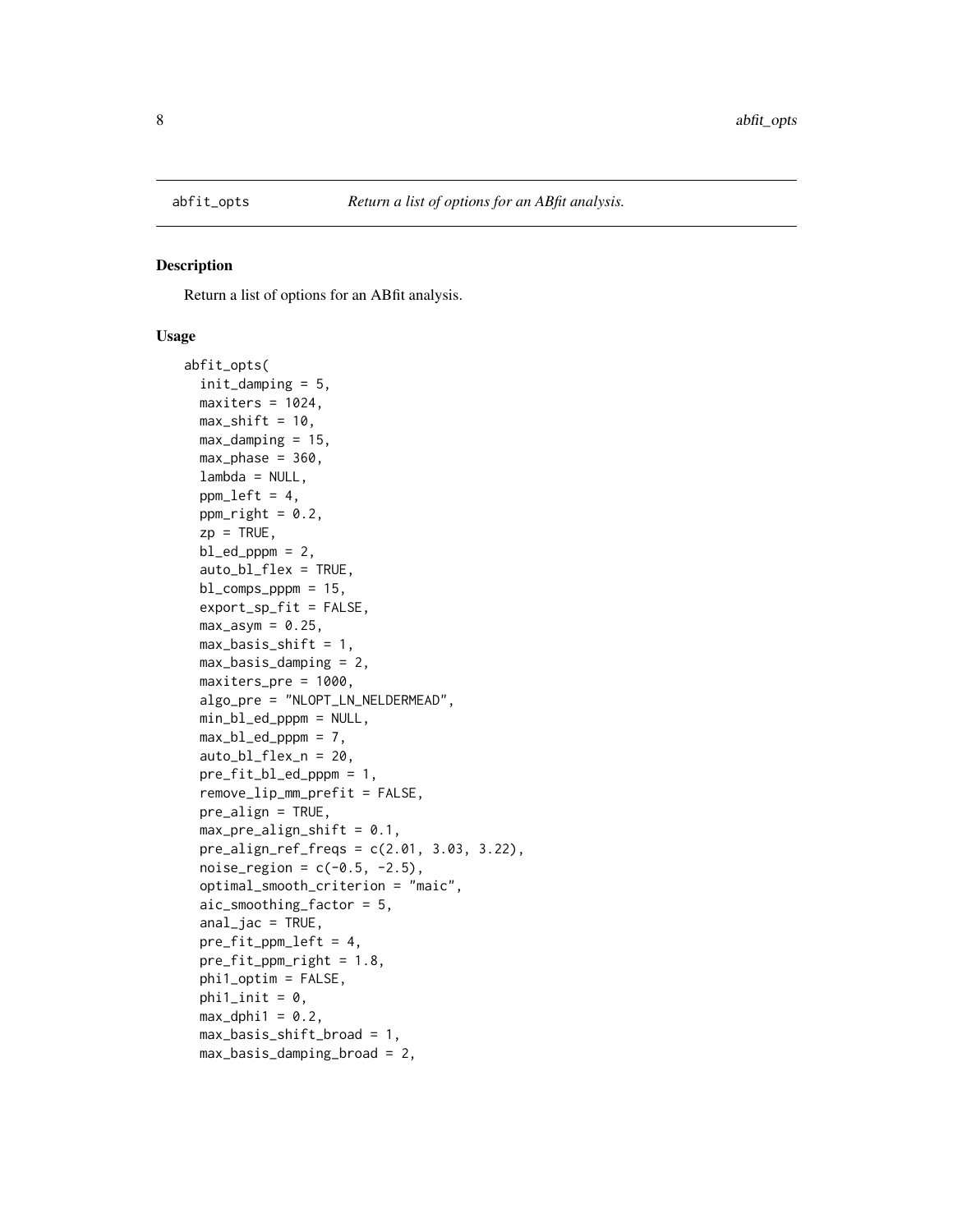```
ahat_calc_method = "lh_pnnls"
\mathcal{L}
```
# Arguments

| init_damping         | initial value of the Gaussian global damping parameter (Hz). Very poorly shimmed<br>or high field data may benefit from a larger value. |
|----------------------|-----------------------------------------------------------------------------------------------------------------------------------------|
| maxiters             | The maximum number of iterations to run for the detailed fit.                                                                           |
| max_shift            | The maximum allowable shift to be applied in the optimisation phase of fitting<br>$(Hz)$ .                                              |
| max_damping          | maximum permitted value of the global damping parameter (Hz).                                                                           |
| max_phase            | maximum permitted value of the global zero-order phase term (degrees).                                                                  |
| lambda               | manually set the the baseline smoothness parameter.                                                                                     |
| ppm_left             | downfield frequency limit for the fitting range (ppm).                                                                                  |
| ppm_right            | upfield frequency limit for the fitting range (ppm).                                                                                    |
| zp                   | zero pad the data to twice the original length before fitting.                                                                          |
| bl_ed_pppm           | manually set the the baseline smoothness parameter (ED per ppm).                                                                        |
| auto_bl_flex         | automatically determine the level of baseline smoothness.                                                                               |
| bl_comps_pppm        | spline basis density (signals per ppm).                                                                                                 |
| export_sp_fit        | add the fitted spline functions to the fit result.                                                                                      |
| max_asym             | maximum allowable value of the asymmetry parameter.                                                                                     |
| max_basis_shift      |                                                                                                                                         |
|                      | maximum allowable frequency shift for individual basis signals (Hz).                                                                    |
| max_basis_damping    | maximum allowable Lorentzian damping factor for individual basis signals (Hz).                                                          |
| maxiters_pre         | maximum iterations for the coarse (pre-)fit.                                                                                            |
| algo_pre             | optimisation method for the coarse (pre-)fit.                                                                                           |
|                      | min_bl_ed_pppm minimum value for the candidate baseline flexibility analyses (ED per ppm).                                              |
|                      | max_b1_ed_pppm_minimum value for the candidate baseline flexibility analyses (ED per ppm).                                              |
|                      | auto_bl_flex_n number of candidate baseline analyses to perform.                                                                        |
| pre_fit_bl_ed_pppm   |                                                                                                                                         |
|                      | level of baseline flexibility to use in the coarse fitting stage of the algorithm (ED<br>per ppm).                                      |
| remove_lip_mm_prefit |                                                                                                                                         |
|                      | remove broad signals in the coarse fitting stage of the algorithm.                                                                      |
| pre_align            | perform a pre-alignment step before coarse fitting.                                                                                     |
| max_pre_align_shift  | maximum allowable shift in the pre-alignment step (ppm).                                                                                |
| pre_align_ref_freqs  |                                                                                                                                         |
|                      | a vector of prominent spectral frequencies used in the pre-alignment step (ppm).                                                        |
| noise_region         | spectral region to estimate the noise level (ppm).                                                                                      |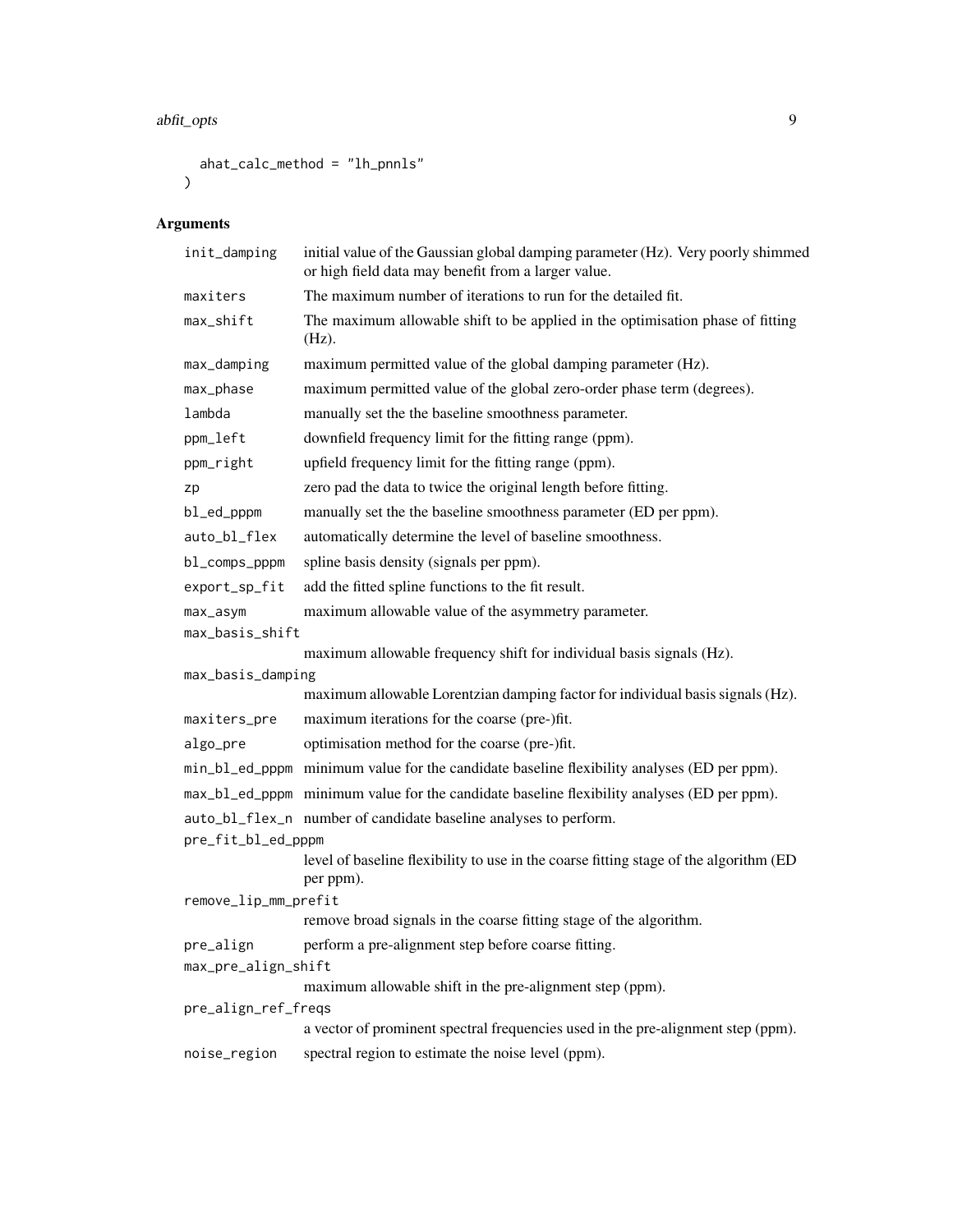<span id="page-9-0"></span>

| optimal_smooth_criterion |                                                                                                                                       |
|--------------------------|---------------------------------------------------------------------------------------------------------------------------------------|
|                          | method to determine the optimal smoothness.                                                                                           |
| aic_smoothing_factor     |                                                                                                                                       |
|                          | modification factor for the AIC calculation.                                                                                          |
| anal_jac                 | use a analytical approximation to the jacobian in the detailed fitting stage.                                                         |
| pre_fit_ppm_left         |                                                                                                                                       |
|                          | downfield frequency limit for the fitting range in the coarse fitting stage of the<br>algorithm (ppm).                                |
| pre_fit_ppm_right        |                                                                                                                                       |
|                          | upfield frequency limit for the fitting range in the coarse fitting stage of the<br>algorithm (ppm).                                  |
| phi1_optim               | apply and optimise a frequency dependant phase term.                                                                                  |
| phi1_init                | initial value for the frequency dependant phase term (ms).                                                                            |
| max_dphi1                | maximum allowable change from the initial frequency dependant phase term<br>$(ms)$ .                                                  |
| max_basis_shift_broad    |                                                                                                                                       |
|                          | maximum allowable shift for broad signals in the basis (Hz). Determined based<br>on their name beginning with Lip or MM.              |
| max_basis_damping_broad  |                                                                                                                                       |
|                          | maximum allowable Lorentzian damping for broad signals in the basis (Hz).<br>Determined based on their name beginning with Lip or MM. |
| ahat_calc_method         |                                                                                                                                       |
|                          | method to calculate the metabolite amplitudes. May be one of: "lh_pnnls" or<br>$"ls"$ .                                               |
| 11е                      |                                                                                                                                       |

# Value

full list of options.

#### Examples

opts  $\leq$  abfit\_opts(ppm\_left = 4.2, noise\_region = c(-1, -3))

acquire *Simulate pulse sequence acquisition.*

# Description

Simulate pulse sequence acquisition.

# Usage

```
acquire(sys, rec-phase = 180, tol = 1e-04, detect = NULL)
```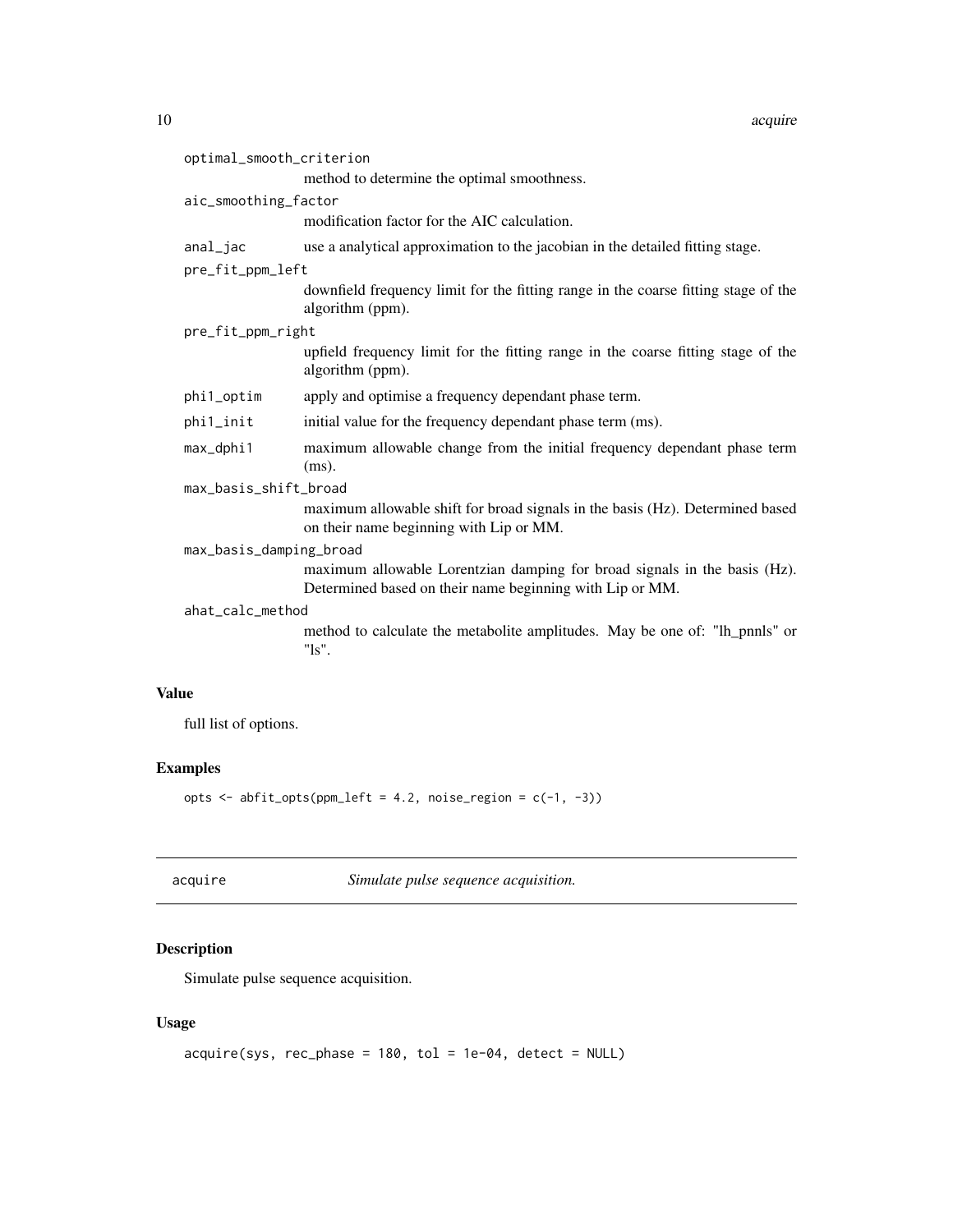#### <span id="page-10-0"></span>align the contract of the contract of the contract of the contract of the contract of the contract of the contract of the contract of the contract of the contract of the contract of the contract of the contract of the cont

# Arguments

| sys       | spin system object.                               |
|-----------|---------------------------------------------------|
| rec_phase | receiver phase in degrees.                        |
| tol       | ignore resonance amplitudes below this threshold. |
| detect    | detection nuclei.                                 |

# Value

a list of resonance amplitudes and frequencies.

| align | Align spectra to a reference frequency using a convolution based |  |  |  |
|-------|------------------------------------------------------------------|--|--|--|
|       | <i>method.</i>                                                   |  |  |  |

# Description

Align spectra to a reference frequency using a convolution based method.

#### Usage

```
align(
  mrs_data,
  ref\_freq = 4.65,
  zf_factor = 2,
  1b = 2,
  max\_shift = 20,
  ret_df = FALSE
\mathcal{L}
```
# Arguments

| mrs_data  | data to be aligned.                                                         |
|-----------|-----------------------------------------------------------------------------|
| ref_freq  | reference frequency in ppm units. More than one frequency may be specified. |
| zf_factor | zero filling factor to increase alignment resolution.                       |
| -lb       | line broadening to apply to the reference signal.                           |
| max_shift | maximum allowable shift in Hz.                                              |
| ret_df    | return frequency shifts in addition to aligned data (logical).              |

#### Value

aligned data object.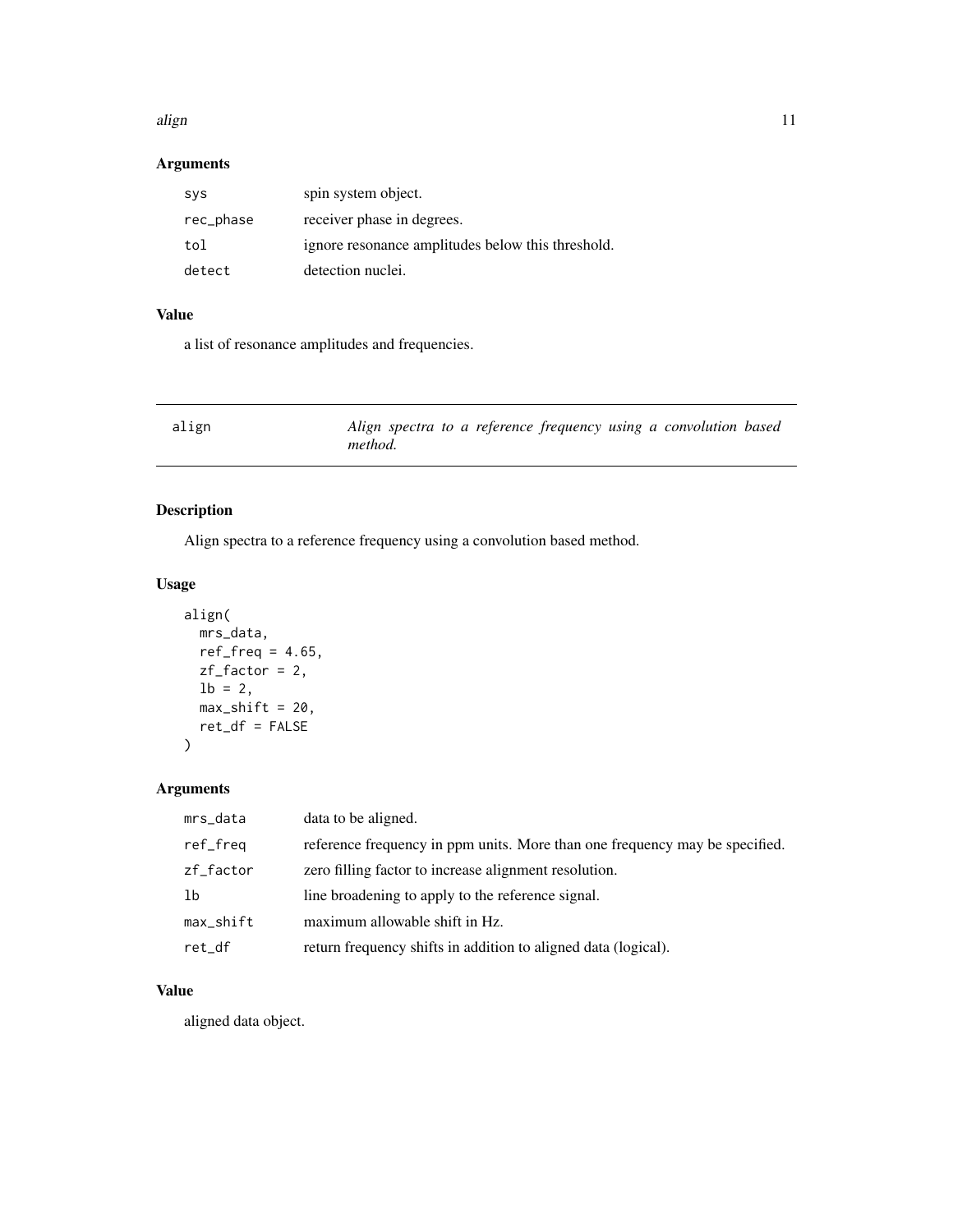<span id="page-11-0"></span>

Apodise MRSI data in the x-y direction with a k-space filter.

#### Usage

```
apodise_xy(mrs_data, func = "hamming", w = 2.5)
```
#### Arguments

| mrs data | MRSI data.                                                          |
|----------|---------------------------------------------------------------------|
| func     | must be "hamming" or "gaussian".                                    |
| W        | the reciprocal of the standard deviation for the gaussian function. |

# Value

apodised data.

| append_basis | Combine a pair of basis set objects. |  |
|--------------|--------------------------------------|--|
|              |                                      |  |

# Description

Combine a pair of basis set objects.

#### Usage

append\_basis(basis\_a, basis\_b)

#### Arguments

| basis a | first basis.  |
|---------|---------------|
| basis b | second basis. |

#### Value

combined basis set object.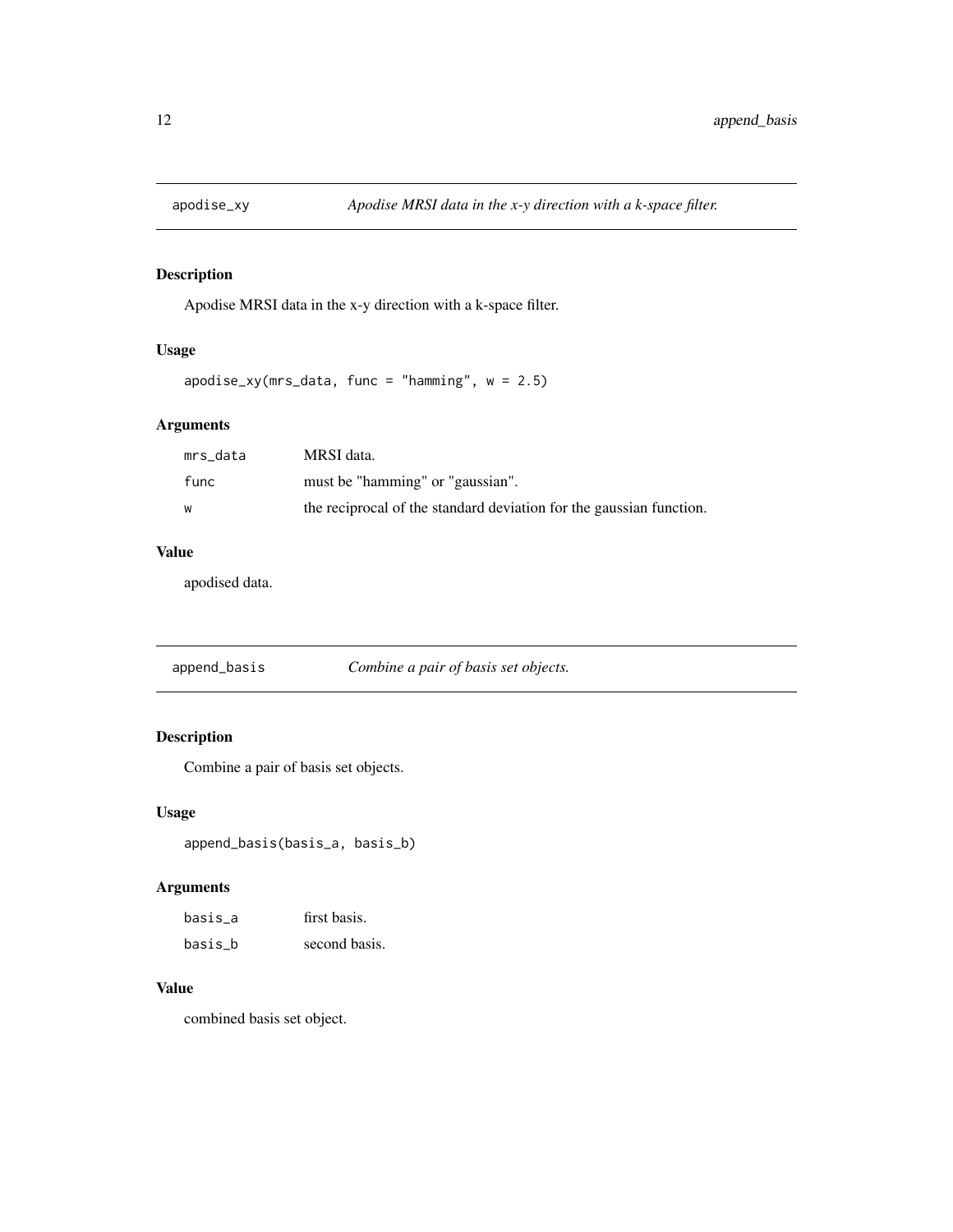<span id="page-12-0"></span>

Append MRS data across the coil dimension, assumes they matched across the other dimensions.

#### Usage

```
append_coils(...)
```
# Arguments

... MRS data objects as arguments, or a list of MRS data objects.

#### Value

a single MRS data object with the input objects concatenated together.

| append_dyns | Append MRS data across the dynamic dimension, assumes they |  |  |  |  |
|-------------|------------------------------------------------------------|--|--|--|--|
|             | matched across the other dimensions.                       |  |  |  |  |

#### Description

Append MRS data across the dynamic dimension, assumes they matched across the other dimensions.

#### Usage

```
append_dyns(...)
```
#### Arguments

... MRS data objects as arguments, or a list of MRS data objects.

#### Value

a single MRS data object with the input objects concatenated together.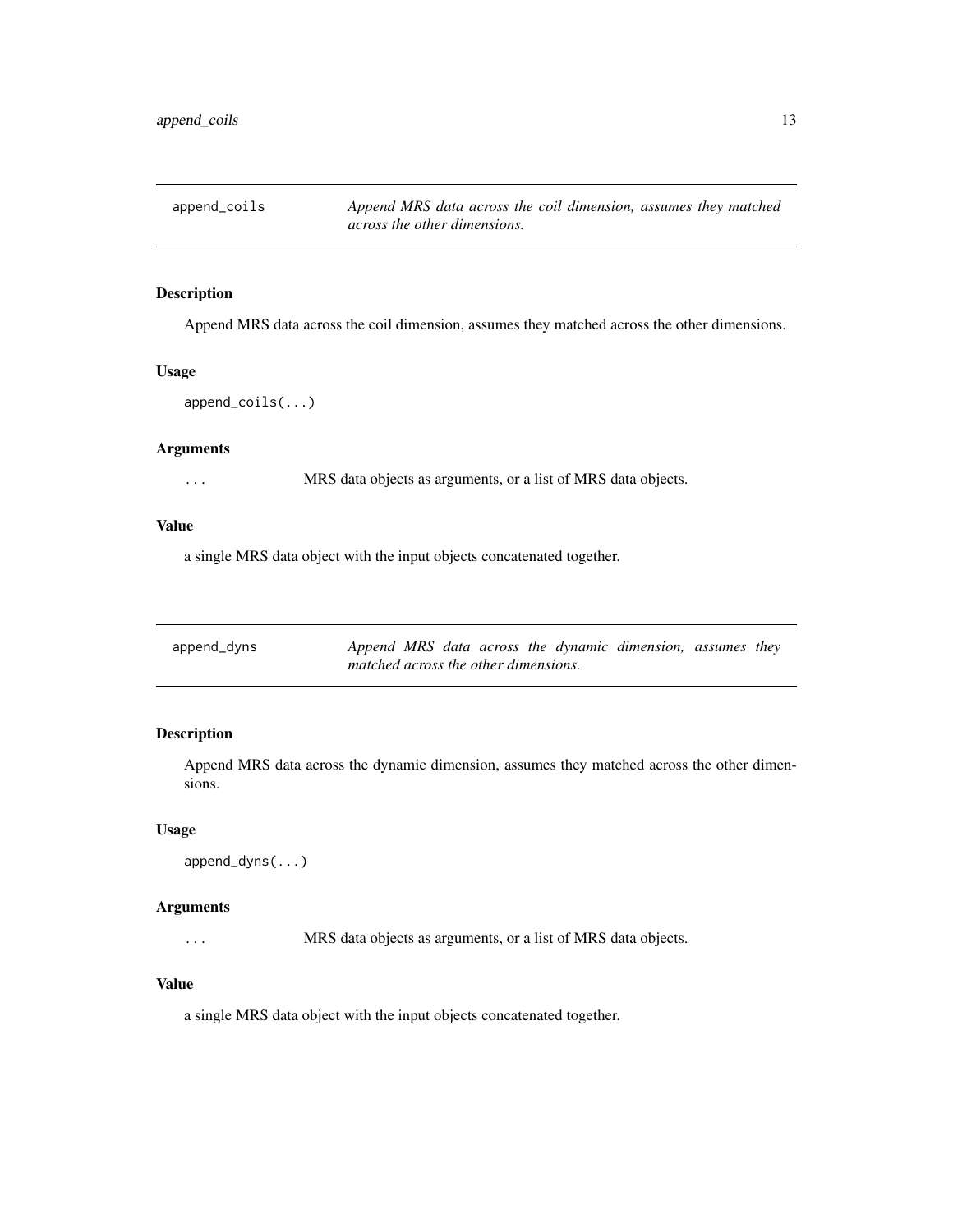<span id="page-13-0"></span>

Apply a function over specified array axes.

#### Usage

apply\_axes(x, axes, fun, ...)

#### Arguments

| x    | an array.                           |
|------|-------------------------------------|
| axes | a vector of axes to apply fun over. |
| fun  | function to be applied.             |
|      | optional arguments to fun.          |

#### Value

array.

#### Examples

```
z <- array(1:1000, dim = c(10, 10, 10))
a <- apply_axes(z, 3, fft)
a[1,1,] == fft(z[1,1,])a <- apply_axes(z, 3, sum)
a[1,1,] == sum(z[1,1,])
```
apply\_mrs *Apply a function across given dimensions of a MRS data object.*

#### Description

Apply a function across given dimensions of a MRS data object.

#### Usage

```
apply_mrs(mrs_data, dims, fun, ..., data_only = FALSE)
```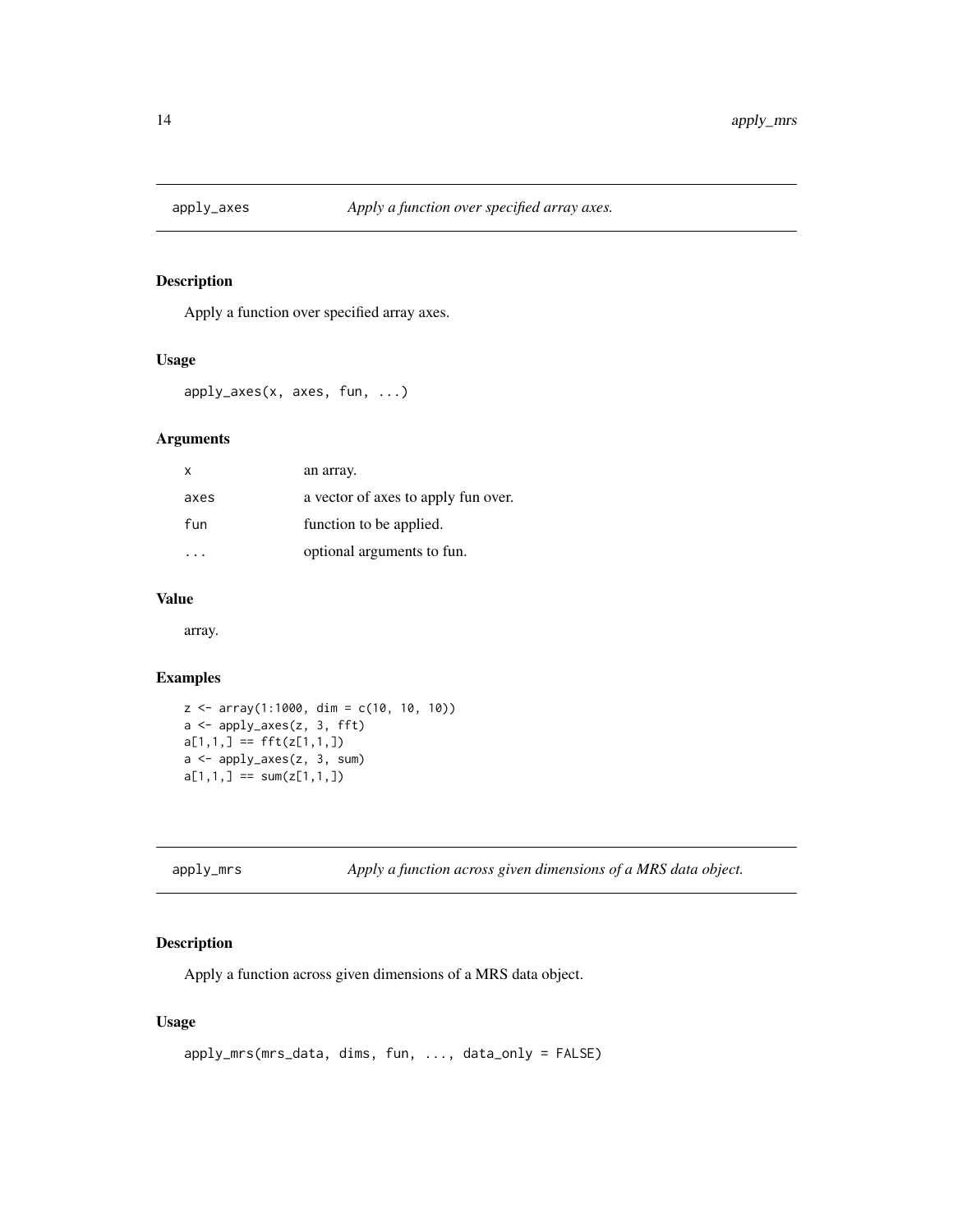#### <span id="page-14-0"></span>apply\_pvc 15

# Arguments

| mrs_data  | MRS data.                                       |
|-----------|-------------------------------------------------|
| dims      | dimensions to apply the function.               |
| fun       | name of the function.                           |
|           | arguments to the function.                      |
| data_only | return an array rather than an MRS data object. |
|           |                                                 |

| apply_pvc |  |  |
|-----------|--|--|
|           |  |  |

Convert default LCM/TARQUIN concentration scaling to molal units *with partial volume correction.*

# Description

Convert default LCM/TARQUIN concentration scaling to molal units with partial volume correction.

# Usage

```
apply_pvc(fit_result, p_vols, te, tr)
```
# Arguments

| fit_result | a fit_result object to apply partial volume correction. |
|------------|---------------------------------------------------------|
| p_vols     | a numeric vector of partial volumes.                    |
| te         | the MRS TE.                                             |
| tr         | the MRS TR.                                             |

# Value

a fit\_result object with a rescaled results table.

Arg.mrs\_data *Apply Arg operator to an MRS dataset.*

# Description

Apply Arg operator to an MRS dataset.

#### Usage

## S3 method for class 'mrs\_data' Arg(z)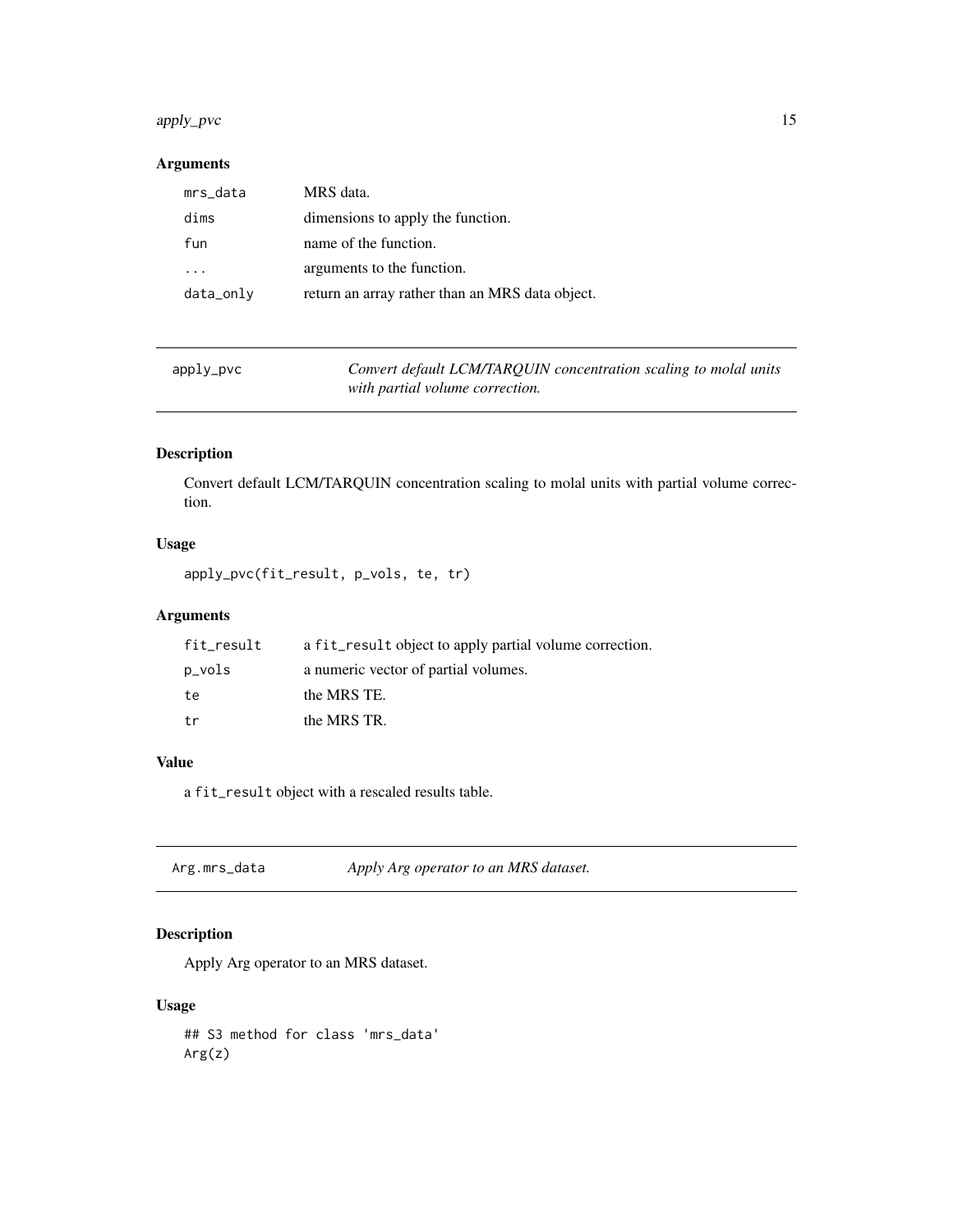#### <span id="page-15-0"></span>Arguments

z MRS data.

#### Value

MRS data following Arg operator.

| array2mrs_data | Convert a 7 dimensional array in into a mrs_data object. The array                |
|----------------|-----------------------------------------------------------------------------------|
|                | dimensions should be ordered as : dummy, $X$ , $Y$ , $Z$ , dynamic, coil, $FID$ . |

#### Description

Convert a 7 dimensional array in into a mrs\_data object. The array dimensions should be ordered as : dummy, X, Y, Z, dynamic, coil, FID.

# Usage

```
array2mrs_data(
 data_array,
 fs = def_fs(),
 ft = def_fft(),ref = def_ref(),nuc = def_nuc(),
 fd = FALSE)
```
#### Arguments

| data_array | 7d data array.                                                       |
|------------|----------------------------------------------------------------------|
| fs         | sampling frequency in Hz.                                            |
| ft         | transmitter frequency in Hz.                                         |
| ref        | reference value for ppm scale.                                       |
| nuc        | nucleus that is resonant at the transmitter frequency.               |
| fd         | flag to indicate if the matrix is in the frequency domain (logical). |

## Value

mrs\_data object.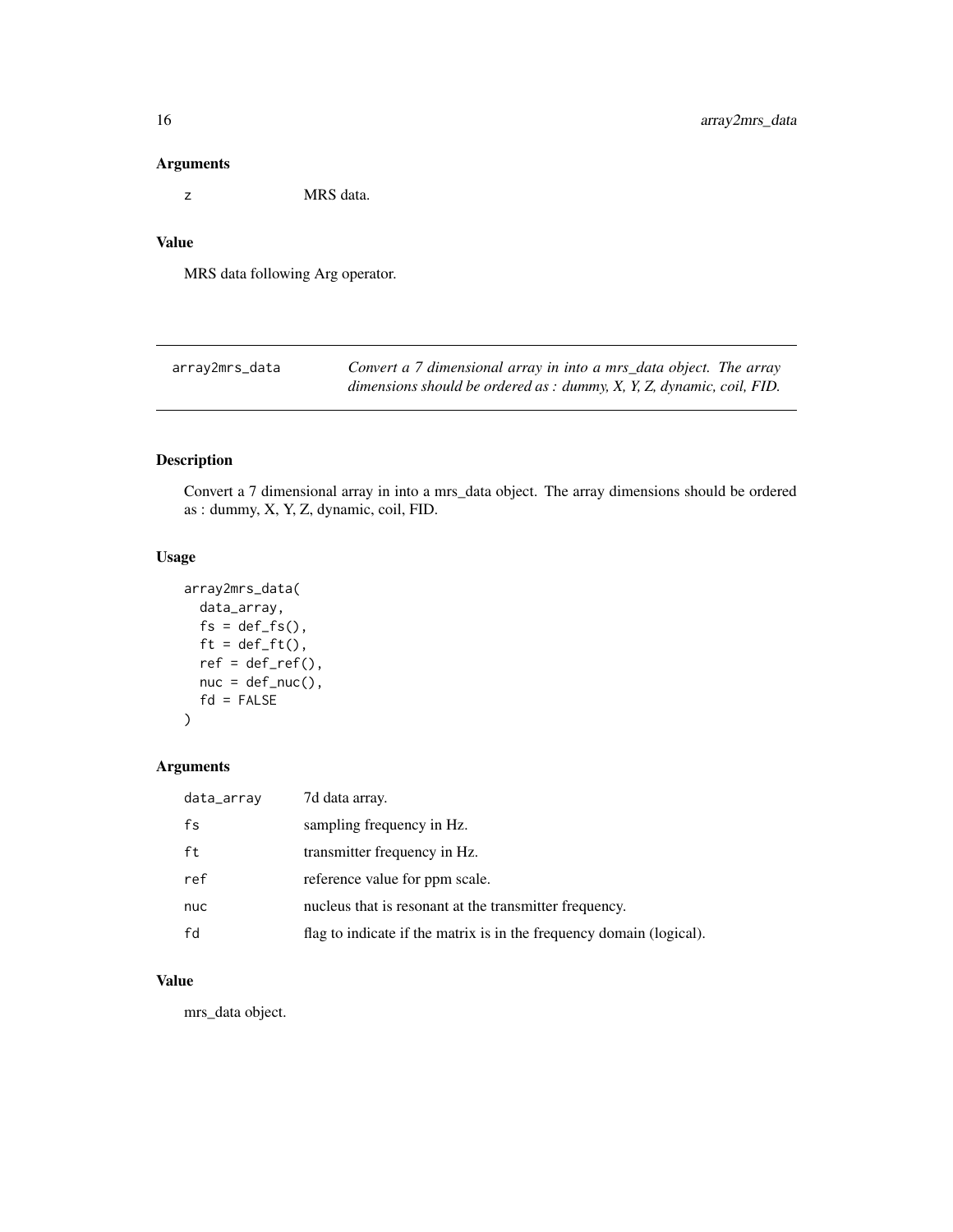<span id="page-16-0"></span>auto\_phase *Perform zeroth-order phase correction based on the minimisation of the squared difference between the real and magnitude components of the spectrum.*

# Description

Perform zeroth-order phase correction based on the minimisation of the squared difference between the real and magnitude components of the spectrum.

#### Usage

```
auto_phase(mrs_data, xlim = NULL, ret_phase = FALSE)
```
#### Arguments

| mrs data  | an object of class mrs_data.                                      |
|-----------|-------------------------------------------------------------------|
| xlim      | frequency range (default units of PPM) to including in the phase. |
| ret_phase | return phase values (logical).                                    |

#### Value

MRS data object and phase values (optional).

| back_extrap_ar | Back extrapolate time-domain data points using an autoregressive |  |  |
|----------------|------------------------------------------------------------------|--|--|
|                | model.                                                           |  |  |

#### Description

Back extrapolate time-domain data points using an autoregressive model.

#### Usage

```
back_extrap_ar(
  mrs_data,
  extrap_pts,
  pred_pts = NULL,
  method = "burg",rem\_add = TRUE,...
\mathcal{E}
```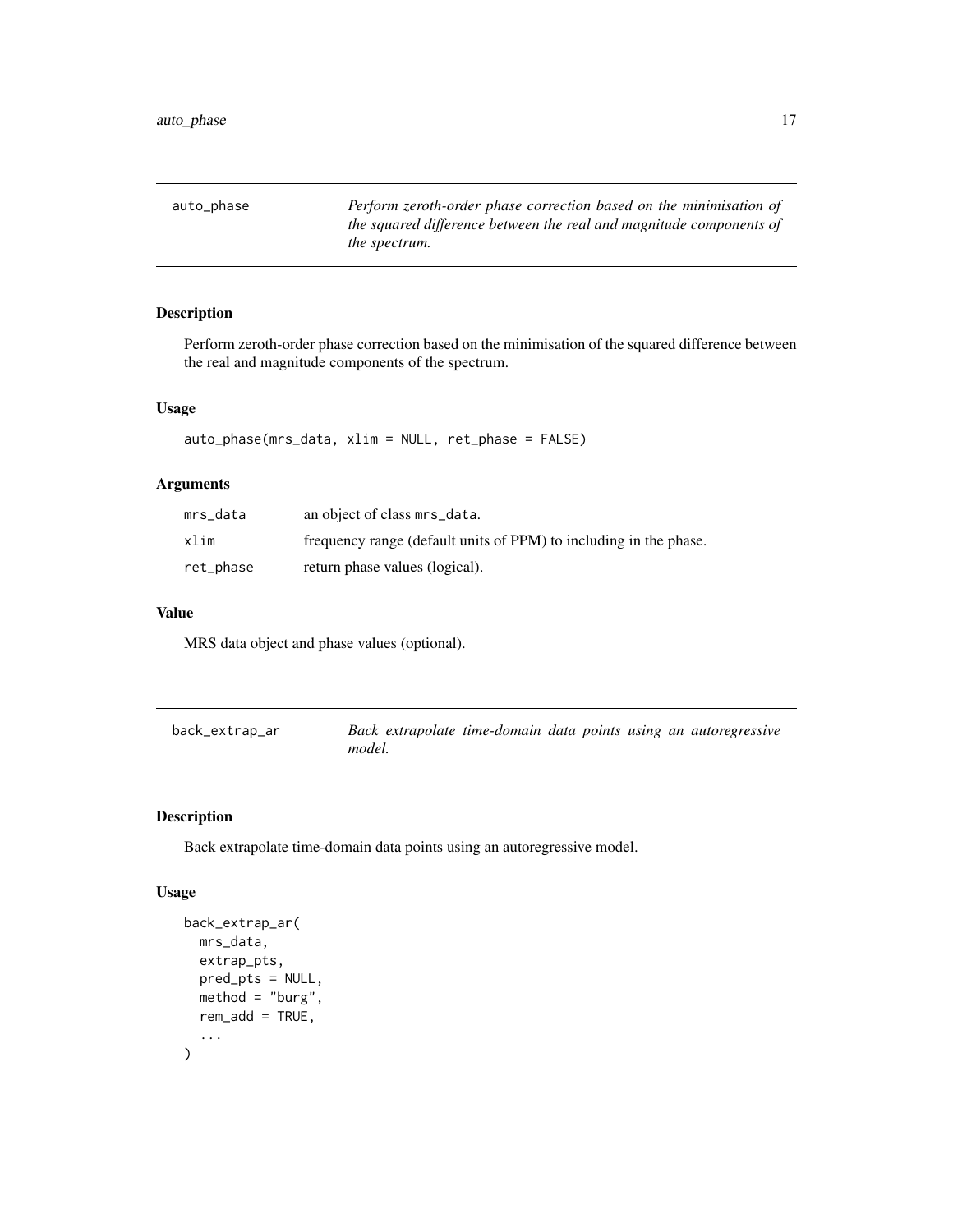# Arguments

| mrs_data   | mrs_data object.                                                                                                                                                                 |
|------------|----------------------------------------------------------------------------------------------------------------------------------------------------------------------------------|
| extrap_pts | number of points to extrapolate.                                                                                                                                                 |
| pred_pts   | number of points to base the extrapolation on.                                                                                                                                   |
| method     | character string specifying the method to fit the model. Must be one of the<br>strings in the default argument (the first few characters are sufficient). Defaults<br>to "burg". |
| rem_add    | remove additional points from the end of the FID to maintain the original length<br>of the dataset. Default to TRUE.                                                             |
| $\ddotsc$  | additional arguments to specific methods, see ?ar.                                                                                                                               |
|            |                                                                                                                                                                                  |

## Value

back extrapolated data.

| basis2mrs data | Convert a basis object to an mrs_data object - where basis signals are |
|----------------|------------------------------------------------------------------------|
|                | spread across the dynamic dimension.                                   |

# Description

Convert a basis object to an mrs\_data object - where basis signals are spread across the dynamic dimension.

# Usage

```
basis2mrs_data(basis, sum_elements = FALSE, amp = NULL, shift = NULL)
```
#### Arguments

| basis        | basis set object.                                                     |
|--------------|-----------------------------------------------------------------------|
| sum elements | return the sum of basis elements (logical)                            |
| amp          | a vector of scaling factors to apply to each basis element.           |
| shift        | a vector of frequency shifts (in PPM) to apply to each basis element. |

#### Value

an mrs\_data object with basis signals spread across the dynamic dimension or summed.

<span id="page-17-0"></span>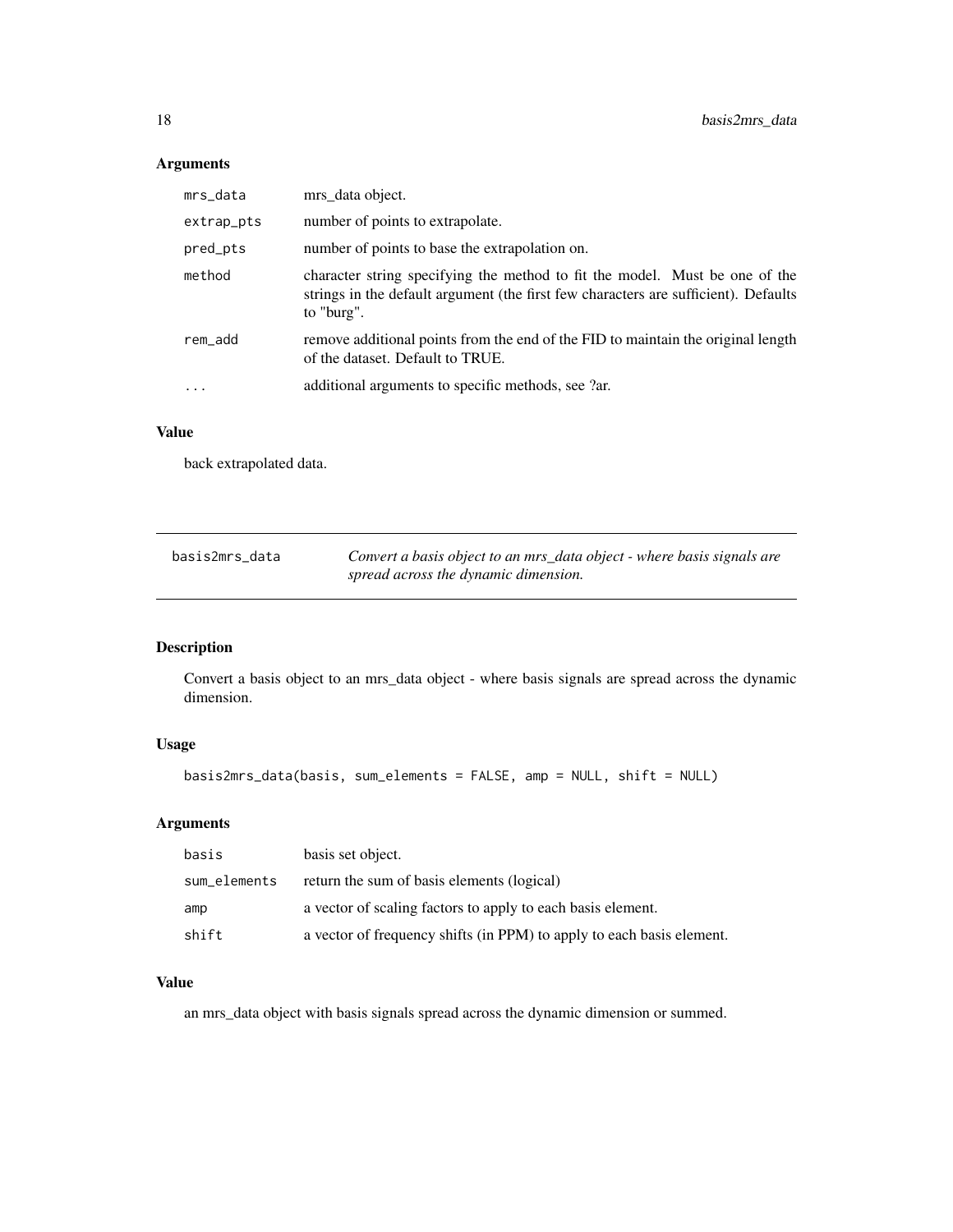<span id="page-18-0"></span>bbase *Generate a spline basis, slightly adapted from : "Splines, knots, and penalties", Eilers 2010.*

#### Description

Generate a spline basis, slightly adapted from : "Splines, knots, and penalties", Eilers 2010.

#### Usage

bbase(N, number, deg = 3)

#### Arguments

| N      | number of data points.                                                  |
|--------|-------------------------------------------------------------------------|
| number | number of spline functions.                                             |
| deg    | spline degree : $deg = 1$ linear, $deg = 2$ quadratic, $deg = 3$ cubic. |

### Value

spline basis as a matrix.

#### Description

Baseline correction using the ALS method.

#### Usage

 $bc\_als(mrs\_data, lambda = 10000, p = 0.001)$ 

#### Arguments

| mrs data | mrs data object.  |
|----------|-------------------|
| lambda   | lambda parameter. |
| р        | p parameter.      |

## Value

baseline corrected data.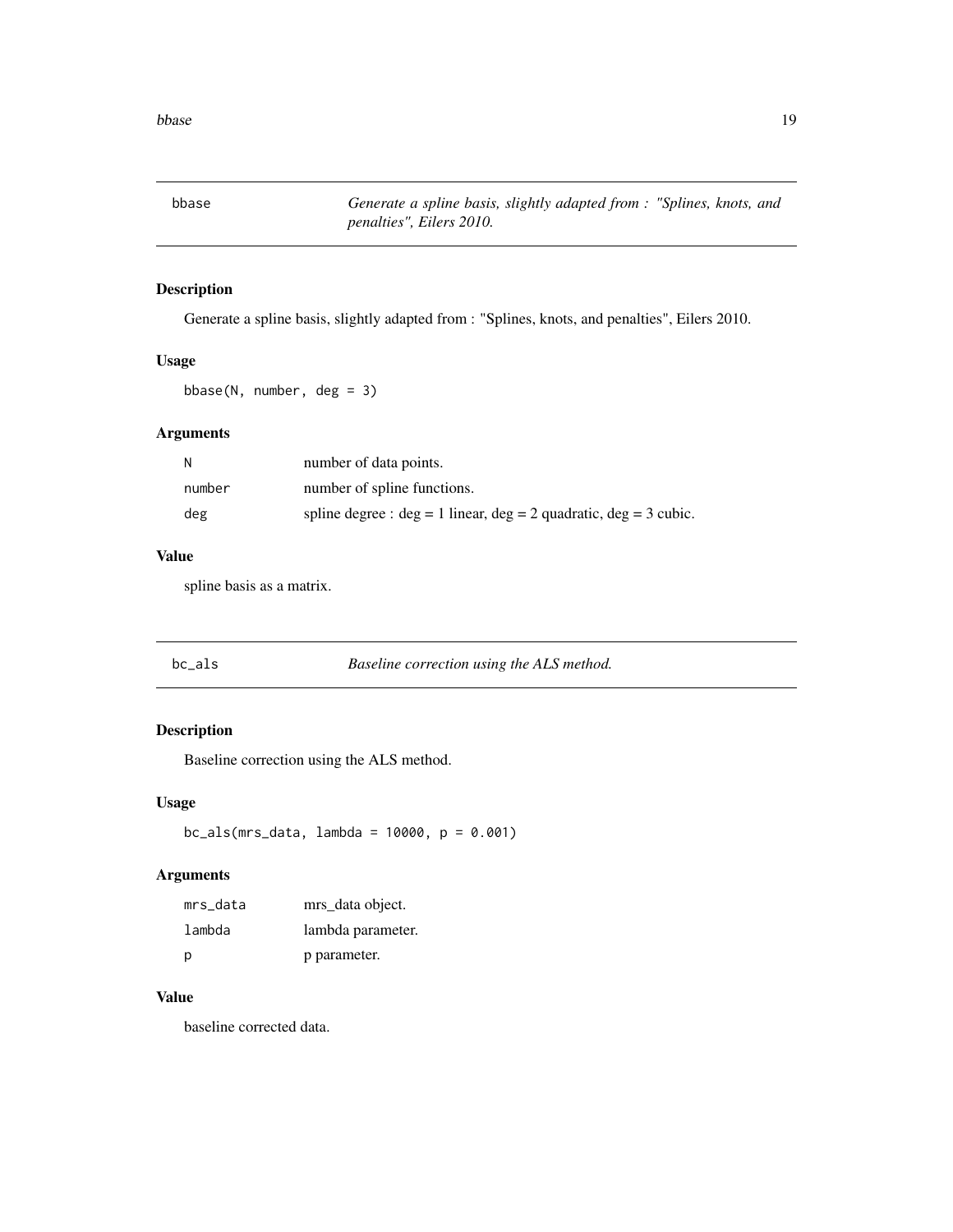<span id="page-19-0"></span>

Remove a constant baseline offset based on a reference spectral region.

#### Usage

bc\_constant(mrs\_data, xlim)

# Arguments

| mrs data | MRS data.                                                               |
|----------|-------------------------------------------------------------------------|
| xlim     | spectral range containing a flat baseline region to measure the offset. |

#### Value

baseline corrected data.

| beta2lw | Covert a beta value in the time-domain to an equivalent linewidth in |
|---------|----------------------------------------------------------------------|
|         | <i>Hz:</i> $x * exp(-i * t * t * beta)$ .                            |

#### Description

Covert a beta value in the time-domain to an equivalent linewidth in Hz:  $x * exp(-i * t * t * beta)$ .

#### Usage

beta2lw(beta)

#### Arguments

beta beta damping value.

#### Value

linewidth value in Hz.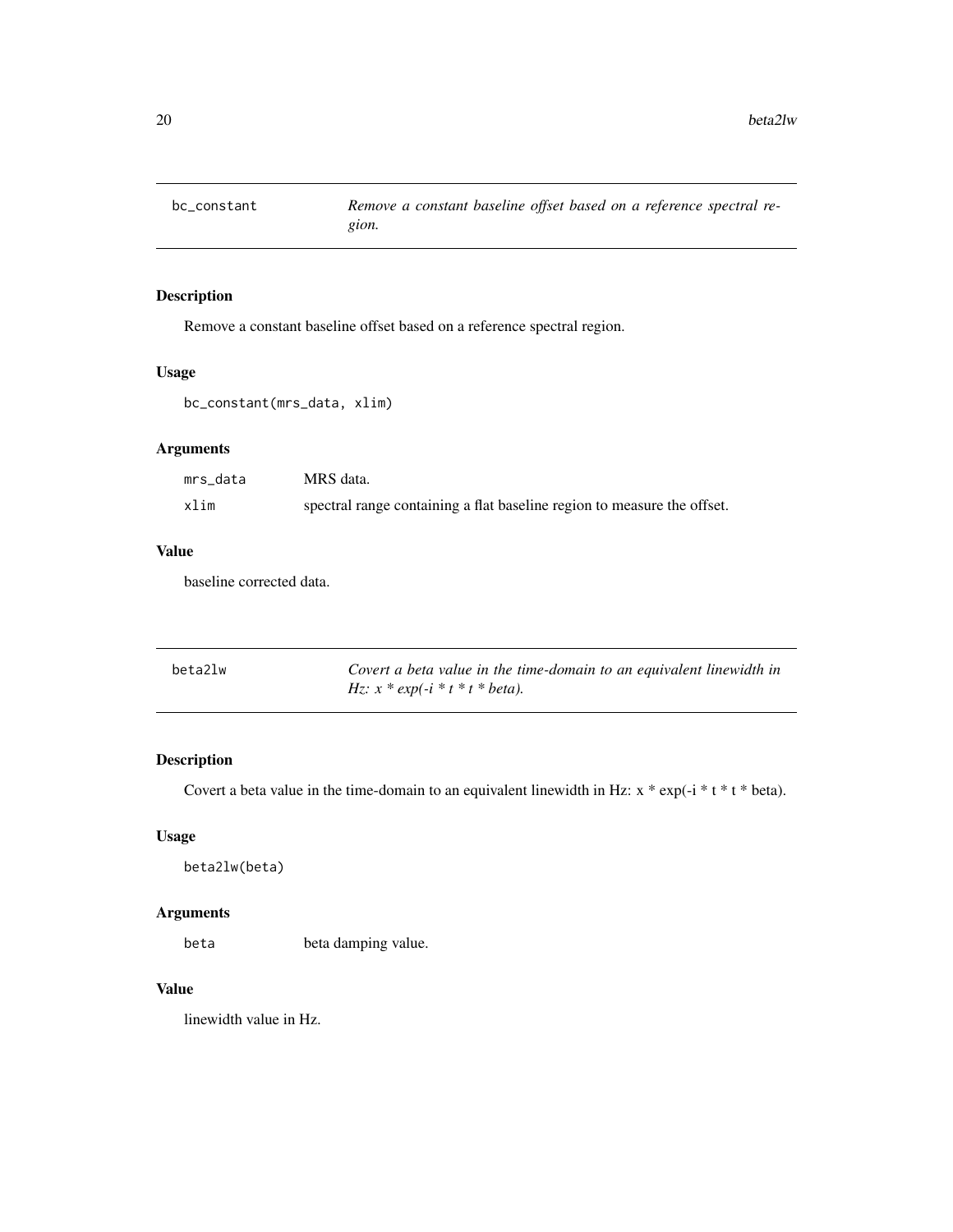<span id="page-20-0"></span>calc\_coil\_noise\_cor *Calculate the noise correlation between coil elements.*

# Description

Calculate the noise correlation between coil elements.

#### Usage

```
calc_coil_noise_cor(noise_data)
```
# Arguments

noise\_data mrs\_data object with one FID for each coil element.

#### Value

correlation matrix.

calc\_coil\_noise\_sd *Calculate the noise standard deviation for each coil element.*

# Description

Calculate the noise standard deviation for each coil element.

#### Usage

calc\_coil\_noise\_sd(noise\_data)

#### Arguments

noise\_data mrs\_data object with one FID for each coil element.

# Value

array of standard deviations.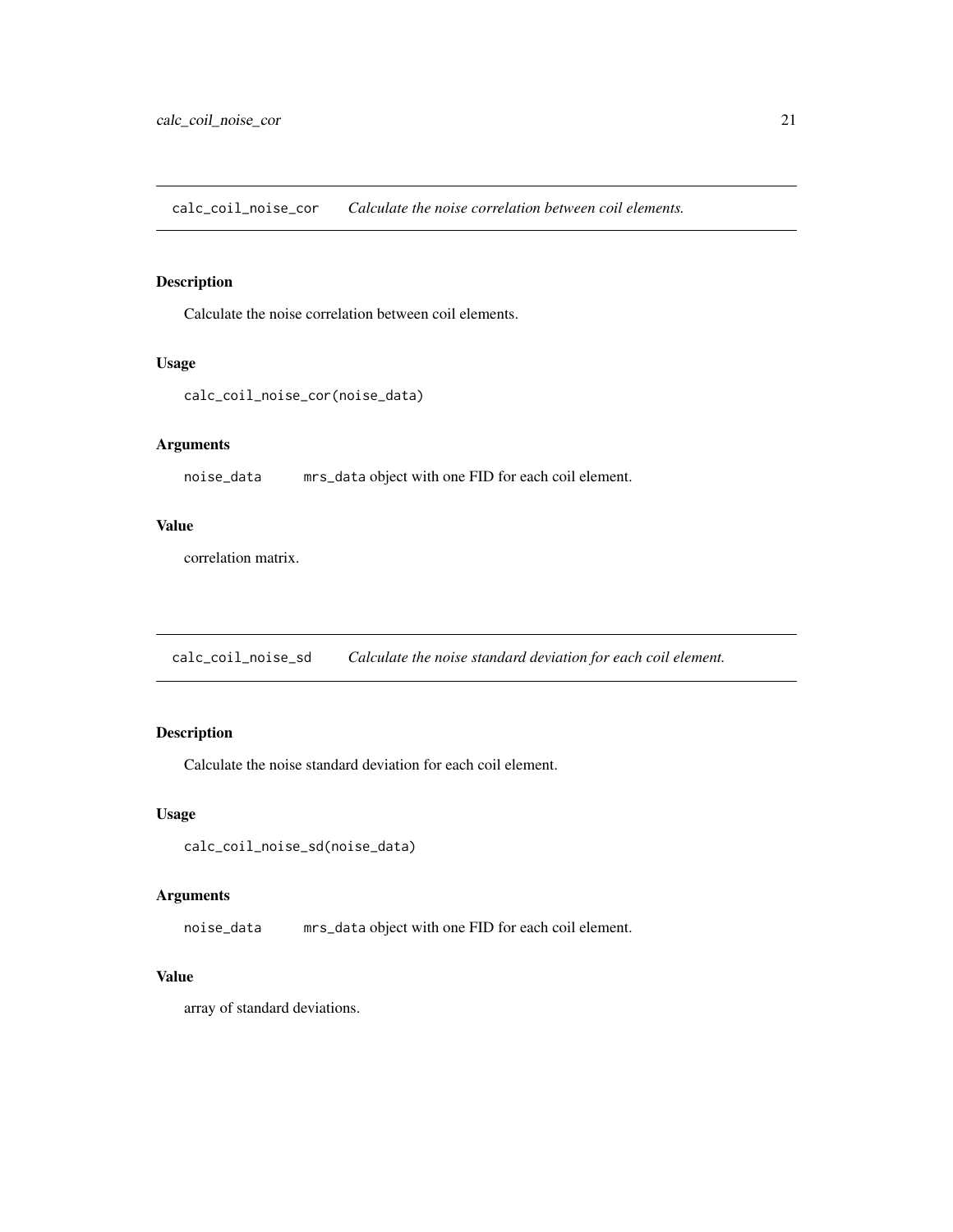<span id="page-21-0"></span>calc\_ed\_from\_lambda *Calculate the effective dimensions of a spline smoother from lambda.*

#### Description

Calculate the effective dimensions of a spline smoother from lambda.

#### Usage

```
calc_ed_from_lambda(spline_basis, deriv_mat, lambda)
```
#### Arguments

| spline_basis | spline basis.        |
|--------------|----------------------|
| deriv mat    | derivative matrix.   |
| lambda       | smoothing parameter. |

#### Value

the effective dimension value.

calc\_peak\_info\_vec *Calculate the FWHM of a peak from a vector of intensity values.*

#### Description

Calculate the FWHM of a peak from a vector of intensity values.

#### Usage

```
calc_peak_info_vec(data_pts, interp_f)
```
#### Arguments

| data_pts | input vector.                                      |
|----------|----------------------------------------------------|
| interp_f | interpolation factor to improve the FWHM estimate. |

#### Value

a vector of: x position of the highest data point, maximum peak value in the y axis, FWHM in the units of data points.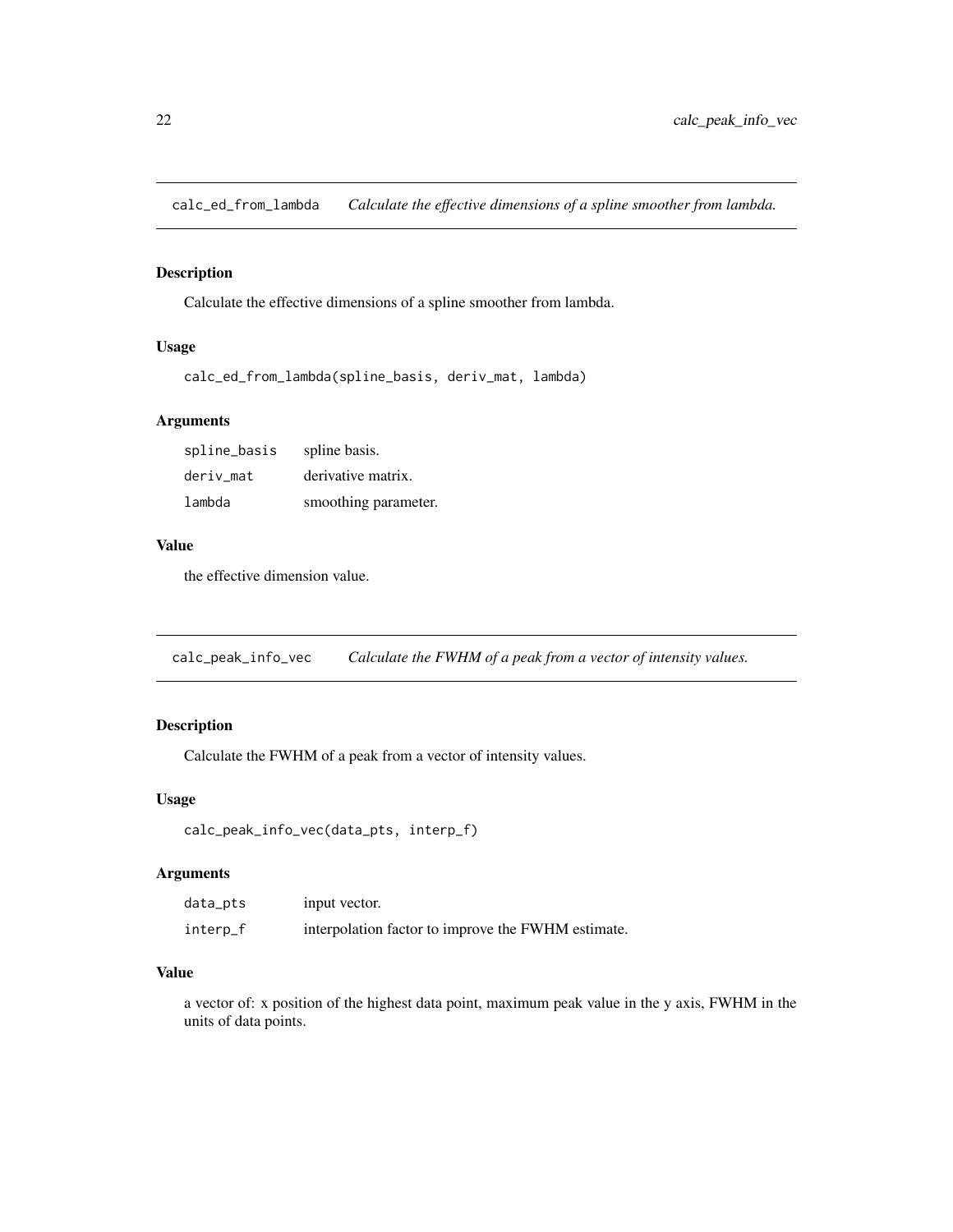<span id="page-22-0"></span>

Perform a polynomial fit, subtract and return the standard deviation of the residuals.

#### Usage

 $calc\_sd\_poly(y, degree = 1)$ 

#### Arguments

|        | array.             |
|--------|--------------------|
| degree | polynomial degree. |

# Value

standard deviation of the fit residuals.

| calc_spec_diff | Calculate the sum of squares differences between two mrs_data ob- |
|----------------|-------------------------------------------------------------------|
|                | jects.                                                            |

#### Description

Calculate the sum of squares differences between two mrs\_data objects.

#### Usage

```
calc_spec_diff(mrs_data, ref = NULL, xlim = c(4, 0.5))
```
#### Arguments

| mrs data | mrs_data object.                                    |
|----------|-----------------------------------------------------|
| ref      | reference mrs_data object to calculate differences. |
| xlim     | spectral limits to perform calculation.             |

# Value

an array of the sum of squared difference values.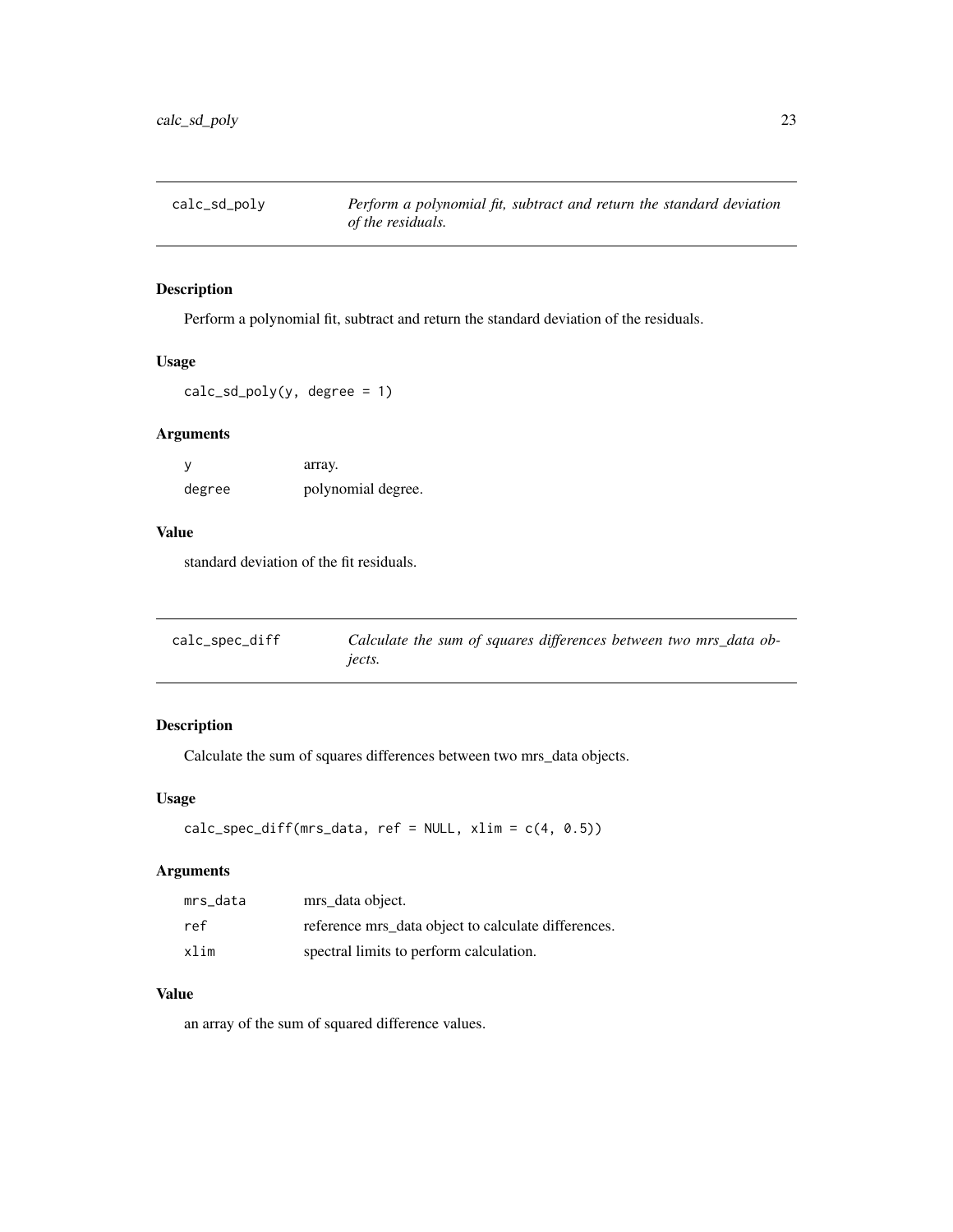<span id="page-23-0"></span>

SNR is defined as the maximum signal value divided by the standard deviation of the noise.

#### Usage

```
calc_spec_snr(
  mrs_data,
  sig\_region = c(4, 0.5),
  noise_{region} = c(-0.5, -2.5),
  p_{\text{order}} = 2,
  interp_f = 4,
  full_output = FALSE
)
```
#### Arguments

| mrs_data     | an object of class mrs_data.                                                               |
|--------------|--------------------------------------------------------------------------------------------|
| sig_region   | a ppm region to define where the maximum signal value should be estimated.                 |
| noise_region | a ppm region to defined where the noise level should be estimated.                         |
| p_order      | polynomial order to fit to the noise region before estimating the standard devia-<br>tion. |
| interp_f     | interpolation factor to improve detection of the highest signal value.                     |
| full_output  | output signal, noise and SNR values separately.                                            |

#### Details

The mean noise value is subtracted from the maximum signal value to reduce DC offset bias. A polynomial detrending fit (second order by default) is applied to the noise region before the noise standard deviation is estimated.

# Value

an array of SNR values.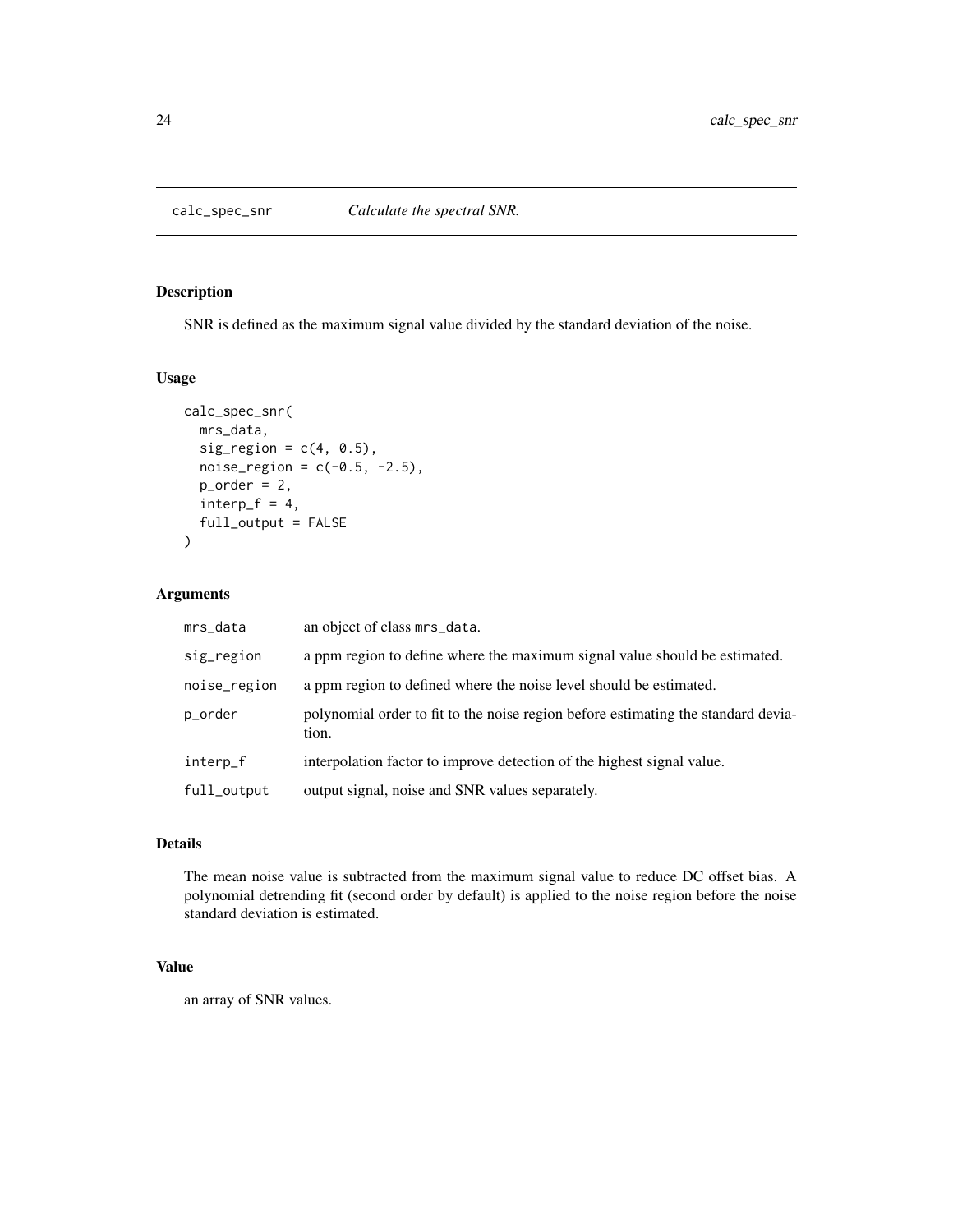<span id="page-24-0"></span>

Check LCModel can be run

# Usage

check\_lcm()

check\_tqn *Check the TARQUIN binary can be run*

# Description

Check the TARQUIN binary can be run

#### Usage

check\_tqn()

| circ mask | Create a logical circular mask spanning the full extent of an $n \times n$ |
|-----------|----------------------------------------------------------------------------|
|           | <i>matrix.</i>                                                             |

#### Description

Create a logical circular mask spanning the full extent of an n x n matrix.

#### Usage

circ\_mask(d, n, offset = 1)

#### Arguments

|        | diameter of the mask.                             |
|--------|---------------------------------------------------|
| - n    | number of matrix rows and columns.                |
| offset | offset the mask center in matrix dimension units. |

#### Value

logical n x n mask matrix.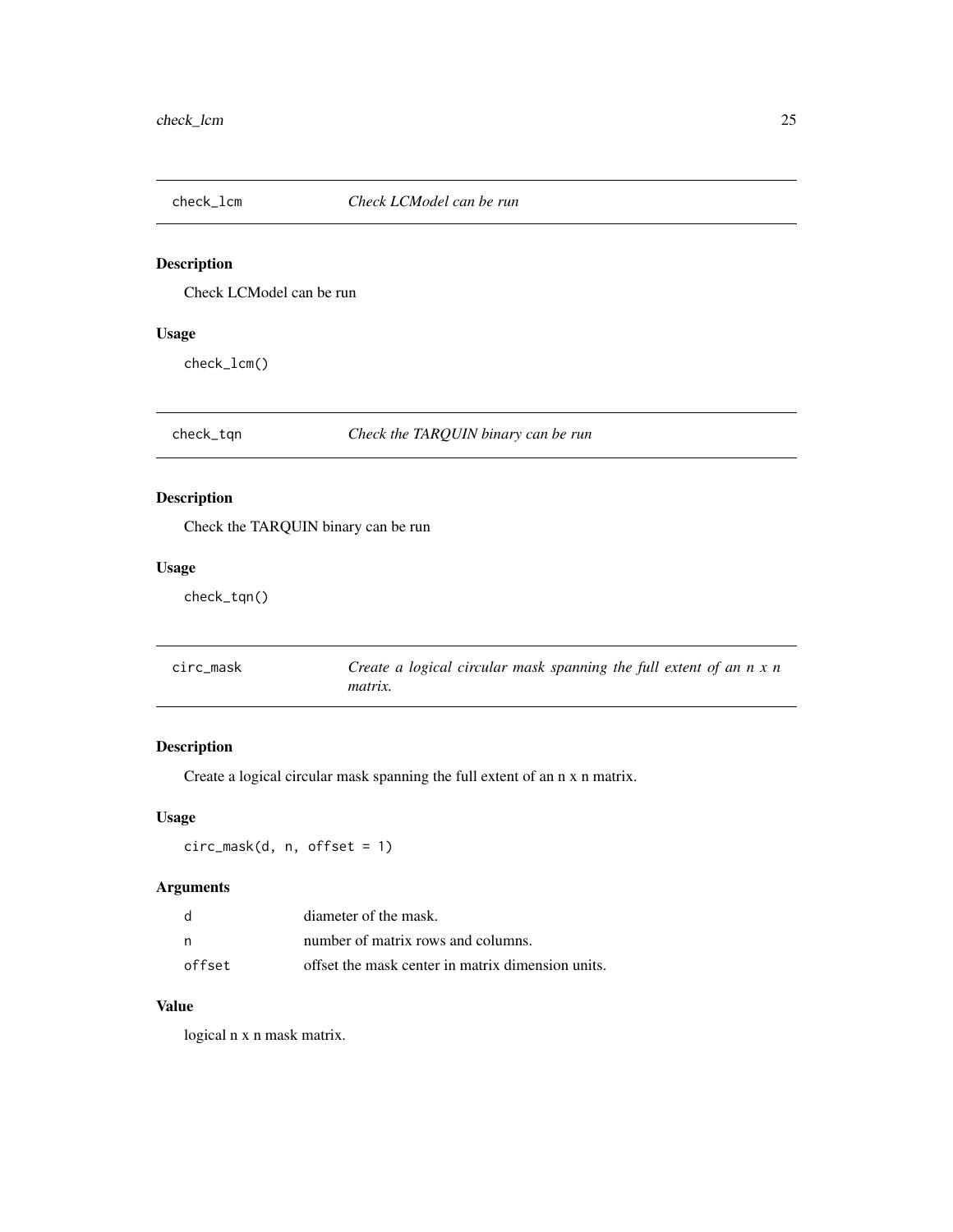<span id="page-25-0"></span>

Collapse MRS data by concatenating spectra along the dynamic dimension.

#### Usage

```
collapse_to_dyns(x, rm_masked = FALSE)
## S3 method for class 'mrs_data'
collapse_to_dyns(x, rm_masked = FALSE)
## S3 method for class 'fit_result'
collapse_to_dyns(x, rm_masked = FALSE)
```
#### Arguments

| $\mathsf{x}$ | data object to be collapsed (mrs_data or fit_result object). |
|--------------|--------------------------------------------------------------|
| rm_masked    | remove masked dynamics from the output.                      |

#### Value

collapsed data with spectra or fits concatenated along the dynamic dimension.

comb\_coils *Combine coil data based on the first data point of a reference signal.*

#### Description

By default, elements are phased and scaled prior to summation. Where a reference signal is not given, the mean dynamic signal will be used instead.

#### Usage

```
comb_coils(
  metab,
  ref = NULL,
  noise = NULL,
  scale = TRUE,
  scale_method = "sig_noise_sq",
  sum_coils = TRUE,
  noise\_region = c(-0.5, -2.5))
```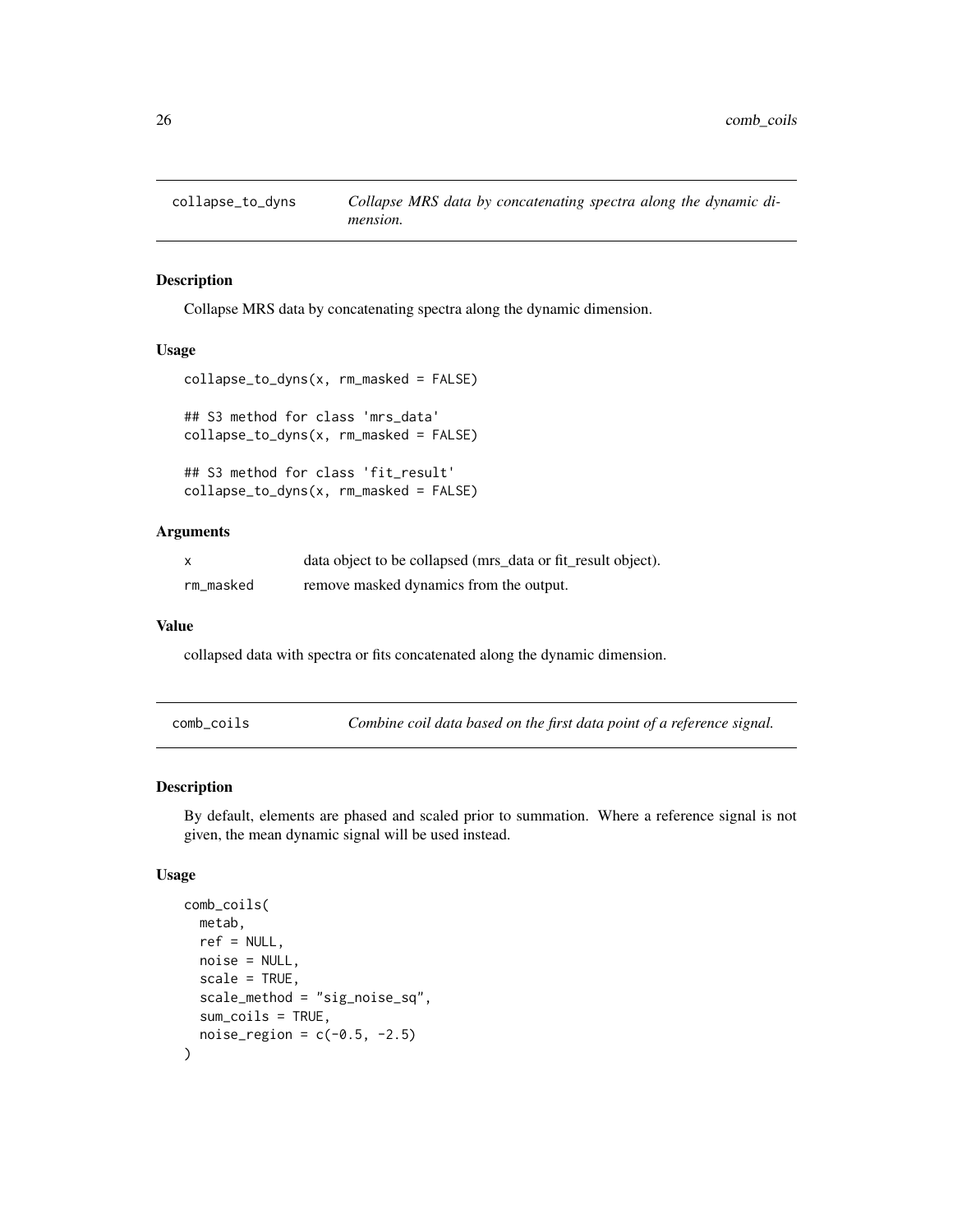# <span id="page-26-0"></span>Arguments

| metab        | MRS data containing metabolite data.                                     |
|--------------|--------------------------------------------------------------------------|
| ref          | MRS data containing reference data (optional).                           |
| noise        | MRS data from a noise scan (optional).                                   |
| scale        | option to rescale coil elements based on the first data point (logical). |
| scale_method | one of "sig_noise_sq", "sig_noise" or "sig".                             |
| sum_coils    | sum the coil elements as a final step (logical).                         |
| noise_region | the spectral region (in ppm) to estimate the noise.                      |

# Value

MRS data.

comb\_csv\_results *Combine the results from multiple csv format files into a table.*

# Description

Combine the results from multiple csv format files into a table.

# Usage

comb\_csv\_results(pattern, supp\_mess = TRUE, ...)

# Arguments

| pattern                 | glob string to match csy files.               |
|-------------------------|-----------------------------------------------|
| supp_mess               | suppress messages from the read_csy function. |
| $\cdot$ $\cdot$ $\cdot$ | extra parameters to pass to read csv.         |

# Value

results table.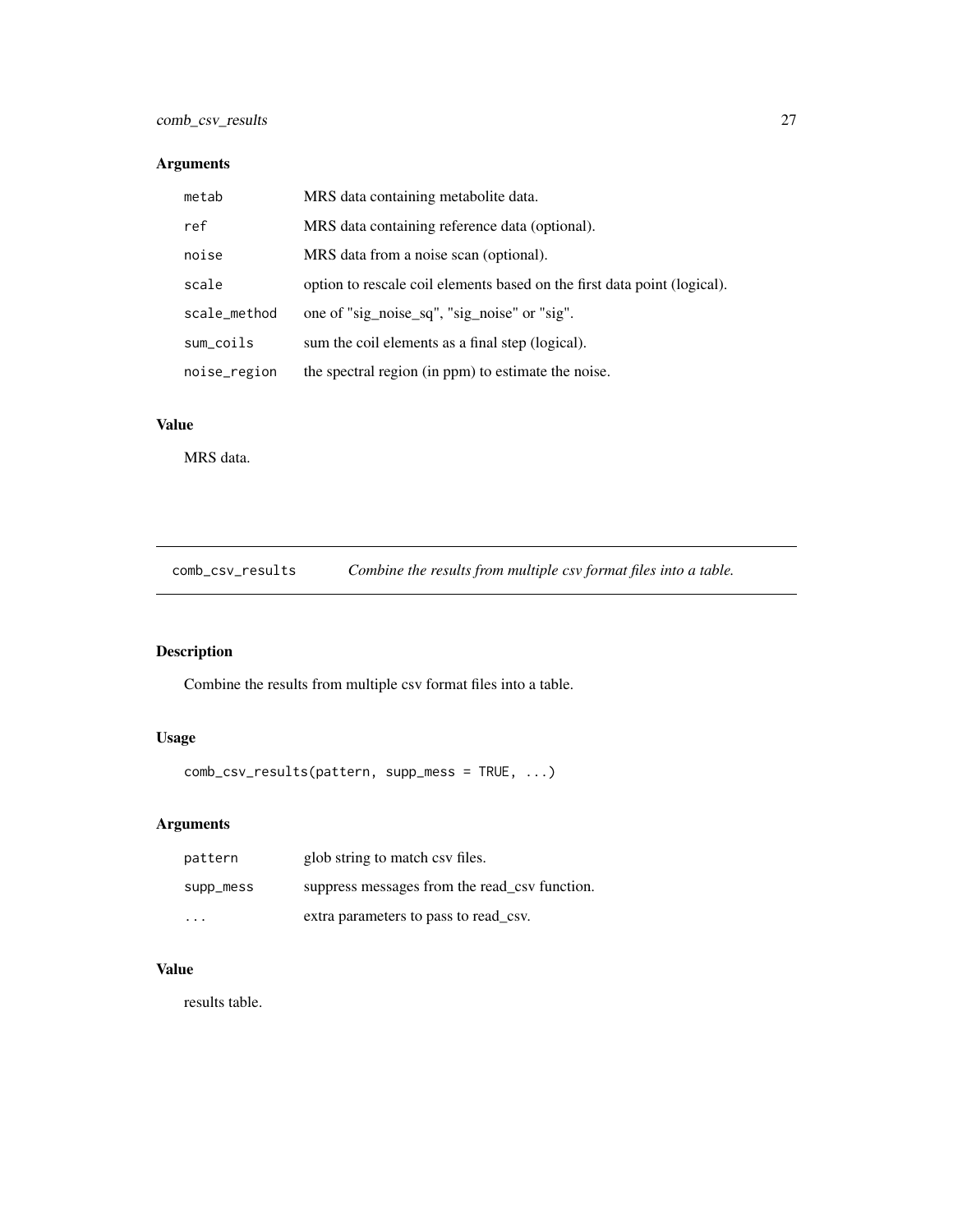<span id="page-27-0"></span>comb\_fits *Combine a list of fit\_result objects into a single fit object containing a dynamic series.*

#### Description

Combine a list of fit\_result objects into a single fit object containing a dynamic series.

#### Usage

```
comb_fits(fit_list)
```
# Arguments

fit\_list list of fit\_result objects.

# Value

fit\_result object.

comb\_metab\_ref *Combine a reference and metabolite mrs\_data object.*

#### Description

Combine a reference and metabolite mrs\_data object.

#### Usage

```
comb_metab_ref(metab, ref)
```
#### Arguments

| metab | metabolite mrs data object. |
|-------|-----------------------------|
| ref   | reference mrs_data object.  |

# Value

combined metabolite and reference mrs\_data object.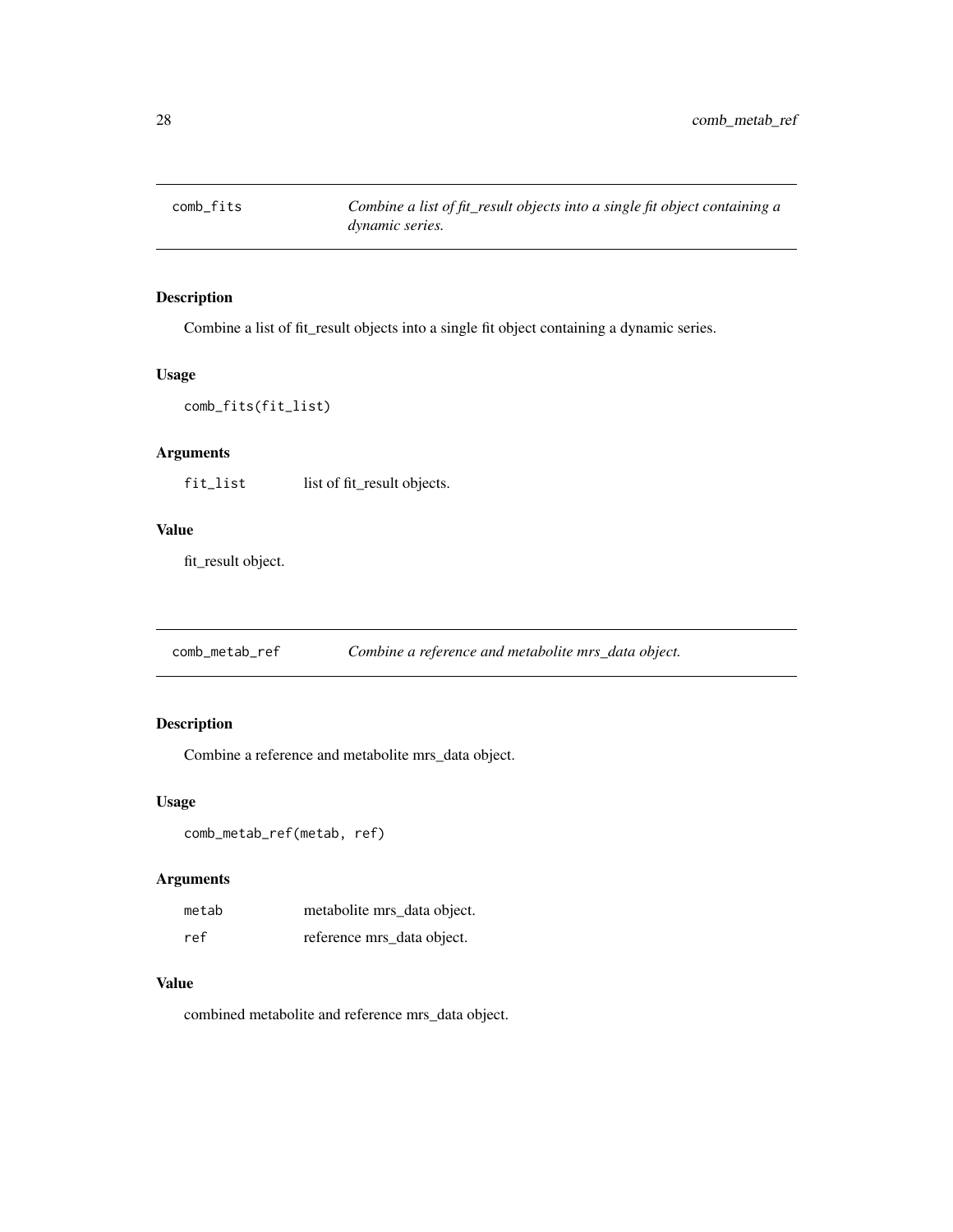<span id="page-28-0"></span>

Apply Conj operator to an MRS dataset.

#### Usage

## S3 method for class 'mrs\_data' Conj(z)

# Arguments

z MRS data.

# Value

MRS data following Conj operator.

#### conv\_mrs *Convolve two MRS data objects.*

#### Description

Convolve two MRS data objects.

#### Usage

```
conv_mrs(mrs_data, conv)
```
# Arguments

| mrs data | MRS data to be convolved.                      |
|----------|------------------------------------------------|
| conv     | convolution data stored as an mrs_data object. |

# Value

convolved data.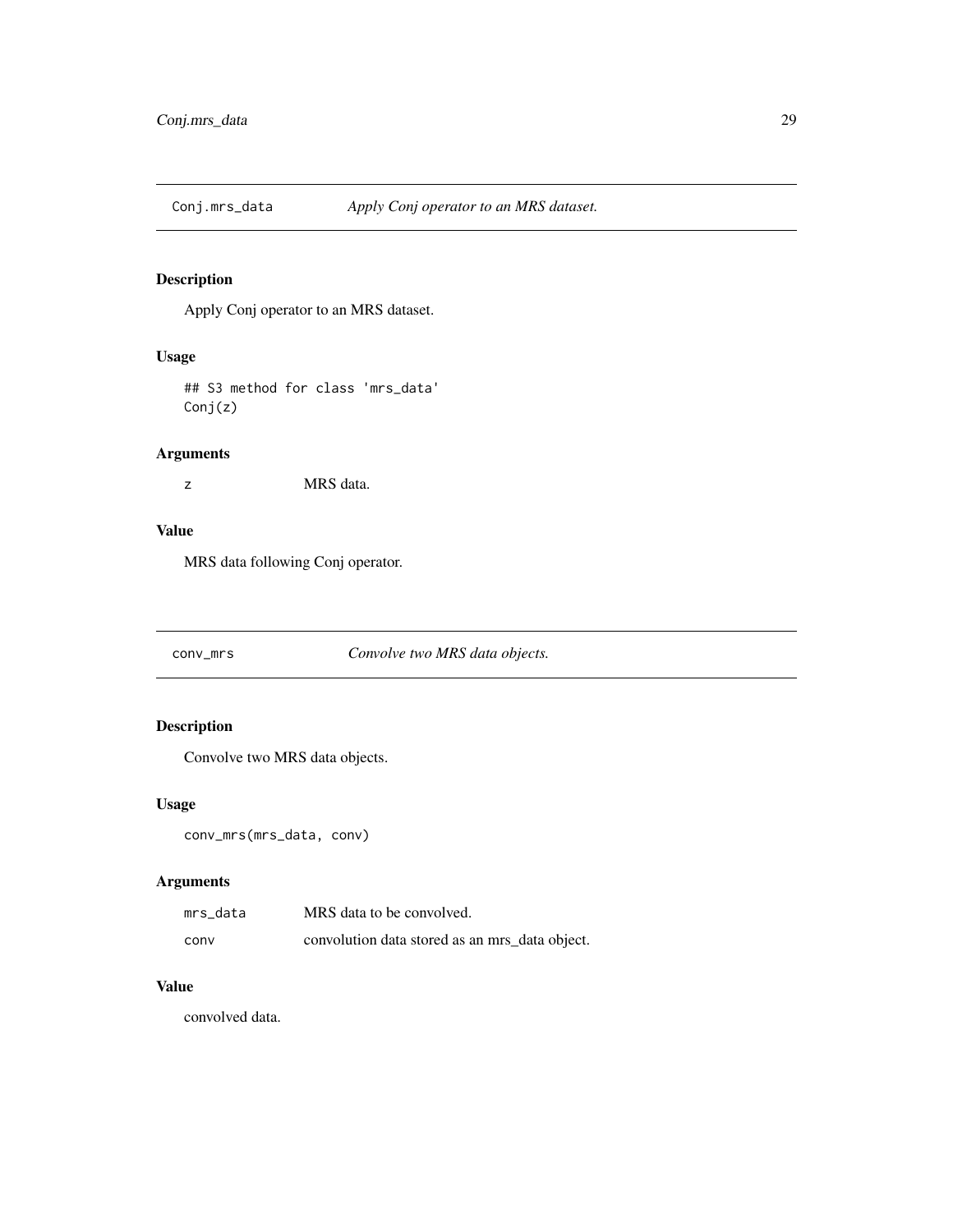<span id="page-29-0"></span>

Crop mrs\_data object based on a frequency range.

#### Usage

```
crop\_spec(mrs\_data, xlim = c(4, 0.2), scale = "ppm")
```
#### Arguments

| mrs data | MRS data.                                                                         |
|----------|-----------------------------------------------------------------------------------|
| xlim     | range of values to crop in the spectral dimension eg xlim = $c(4, 0.2)$ .         |
| scale    | the units to use for the frequency scale, can be one of: "ppm", "hz" or "points". |

#### Value

cropped mrs\_data object.

| crop_td_pts | Crop mrs_data object data points in the time-domain. |  |
|-------------|------------------------------------------------------|--|
|             |                                                      |  |

# Description

Crop mrs\_data object data points in the time-domain.

#### Usage

```
crop_td_pts(mrs_data, start = NULL, end = NULL)
```
#### Arguments

| mrs data | MRS data.                                             |
|----------|-------------------------------------------------------|
| start    | starting data point (defaults to 1).                  |
| end      | ending data point (defaults to the last saved point). |

# Value

cropped mrs\_data object.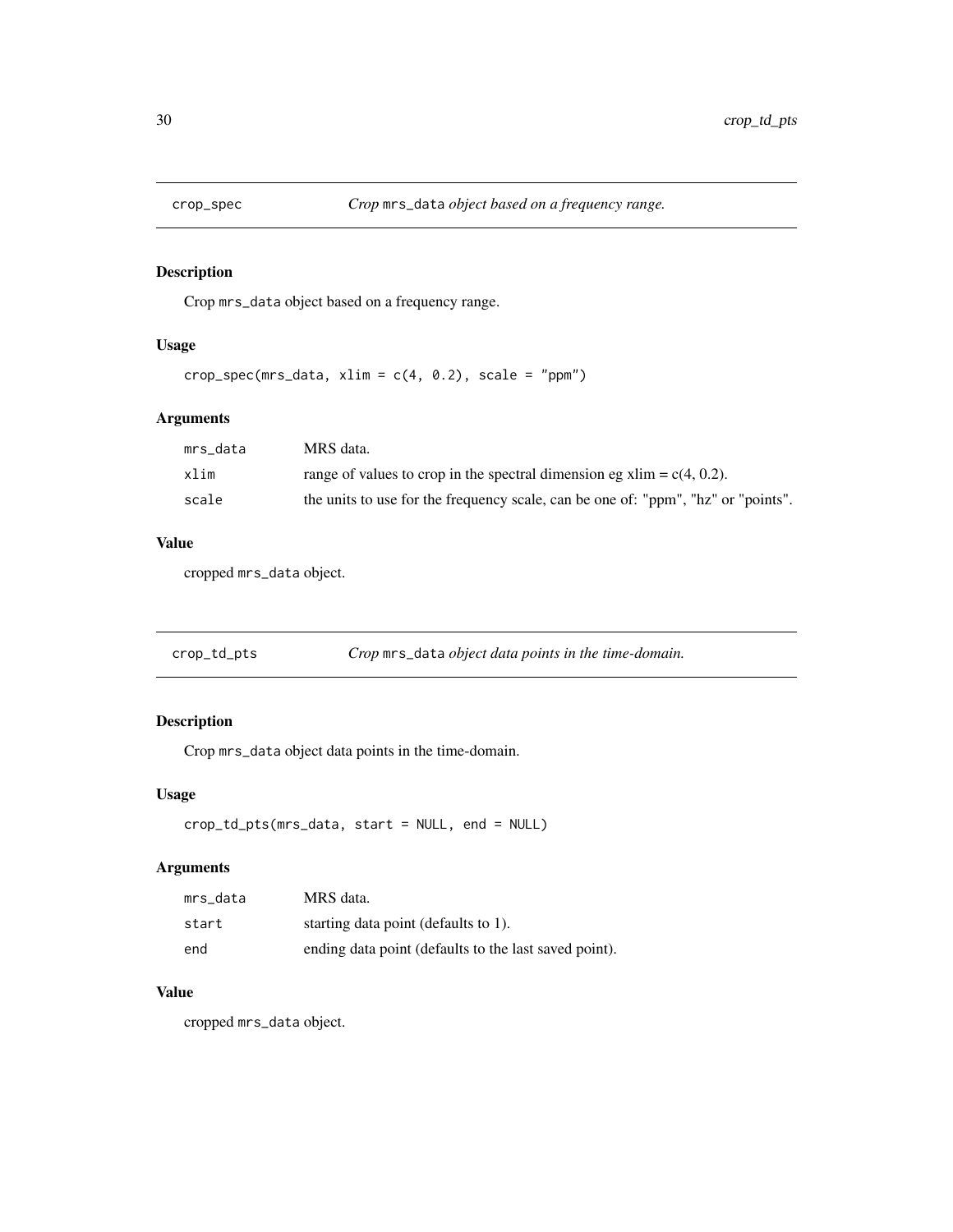<span id="page-30-0"></span>

Crop an MRSI dataset in the x-y direction

#### Usage

```
crop_xy(mrs_data, x_dim, y_dim)
```
# Arguments

| mrs_data | MRS data object.           |
|----------|----------------------------|
| x dim    | x dimension output length. |
| v_dim    | y dimension output length. |

# Value

selected subset of MRS data.

| crossprod_3d | Compute the vector cross product between vectors $x$ and $y$ .    |
|--------------|-------------------------------------------------------------------|
|              | Adapted from http://stackoverflow.com/questions/15162741/what-is- |
|              | rs-crossproduct-function                                          |

#### Description

Compute the vector cross product between vectors x and y. Adapted from http://stackoverflow.com/questions/15162741/whatis-rs-crossproduct-function

#### Usage

crossprod\_3d(x, y)

#### Arguments

| X | vector of length 3. |
|---|---------------------|
|   | vector of length 3. |

#### Value

vector cross product of x and y.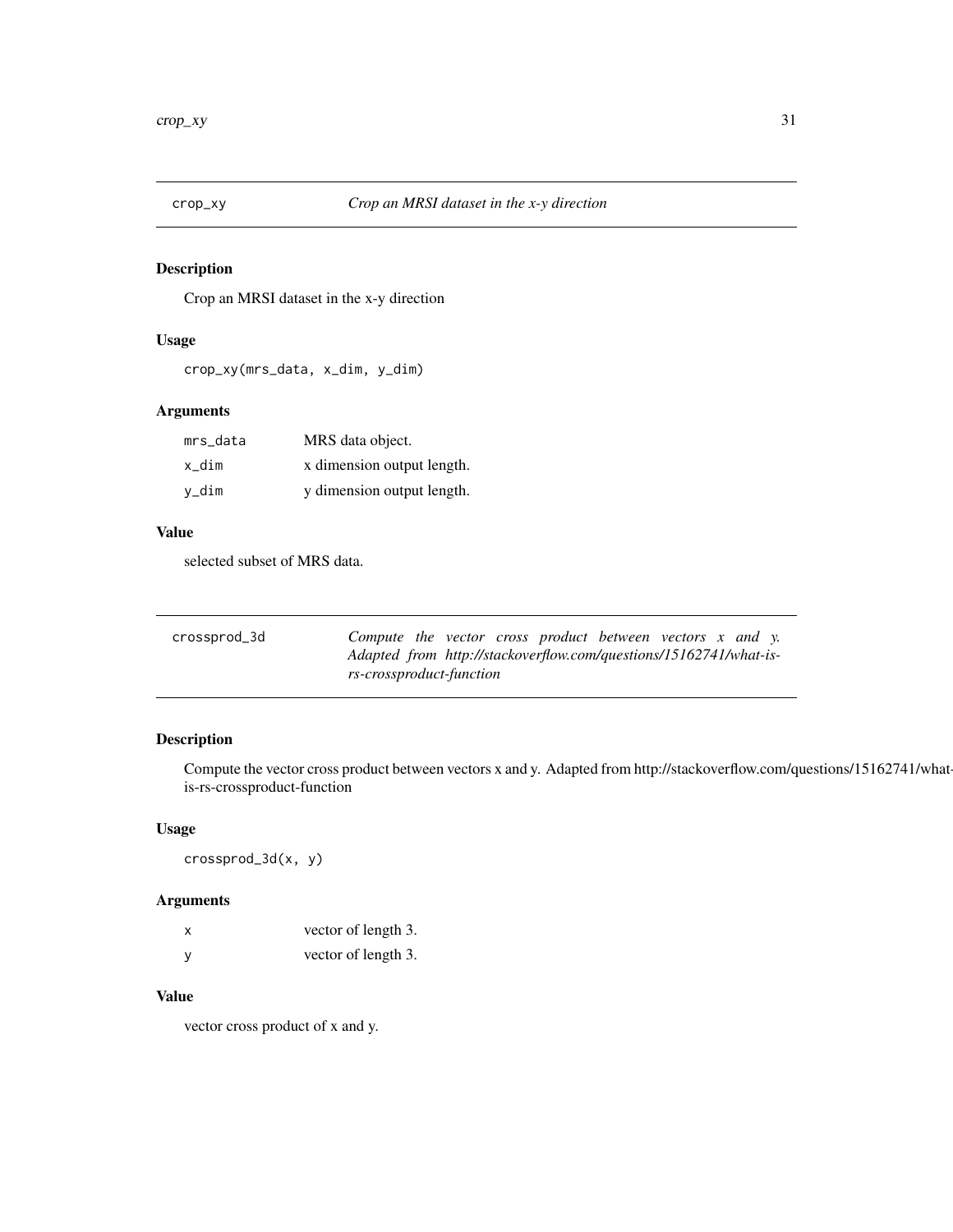<span id="page-31-0"></span>

Decimate an MRS signal to half the original sampling frequency by filtering in the frequency domain before down sampling.

#### Usage

decimate\_mrs\_fd(mrs\_data)

# Arguments

mrs\_data MRS data object.

#### Value

decimated data at half the original sampling frequency.

| decimate_mrs_td | Decimate an MRS signal by filtering in the time domain before down- |
|-----------------|---------------------------------------------------------------------|
|                 | sampling.                                                           |

#### Description

Decimate an MRS signal by filtering in the time domain before downsampling.

#### Usage

decimate\_mrs\_td(mrs\_data,  $q = 2$ ,  $n = 4$ , ftype = "iir")

# Arguments

| mrs_data | MRS data object.                                  |
|----------|---------------------------------------------------|
| q        | integer factor to downsample by $(detault = 2)$ . |
| n,       | filter order used in the downsampling.            |
| ftype    | filter type, "iir" or "fir".                      |

#### Value

decimated data.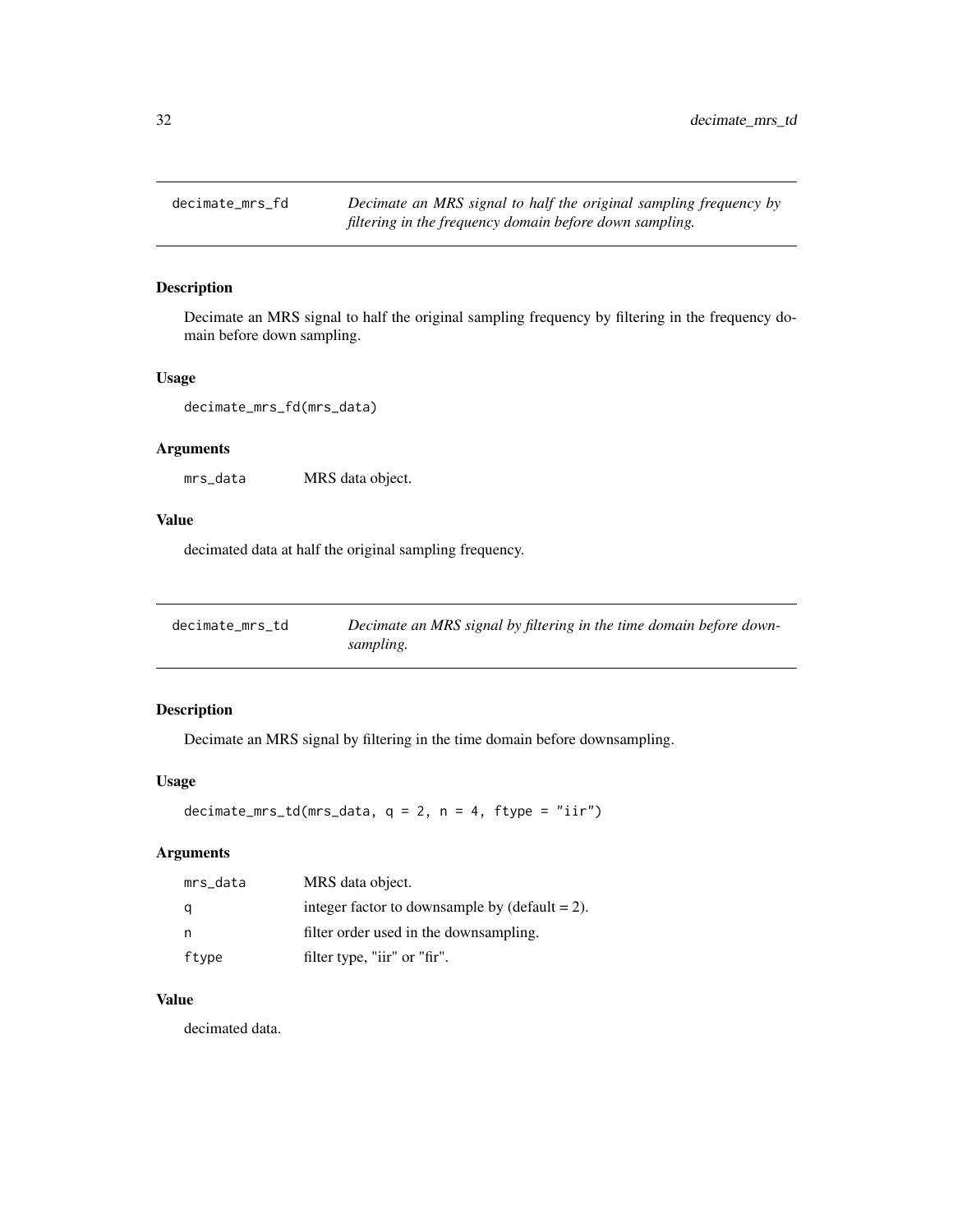<span id="page-32-0"></span>def\_acq\_paras *Return (and optionally modify using the input arguments) a list of the default acquisition parameters.*

# Description

Return (and optionally modify using the input arguments) a list of the default acquisition parameters.

#### Usage

```
def_acq_paras(
  ft = getOption("spant.def_ft"),
  fs = getOption("spant.def_fs"),
 N = getOption("spant.def_N"),
 ref = getOption("spant.def_ref"),
 nuc = getOption("spant.def_nuc")
\mathcal{E}
```
### Arguments

| ft  | specify the transmitter frequency in Hz.                     |
|-----|--------------------------------------------------------------|
| fs  | specify the sampling frequency in Hz.                        |
| N   | specify the number of data points in the spectral dimension. |
| ref | specify the reference value for ppm scale.                   |
| nuc | specify the resonant nucleus.                                |

#### Value

A list containing the following elements:

- ft transmitter frequency in Hz.
- fs sampling frequency in Hz.
- N number of data points in the spectral dimension.
- ref reference value for ppm scale.
- nuc resonant nucleus.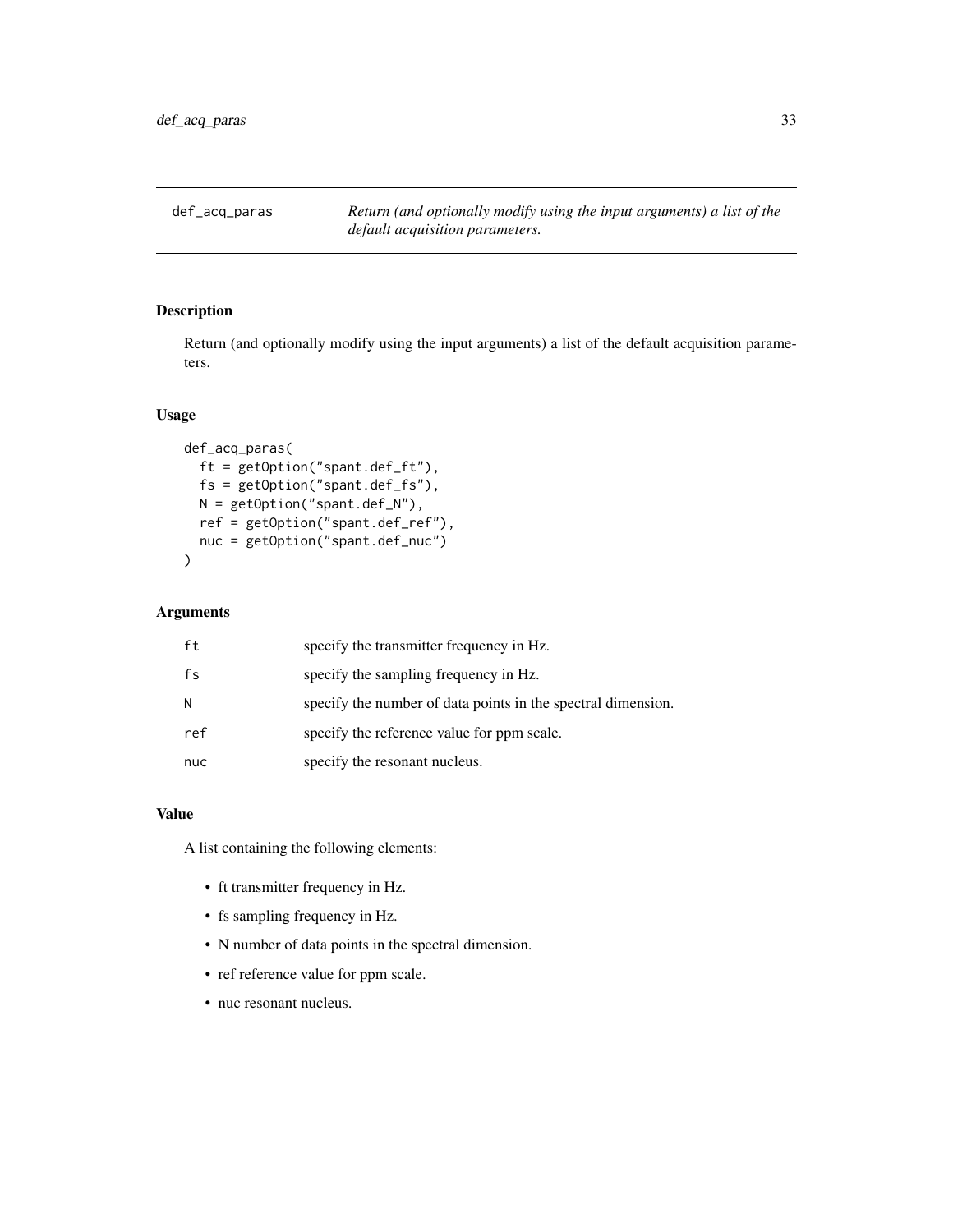<span id="page-33-0"></span>

Return the default sampling frequency in Hz.

#### Usage

def\_fs()

# Value

sampling frequency in Hz.

def\_ft *Return the default transmitter frequency in Hz.*

#### Description

Return the default transmitter frequency in Hz.

#### Usage

def\_ft()

# Value

transmitter frequency in Hz.

def\_N *Return the default number of data points in the spectral dimension.*

#### Description

Return the default number of data points in the spectral dimension.

#### Usage

def\_N()

#### Value

number of data points in the spectral dimension.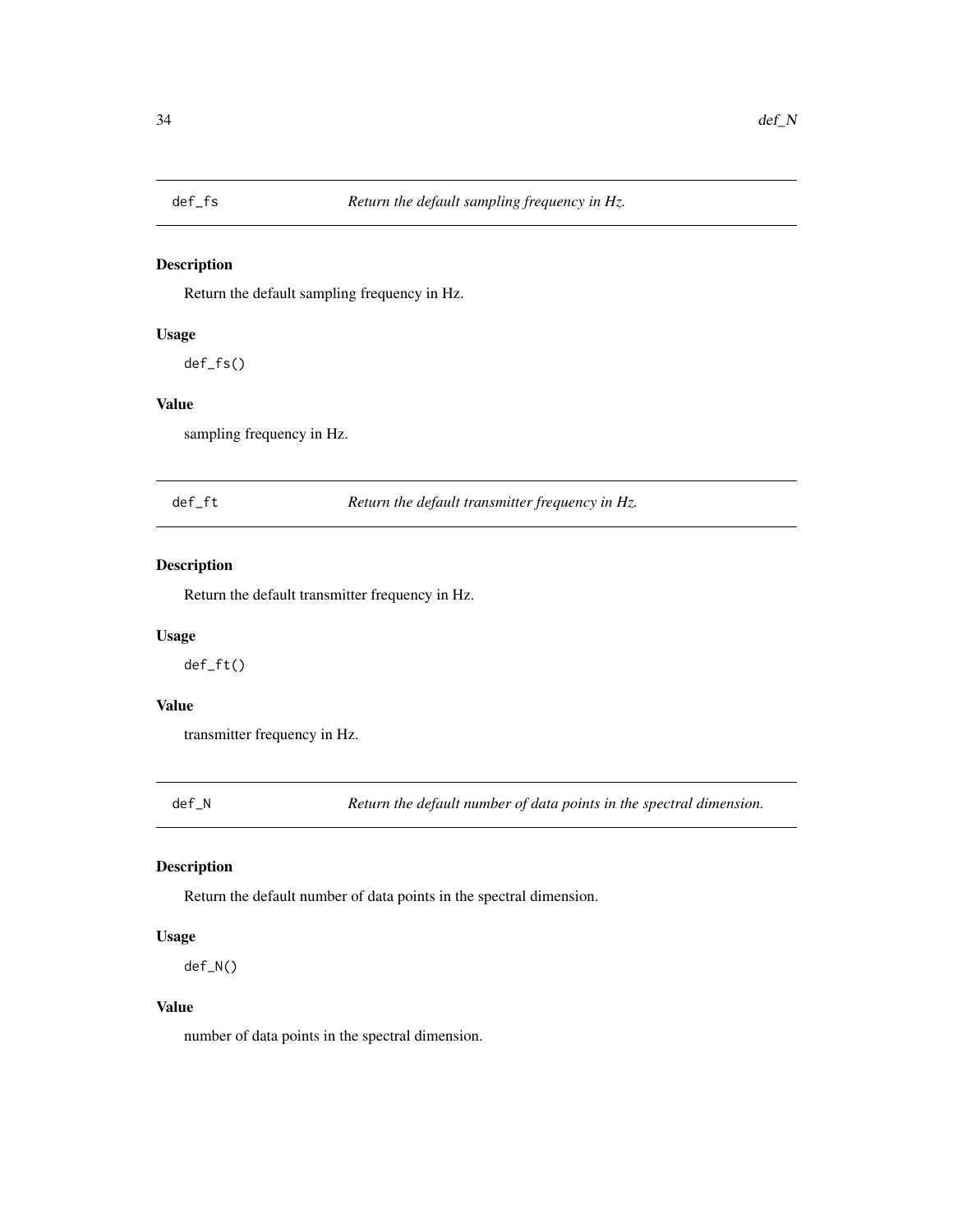<span id="page-34-0"></span>

Return the default nucleus.

#### Usage

def\_nuc()

# Value

number of data points in the spectral dimension.

def\_ref *Return the default reference value for ppm scale.*

#### Description

Return the default reference value for ppm scale.

#### Usage

def\_ref()

# Value

reference value for ppm scale.

| diff mrs | Apply the diff operator to an MRS dataset in the FID/spectral dimen- |
|----------|----------------------------------------------------------------------|
|          | sion.                                                                |

# Description

Apply the diff operator to an MRS dataset in the FID/spectral dimension.

#### Usage

diff\_mrs(mrs\_data, ...)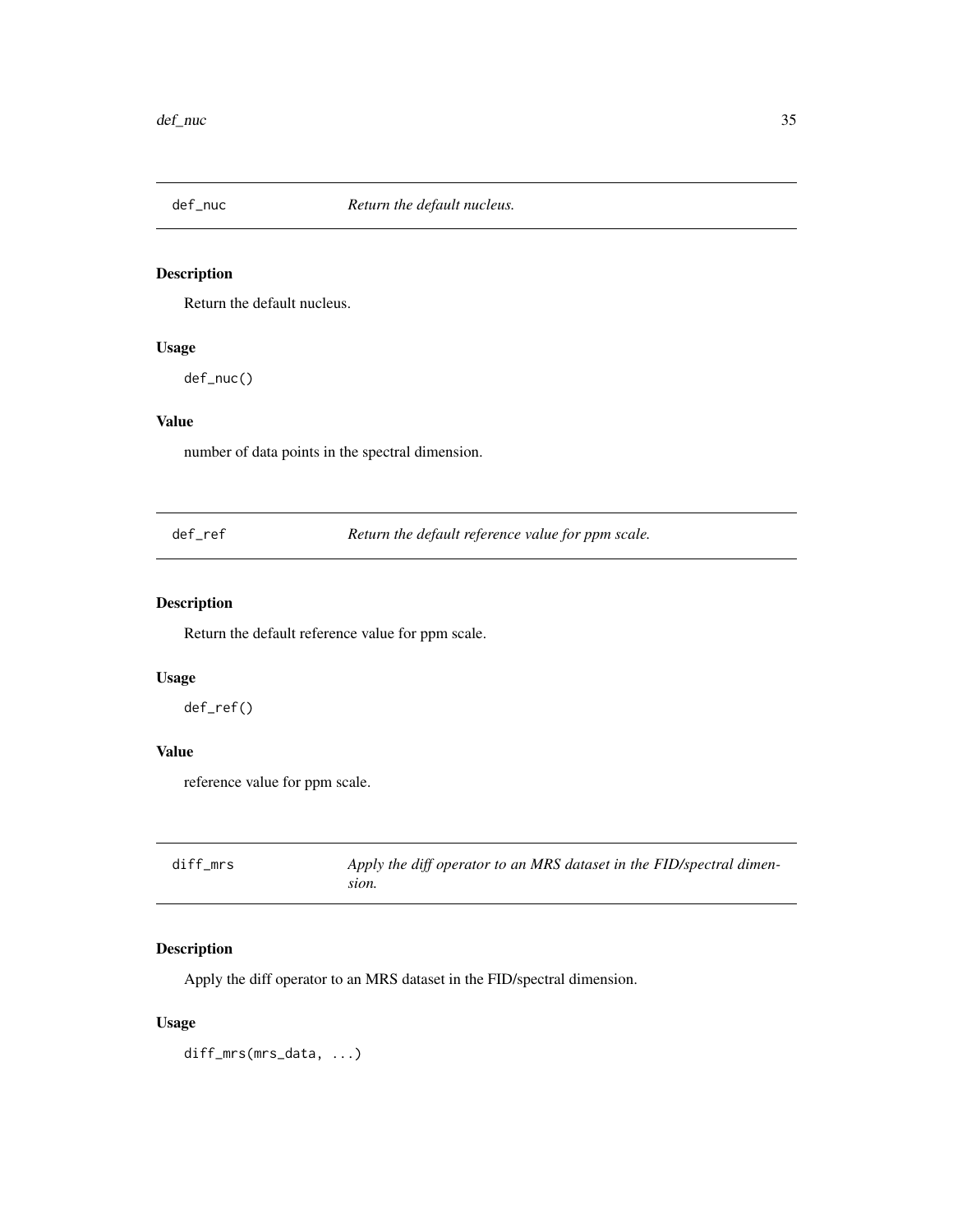#### <span id="page-35-0"></span>Arguments

| mrs data | MRS data.                                  |
|----------|--------------------------------------------|
| .        | additional arguments to the diff function. |

#### Value

MRS data following diff operator.

| downsample_mrs_fd | Downsample an MRS signal by a factor of 2 using an FFT "brick-wall" |
|-------------------|---------------------------------------------------------------------|
|                   | <i>filter.</i>                                                      |

#### Description

Downsample an MRS signal by a factor of 2 using an FFT "brick-wall" filter.

#### Usage

downsample\_mrs\_fd(mrs\_data)

#### Arguments

mrs\_data MRS data object.

# Value

downsampled data.

downsample\_mrs\_td *Downsample an MRS signal by a factor of 2 by removing every other data point in the time-domain. Note, signals outside the new sampling frequency will be aliased.*

# Description

Downsample an MRS signal by a factor of 2 by removing every other data point in the time-domain. Note, signals outside the new sampling frequency will be aliased.

#### Usage

downsample\_mrs\_td(mrs\_data)

#### Arguments

mrs\_data MRS data object.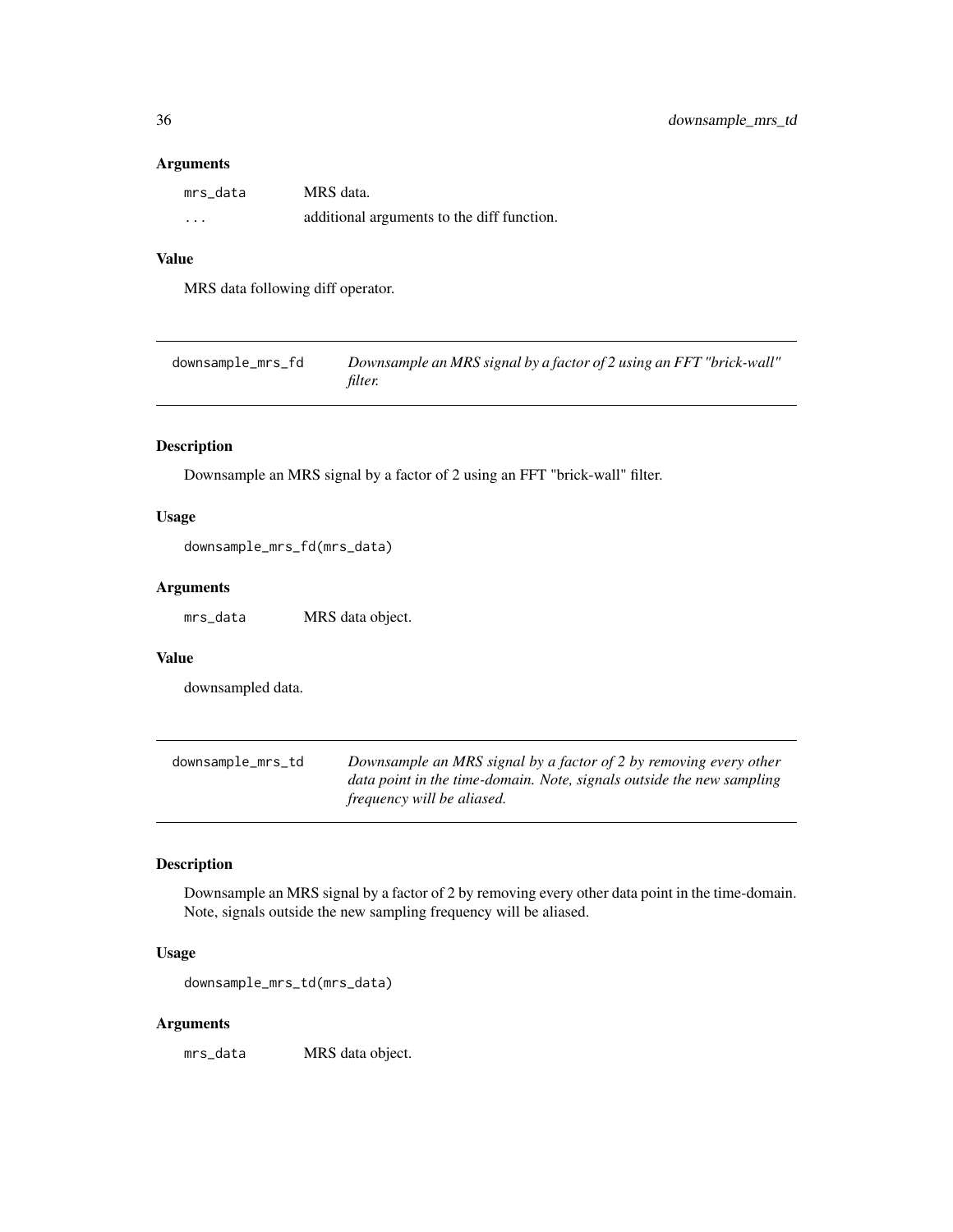# Value

downsampled data.

ecc *Eddy current correction.*

## Description

Apply eddy current correction using the Klose method.

## Usage

ecc(metab, ref, rev = FALSE)

## Arguments

| metab | MRS data to be corrected. |
|-------|---------------------------|
| ref   | reference dataset.        |
| rev   | reverse the correction.   |

## Details

In vivo proton spectroscopy in presence of eddy currents. Klose U. Magn Reson Med. 1990 Apr;14(1):26-30.

### Value

corrected data in the time domain.

| est noise sd | Estimate the standard deviation of the noise from a segment of an |
|--------------|-------------------------------------------------------------------|
|              | mrs data object.                                                  |

## Description

Estimate the standard deviation of the noise from a segment of an mrs\_data object.

## Usage

```
est_noise_sd(mrs_data, n = 100, offset = 100, p_order = 2)
```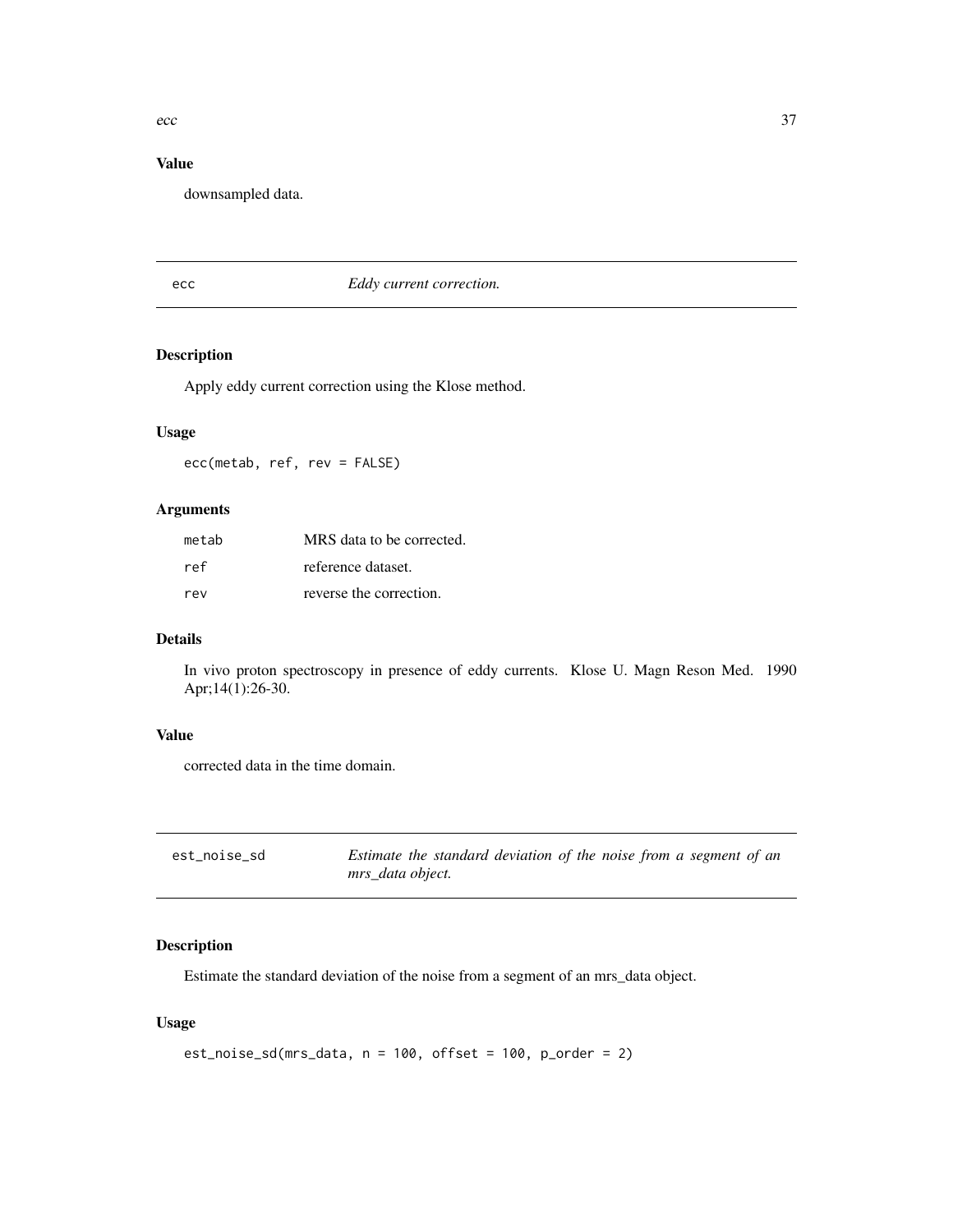## Arguments

| MRS data object.                                                              |
|-------------------------------------------------------------------------------|
| number of data points (taken from the end of array) to use in the estimation. |
| number of final points to exclude from the calculation.                       |
| polynomial order to fit to the data before estimating the standard deviation. |
|                                                                               |

## Value

standard deviation array.

Transform frequency-domain data to the time-domain.

## Description

Transform frequency-domain data to the time-domain.

#### Usage

fd2td(mrs\_data)

## Arguments

mrs\_data MRS data in frequency-domain representation.

## Value

MRS data in time-domain representation.

fd\_conv\_filt *Frequency-domain convolution based filter.*

# Description

Frequency-domain convolution based filter.

### Usage

 $fd_{conv_{filt(mrs_data, K = 25, ext = 1)}$ 

## Arguments

| mrs data | MRS data to be filtered.                   |
|----------|--------------------------------------------|
| K        | window width in data points.               |
| ext      | point separation for linear extrapolation. |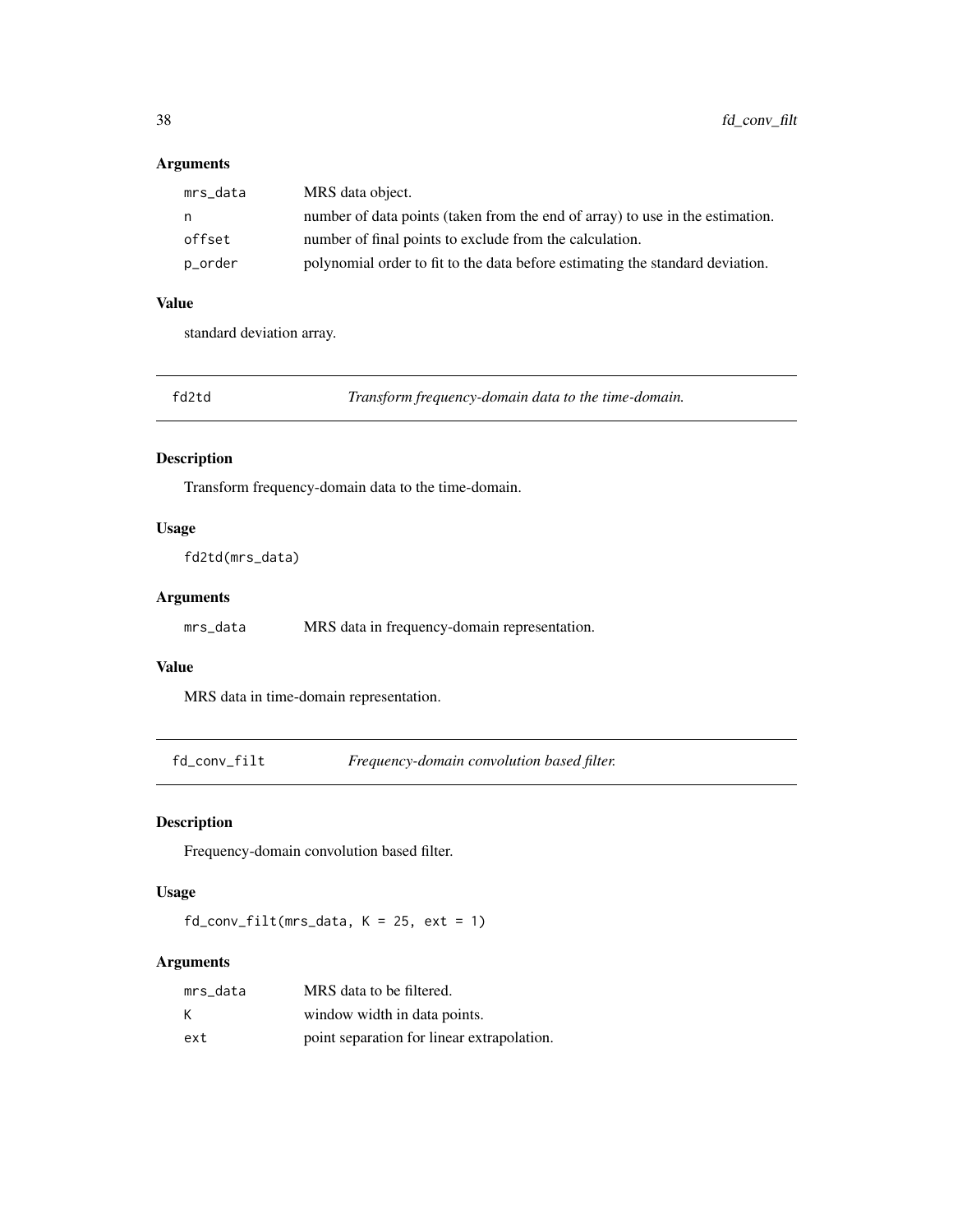Extract the fit amplitudes from an object of class fit\_result.

## Usage

```
fit_amps(
  x,
  inc_index = FALSE,
  sort_names = FALSE,
  append_common_1h_comb = TRUE
\lambda
```
## Arguments

| X                     | fit_result object.                                                       |
|-----------------------|--------------------------------------------------------------------------|
| inc_index             | include columns for the voxel index.                                     |
| sort_names            | sort the basis set names alphabetically.                                 |
| append_common_1h_comb |                                                                          |
|                       | append commonly used 1H metabolite combinations eg tNAA = $NAA + NAAG$ . |

#### Value

a dataframe of amplitudes.

fit\_diags *Calculate diagnostic information for object of class* fit\_result*.*

## Description

Calculate diagnostic information for object of class fit\_result.

### Usage

fit\_diags(x, amps = NULL)

## Arguments

| X    | fit_result object.           |
|------|------------------------------|
| amps | known metabolite amplitudes. |

### Value

a dataframe of diagnostic information.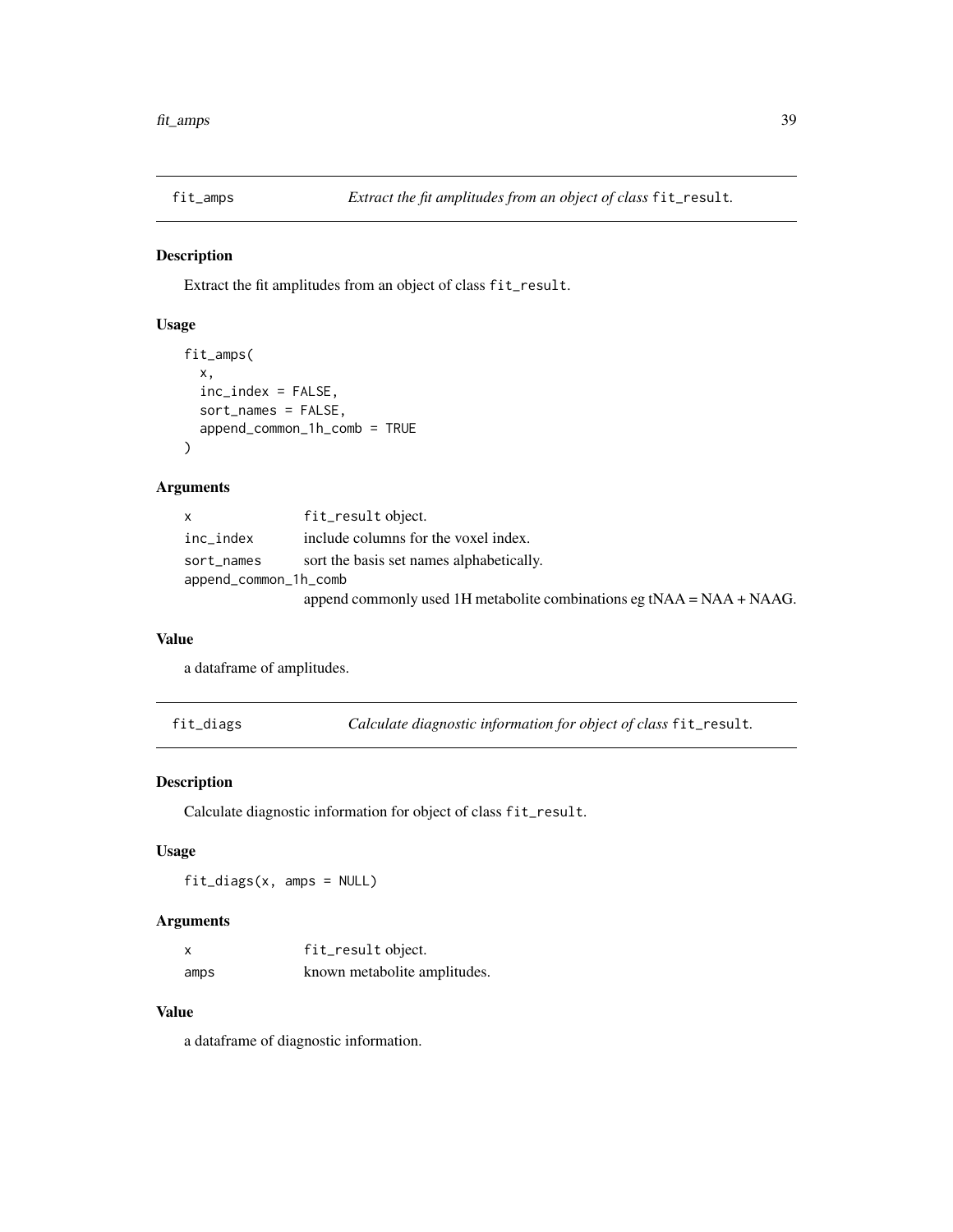Note that TARQUIN and LCModel require these packages to be installed, and the functions set\_tqn\_cmd and set\_lcm\_cmd (respectively) need to be used to specify the location of these software packages.

#### Usage

```
fit_mrs(
  metab,
 basis = NULL,method = "ABFIT",
  w_ref = NULL,
  opts = NULL,parallel = FALSE,
  time = TRUE,
  progress = "text"
)
```
### Arguments

| metab    | metabolite data.                                                                                                                         |
|----------|------------------------------------------------------------------------------------------------------------------------------------------|
| basis    | basis class object or character vector to basis file in LCM odel basis format.                                                           |
| method   | 'ABFIT' (default), 'VARPRO', 'VARPRO_3P', 'TARQUIN' or 'LCMODEL'.                                                                        |
| w_ref    | water reference data for concentration scaling (optional).                                                                               |
| opts     | options to pass to the analysis method.                                                                                                  |
| parallel | perform analyses in parallel (TRUE or FALSE).                                                                                            |
| time     | measure the time taken for the analysis to complete (TRUE or FALSE).                                                                     |
| progress | option is passed to plyr::alply function to display a progress bar during fitting.<br>Default value is "text", set to "none" to disable. |

#### Details

Fitting approaches described in the following references: VARPRO van der Veen JW, de Beer R, Luyten PR, van Ormondt D. Accurate quantification of in vivo 31P NMR signals using the variable projection method and prior knowledge. Magn Reson Med 1988;6:92-98.

TARQUIN Wilson, M., Reynolds, G., Kauppinen, R. A., Arvanitis, T. N. & Peet, A. C. A constrained least-squares approach to the automated quantitation of in vivo 1H magnetic resonance spectroscopy data. Magn Reson Med 2011;65:1-12.

LCModel Provencher SW. Estimation of metabolite concentrations from localized in vivo proton NMR spectra. Magn Reson Med 1993;30:672-679.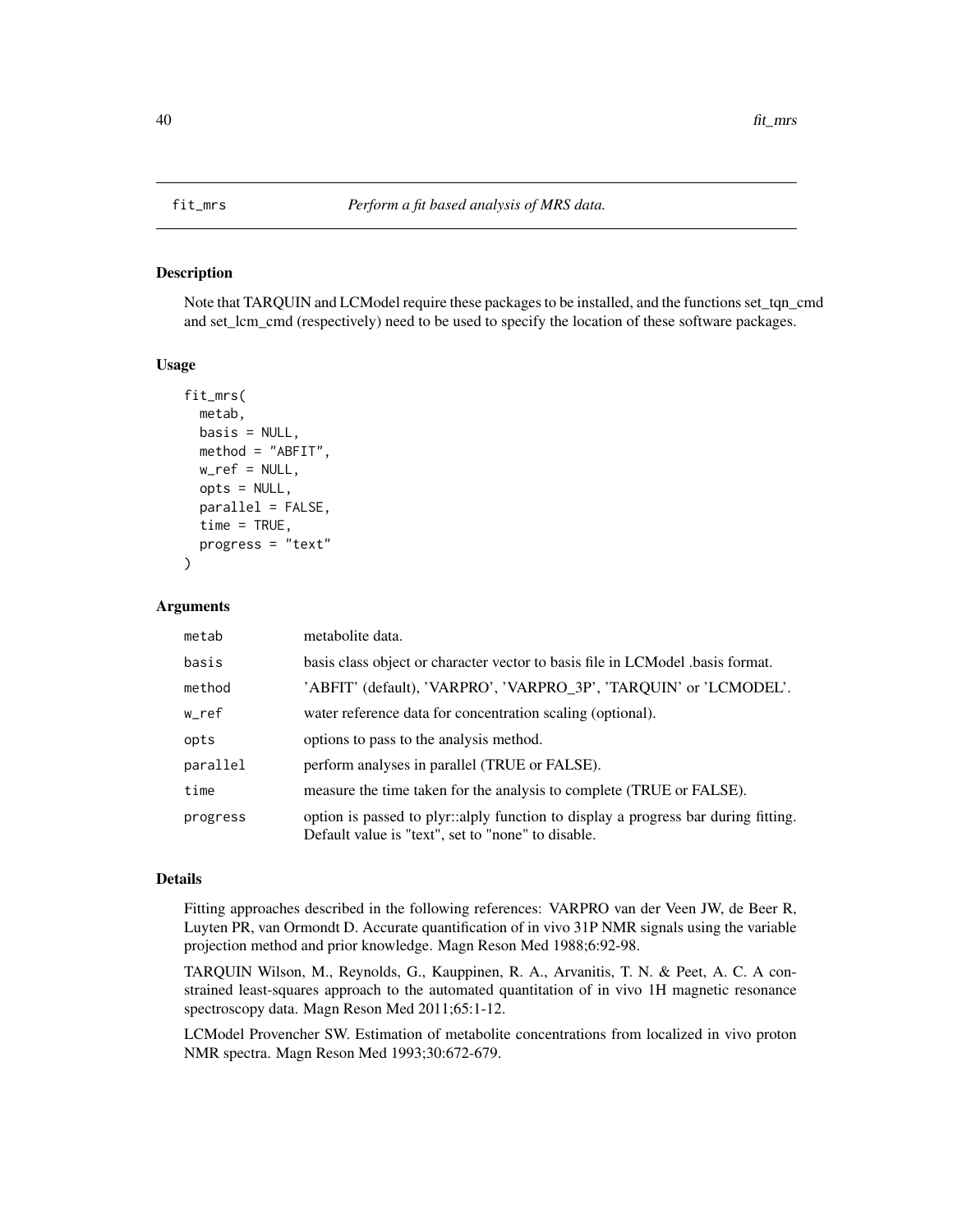## fit\_res2csv 41

## Value

MRS analysis object.

### Examples

```
fname <- system.file("extdata","philips_spar_sdat_WS.SDAT",package="spant")
svs <- read_mrs(fname, format="spar_sdat")
## Not run:
basis <- sim_basis_1h_brain_press(svs)
fit_result <- fit_mrs(svs, basis)
```
## End(Not run)

fit\_res2csv *Write fit results table to a csv file.*

## Description

Write fit results table to a csv file.

## Usage

fit\_res2csv(fit\_res, fname, unscaled = FALSE)

### Arguments

| fit res  | fit result object.                                  |
|----------|-----------------------------------------------------|
| fname    | filename of csy file.                               |
| unscaled | output the unscaled result table (default = FALSE). |

fp\_phase *Return the phase of the first data point in the time-domain.*

#### Description

Return the phase of the first data point in the time-domain.

### Usage

fp\_phase(mrs\_data)

#### Arguments

mrs\_data MRS data.

## Value

phase values in degrees.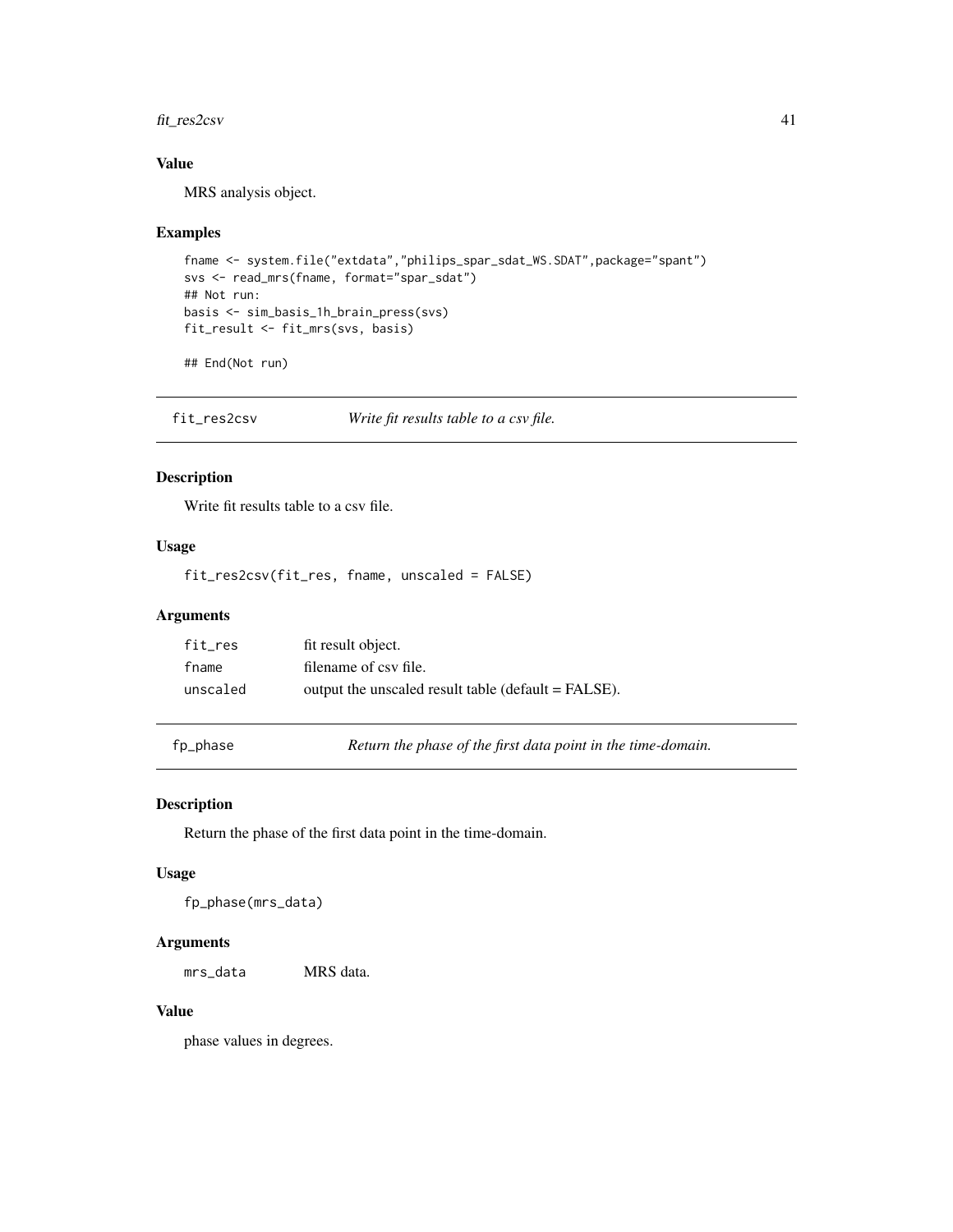fp\_phase\_correct *Perform a zeroth order phase correction based on the phase of the first data point in the time-domain.*

## Description

Perform a zeroth order phase correction based on the phase of the first data point in the time-domain.

### Usage

fp\_phase\_correct(mrs\_data, ret\_phase = FALSE)

## Arguments

| mrs data  | MRS data to be corrected.      |
|-----------|--------------------------------|
| ret_phase | return phase values (logical). |

## Value

corrected data or a list with corrected data and optional phase values.

| fp_scale | Scale the first time-domain data point in an mrs_data object. |  |
|----------|---------------------------------------------------------------|--|
|          |                                                               |  |

## Description

Scale the first time-domain data point in an mrs\_data object.

### Usage

 $fp\_scale(mrs\_data, scale = 0.5)$ 

### Arguments

| mrs data | MRS data.                       |
|----------|---------------------------------|
| scale    | scaling value, defaults to 0.5. |

# Value

scaled mrs\_data object.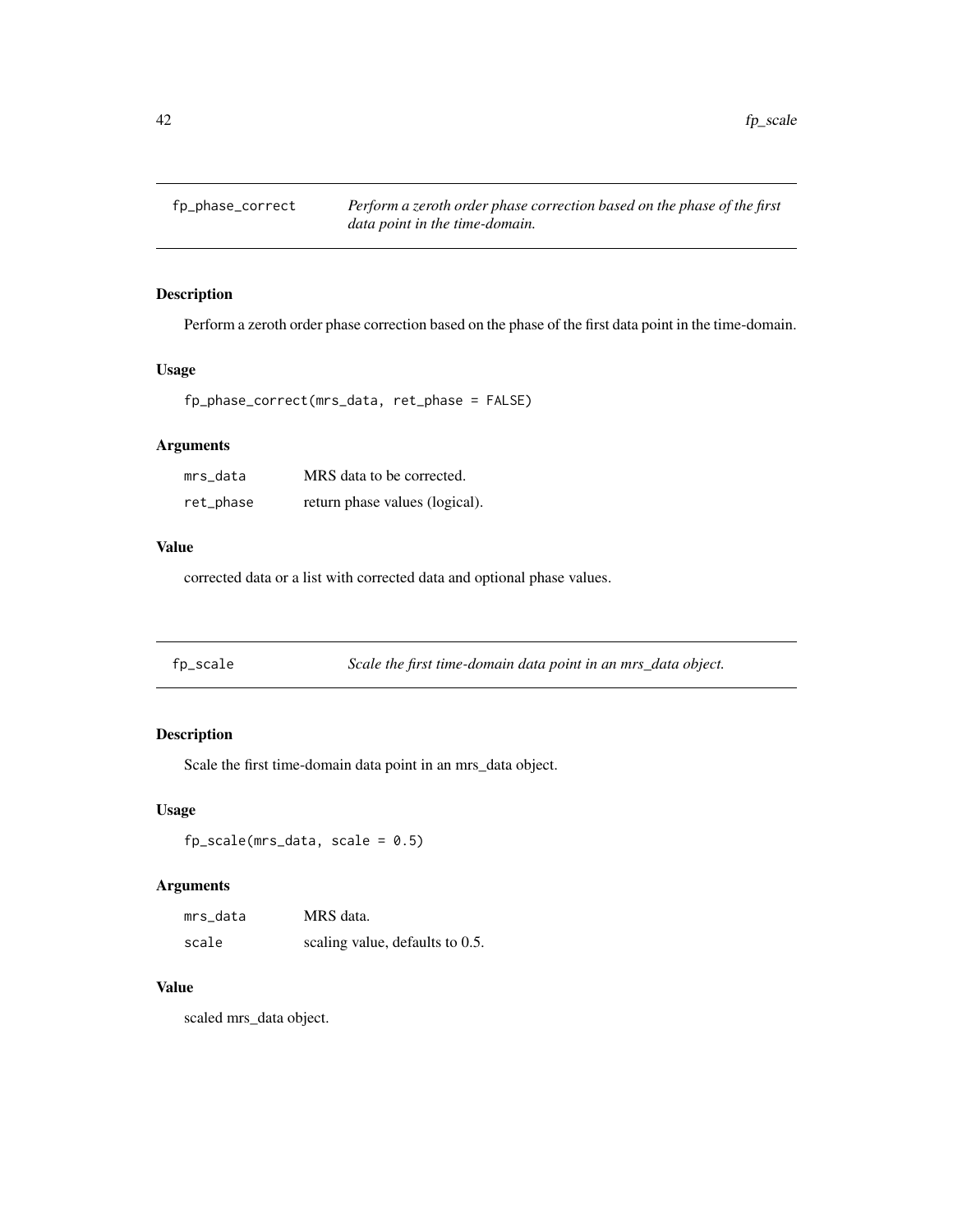Return the sampling frequency in Hz of an MRS dataset.

## Usage

fs(mrs\_data)

# Arguments

mrs\_data MRS data.

## Value

sampling frequency in Hz.

# ft\_shift *Perform a fft and ffshift on a vector.*

# Description

Perform a fft and ffshift on a vector.

## Usage

ft\_shift(vec\_in)

## Arguments

vec\_in vector input.

## Value

output vector.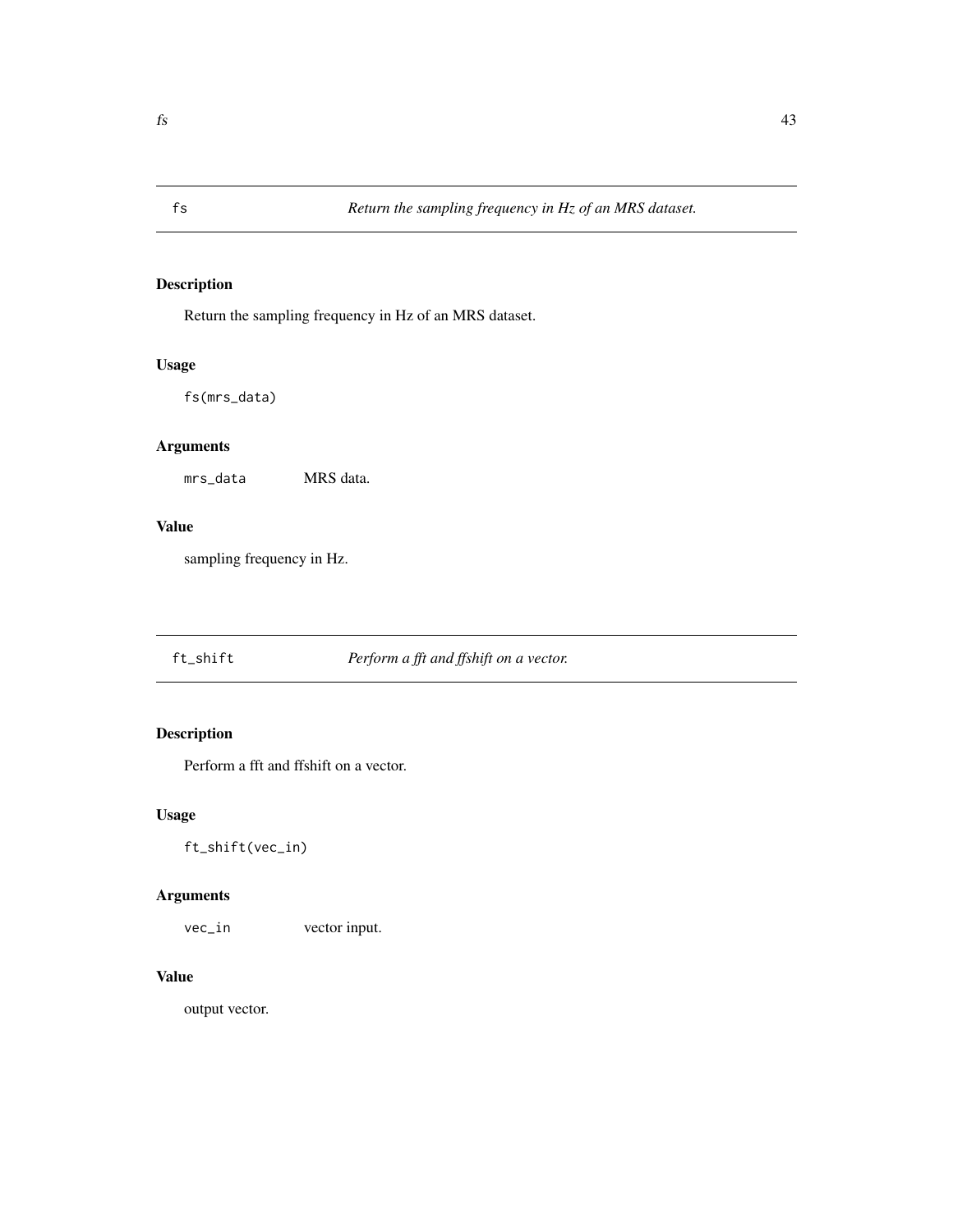Perform a fft and fftshift on a matrix with each column replaced by its shifted fft.

## Usage

ft\_shift\_mat(mat\_in)

## Arguments

mat\_in matrix input.

#### Value

output matrix.

## gen\_F *Generate the F product operator.*

## Description

Generate the F product operator.

#### Usage

gen\_F(sys, op, detect = NULL)

## Arguments

| <b>SVS</b> | spin system object.                       |
|------------|-------------------------------------------|
| op         | operator, one of "x", "y", "z", "p", "m". |
| detect     | detection nuclei.                         |

# Value

F product operator matrix.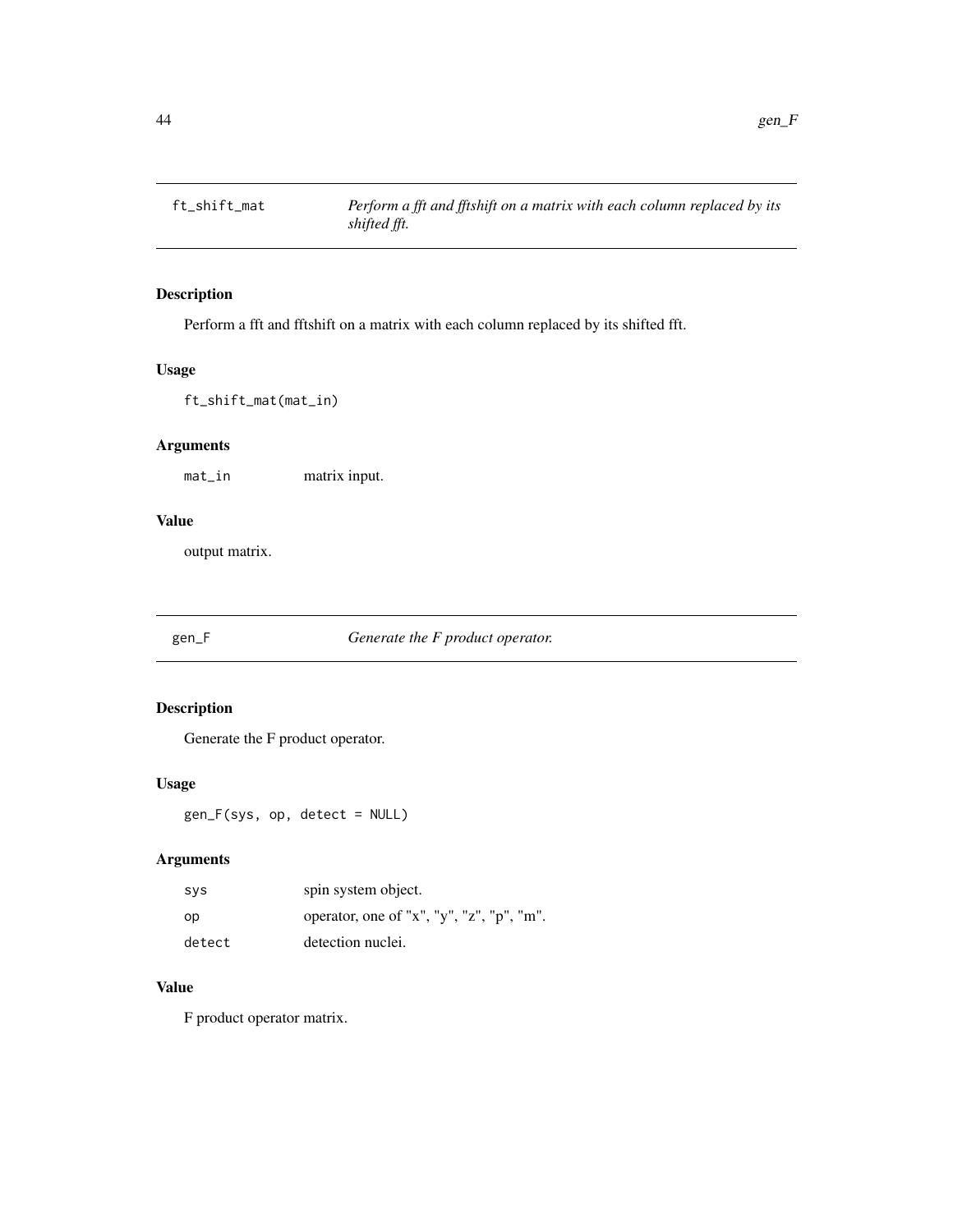Generate the Fxy product operator with a specified phase.

## Usage

```
gen_F_xy(sys, phase, detect = NULL)
```
## Arguments

| <b>SVS</b> | spin system object.     |
|------------|-------------------------|
| phase      | phase angle in degrees. |
| detect     | detection nuclei.       |

#### Value

product operator matrix.

```
get_1h_brain_basis_paras
```
*Return a list of* mol\_parameter *objects suitable for 1H brain MRS analyses.*

# Description

Return a list of mol\_parameter objects suitable for 1H brain MRS analyses.

### Usage

```
get_1h_brain_basis_paras(ft, metab_lw = NULL, lcm_compat = FALSE)
```
#### Arguments

| ft         | transmitter frequency in Hz.                                               |
|------------|----------------------------------------------------------------------------|
| metab lw   | linewidth of metabolite signals (Hz).                                      |
| lcm_compat | when TRUE, lipid, MM and -CrCH molecules will be excluded from the output. |

## Value

list of mol\_parameter objects.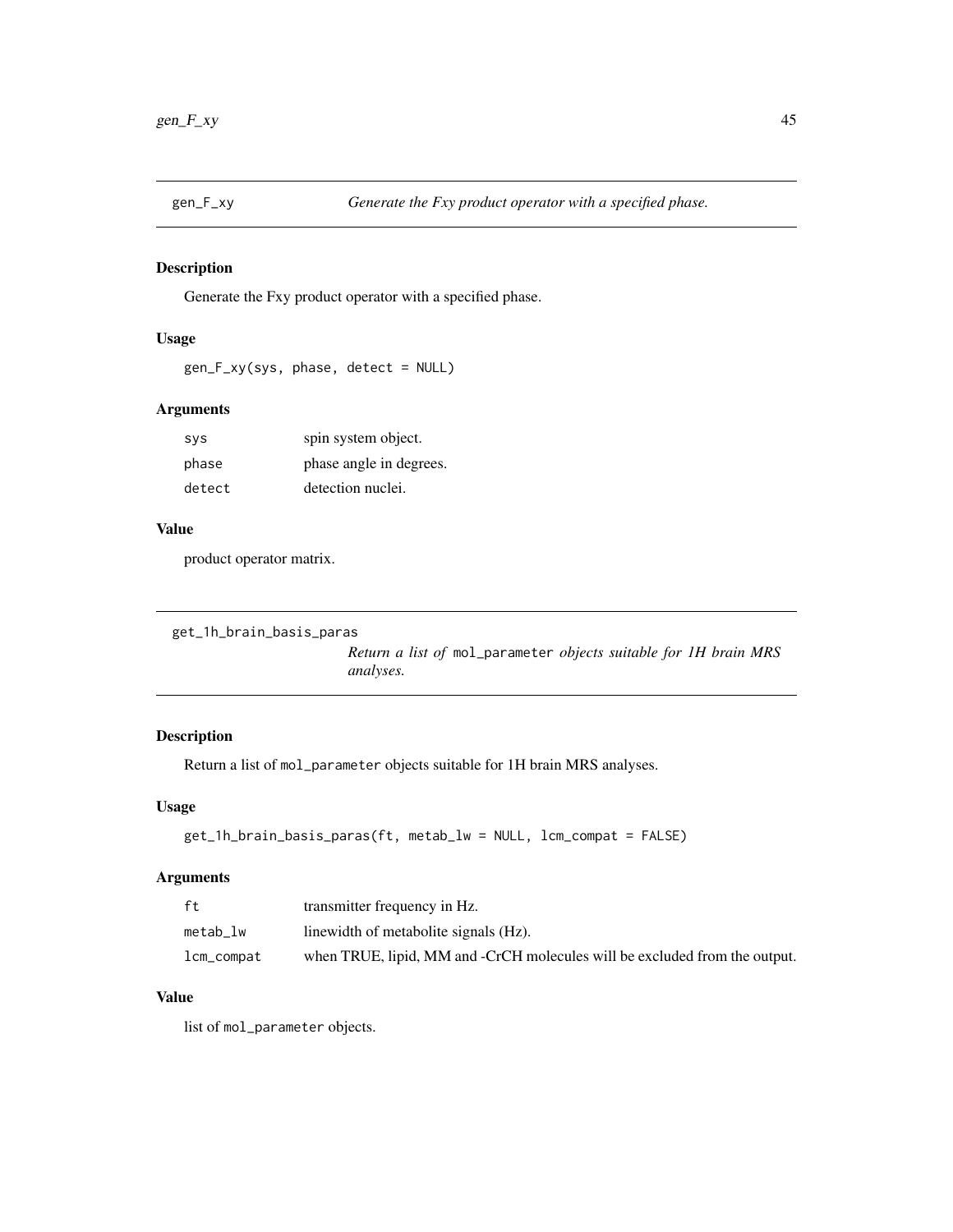```
get_1h_brain_basis_paras_v1
```
*Return a list of* mol\_parameter *objects suitable for 1H brain MRS analyses.*

#### Description

Return a list of mol\_parameter objects suitable for 1H brain MRS analyses.

### Usage

```
get_1h_brain_basis_paras_v1(ft, metab_lw = NULL, lcm_compat = FALSE)
```
### Arguments

| ft         | transmitter frequency in Hz.                                               |
|------------|----------------------------------------------------------------------------|
| metab lw   | linewidth of metabolite signals (Hz).                                      |
| lcm_compat | when TRUE, lipid, MM and -CrCH molecules will be excluded from the output. |

### Value

list of mol\_parameter objects.

```
get_1h_brain_basis_paras_v2
```
*Return a list of* mol\_parameter *objects suitable for 1H brain MRS analyses.*

## Description

Return a list of mol\_parameter objects suitable for 1H brain MRS analyses.

### Usage

```
get_1h_brain_basis_paras_v2(ft, metab_lw = NULL, lcm_compat = FALSE)
```
## Arguments

| ft.            | transmitter frequency in Hz.                                               |
|----------------|----------------------------------------------------------------------------|
| metab lw       | linewidth of metabolite signals (Hz).                                      |
| $lcm\_compact$ | when TRUE, lipid, MM and -CrCH molecules will be excluded from the output. |

## Value

list of mol\_parameter objects.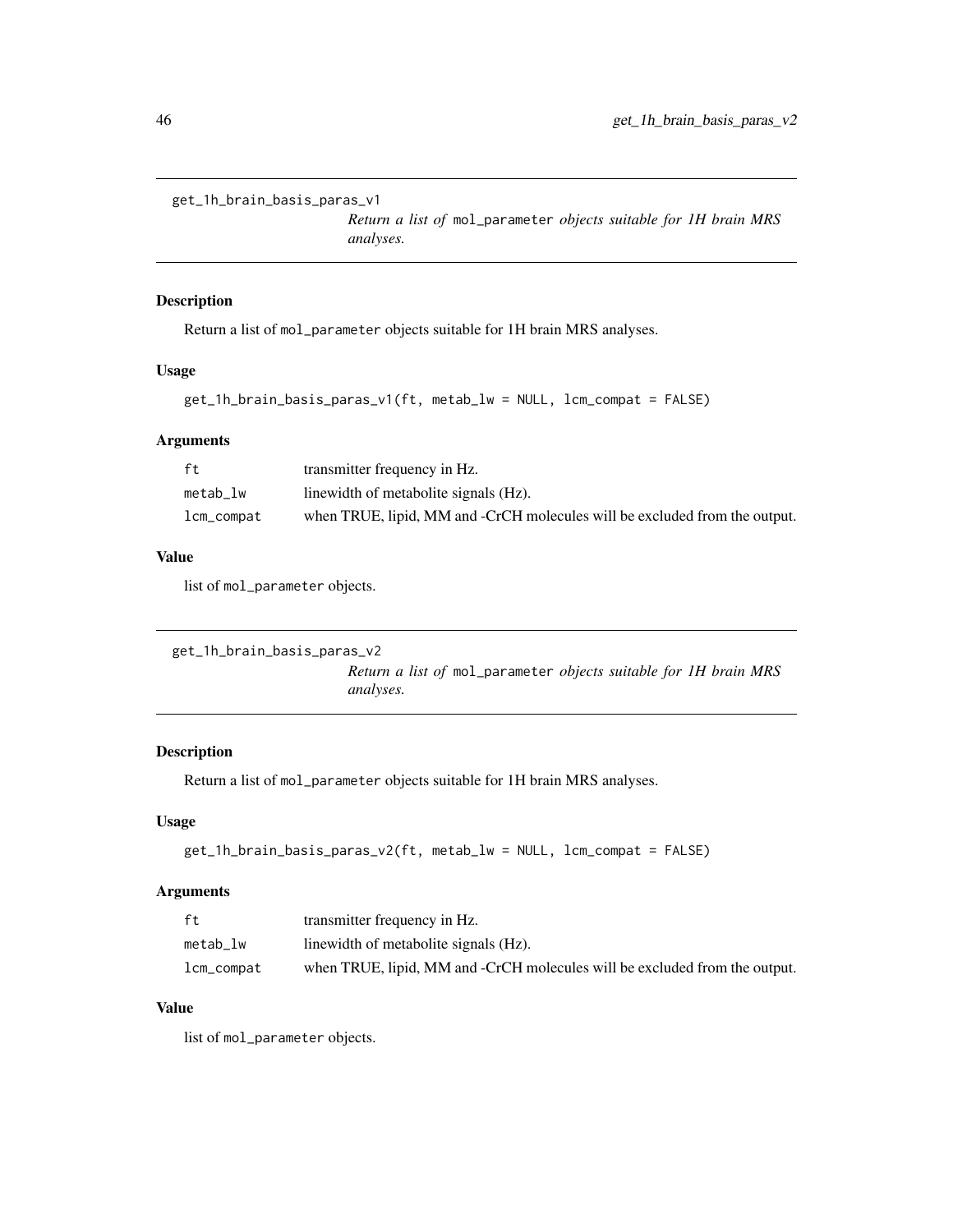get\_1h\_brain\_basis\_paras\_v3

*Return a list of* mol\_parameter *objects suitable for 1H brain MRS analyses.*

### Description

Return a list of mol\_parameter objects suitable for 1H brain MRS analyses.

### Usage

```
get_1h_brain_basis_paras_v3(ft, metab_lw = NULL, lcm_compat = FALSE)
```
## Arguments

| ft         | transmitter frequency in Hz.                                               |
|------------|----------------------------------------------------------------------------|
| metab lw   | linewidth of metabolite signals (Hz).                                      |
| lcm_compat | when TRUE, lipid, MM and -CrCH molecules will be excluded from the output. |

#### Value

list of mol\_parameter objects.

| get_2d_psf | Get the point spread function (PSF) for a 2D phase encoded MRSI |
|------------|-----------------------------------------------------------------|
|            | scan.                                                           |

### Description

Get the point spread function (PSF) for a 2D phase encoded MRSI scan.

### Usage

```
get_2d_psf(FOV = 160, mat_size = 16, sampling = "circ", hamming = FALSE)
```
#### Arguments

| <b>FOV</b>  | field of view in mm.                                         |
|-------------|--------------------------------------------------------------|
| $mat\_size$ | acquisition matrix size (not interpolated).                  |
| sampling    | can be either "circ" for circular or "rect" for rectangular. |
| hamming     | should Hamming k-space weighting be applied (default FALSE). |

## Value

A matrix of the PSF with 1mm resolution.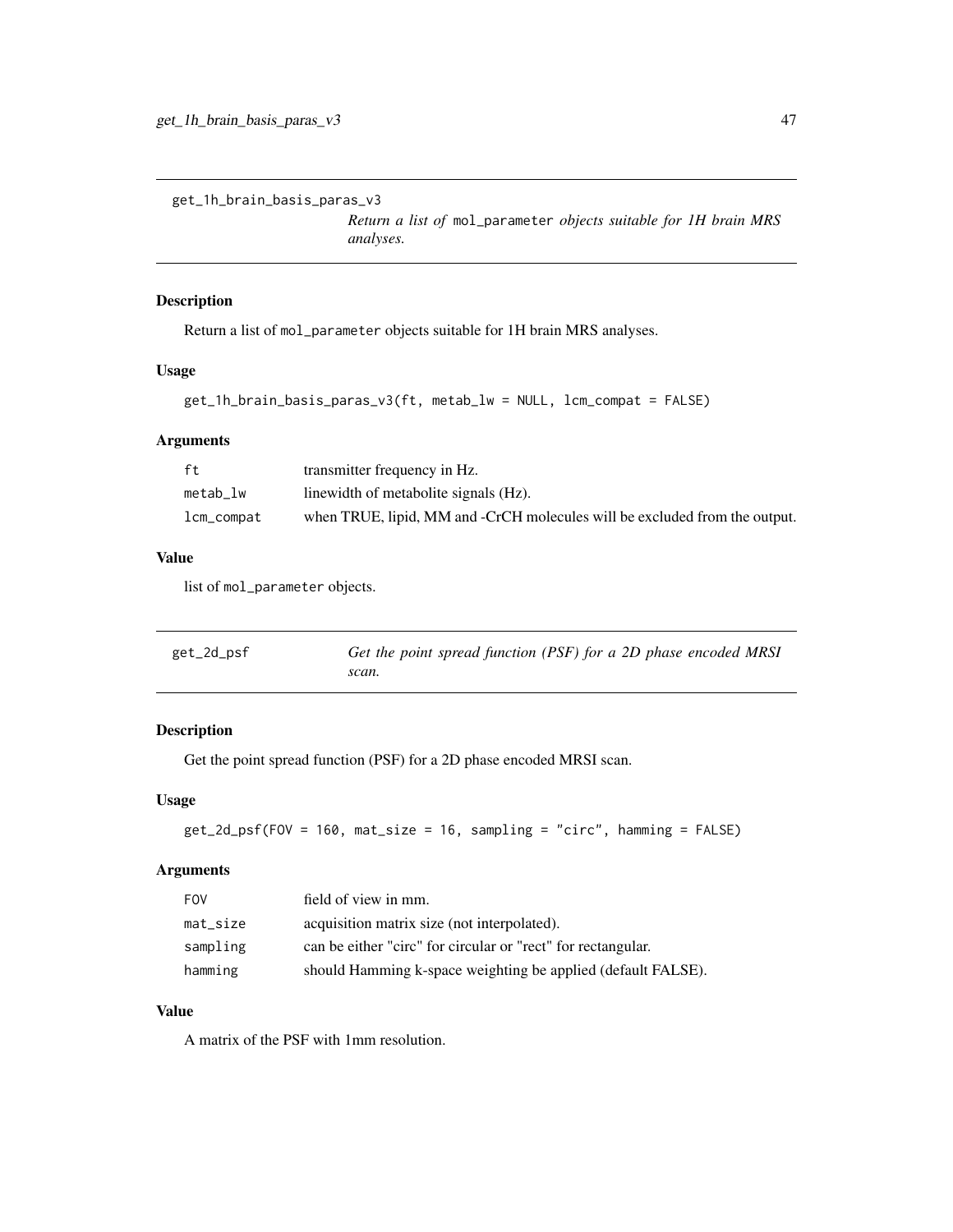Return acquisition parameters from a MRS data object.

#### Usage

```
get_acq_paras(mrs_data)
```
## Arguments

mrs\_data MRS data.

### Value

list of acquisition parameters.

get\_dyns *Extract a subset of dynamic scans.*

## Description

Extract a subset of dynamic scans.

### Usage

get\_dyns(mrs\_data, subset)

## Arguments

| mrs_data | dynamic MRS data.                                              |
|----------|----------------------------------------------------------------|
| subset   | vector containing indices to the dynamic scans to be returned. |

### Value

MRS data containing the subset of requested dynamics.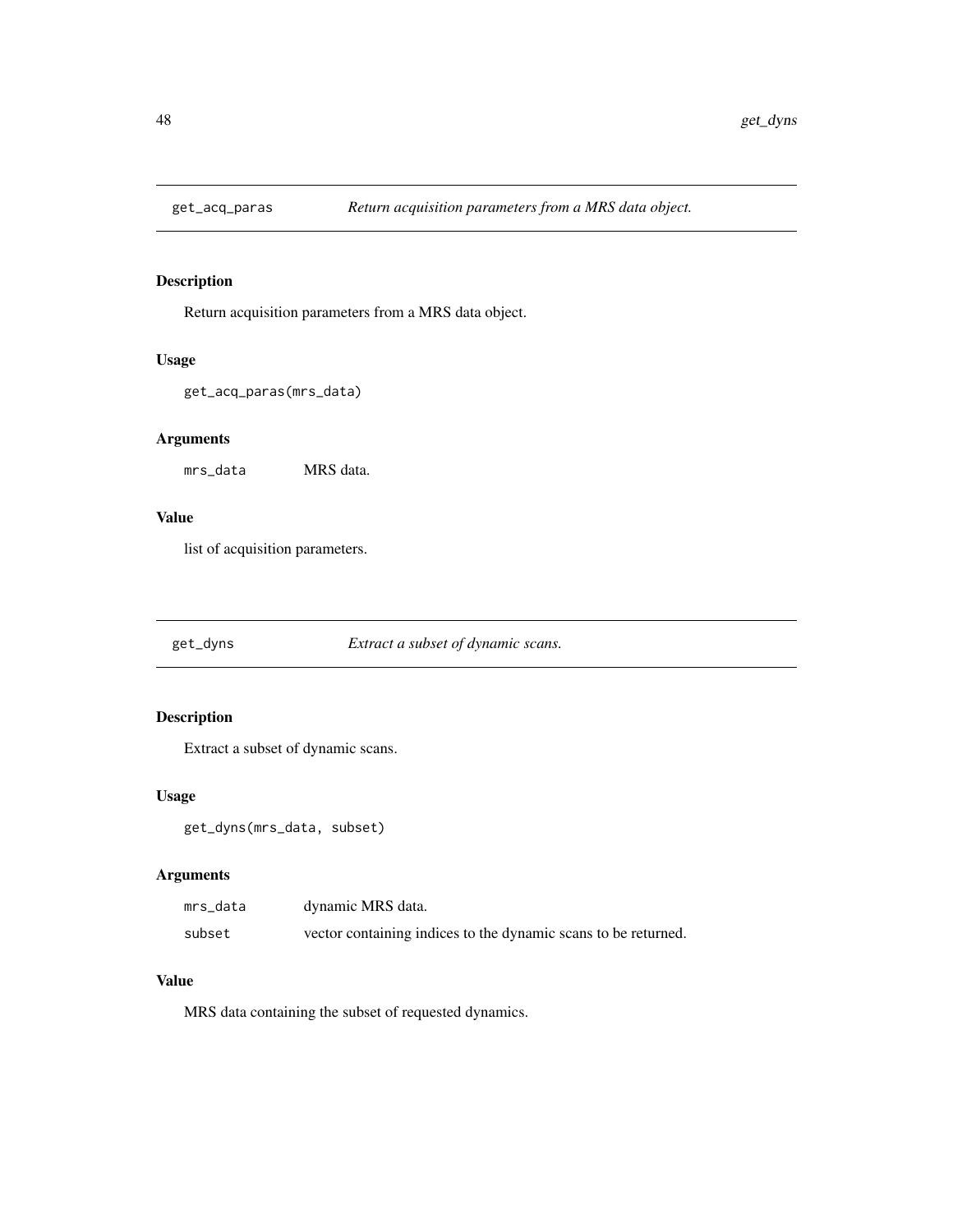Return even numbered dynamic scans starting from 1 (2,4,6...).

#### Usage

```
get_even_dyns(mrs_data)
```
## Arguments

mrs\_data dynamic MRS data.

### Value

dynamic MRS data containing even numbered scans.

get\_fh\_dyns *Return the first half of a dynamic series.*

## Description

Return the first half of a dynamic series.

### Usage

```
get_fh_dyns(mrs_data)
```
## Arguments

mrs\_data dynamic MRS data.

#### Value

first half of the dynamic series.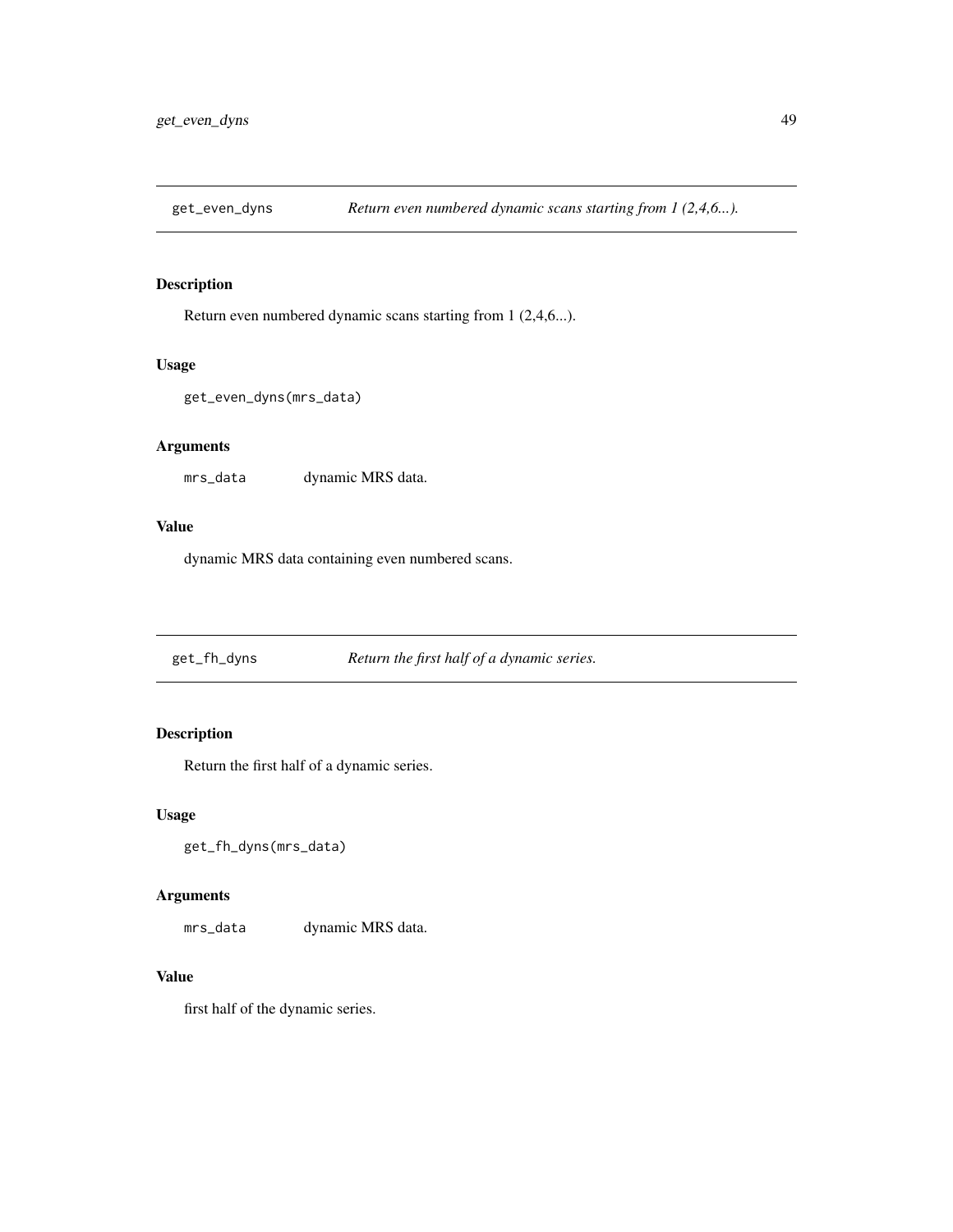Get a data array from a fit result.

# Usage

get\_fit\_map(fit\_res, name)

# Arguments

| fit_res | fit_result object.                       |
|---------|------------------------------------------|
| name    | name of the quantity to plot, eg "tNAA". |

| get_fit_table | Combine all fitting data points into a single dataframe. |
|---------------|----------------------------------------------------------|
|               |                                                          |

# Description

Combine all fitting data points into a single dataframe.

# Usage

```
get_fit_table(fit_res)
```
# Arguments

fit\_res a single fit\_result object.

# Value

a dataframe containing the fit data points.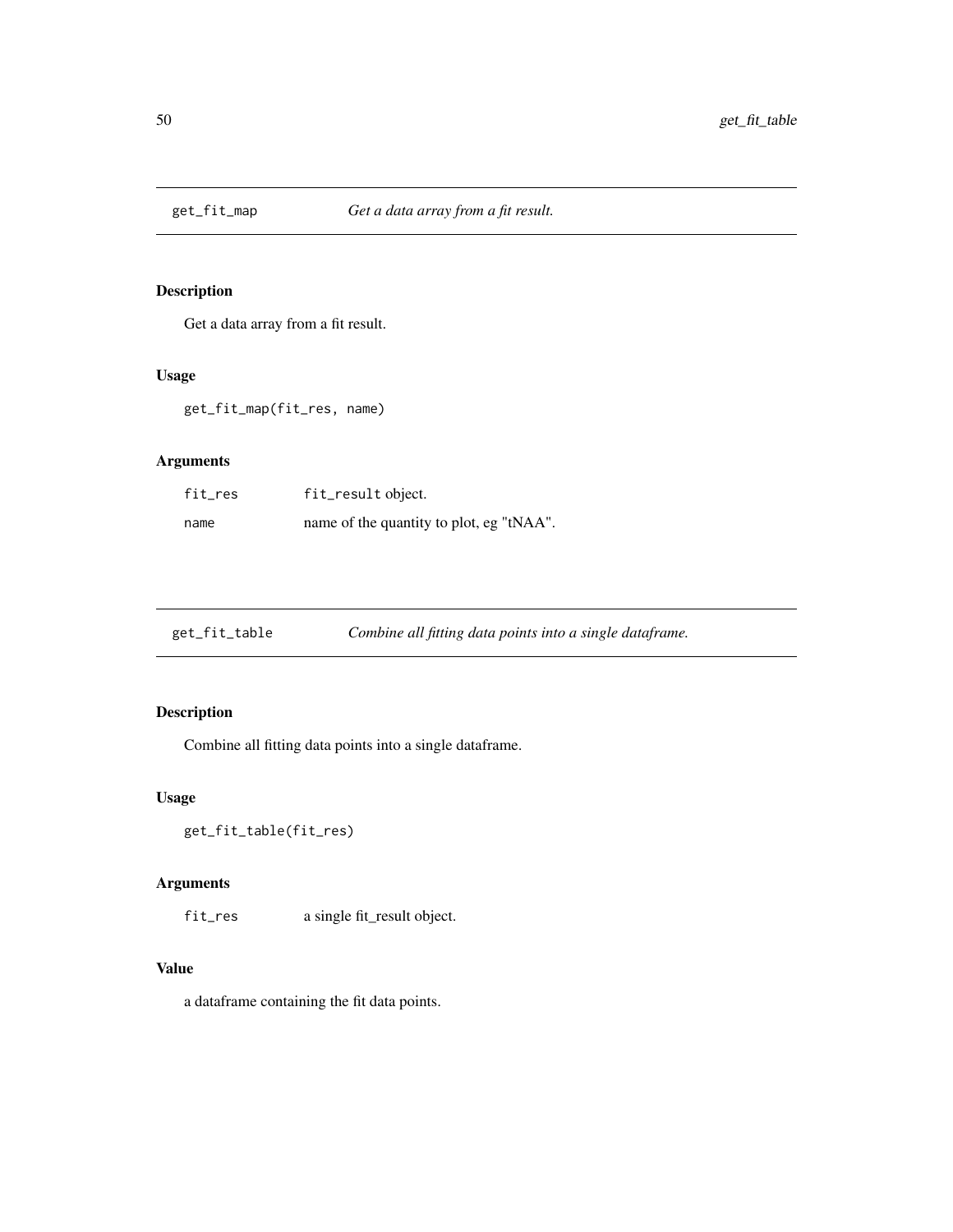Return the first time-domain data point.

## Usage

get\_fp(mrs\_data)

# Arguments

mrs\_data MRS data.

## Value

first time-domain data point.

get\_guassian\_pulse *Generate a gaussian pulse shape.*

## Description

Generate a gaussian pulse shape.

## Usage

```
get_guassian_pulse(angle, n, trunc = 1)
```
# Arguments

| angle | pulse angle in degrees.       |
|-------|-------------------------------|
| n     | number of points to generate. |
| trunc | percentage truncation factor. |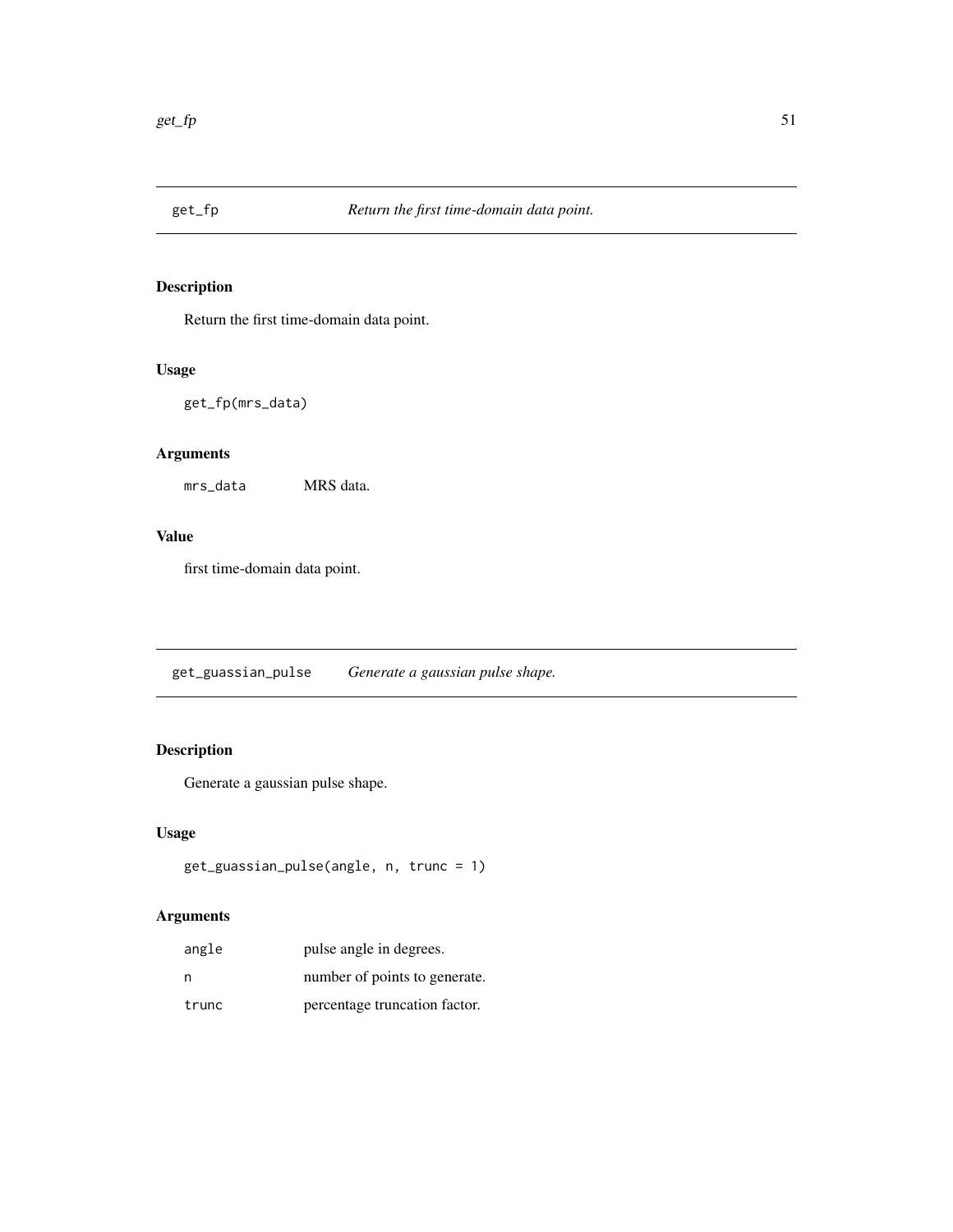Extract the metabolite component from an mrs\_data object.

## Usage

get\_metab(mrs\_data)

## Arguments

mrs\_data MRS data.

### Value

metabolite component.

| get_mol_names | Return a character array of names that may be used with the |  |  |  |  |
|---------------|-------------------------------------------------------------|--|--|--|--|
|               | get_mol_paras <i>function</i> .                             |  |  |  |  |

## Description

Return a character array of names that may be used with the get\_mol\_paras function.

## Usage

get\_mol\_names()

## Value

a character array of names.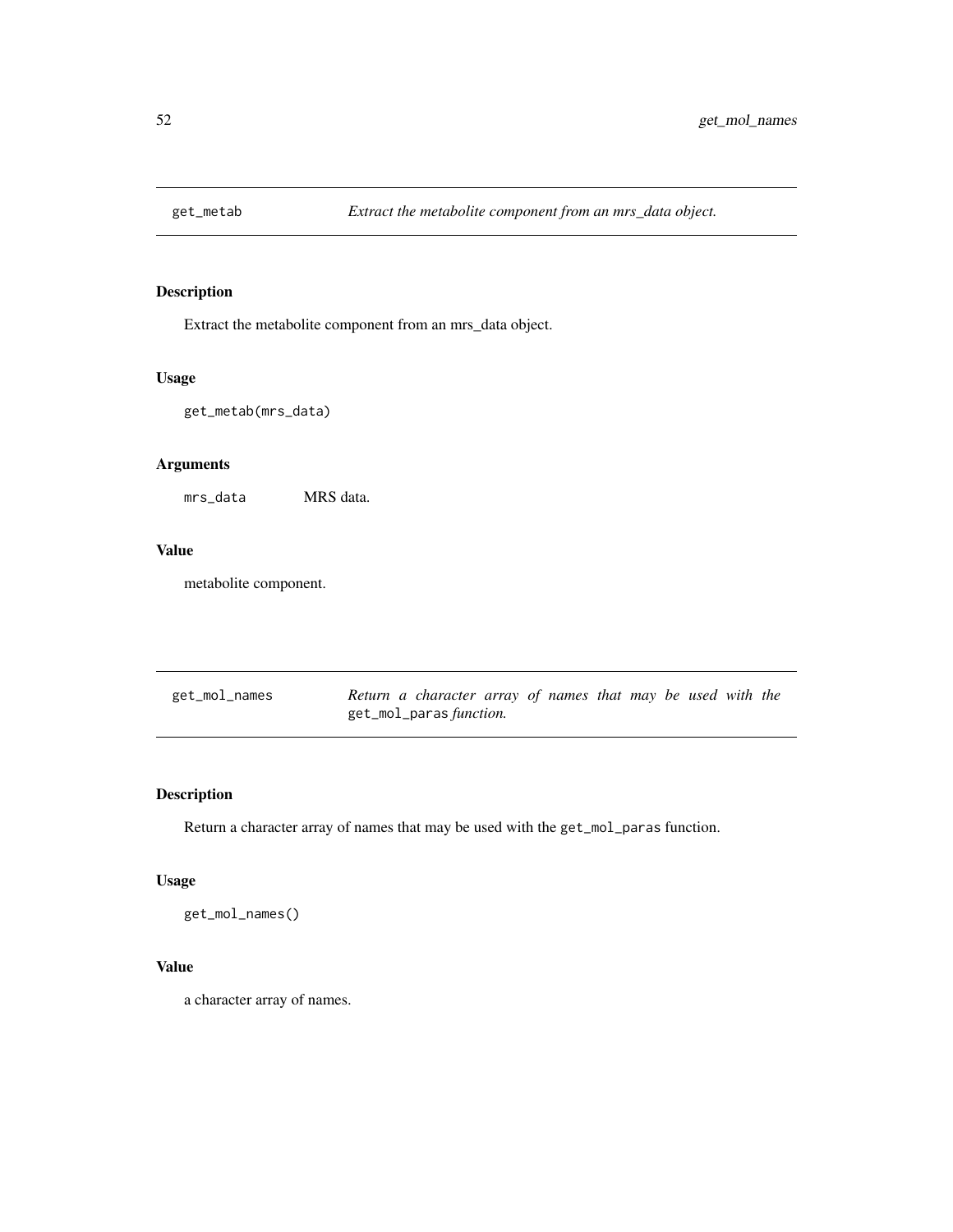Get a mol\_parameters object for a named molecule.

# Usage

```
get_mol_paras(name, ...)
```
## Arguments

| name     | the name of the molecule.                          |
|----------|----------------------------------------------------|
| $\cdots$ | arguments to pass to molecule definition function. |

| get_mrsi2d_seg | Calculate the partial volume estimates for each voxel in a 2D MRSI |
|----------------|--------------------------------------------------------------------|
|                | dataset.                                                           |

## Description

Localisation is assumed to be perfect in the z direction and determined by the ker input in the x-y direction.

## Usage

get\_mrsi2d\_seg(mrs\_data, mri\_seg, ker)

## Arguments

| mrs_data   | 2D MRSI data with multiple voxels in the x-y dimension.                                                                       |
|------------|-------------------------------------------------------------------------------------------------------------------------------|
| $mri\_seg$ | MRI data with values corresponding to the segmentation class. Must be 1mm<br>isotropic resolution.                            |
| ker        | MRSI PSF kernel in the x-y direction compatible with the mmand package, eg:<br>$mmand::shapeKernel(c(10, 10), type = "box").$ |

# Value

a data frame of partial volume estimates.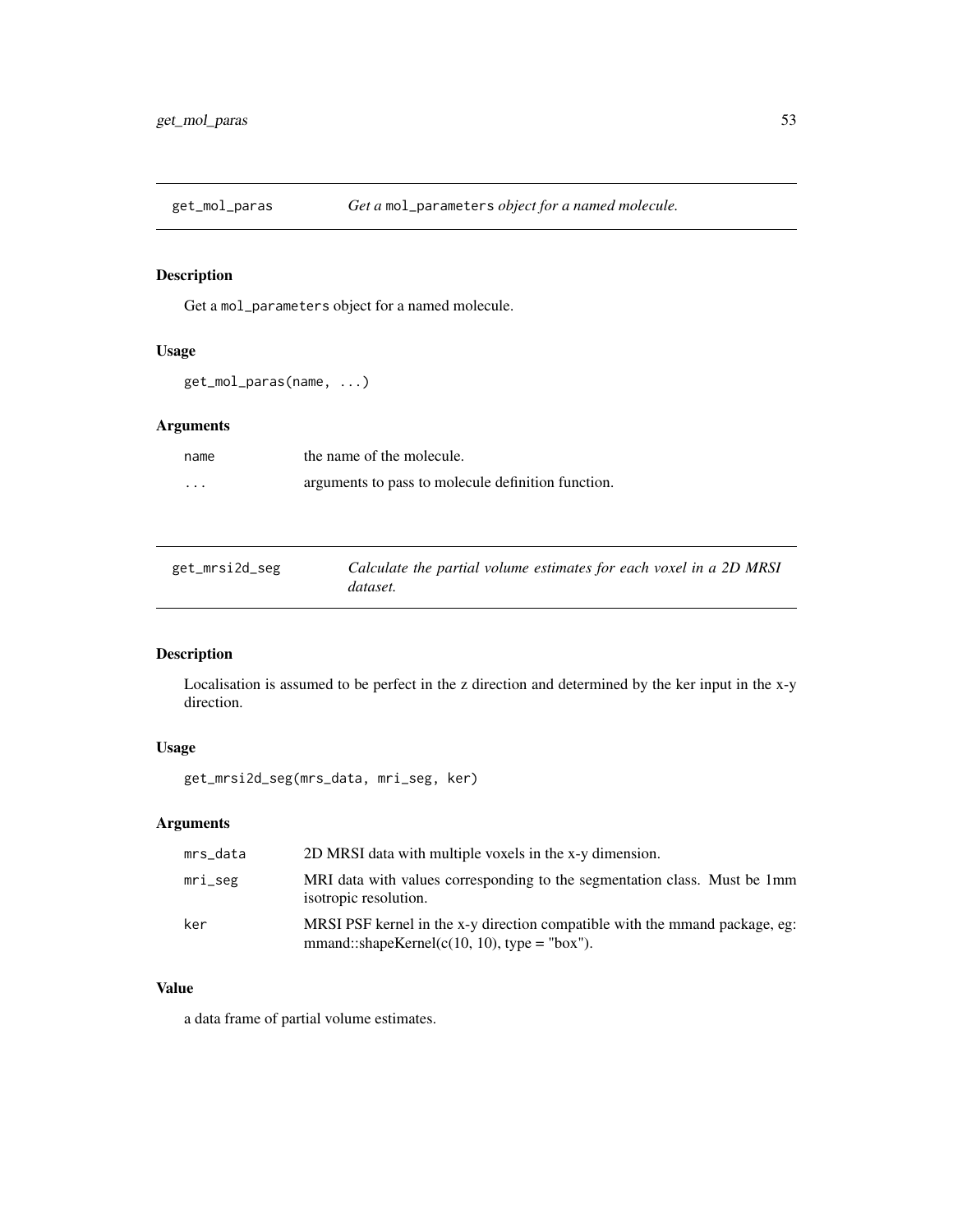Generate a MRSI VOI from an mrs\_data object.

## Usage

```
get_mrsi_voi(mrs_data, target_mri = NULL, map = NULL, ker = mmand::boxKernel())
```
## Arguments

| mrs_data   | MRS data.                                               |
|------------|---------------------------------------------------------|
| target_mri | optional image data to match the intended volume space. |
| map        | optional voi intensity map.                             |
| ker        | kernel to rescale the map data to the target mri.       |

### Value

volume data as a nifti object.

| get_mrsi_voxel | Generate a MRSI voxel from an mrs_data object. |  |
|----------------|------------------------------------------------|--|
|                |                                                |  |

## Description

Generate a MRSI voxel from an mrs\_data object.

### Usage

get\_mrsi\_voxel(mrs\_data, target\_mri, x\_pos, y\_pos, z\_pos)

### Arguments

| mrs_data   | MRS data.                                               |
|------------|---------------------------------------------------------|
| target_mri | optional image data to match the intended volume space. |
| x_pos      | x voxel coordinate.                                     |
| y_pos      | y voxel coordinate.                                     |
| z_pos      | z voxel coordinate.                                     |

## Value

volume data as a nifti object.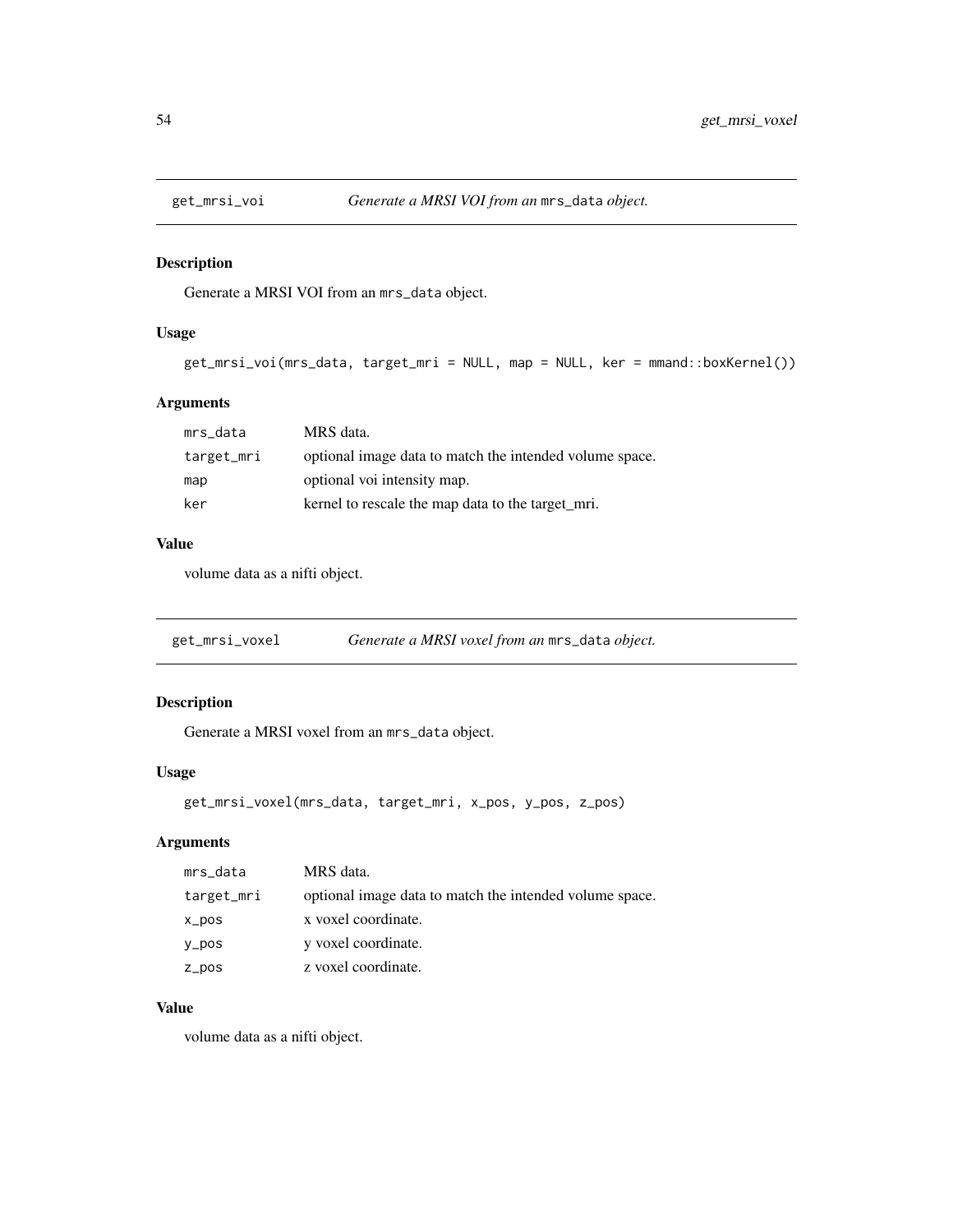get\_mrsi\_voxel\_xy\_psf *Generate a MRSI voxel PSF from an* mrs\_data *object.*

## Description

Generate a MRSI voxel PSF from an mrs\_data object.

### Usage

```
get_mrsi_voxel_xy_psf(mrs_data, target_mri, x_pos, y_pos, z_pos)
```
### Arguments

| mrs_data   | MRS data.                                               |
|------------|---------------------------------------------------------|
| target_mri | optional image data to match the intended volume space. |
| x_pos      | x voxel coordinate.                                     |
| $y_p$ os   | y voxel coordinate.                                     |
| z_pos      | z voxel coordinate.                                     |

#### Value

volume data as a nifti object.

get\_odd\_dyns *Return odd numbered dynamic scans starting from 1 (1,3,5...).*

#### Description

Return odd numbered dynamic scans starting from 1 (1,3,5...).

## Usage

```
get_odd_dyns(mrs_data)
```
#### Arguments

mrs\_data dynamic MRS data.

## Value

dynamic MRS data containing odd numbered scans.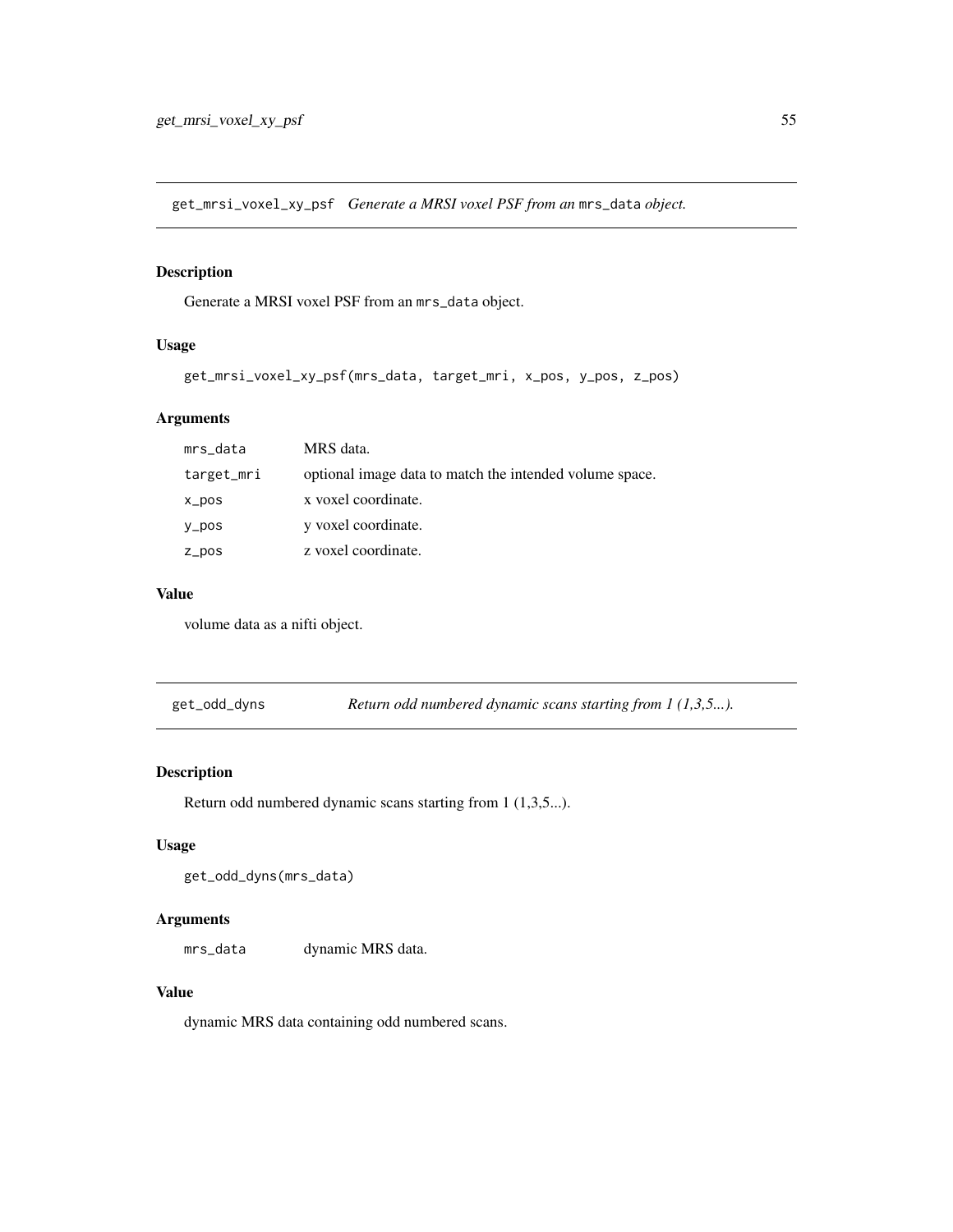Extract the reference component from an mrs\_data object.

## Usage

get\_ref(mrs\_data)

# Arguments

mrs\_data MRS data.

# Value

reference component.

| get_seg_ind | Get the indices of data points lying between two values (end $> x > 0$ |
|-------------|------------------------------------------------------------------------|
|             | start).                                                                |

# Description

Get the indices of data points lying between two values (end  $> x > start$ ).

## Usage

```
get_seg_ind(scale, start, end)
```
## Arguments

| scale | full list of values.          |
|-------|-------------------------------|
| start | smallest value in the subset. |
| end   | largest value in the subset.  |

### Value

set of indices.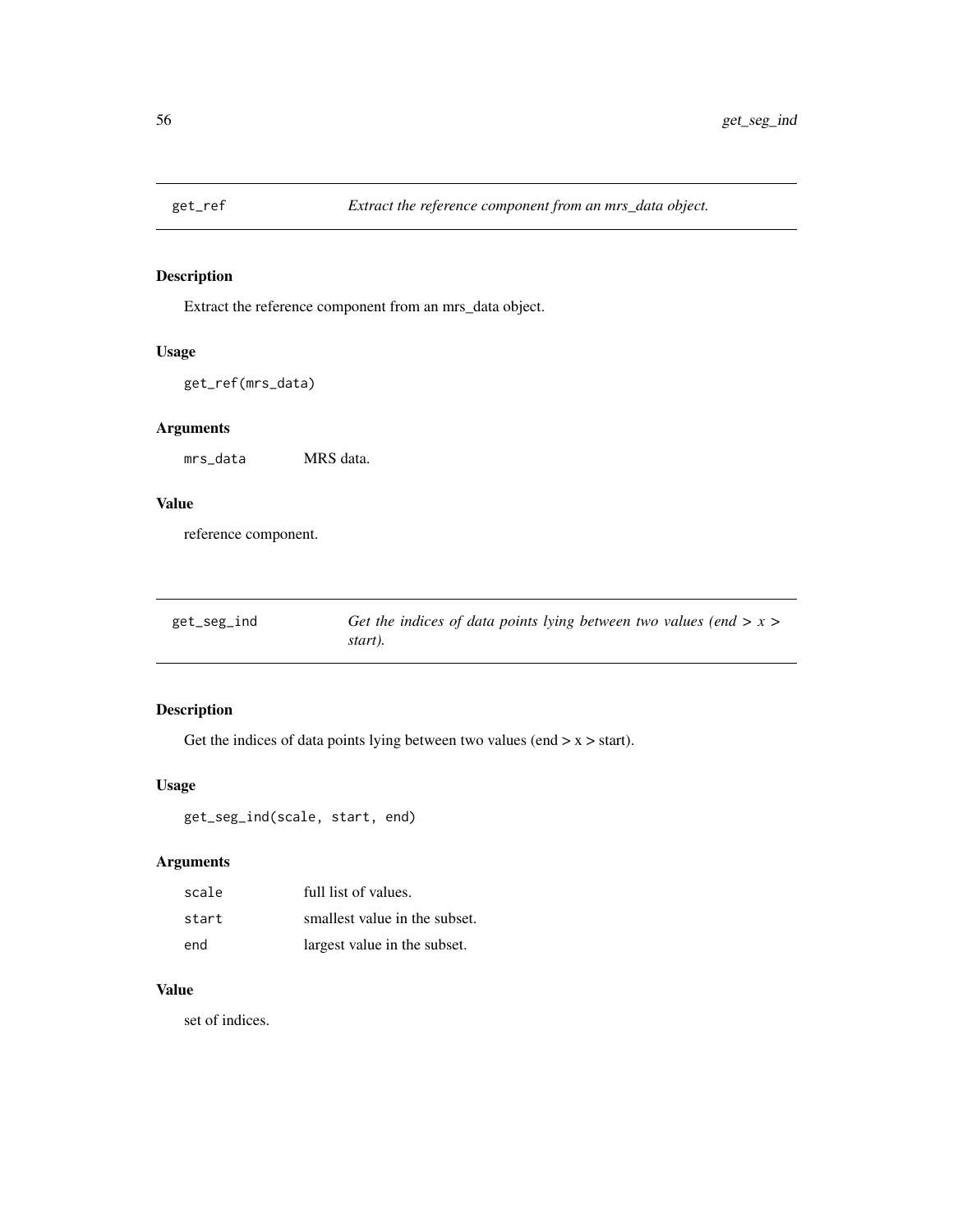Return the second half of a dynamic series.

## Usage

```
get_sh_dyns(mrs_data)
```
## Arguments

mrs\_data dynamic MRS data.

### Value

second half of the dynamic series.

|  | get_slice | Return a single slice from a larger MRSI dataset. |
|--|-----------|---------------------------------------------------|
|--|-----------|---------------------------------------------------|

# Description

Return a single slice from a larger MRSI dataset.

### Usage

get\_slice(mrs\_data, z\_pos)

# Arguments

| mrs data | MRSI data.              |
|----------|-------------------------|
| z_pos    | the z index to extract. |

#### Value

MRS data.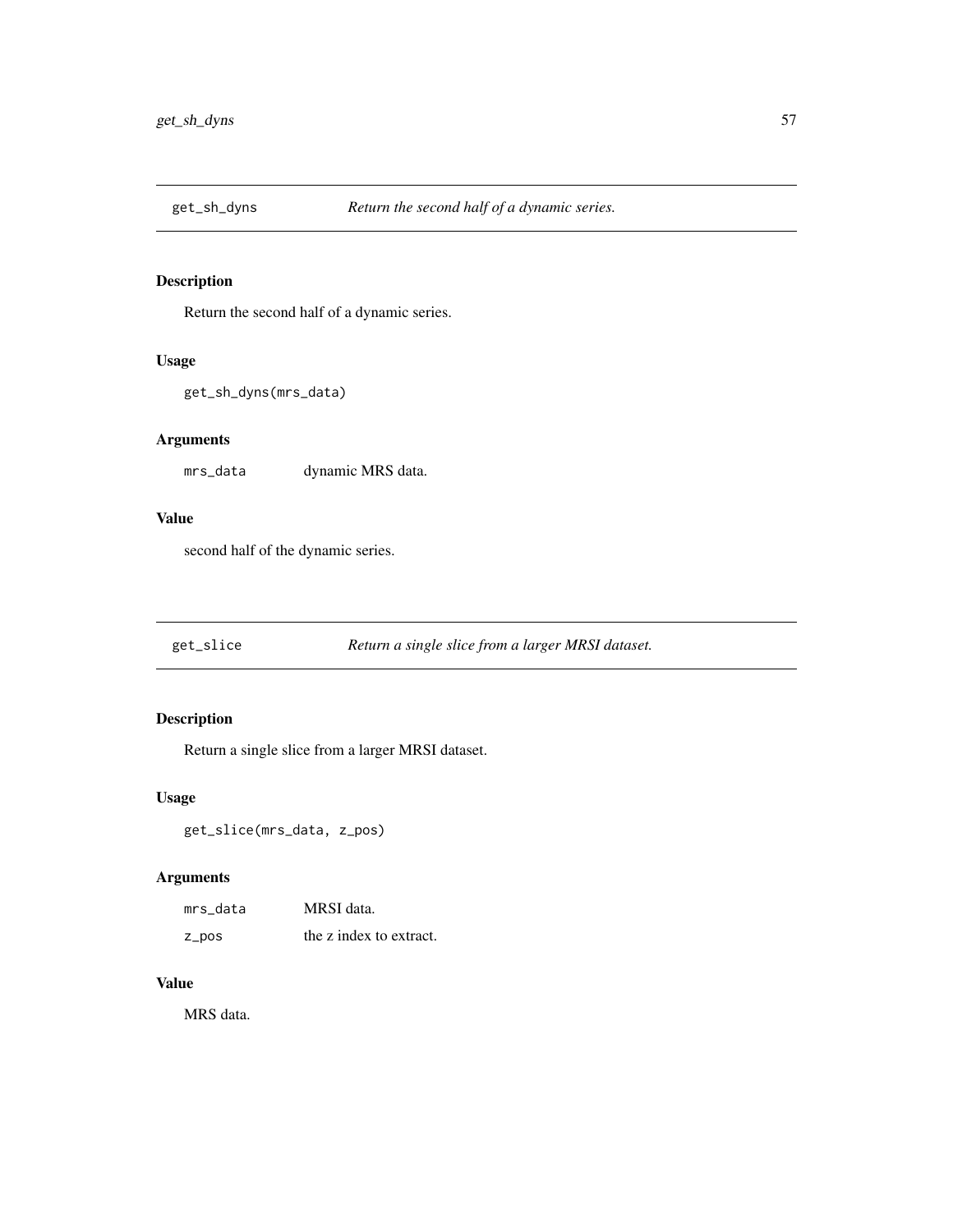Extract a subset of MRS data.

# Usage

```
get_subset(
 mrs_data,
 x_set = NULL,
 y_set = NULL,
 z_set = NULL,
 dyn_set = NULL,
 coil_set = NULL,
 fd_set = NULL,td\_set = NULL)
```
# Arguments

| mrs_data | MRS data object.                                                      |
|----------|-----------------------------------------------------------------------|
| x_set    | x indices to include in the output (default all).                     |
| y_set    | y indices to include in the output (default all).                     |
| z_set    | z indices to include in the output (default all).                     |
| dyn_set  | dynamic indices to include in the output (default all).               |
| coil_set | coil indices to include in the output (default all).                  |
| fd_set   | frequency domain data indices to include in the output (default all). |
| td_set   | time-domain indices to include in the output (default all).           |

# Value

selected subset of MRS data.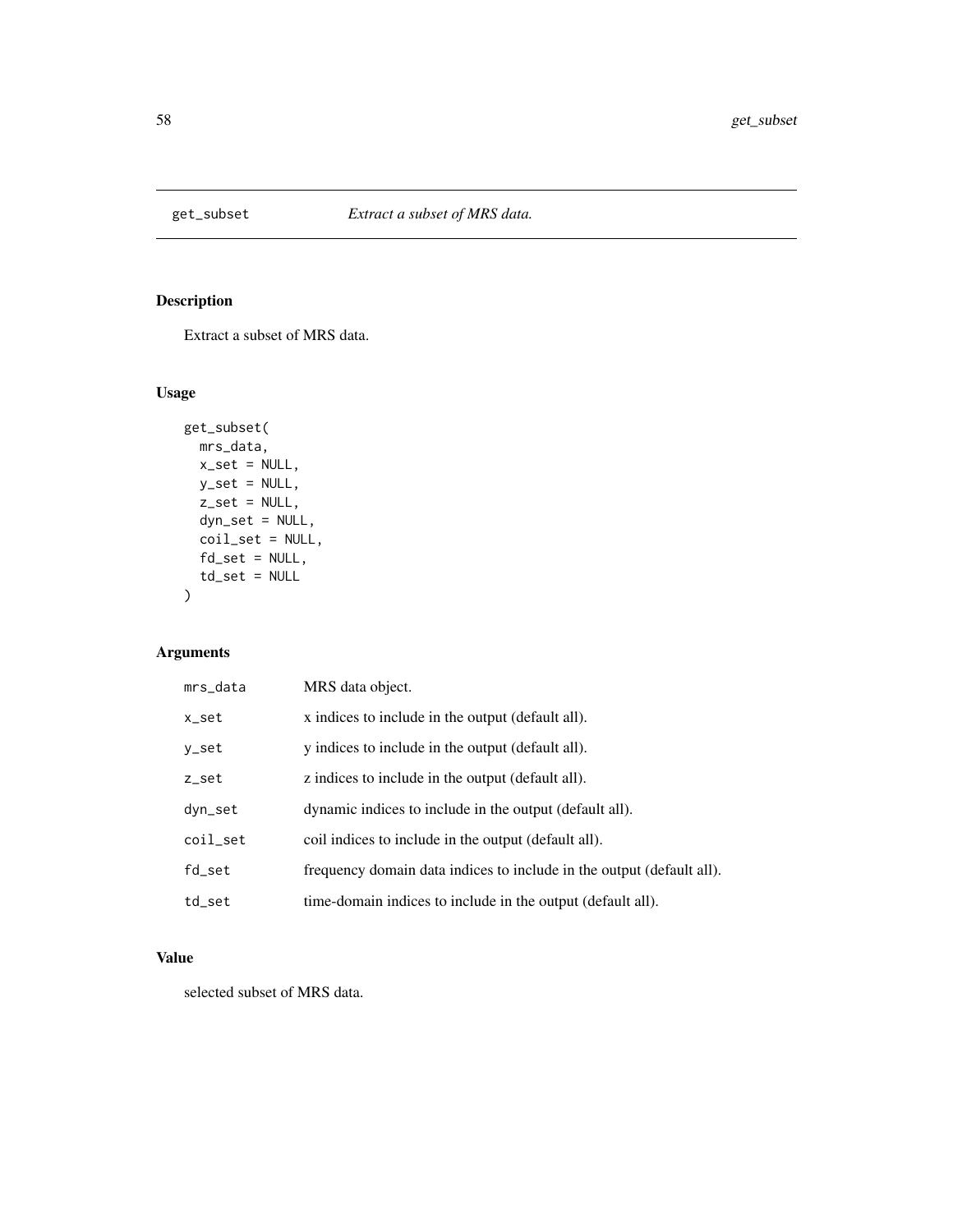Generate a SVS acquisition volume from an mrs\_data object.

# Usage

```
get_svs_voi(mrs_data, target_mri)
```
## Arguments

| mrs data   | MRS data.                                               |
|------------|---------------------------------------------------------|
| target_mri | optional image data to match the intended volume space. |

### Value

volume data as a nifti object.

| get_td_amp | Return an array of amplitudes derived from fitting the initial points in |
|------------|--------------------------------------------------------------------------|
|            | the time domain and extrapolating back to $t=0$ .                        |

## Description

Return an array of amplitudes derived from fitting the initial points in the time domain and extrapolating back to t=0.

## Usage

get\_td\_amp(mrs\_data, nstart = 10, nend = 50)

## Arguments

| mrs data | MRS data.                |
|----------|--------------------------|
| nstart   | first data point to fit. |
| nend     | last data point to fit.  |

## Value

array of amplitudes.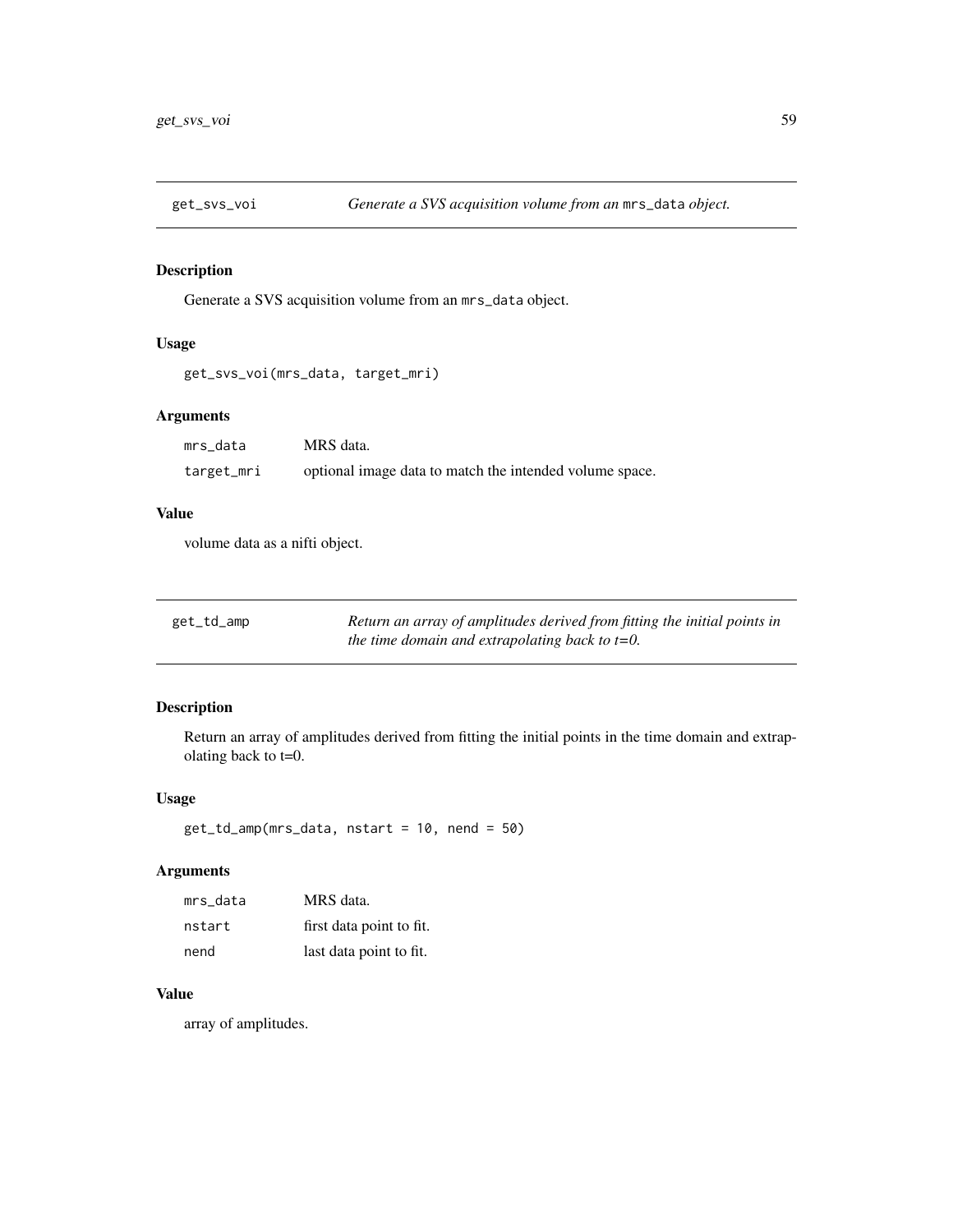Generate a mol\_parameters object for a simple spin system with one resonance.

## Usage

get\_uncoupled\_mol(name, chem\_shift, nucleus, scale\_factor, lw, lg)

## Arguments

| name         | name of the molecule.                                |
|--------------|------------------------------------------------------|
| chem_shift   | chemical shift of the resonance (PPM).               |
| nucleus      | nucleus $(1H, 31P).$                                 |
| scale_factor | multiplicative scaling factor.                       |
| lw           | linewidth in Hz.                                     |
| 1g           | Lorentz-Gauss lineshape parameter (between 0 and 1). |

#### Value

mol\_parameters object.

get\_voi\_cog *Calculate the centre of gravity for an image containing 0 and 1's.*

# Description

Calculate the centre of gravity for an image containing 0 and 1's.

## Usage

get\_voi\_cog(voi)

### Arguments

voi nifti object.

### Value

triplet of x,y,z coordinates.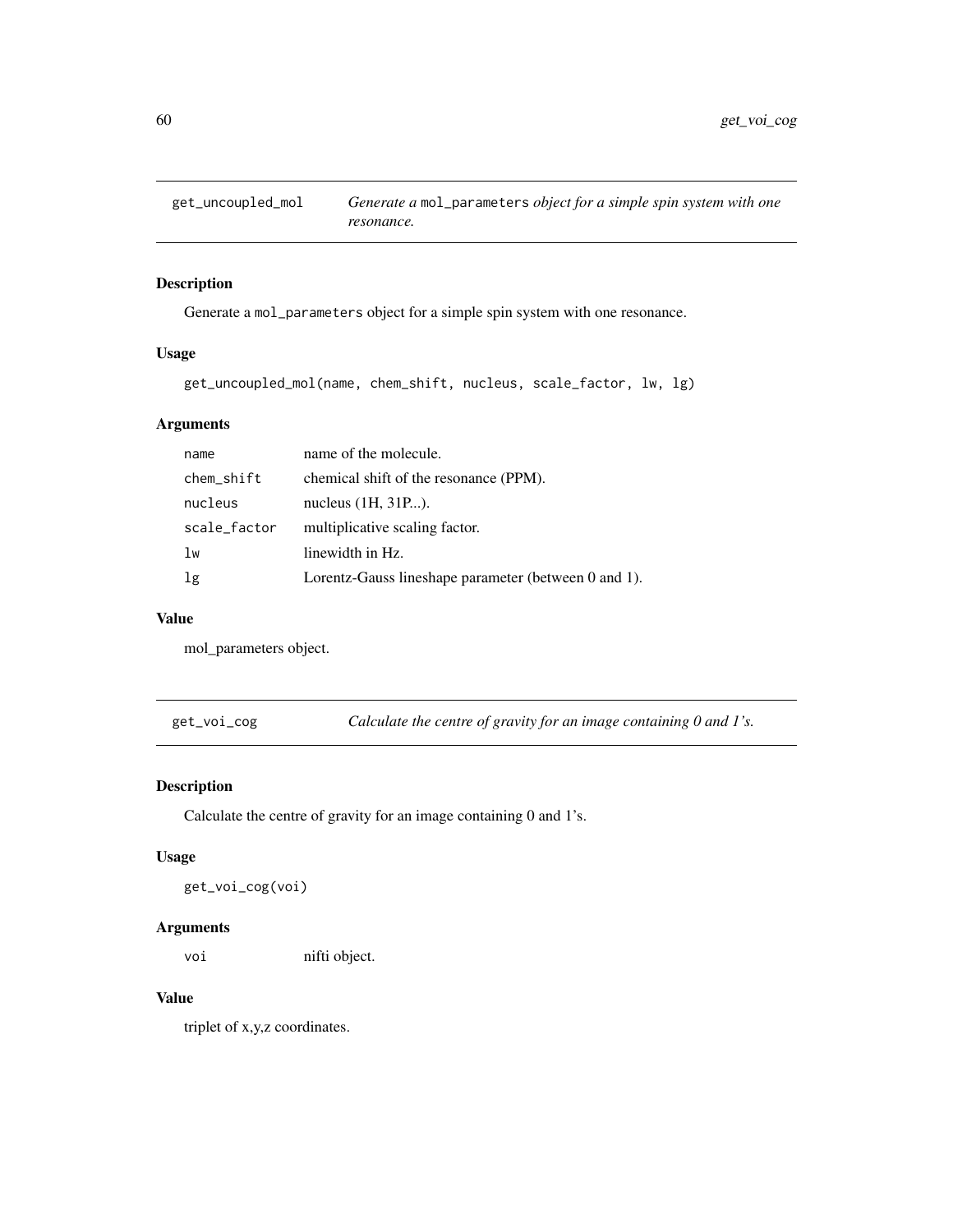Return the white matter, gray matter and CSF composition of a volume.

#### Usage

```
get_voi_seg(voi, mri_seg)
```
## Arguments

| voi     | volume data as a nifti object.            |
|---------|-------------------------------------------|
| mri_seg | segmented brain volume as a nifti object. |

## Value

a vector of partial volumes expressed as percentages.

| get_voi_seg_psf | Return the white matter, gray matter and CSF composition of a vol- |
|-----------------|--------------------------------------------------------------------|
|                 | ume.                                                               |

## Description

Return the white matter, gray matter and CSF composition of a volume.

### Usage

```
get_voi_seg_psf(psf, mri_seg)
```
## Arguments

| psf     | volume data as a nifti object.            |
|---------|-------------------------------------------|
| mri_seg | segmented brain volume as a nifti object. |

### Value

a vector of partial volumes expressed as percentages.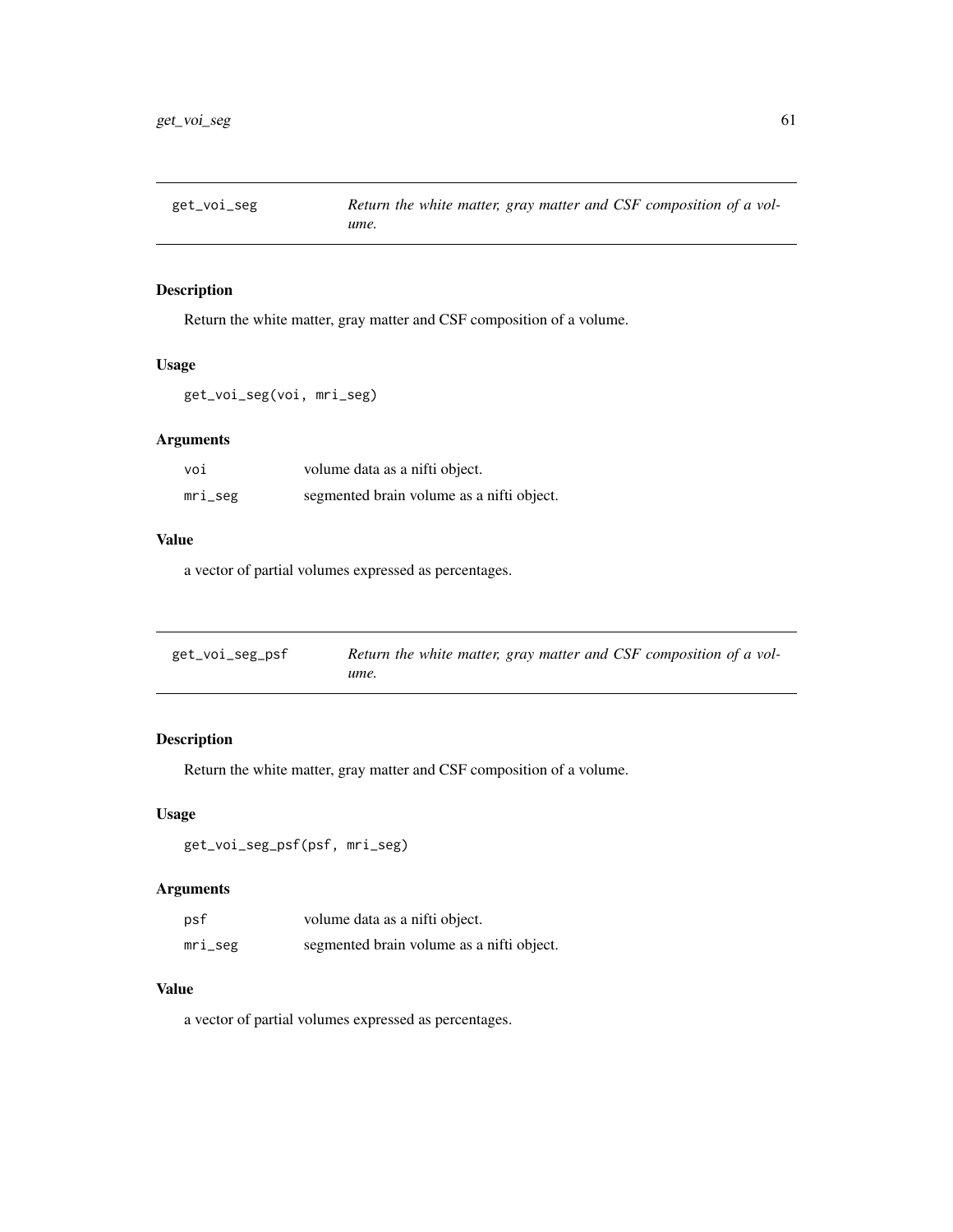Return a single voxel from a larger mrs dataset.

## Usage

```
get_vocal(mrs_data, x_pos = 1, y_pos = 1, z_pos = 1, dyn = 1, coil = 1)
```
## Arguments

| mrs_data | MRS data.                        |
|----------|----------------------------------|
| x_pos    | the x index to plot.             |
| y_pos    | the y index to plot.             |
| $Z_ppos$ | the z index to plot.             |
| dyn      | the dynamic index to plot.       |
| coi l    | the coil element number to plot. |

#### Value

MRS data.

gridplot *Arrange spectral plots in a grid.*

# Description

Arrange spectral plots in a grid.

## Usage

gridplot(x, ...)

# Arguments

|                   | object for plotting.               |
|-------------------|------------------------------------|
| $\cdot\cdot\cdot$ | arguments to be passed to methods. |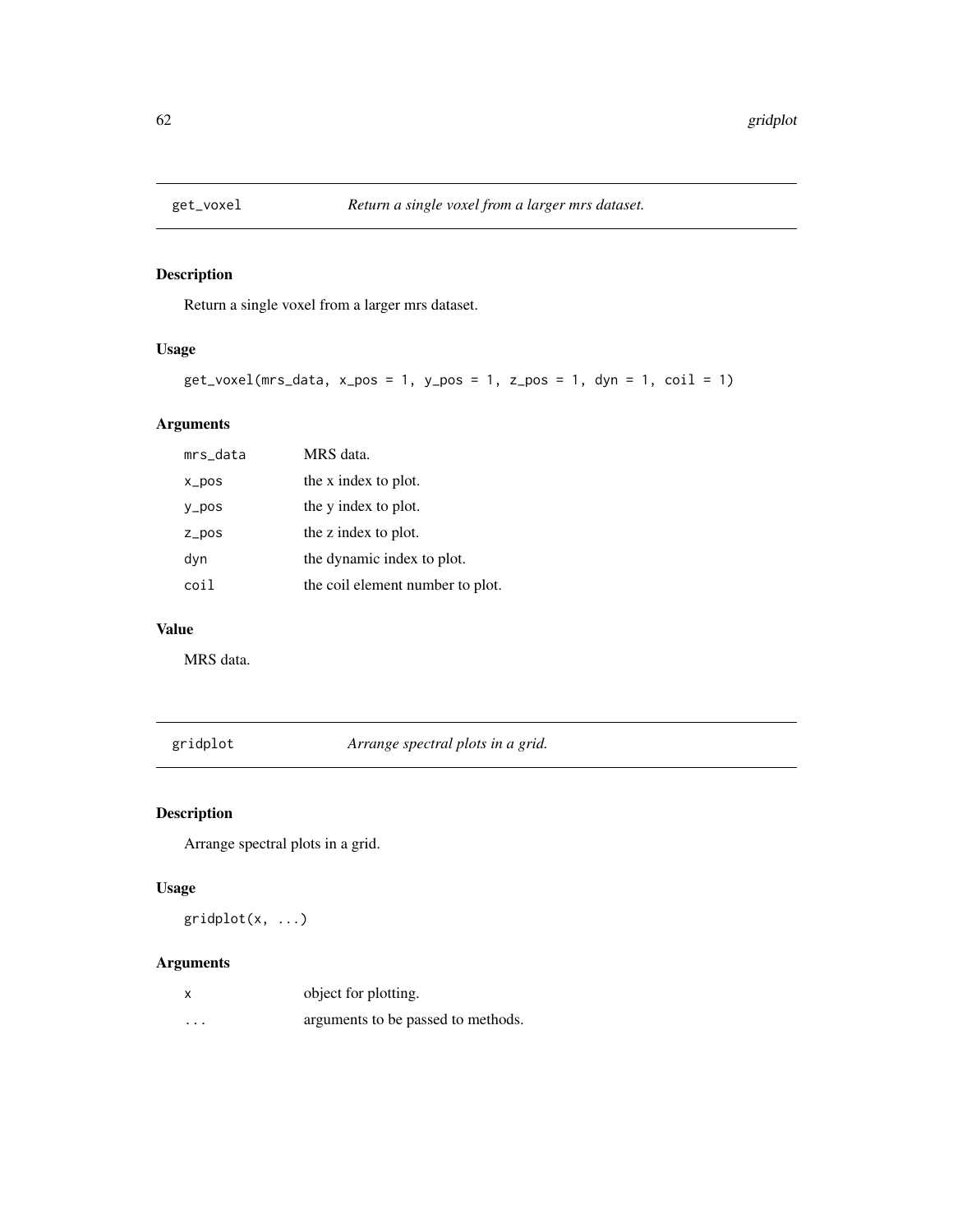gridplot.mrs\_data *Arrange spectral plots in a grid.*

## Description

Arrange spectral plots in a grid.

## Usage

```
## S3 method for class 'mrs_data'
gridplot(
 x,
 rows = NA,
 cols = NA,
 mar = c(0, 0, 0, 0),
 oma = c(3.5, 1, 1, 1),
 bty = "o",restore_def_par = TRUE,
  ...
)
```
#### Arguments

| x               | object of class mrs data.                                         |
|-----------------|-------------------------------------------------------------------|
| rows            | number of grid rows.                                              |
| cols            | number of grid columns.                                           |
| mar             | option to adjust the plot margins. See ?par.                      |
| oma             | outer margin area.                                                |
| bty             | option to draw a box around the plot. See ?par.                   |
| restore_def_par |                                                                   |
|                 | restore default plotting par values after the plot has been made. |
|                 | other arguments to pass to the plot method.                       |
|                 |                                                                   |

grid\_shift\_xy *Grid shift MRSI data in the x/y dimension.*

## Description

Grid shift MRSI data in the x/y dimension.

## Usage

grid\_shift\_xy(mrs\_data, x\_shift, y\_shift)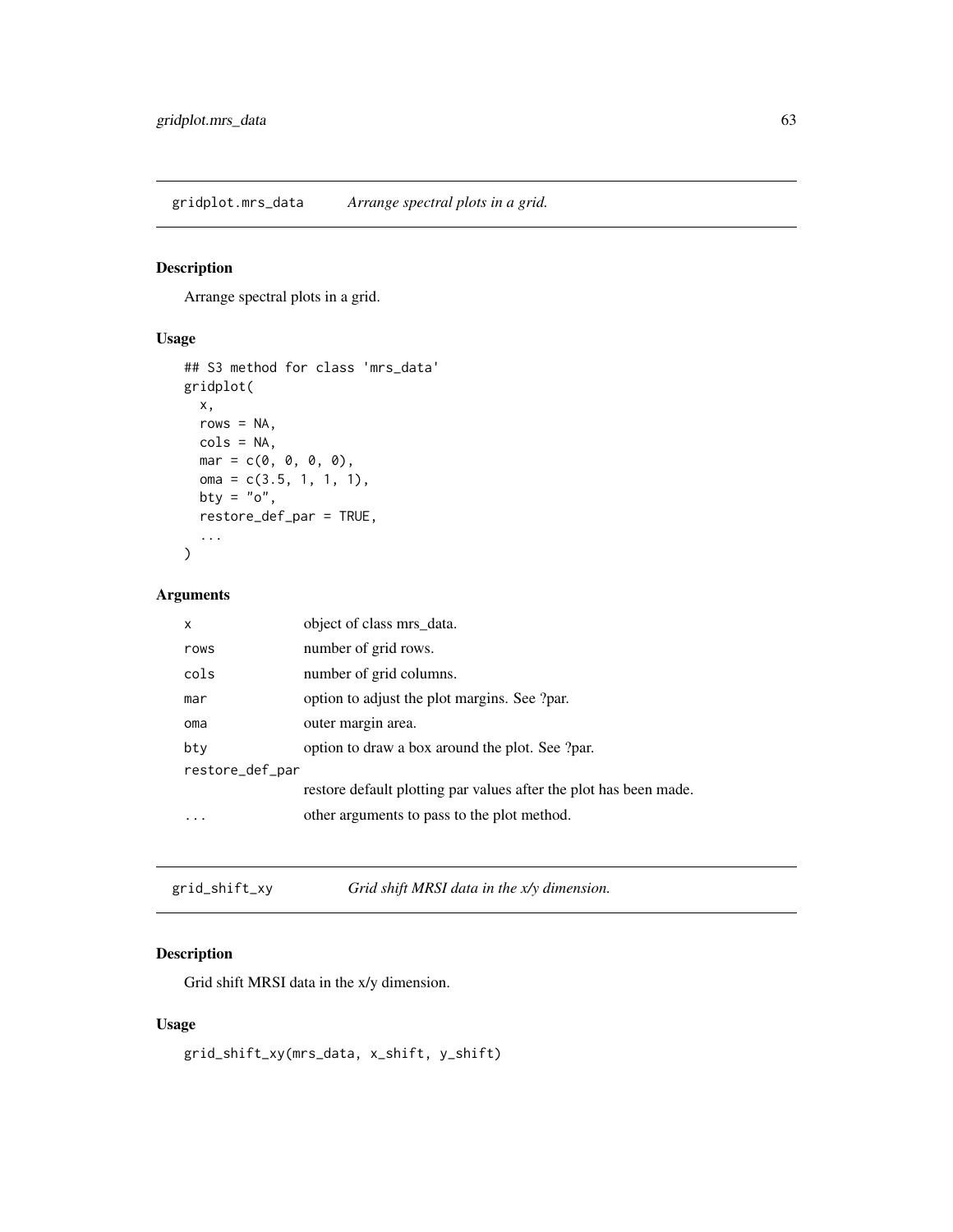## Arguments

| mrs_data | MRSI data in the spatial domain.                      |
|----------|-------------------------------------------------------|
| x shift  | shift to apply in the x-direction in units of voxels. |
| v_shift  | shift to apply in the y-direction in units of voxels. |

## Value

shifted data.

## hsvd *HSVD of an mrs\_data object.*

# Description

HSVD method as described in: Barkhuijsen H, de Beer R, van Ormondt D. Improved algorithm for noniterative and timedomain model fitting to exponentially damped magnetic resonance signals. J Magn Reson 1987;73:553-557.

## Usage

hsvd(mrs\_data, comps = 40, irlba = TRUE, max\_damp = 10)

## Arguments

| mrs_data | mrs data object to be decomposed.                     |
|----------|-------------------------------------------------------|
| comps    | number of Lorentzian components to use for modelling. |
| irlba    | option to use irlba SVD (logical).                    |
| max_damp | maximum allowable damping factor.                     |

## Value

basis matrix and signal table.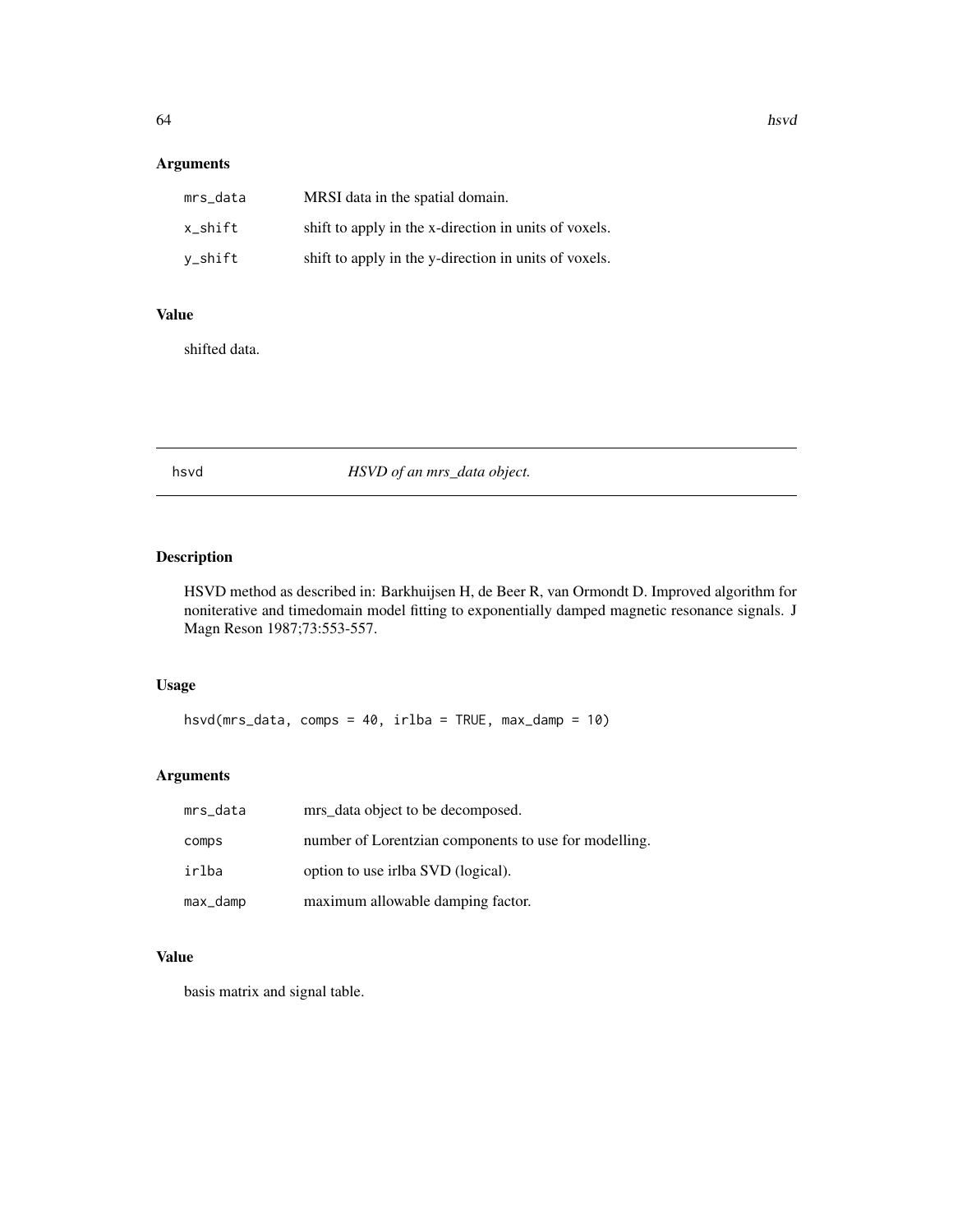HSVD based signal filter described in: Barkhuijsen H, de Beer R, van Ormondt D. Improved algorithm for noniterative and timedomain model fitting to exponentially damped magnetic resonance signals. J Magn Reson 1987;73:553-557.

#### Usage

hsvd\_filt(mrs\_data, xlim = c(-30, 30), comps = 40, irlba = TRUE, max\_damp = 10)

#### Arguments

| mrs_data | MRS data to be filtered.                              |
|----------|-------------------------------------------------------|
| xlim     | frequency range in Hz to filter.                      |
| comps    | number of Lorentzian components to use for modelling. |
| irlba    | option to use irlba SVD (logical).                    |
| max_damp | maximum allowable damping factor.                     |

### Value

filtered data.

| hsvd_vec | HSVD of a complex vector. |  |
|----------|---------------------------|--|
|          |                           |  |

## Description

HSVD method as described in: Barkhuijsen H, de Beer R, van Ormondt D. Improved algorithm for noniterative and timedomain model fitting to exponentially damped magnetic resonance signals. J Magn Reson 1987;73:553-557.

## Usage

```
hsvd_vec(y, fs, comps = 40, irlba = TRUE, max_damp = 0)
```
## Arguments

| y        | time domain signal to be filtered as a vector.                                             |
|----------|--------------------------------------------------------------------------------------------|
| fs       | sampling frequency of y.                                                                   |
| comps    | number of Lorentzian components to use for modelling.                                      |
| irlba    | option to use irlba SVD (logical).                                                         |
| max_damp | maximum allowable damping factor. Default value of 0 ensures resultant model<br>is damped. |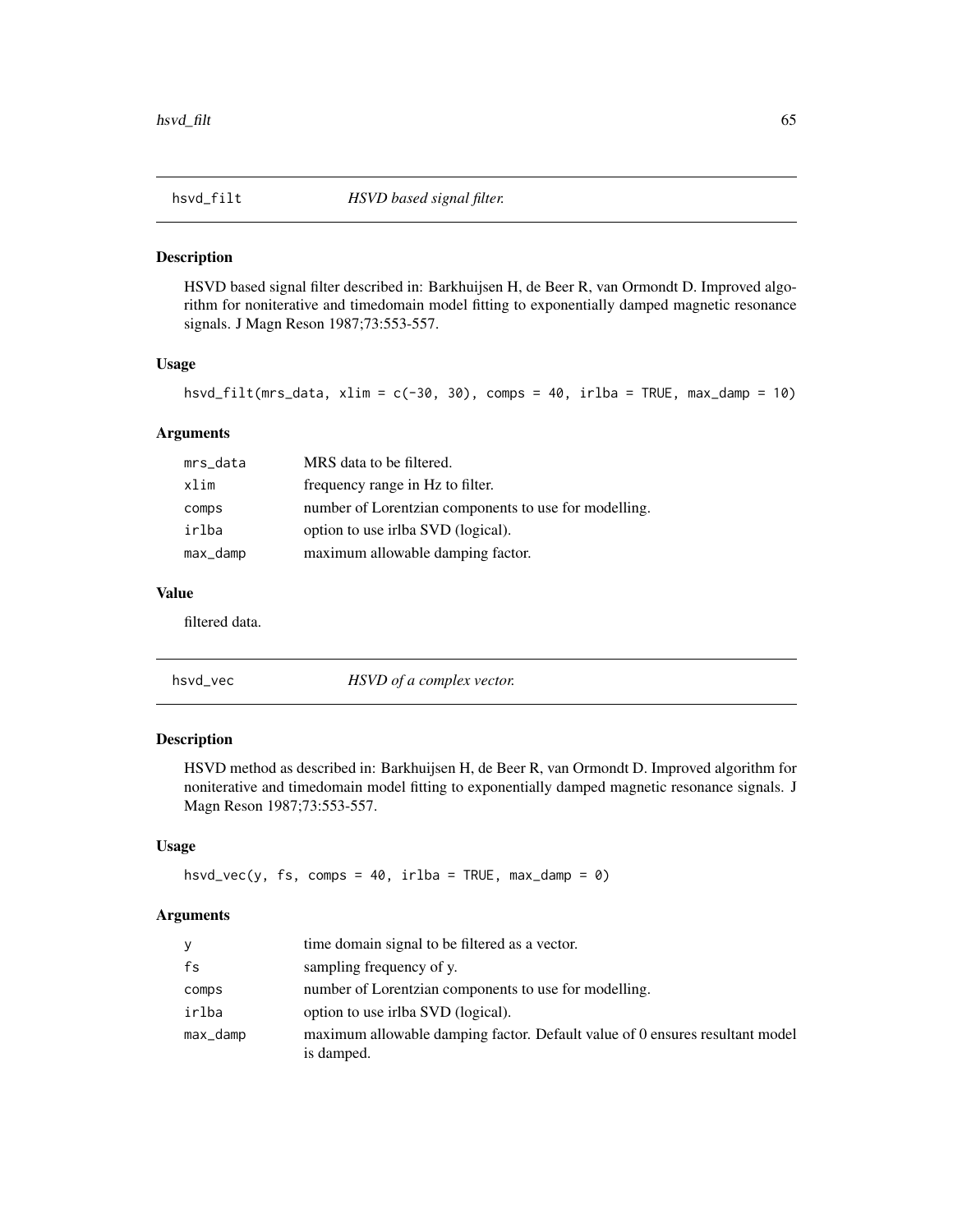## Value

basis matrix and signal table.

## hz *Return the frequency scale of an MRS dataset in Hz.*

## Description

Return the frequency scale of an MRS dataset in Hz.

## Usage

hz(mrs\_data, fs = NULL, N = NULL)

## Arguments

| mrs data | MRS data.                                        |
|----------|--------------------------------------------------|
| $f_S$    | sampling frequency in Hz.                        |
| N        | number of data points in the spectral dimension. |

### Value

frequency scale.

ift\_shift *Perform an iffshift and ifft on a vector.*

## Description

Perform an iffshift and ifft on a vector.

## Usage

ift\_shift(vec\_in)

## Arguments

vec\_in vector input.

## Value

output vector.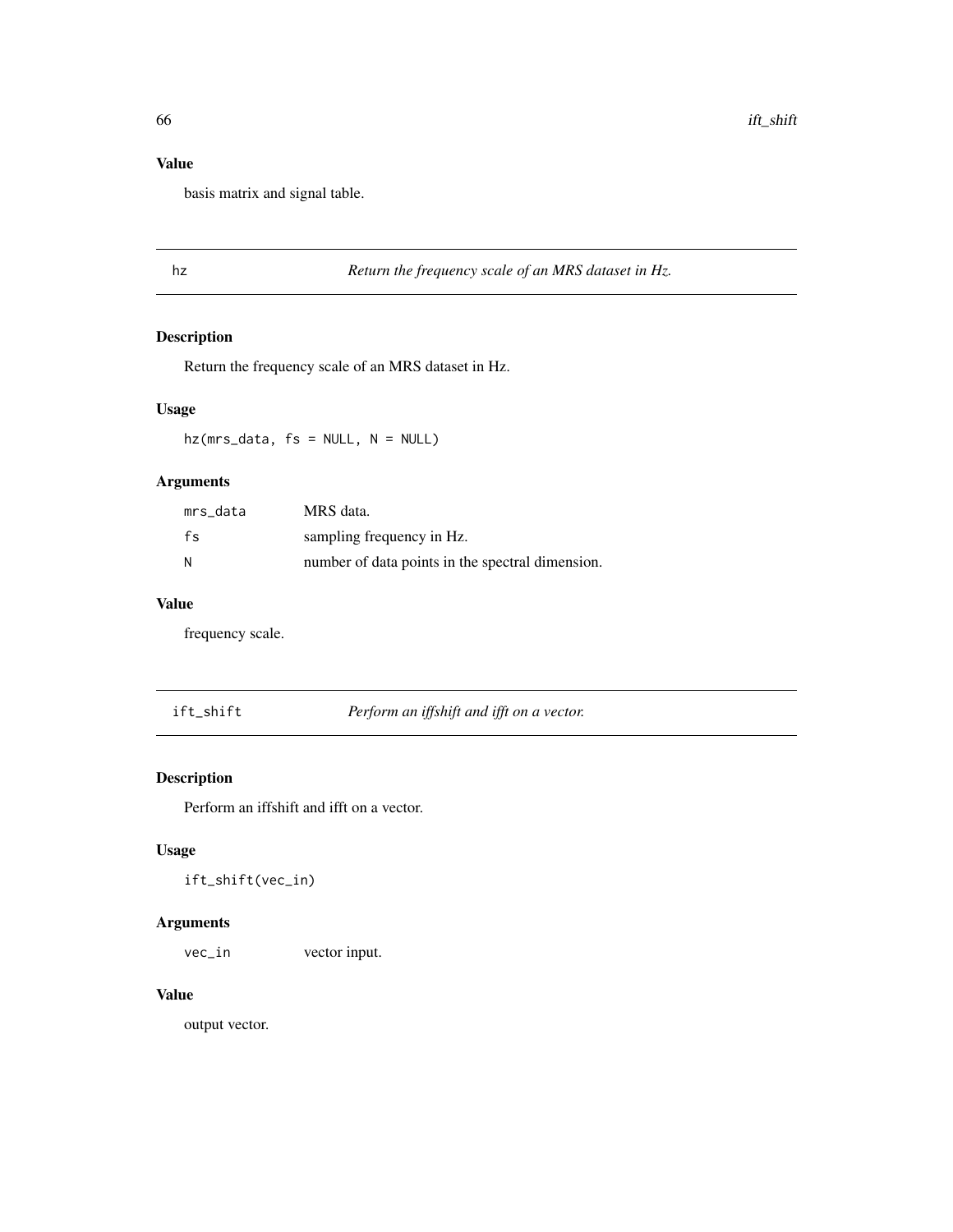ift\_shift\_mat *Perform an ifft and ifftshift on a matrix with each column replaced by its shifted ifft.*

## Description

Perform an ifft and ifftshift on a matrix with each column replaced by its shifted ifft.

# Usage

ift\_shift\_mat(mat\_in)

### Arguments

mat\_in matrix input.

## Value

output matrix.

Im.mrs\_data *Apply Im operator to an MRS dataset.*

# Description

Apply Im operator to an MRS dataset.

#### Usage

## S3 method for class 'mrs\_data'  $Im(z)$ 

#### Arguments

z MRS data.

### Value

MRS data following Im operator.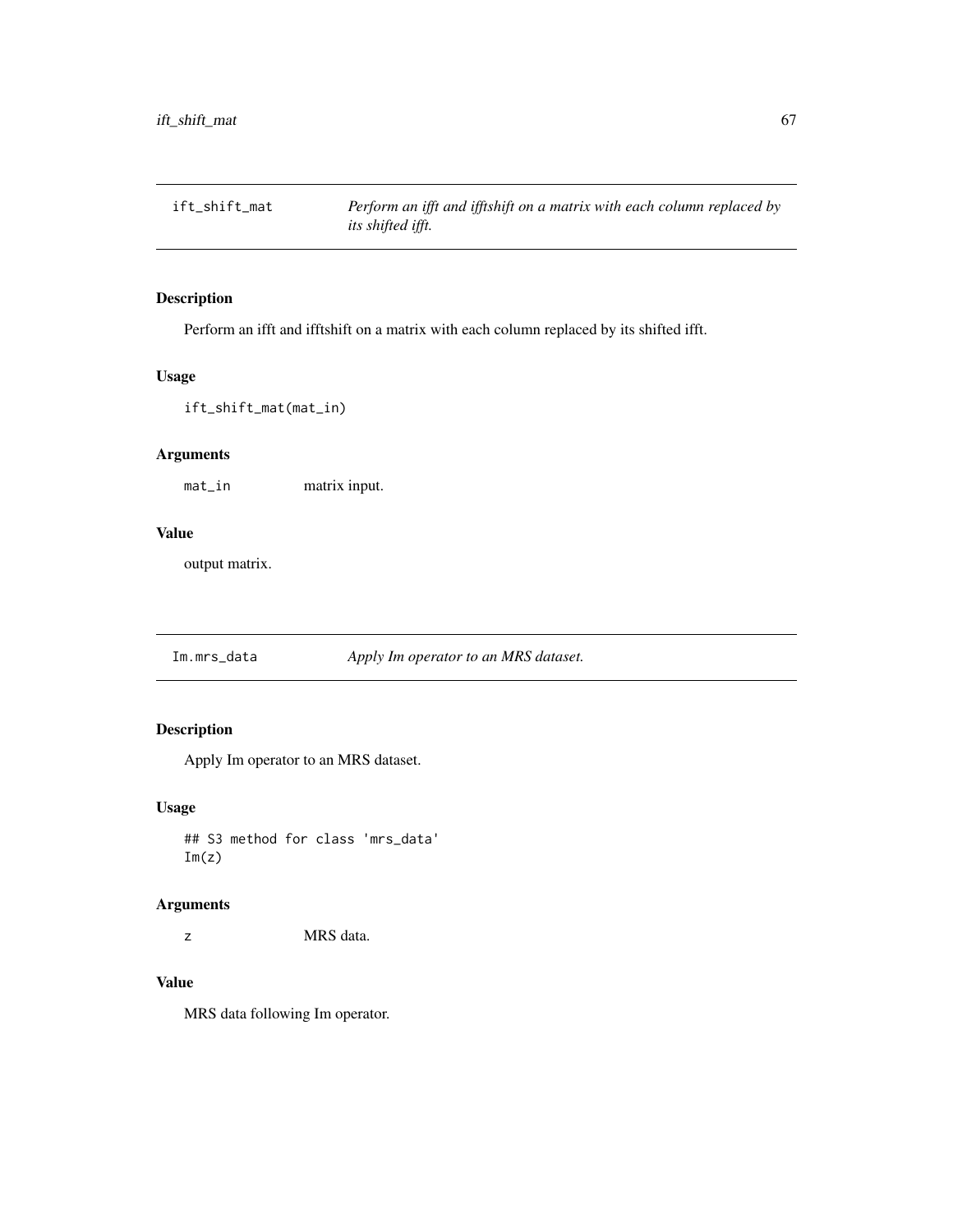Image plot method for objects of class mrs\_data.

## Usage

```
## S3 method for class 'mrs_data'
image(
  x,
 xlim = NULL,
 mode = "re",col = NULL,plot_dim = NULL,
 x_pos = NULL,
 y_pos = NULL,
 z_pos = NULL,
 dyn = 1,
 \text{coil} = 1,
  restore_def_par = TRUE,
 y_ticks = NULL,
 vline = NULL,
 hline = NULL,
  ...
)
```
# Arguments

| X         | object of class mrs_data.                                                                                                                                                                        |
|-----------|--------------------------------------------------------------------------------------------------------------------------------------------------------------------------------------------------|
| xlim      | the range of values to display on the x-axis, eg xlim = $c(4,1)$ .                                                                                                                               |
| mode      | representation of the complex numbers to be plotted, can be one of: "re", "im",<br>"mod" or "arg".                                                                                               |
| col       | Colour map to use, defaults to viridis.                                                                                                                                                          |
| plot_dim  | the dimension to display on the y-axis, can be one of: "dyn", "x", "y", "z", "coil"<br>or NULL. If NULL (the default) all spectra will be collapsed into the dynamic<br>dimension and displayed. |
| $x_p$ pos | the x index to plot.                                                                                                                                                                             |
| $y_p$ os  | the y index to plot.                                                                                                                                                                             |
| $Z_ppos$  | the z index to plot.                                                                                                                                                                             |
| dyn       | the dynamic index to plot.                                                                                                                                                                       |
| coil      | the coil element number to plot.                                                                                                                                                                 |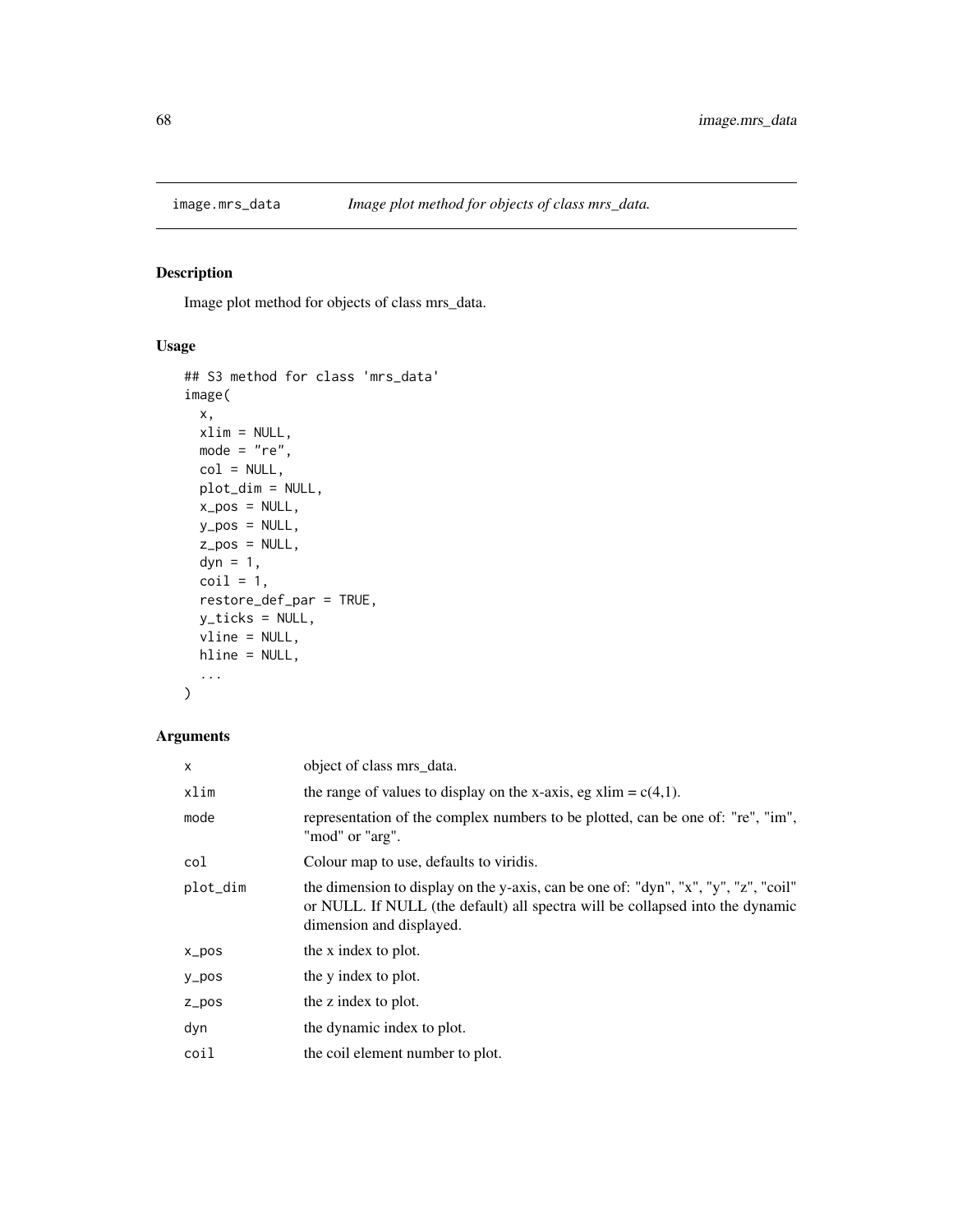## img2kspace\_xy 69

| restore_def_par |                                                                   |
|-----------------|-------------------------------------------------------------------|
|                 | restore default plotting par values after the plot has been made. |
| v_ticks         | a vector of indices specifying where to place tick marks.         |
| vline           | draw a vertical line at the value of vline.                       |
| hline           | draw a horizontal line at the value of hline.                     |
|                 | other arguments to pass to the plot method.                       |

img2kspace\_xy *Transform 2D MRSI data to k-space in the x-y direction.*

## Description

Transform 2D MRSI data to k-space in the x-y direction.

#### Usage

img2kspace\_xy(mrs\_data)

## Arguments

mrs\_data 2D MRSI data.

## Value

k-space data.

interleave\_dyns *Interleave the first and second half of a dynamic series.*

## Description

Interleave the first and second half of a dynamic series.

## Usage

interleave\_dyns(mrs\_data)

### Arguments

mrs\_data dynamic MRS data.

## Value

interleaved data.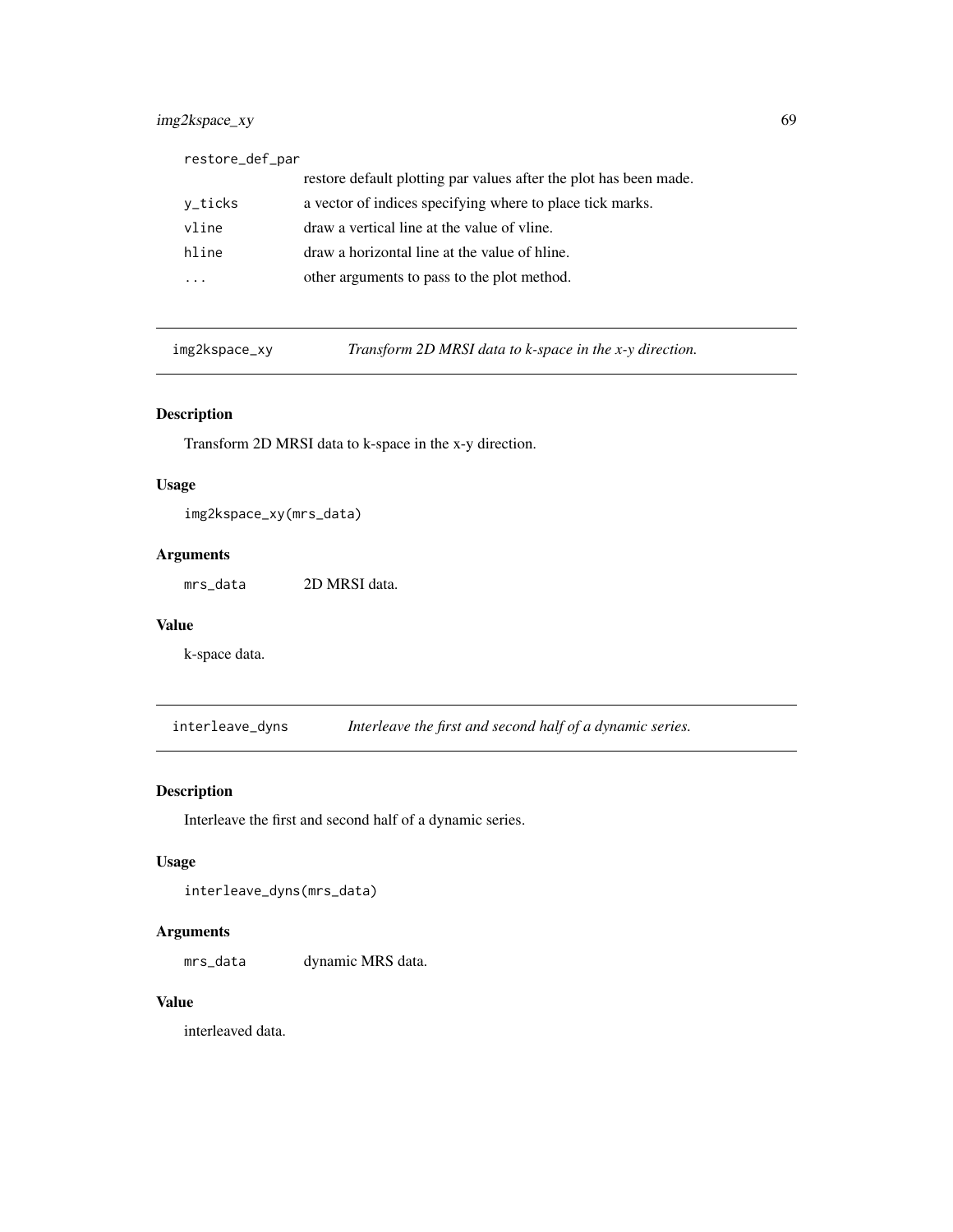Integrate a spectral region.

## Usage

```
int_spec(mrs_data, xlim = NULL, scale = "ppm", mode = "re", summation = "sum")
```
# Arguments

| mrs_data  | MRS data.                                                 |
|-----------|-----------------------------------------------------------|
| xlim      | spectral range to be integrated (defaults to full range). |
| scale     | units of xlim, can be : "ppm", "Hz" or "points".          |
| mode      | spectral mode, can be : "re", "im", "mod" or "cplx".      |
| summation | can be "sum" (default), "mean" or "12".                   |

#### Value

an array of integral values.

inv\_even\_dyns *Invert even numbered dynamic scans starting from 1 (2,4,6...).*

#### Description

Invert even numbered dynamic scans starting from 1 (2,4,6...).

### Usage

```
inv_even_dyns(mrs_data)
```
#### Arguments

mrs\_data dynamic MRS data.

## Value

dynamic MRS data with inverted even numbered scans.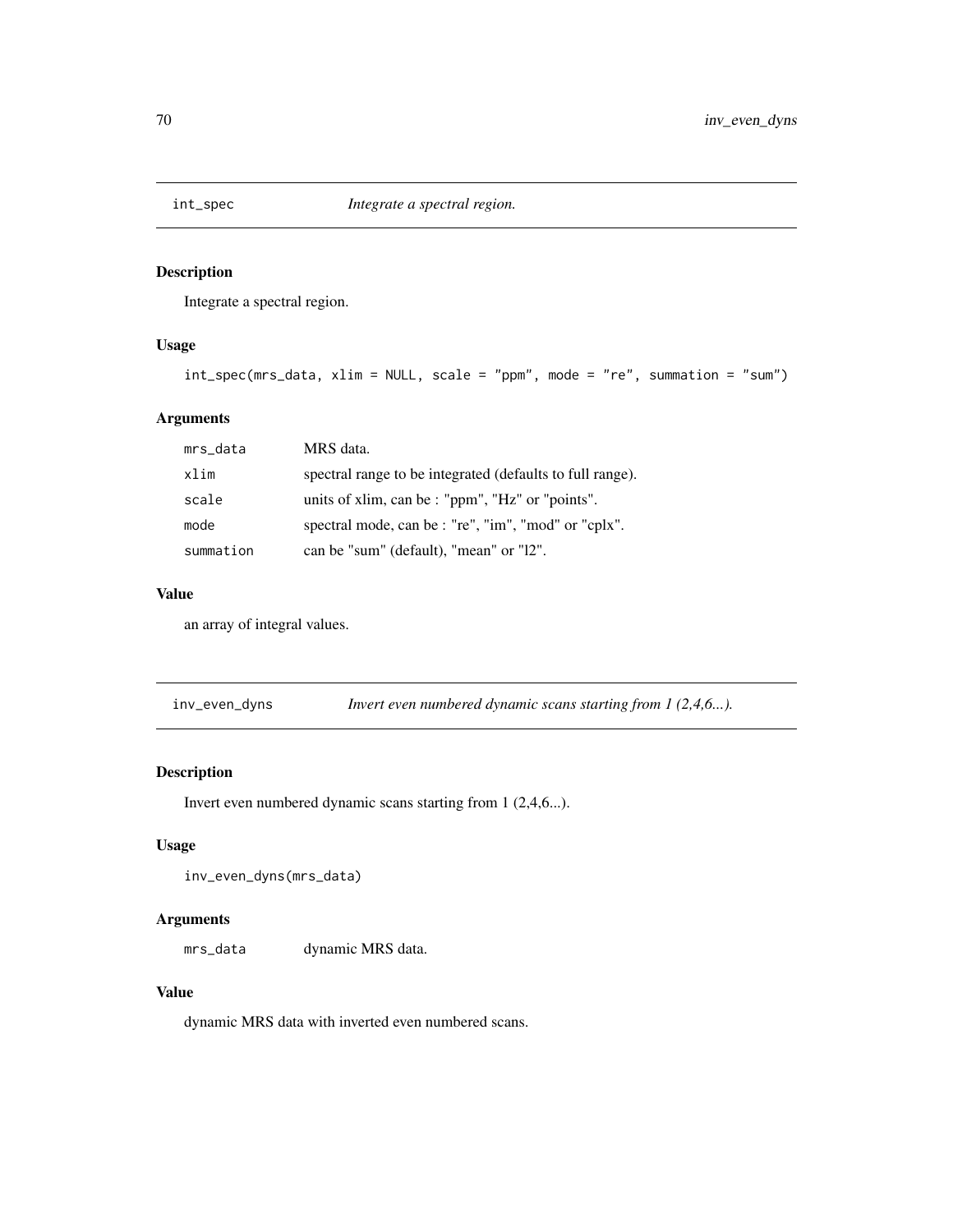Invert odd numbered dynamic scans starting from 1 (1,3,5...).

### Usage

```
inv_odd_dyns(mrs_data)
```
## Arguments

mrs\_data dynamic MRS data.

### Value

dynamic MRS data with inverted odd numbered scans.

| is fd | Check if the chemical shift dimension of an MRS data object is in the |
|-------|-----------------------------------------------------------------------|
|       | <i>frequency domain.</i>                                              |

## Description

Check if the chemical shift dimension of an MRS data object is in the frequency domain.

## Usage

is\_fd(mrs\_data)

## Arguments

mrs\_data MRS data.

## Value

logical value.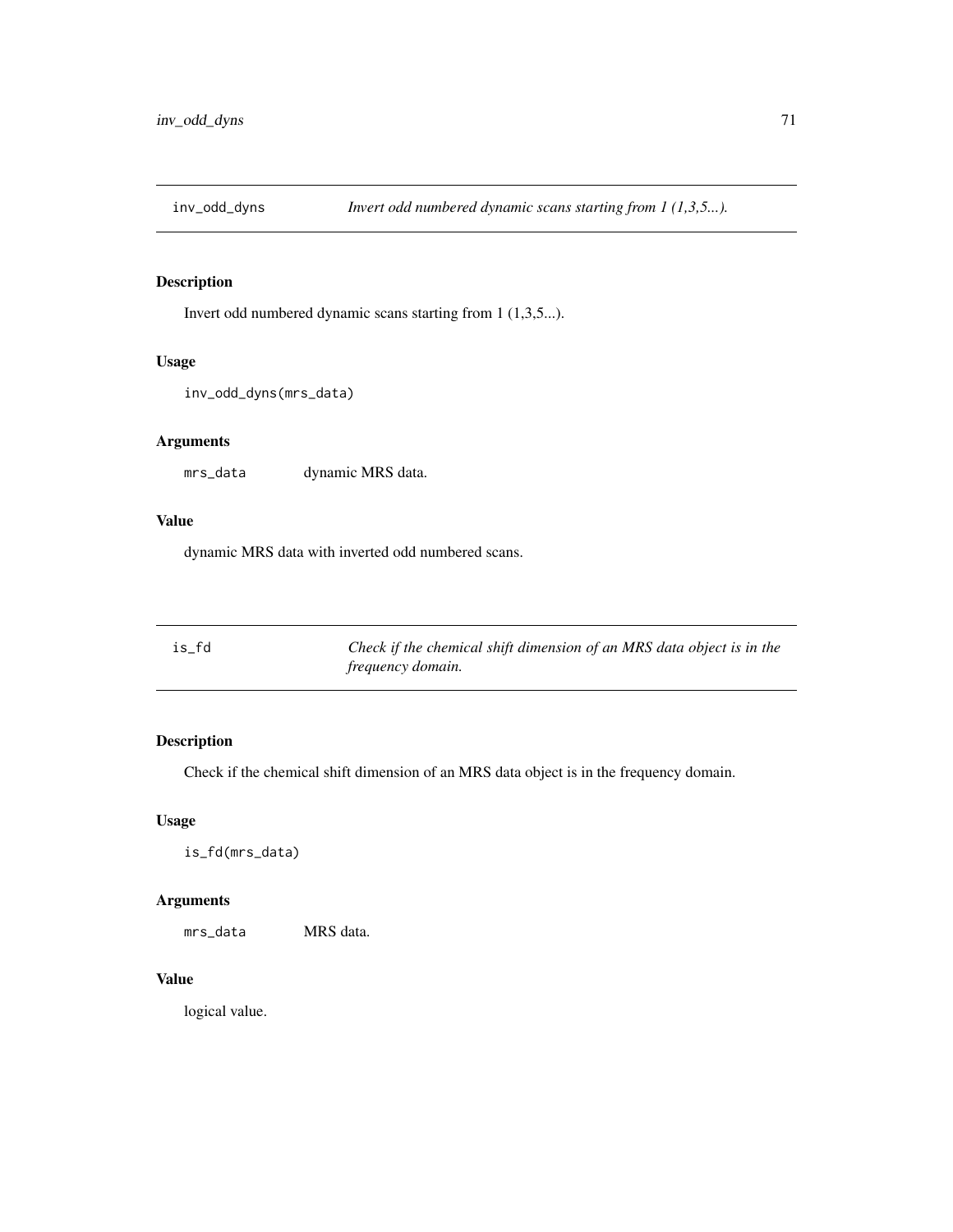Transform 2D MRSI data from k-space to image space in the x-y direction.

### Usage

```
kspace2img_xy(mrs_data)
```
### Arguments

mrs\_data 2D MRSI data.

### Value

MRSI data in image space.

l2\_reg *Perform l2 regularisation artefact suppression.*

## Description

Perform l2 regularisation artefact suppression using the method proposed by Bilgic et al. JMRI 40(1):181-91 2014.

### Usage

 $l2_reg(mrs_data, thresh = 0.05, b = 1e-11, A = NA, xlim = NA)$ 

### Arguments

| mrs_data | input data for artefact suppression.                                                                                                   |
|----------|----------------------------------------------------------------------------------------------------------------------------------------|
| thresh   | threshold parameter to extract lipid signals from mrs data based on the integra-<br>tion of the full spectral width in magnitude mode. |
| b        | regularisation parameter.                                                                                                              |
| A        | set of spectra containing the artefact basis signals. The thresh parameter is ig-<br>nored when A is specified.                        |
| xlim     | spectral limits in ppm to restrict the reconstruction range. Defaults to the full<br>spectral width.                                   |

## Value

l2 reconstructed mrs\_data object.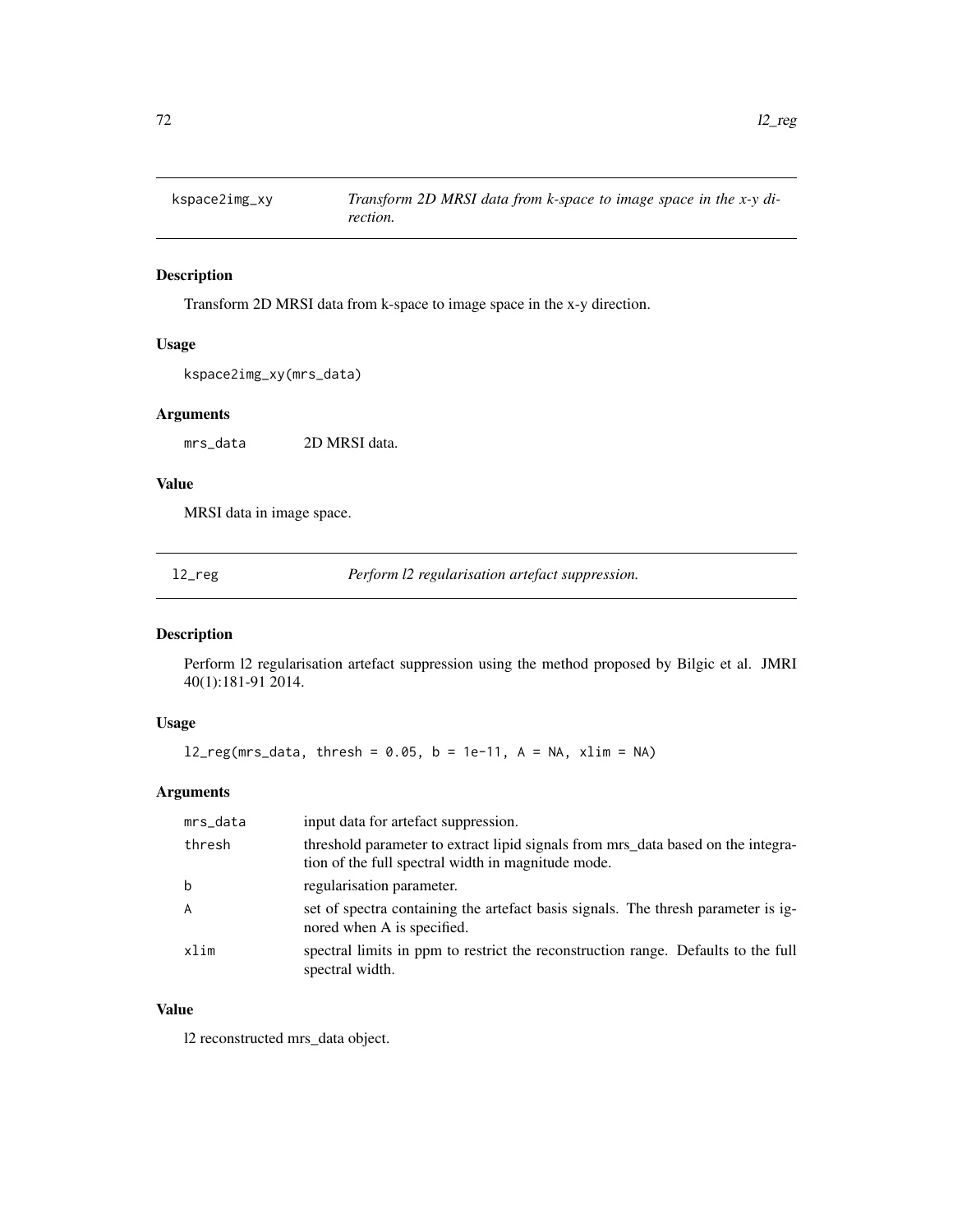Apply line-broadening (apodisation) to MRS data or basis object.

#### Usage

```
lb(x, lb, lg = 1)## S3 method for class 'mrs_data'
lb(x, lb, lg = 1)## S3 method for class 'basis_set'
lb(x, lb, lg = 1)
```
# Arguments

|    | input mrs_data or basis_set object.                  |
|----|------------------------------------------------------|
| lb | amount of line-broadening in Hz.                     |
| lg | Lorentz-Gauss lineshape parameter (between 0 and 1). |

#### Value

line-broadened data.

| lw2alpha | Covert a linewidth in $Hz$ to an equivalent alpha value in the time- |
|----------|----------------------------------------------------------------------|
|          | <i>domain ie:</i> $x * exp(-t * alpha)$ .                            |

# Description

Covert a linewidth in Hz to an equivalent alpha value in the time-domain ie: x \* exp(-t \* alpha).

#### Usage

lw2alpha(lw)

#### Arguments

lw linewidth in Hz.

# Value

beta damping value.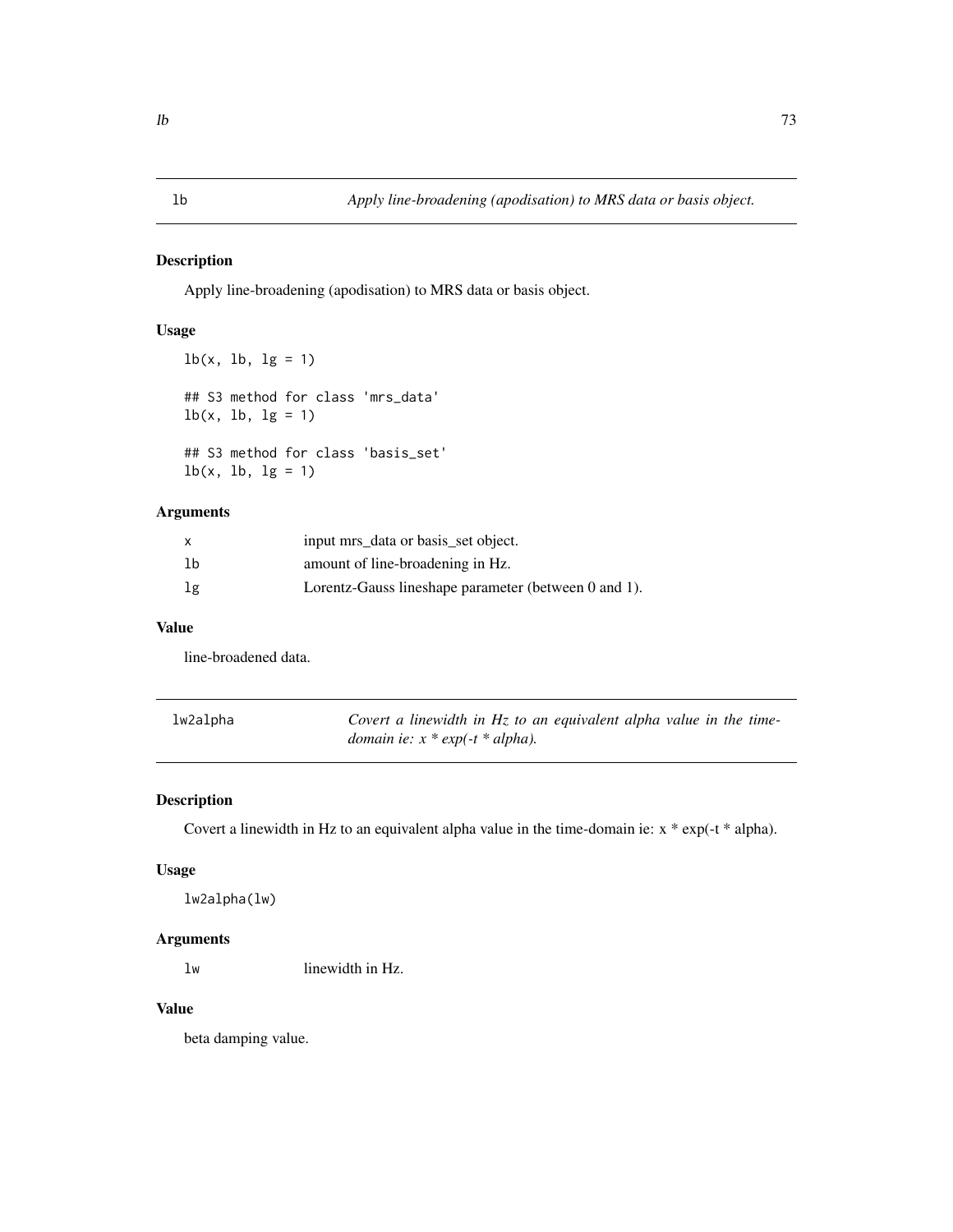lw2beta *Covert a linewidth in Hz to an equivalent beta value in the timedomain ie: x \* exp(-t \* t \* beta).*

# Description

Covert a linewidth in Hz to an equivalent beta value in the time-domain ie: x \* exp(-t \* t \* beta).

#### Usage

lw2beta(lw)

# Arguments

lw linewidth in Hz.

# Value

beta damping value.

mask\_dyns *Mask an MRS dataset in the dynamic dimension.*

### Description

Mask an MRS dataset in the dynamic dimension.

#### Usage

mask\_dyns(mrs\_data, mask)

### Arguments

| mrs data | MRS data object.                                                           |
|----------|----------------------------------------------------------------------------|
| mask     | vector of boolean values specifying the dynamics to mask, where a value of |
|          | TRUE indicates the spectrum should be removed.                             |

### Value

masked dataset.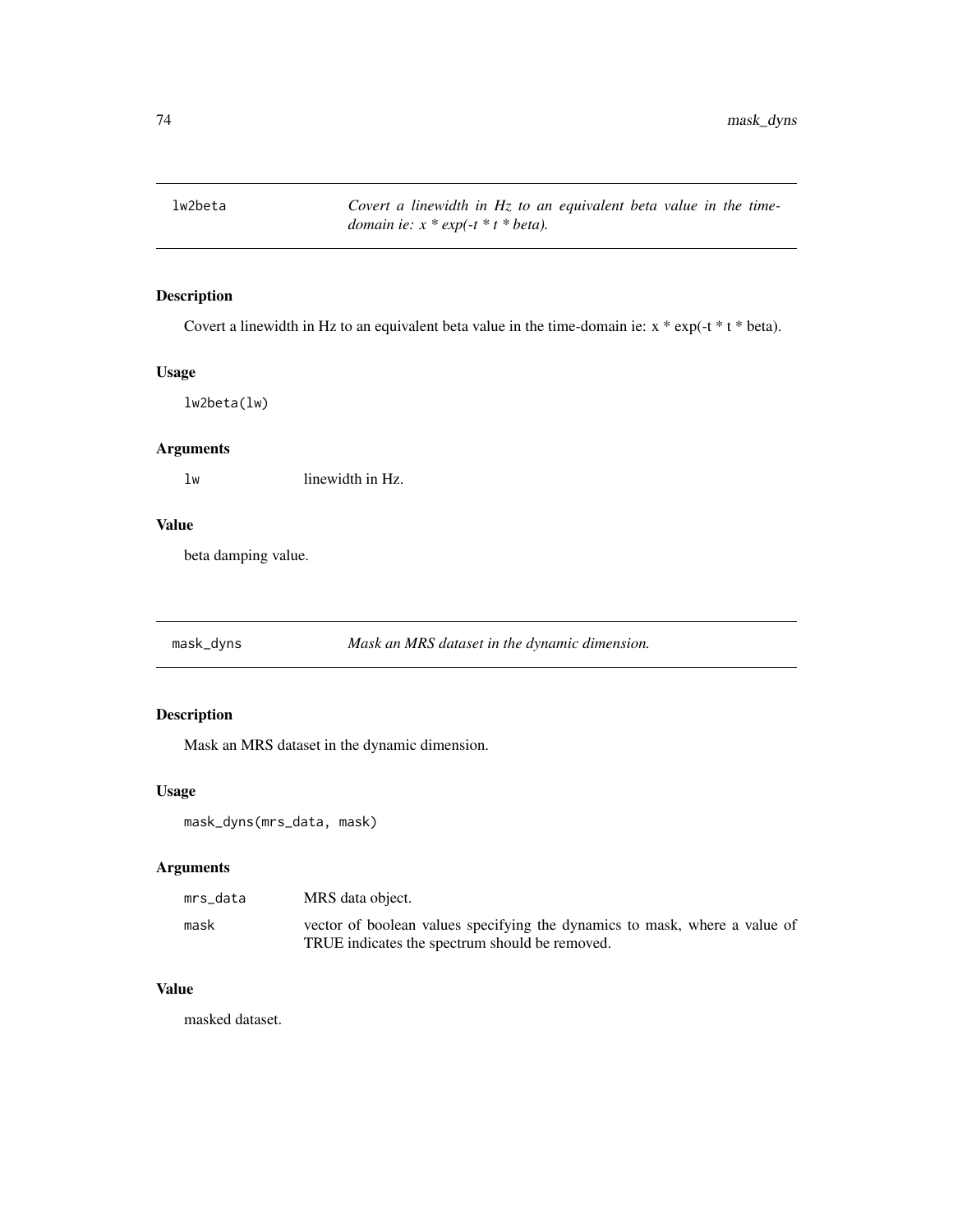Mask an MRSI dataset in the x-y direction

# Usage

mask\_xy(mrs\_data, x\_dim, y\_dim)

### Arguments

| mrs data | MRS data object.           |
|----------|----------------------------|
| x dim    | x dimension output length. |
| v_dim    | y dimension output length. |

#### Value

masked MRS data.

mask\_xy\_mat *Mask a 2D MRSI dataset in the x-y dimension.*

# Description

Mask a 2D MRSI dataset in the x-y dimension.

#### Usage

mask\_xy\_mat(mrs\_data, mask, value = NA)

# Arguments

| mrs_data | MRS data object.                                                                                                        |
|----------|-------------------------------------------------------------------------------------------------------------------------|
| mask     | matrix of boolean values specifying the voxels to mask, where a value of TRUE<br>indicates the voxel should be removed. |
| value    | the value to set masked data to (usually NA or 0).                                                                      |

# Value

masked dataset.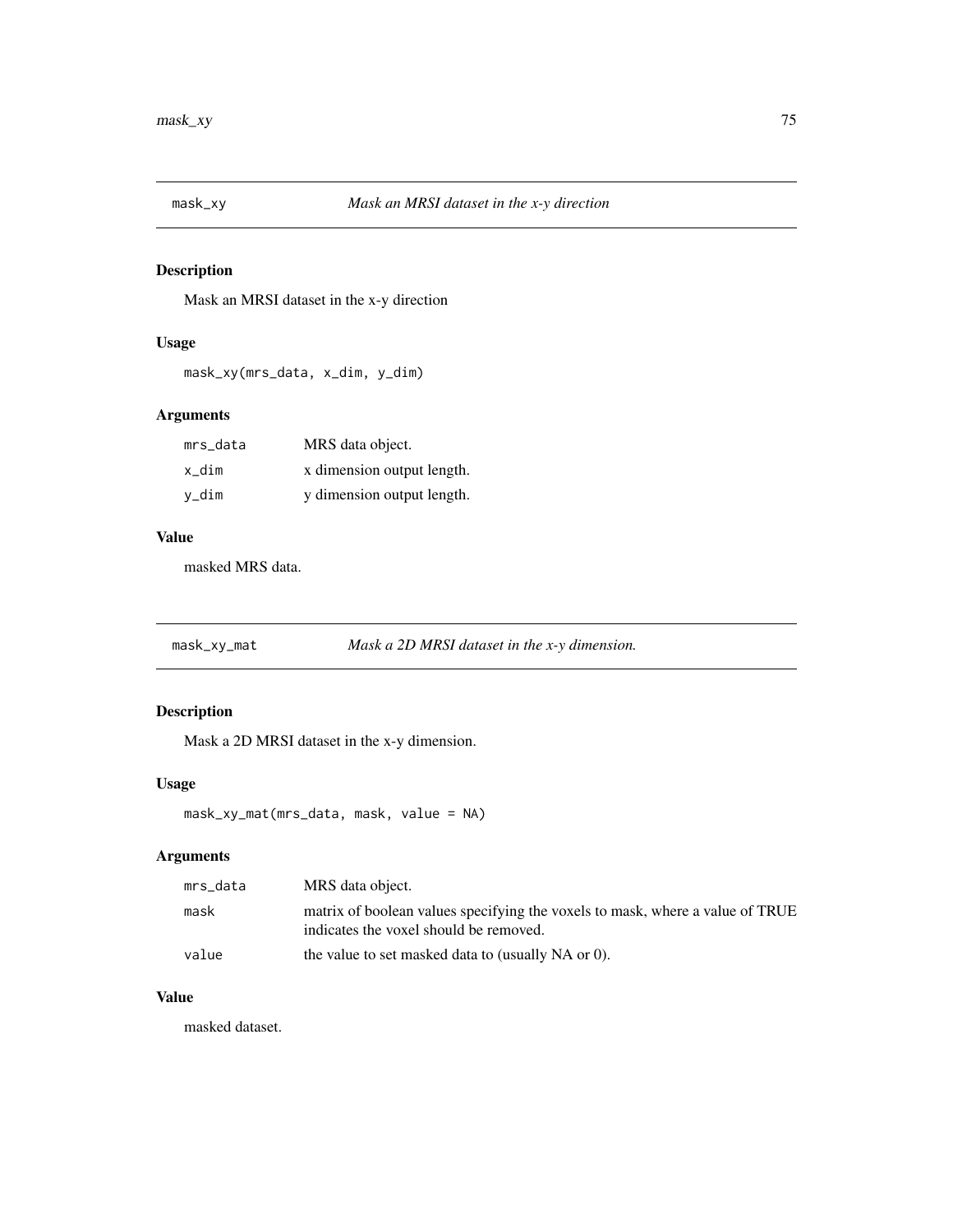76 max\_mrs

### Description

Convert a matrix (with spectral points in the column dimension and dynamics in the row dimensions) into a mrs\_data object.

#### Usage

```
mat2mrs_data(
 mat,
 fs = def_f s(),ft = def_fft(),ref = def_ref(),nuc = def_nuc(),
 fd = FALSE)
```
# Arguments

| mat | data matrix.                                                         |
|-----|----------------------------------------------------------------------|
| fs  | sampling frequency in Hz.                                            |
| ft  | transmitter frequency in Hz.                                         |
| ref | reference value for ppm scale.                                       |
| nuc | resonant nucleus.                                                    |
| fd  | flag to indicate if the matrix is in the frequency domain (logical). |

# Value

mrs\_data object.

| max_mrs | Apply the max operator to an MRS dataset. |
|---------|-------------------------------------------|
|         |                                           |

### Description

Apply the max operator to an MRS dataset.

# Usage

max\_mrs(mrs\_data)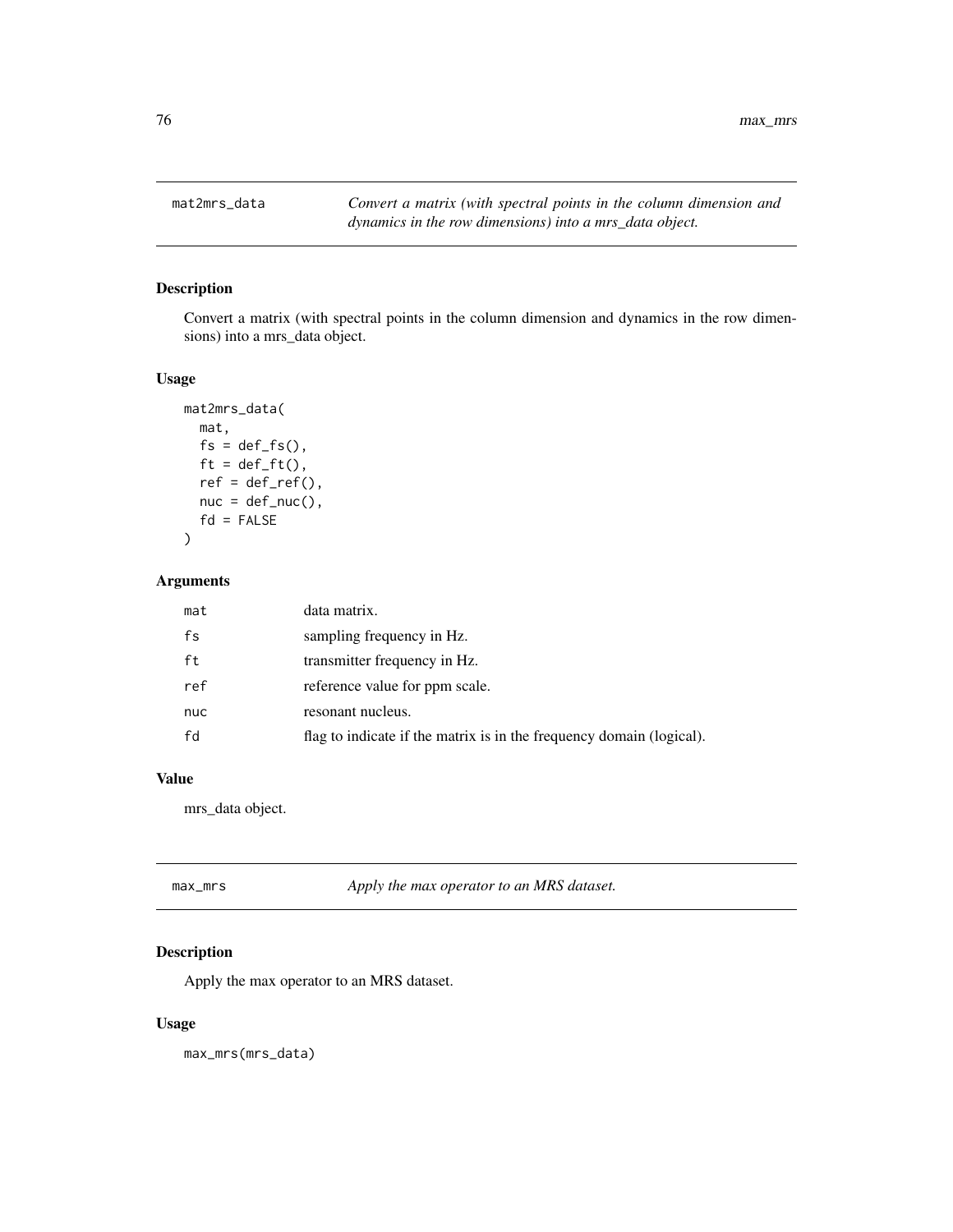### max\_mrs\_interp 77

#### Arguments

mrs\_data MRS data.

#### Value

MRS data following max operator.

max\_mrs\_interp *Apply the max operator to an interpolated MRS dataset.*

### Description

Apply the max operator to an interpolated MRS dataset.

#### Usage

```
max_mrs_interp(mrs_data, interp_f = 4)
```
### Arguments

| mrs_data | MRS data.             |
|----------|-----------------------|
| interp_f | interpolation factor. |

#### Value

Array of maximum values (real only).

mean.mrs\_data *Calculate the mean spectrum from an mrs\_data object.*

### Description

Calculate the mean spectrum from an mrs\_data object.

#### Usage

```
## S3 method for class 'mrs_data'
mean(x, \ldots)
```
#### Arguments

|                         | object of class mrs data.                         |
|-------------------------|---------------------------------------------------|
| $\cdot$ $\cdot$ $\cdot$ | other arguments to pass to the colMeans function. |

#### Value

mean mrs\_data object.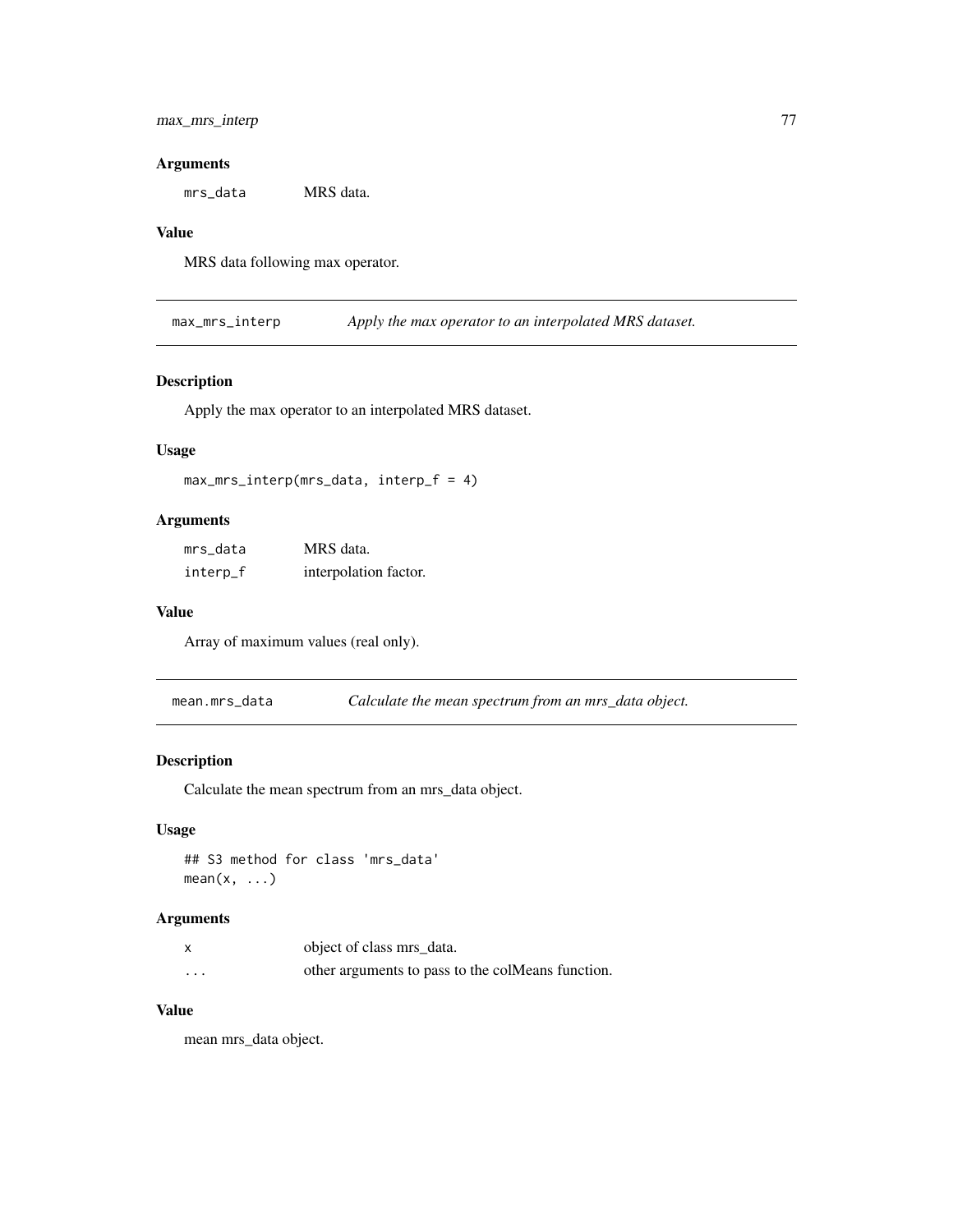Calculate the mean dynamic data.

#### Usage

```
mean_dyns(mrs_data)
```
# Arguments

mrs\_data dynamic MRS data.

#### Value

mean dynamic data.

mean\_dyn\_blocks *Calculate the mean of adjacent dynamic scans.*

# Description

Calculate the mean of adjacent dynamic scans.

#### Usage

```
mean_dyn_blocks(mrs_data, block_size)
```
### Arguments

| mrs_data   | dynamic MRS data.                                  |
|------------|----------------------------------------------------|
| block_size | number of adjacent dynamics scans to average over. |

# Value

dynamic data averaged in blocks.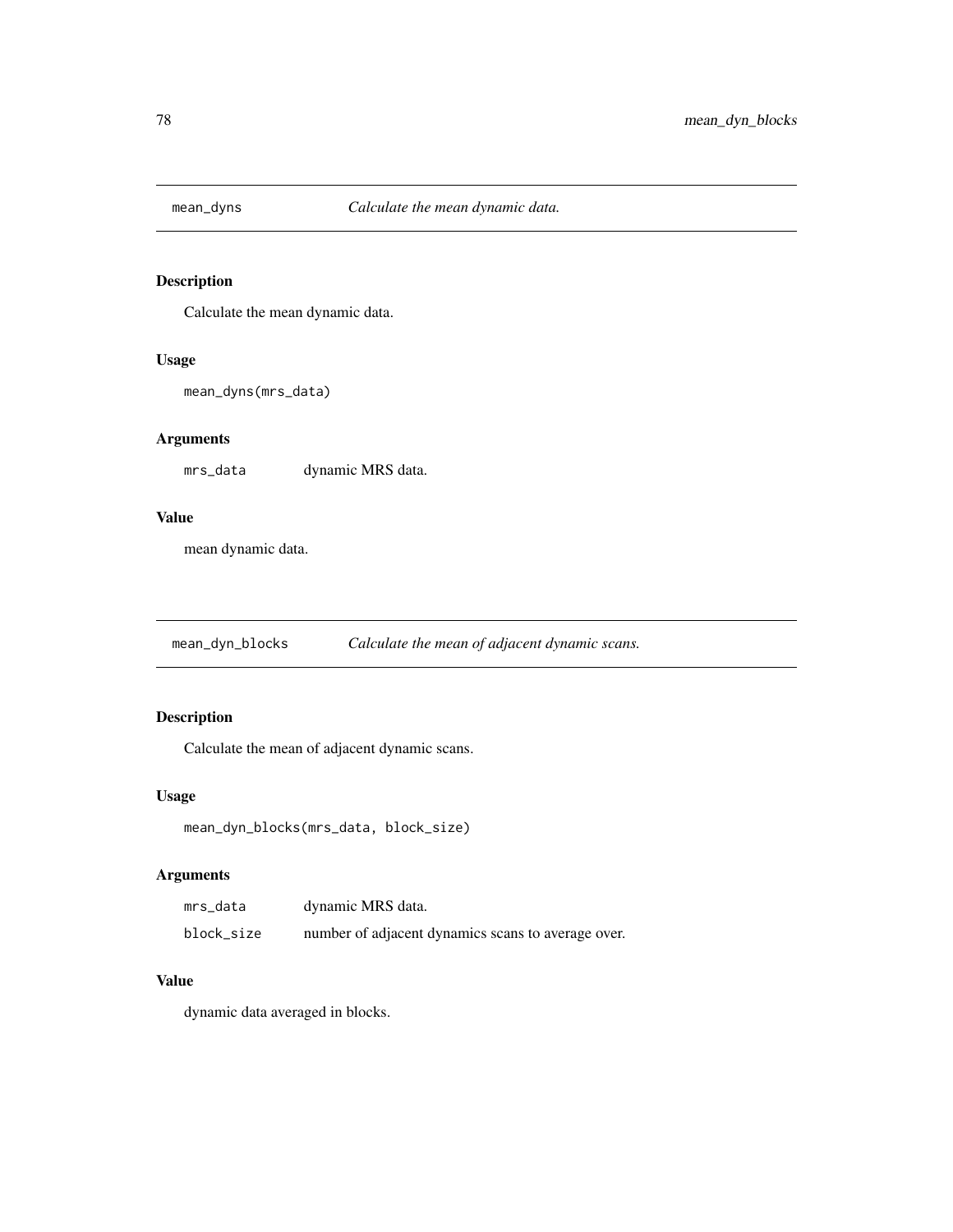mean\_dyn\_pairs *Calculate the pairwise means across a dynamic data set.*

### Description

Calculate the pairwise means across a dynamic data set.

#### Usage

```
mean_dyn_pairs(mrs_data)
```
#### Arguments

mrs\_data dynamic MRS data.

#### Value

mean dynamic data of adjacent dynamic pairs.

median\_dyns *Calculate the median dynamic data.*

# Description

Calculate the median dynamic data.

#### Usage

```
median_dyns(mrs_data)
```
### Arguments

mrs\_data dynamic MRS data.

#### Value

median dynamic data.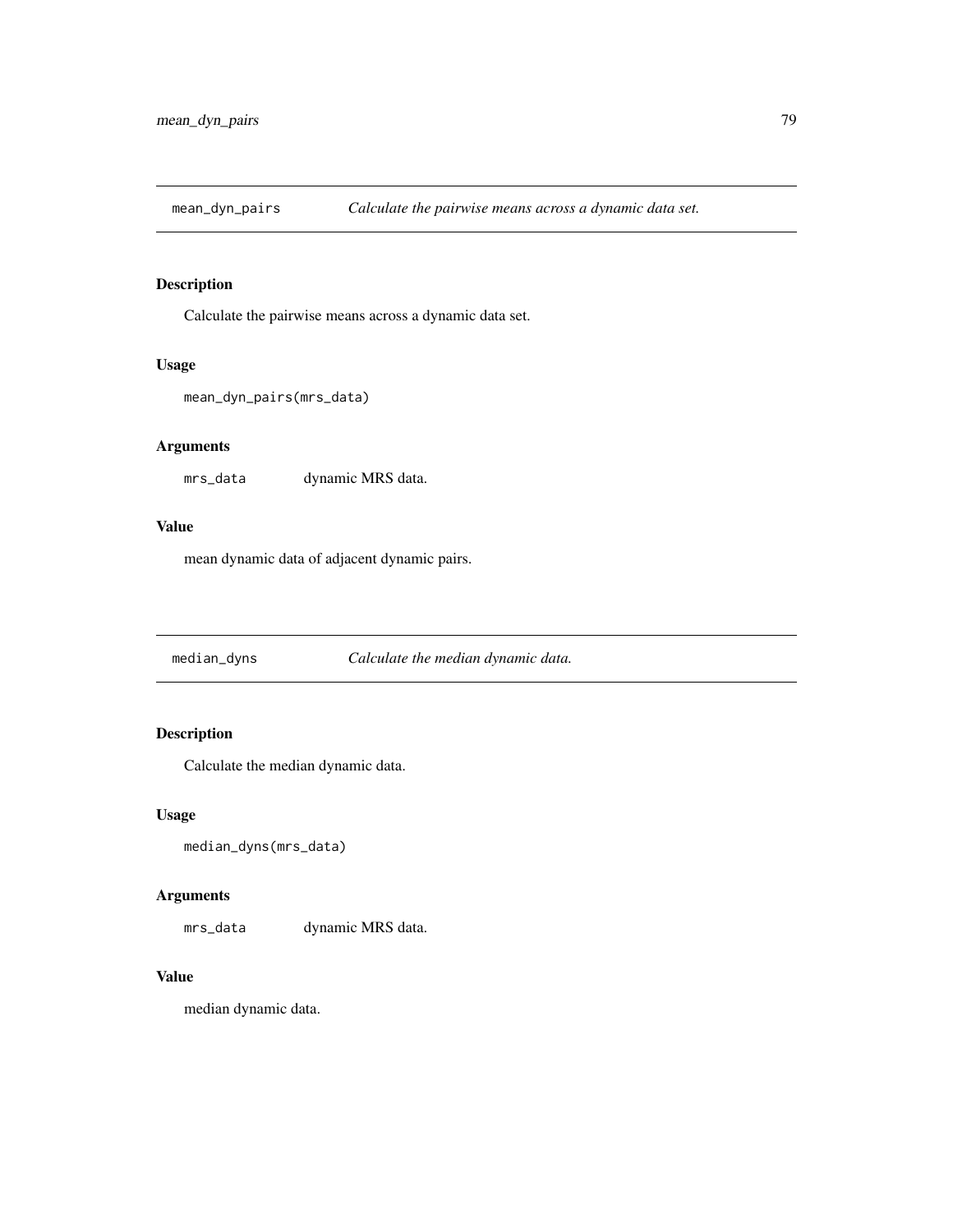Apply Mod operator to an MRS dataset.

### Usage

## S3 method for class 'mrs\_data' Mod(z)

#### Arguments

z MRS data.

#### Value

MRS data following Mod operator.

| mrs data2basis | Convert an mrs_data object to basis object - where basis signals are |
|----------------|----------------------------------------------------------------------|
|                | spread across the dynamic dimension in the MRS data.                 |

### Description

Convert an mrs\_data object to basis object - where basis signals are spread across the dynamic dimension in the MRS data.

### Usage

mrs\_data2basis(mrs\_data, names)

### Arguments

| mrs data | mrs_data object with basis signals spread across the dynamic dimension. |
|----------|-------------------------------------------------------------------------|
| names    | list of names corresponding to basis signals.                           |

#### Value

basis set object.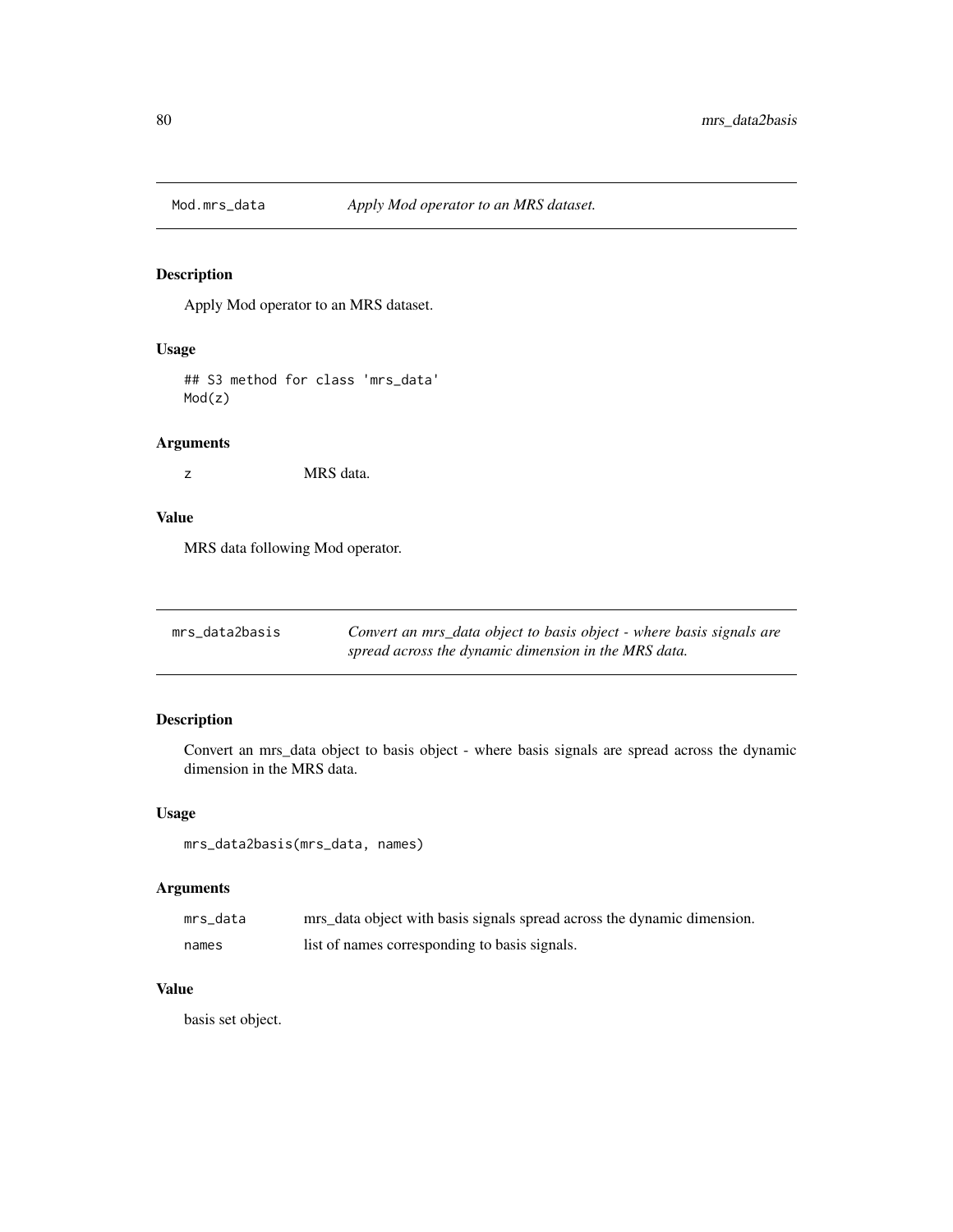mrs\_data2mat *Convert mrs\_data object to a matrix, with spectral points in the column dimension and dynamics in the row dimension.*

### Description

Convert mrs\_data object to a matrix, with spectral points in the column dimension and dynamics in the row dimension.

#### Usage

mrs\_data2mat(mrs\_data, collapse = TRUE)

### Arguments

| mrs data | MRS data object or list of MRS data objects.                               |
|----------|----------------------------------------------------------------------------|
| collapse | collapse all other dimensions along the dynamic dimension, eg a 16x16 MRSI |
|          | grid would be first collapsed across 256 dynamic scans.                    |

# Value

MRS data matrix.

mrs\_data2vec *Convert mrs\_data object to a vector.*

### Description

Convert mrs\_data object to a vector.

### Usage

```
mrs_data2vec(mrs_data, dyn = 1, x_pos = 1, y_pos = 1, z_pos = 1, coil = 1)
```
#### Arguments

| mrs_data  | MRS data object.    |
|-----------|---------------------|
| dyn       | dynamic index.      |
| $x_{DOS}$ | x index.            |
| $y_p$ os  | y index.            |
| $Z_ppos$  | z index.            |
| coil      | coil element index. |

### Value

MRS data vector.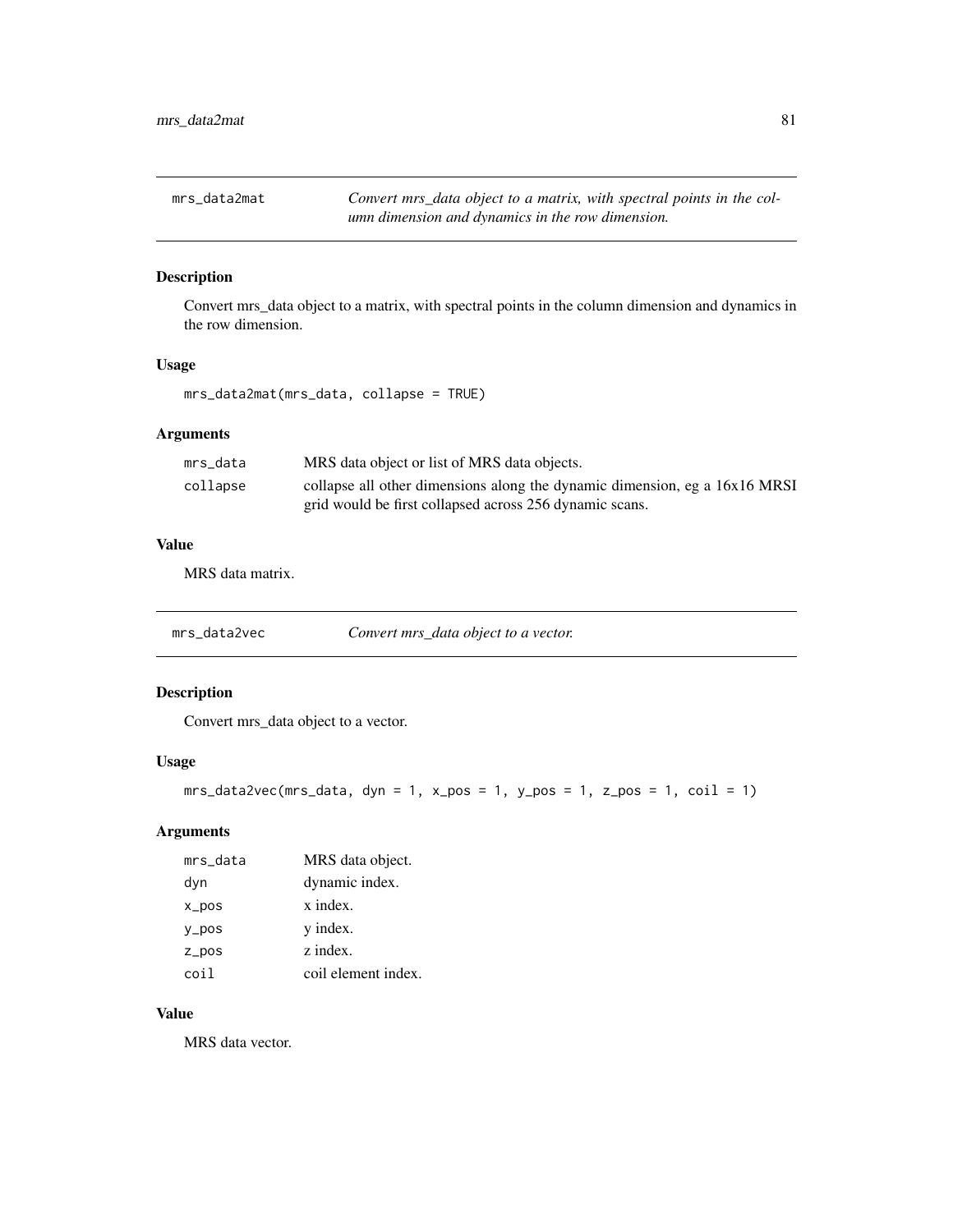Perform a fftshift on a matrix, with each column replaced by its shifted result.

### Usage

mvfftshift(x)

### Arguments

x matrix input.

# Value

output matrix.

| mvifftshift | Perform an ifftshift on a matrix, with each column replaced by its |
|-------------|--------------------------------------------------------------------|
|             | shifted result.                                                    |

# Description

Perform an ifftshift on a matrix, with each column replaced by its shifted result.

### Usage

mvifftshift(x)

### Arguments

x matrix input.

#### Value

output matrix.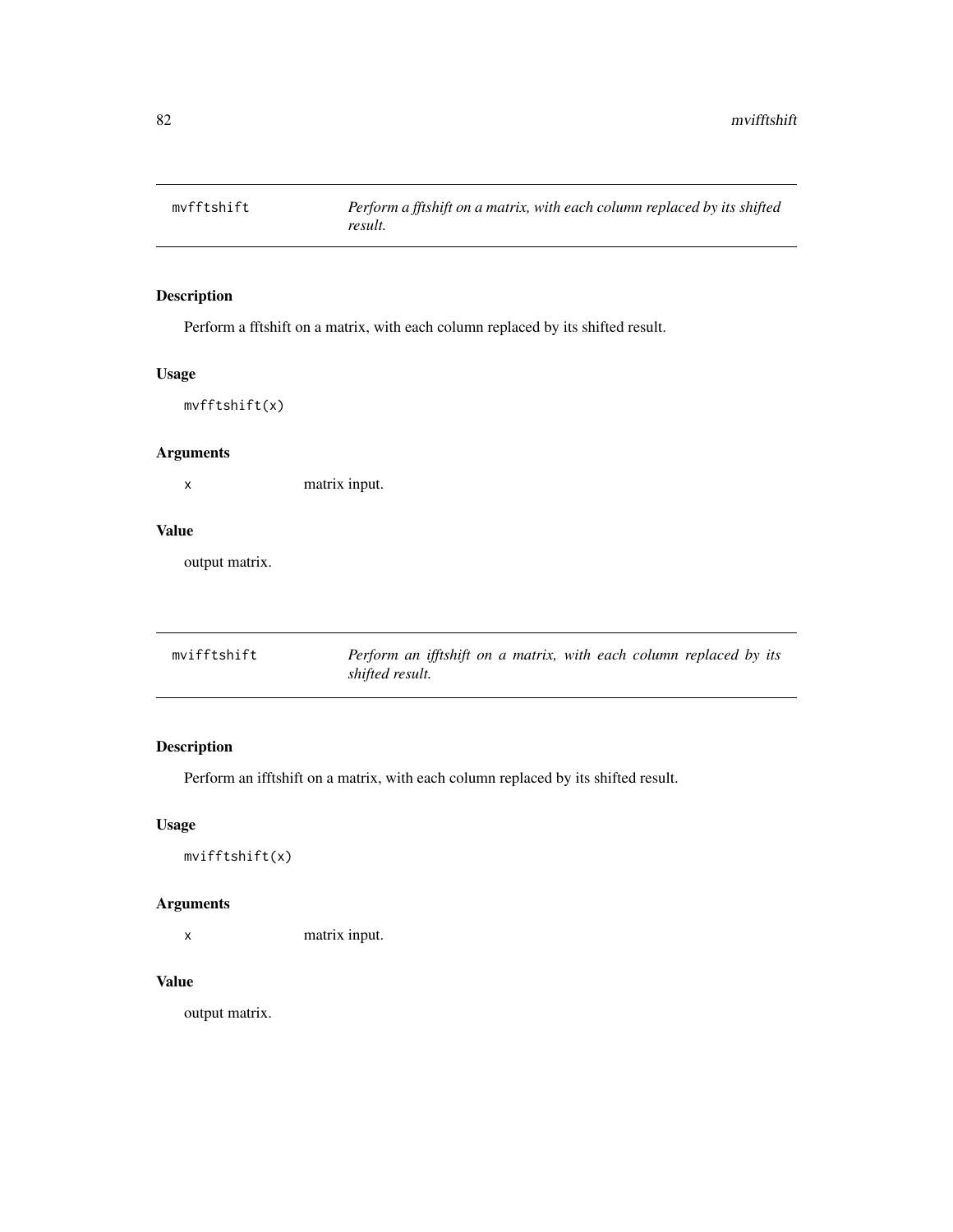Print fit coordinates from a single index.

#### Usage

n2coord(n, fit\_res)

### Arguments

| n       | fit index.         |
|---------|--------------------|
| fit_res | fit_result object. |

Ncoils *Return the total number of coil elements in an MRS dataset.*

### Description

Return the total number of coil elements in an MRS dataset.

#### Usage

Ncoils(mrs\_data)

#### Arguments

mrs\_data MRS data.

Ndyns *Return the total number of dynamic scans in an MRS dataset.*

### Description

Return the total number of dynamic scans in an MRS dataset.

### Usage

Ndyns(mrs\_data)

#### Arguments

mrs\_data MRS data.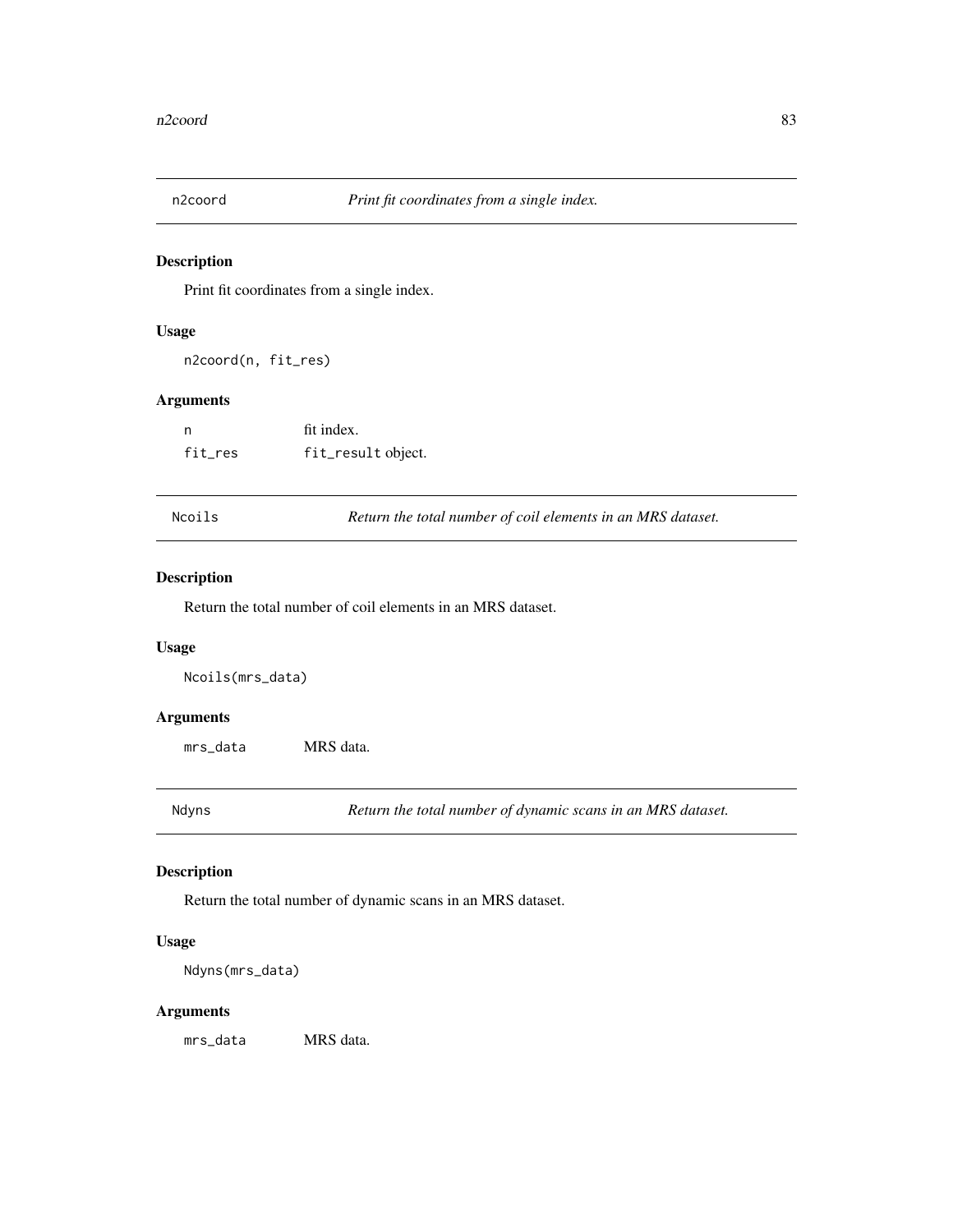nifti\_flip\_lr *Flip the x data dimension order of a nifti image. This corresponds to flipping MRI data in the left-right direction, assuming the data in save in neurological format (can check with fslorient program).*

#### Description

Flip the x data dimension order of a nifti image. This corresponds to flipping MRI data in the leftright direction, assuming the data in save in neurological format (can check with fslorient program).

#### Usage

nifti\_flip\_lr(x)

### Arguments

x nifti object to be processed.

# Value

nifti object with reversed x data direction.

norm\_mrs *Normalise mrs\_data to a spectral region.*

#### Description

Normalise mrs\_data to a spectral region.

#### Usage

norm\_mrs(mrs\_data, xlim = NULL, scale = "ppm", mode = "re", summation = "l2")

#### Arguments

| mrs_data  | MRS data.                                                 |
|-----------|-----------------------------------------------------------|
| xlim      | spectral range to be integrated (defaults to full range). |
| scale     | units of xlim, can be : "ppm", "Hz" or "points".          |
| mode      | spectral mode, can be : "re", "im", "mod" or "cplx".      |
| summation | can be "sum", "mean" or "12" (default).                   |

#### Value

normalised data.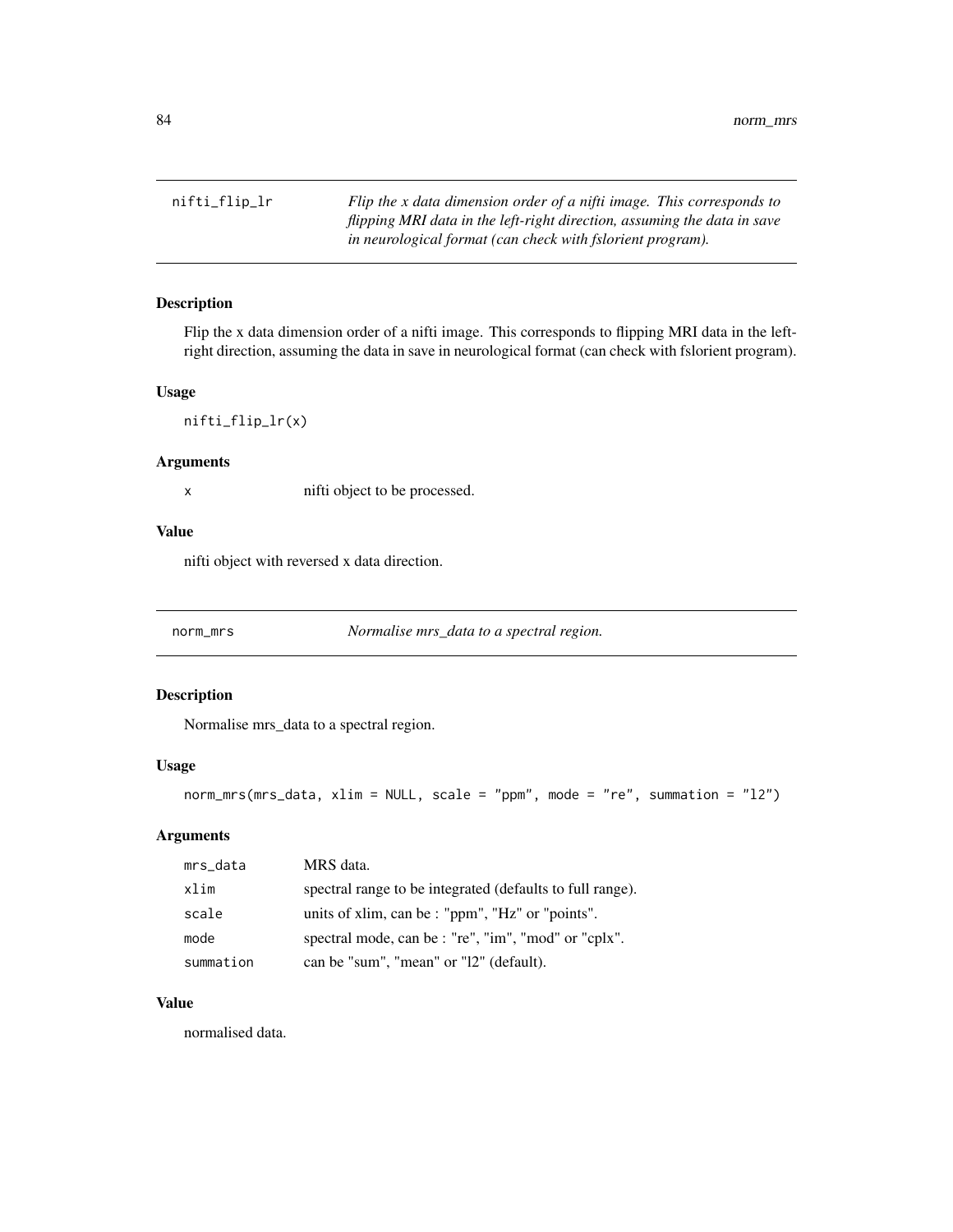Return the number of data points in an MRS dataset.

#### Usage

Npts(mrs\_data)

#### Arguments

mrs\_data MRS data.

#### Value

number of data points.

Nspec *Return the total number of spectra in an MRS dataset.*

# Description

Return the total number of spectra in an MRS dataset.

#### Usage

Nspec(mrs\_data)

#### Arguments

mrs\_data MRS data.

Nx *Return the total number of x locations in an MRS dataset.*

#### Description

Return the total number of x locations in an MRS dataset.

### Usage

Nx(mrs\_data)

### Arguments

mrs\_data MRS data.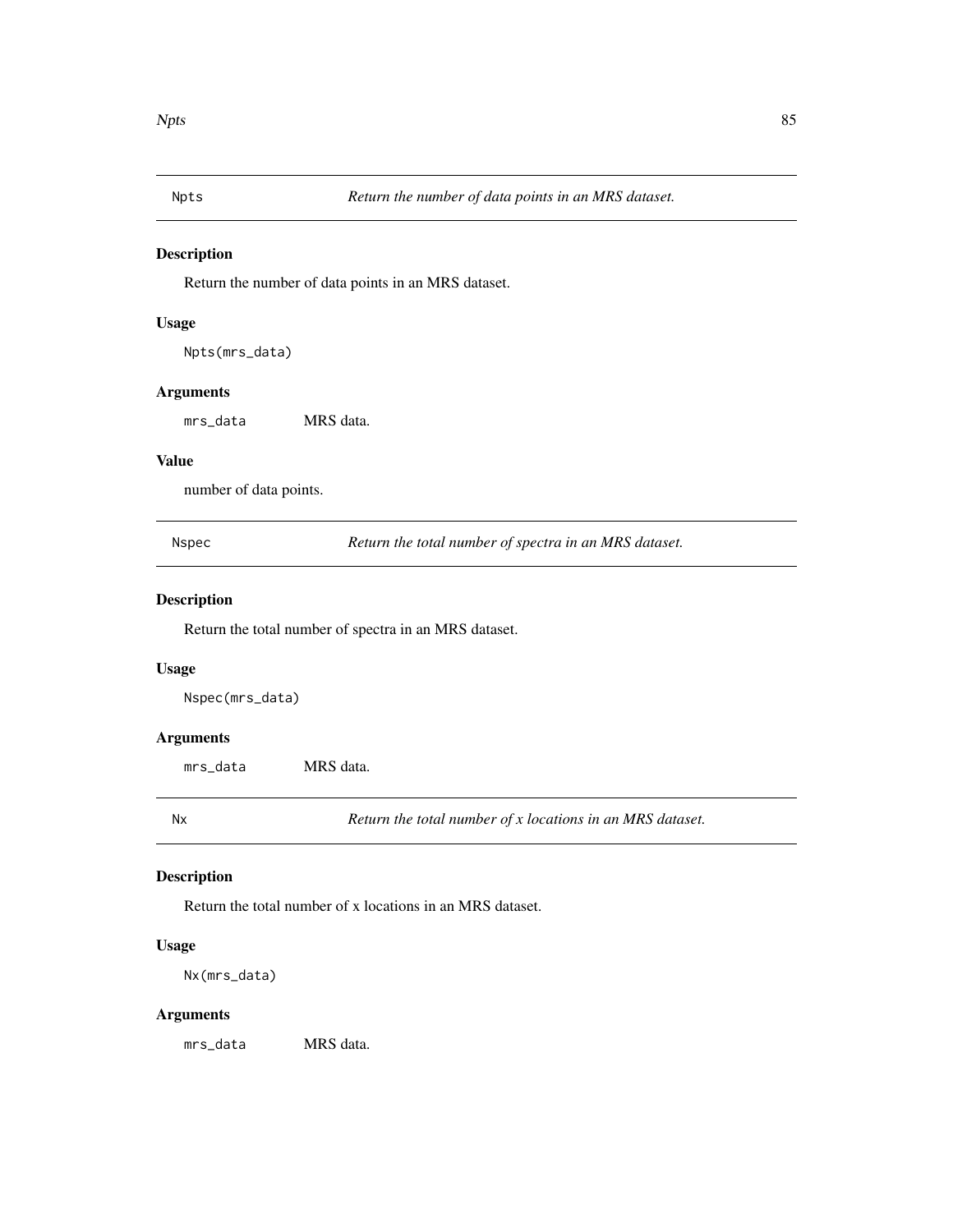Return the total number of y locations in an MRS dataset.

### Usage

Ny(mrs\_data)

# Arguments

mrs\_data MRS data.

Nz *Return the total number of z locations in an MRS dataset.*

# Description

Return the total number of z locations in an MRS dataset.

#### Usage

Nz(mrs\_data)

### Arguments

mrs\_data MRS data.

ortho3 *Display an orthographic projection plot of a nifti object.*

### Description

Display an orthographic projection plot of a nifti object.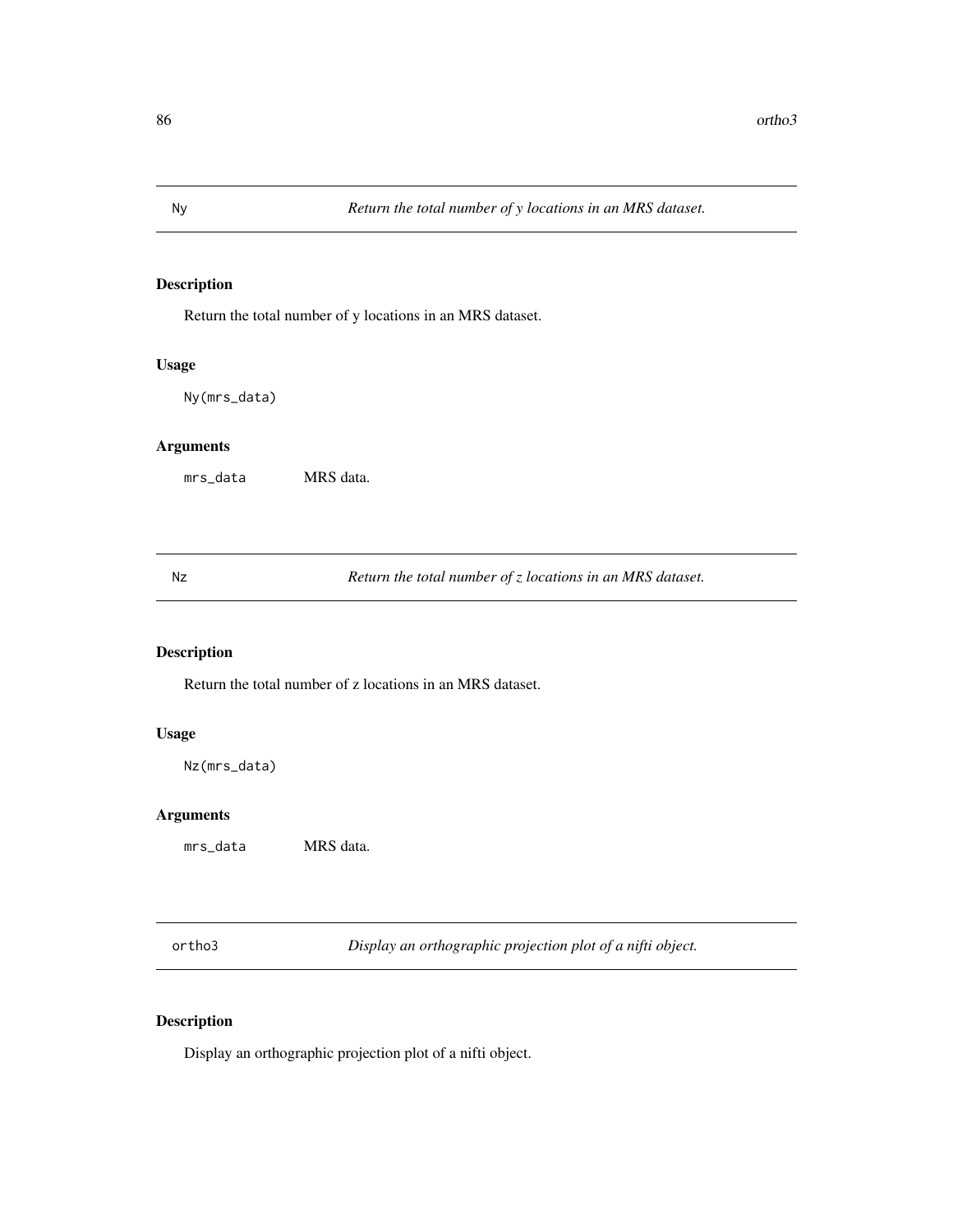ortho3 87

# Usage

```
ortho3(
  underlay,
  overlay = NULL,
  xyz = NULL,zlim = NULL,
  zlim_ol = NULL,
  alpha = 1,
  col_ol = viridisLite::viridis(64),
  orient_lab = TRUE,
  rescale = 1,
  crosshairs = TRUE,
  ch\_lwd = 1,
  colourbar = TRUE,
  bg = "black",
  mar = c(0, 0, 0, 0),
  smallplot = c(0.5, 0.52, 0.1, 0.4)\mathcal{L}
```

| underlay   | underlay image to be shown in grayscale.            |
|------------|-----------------------------------------------------|
| overlay    | optional overlay image.                             |
| <b>XVZ</b> | x, y, z slice coordinates to display.               |
| zlim       | underlay intensity limits.                          |
| zlim_ol    | overlay intensity limits.                           |
| alpha      | transparency of overlay.                            |
| col_ol     | colour palette of overlay.                          |
| orient_lab | display orientation labels (default TRUE).          |
| rescale    | rescale factor for the underlay and overlay images. |
| crosshairs | display the crosshairs (default TRUE).              |
| ch_lwd     | crosshair linewidth.                                |
| colourbar  | display a colourbar for the overlay (default TRUE). |
| bg         | plot background colour.                             |
| mar        | plot margins.                                       |
| smallplot  | smallplot option for positioning the colourbar.     |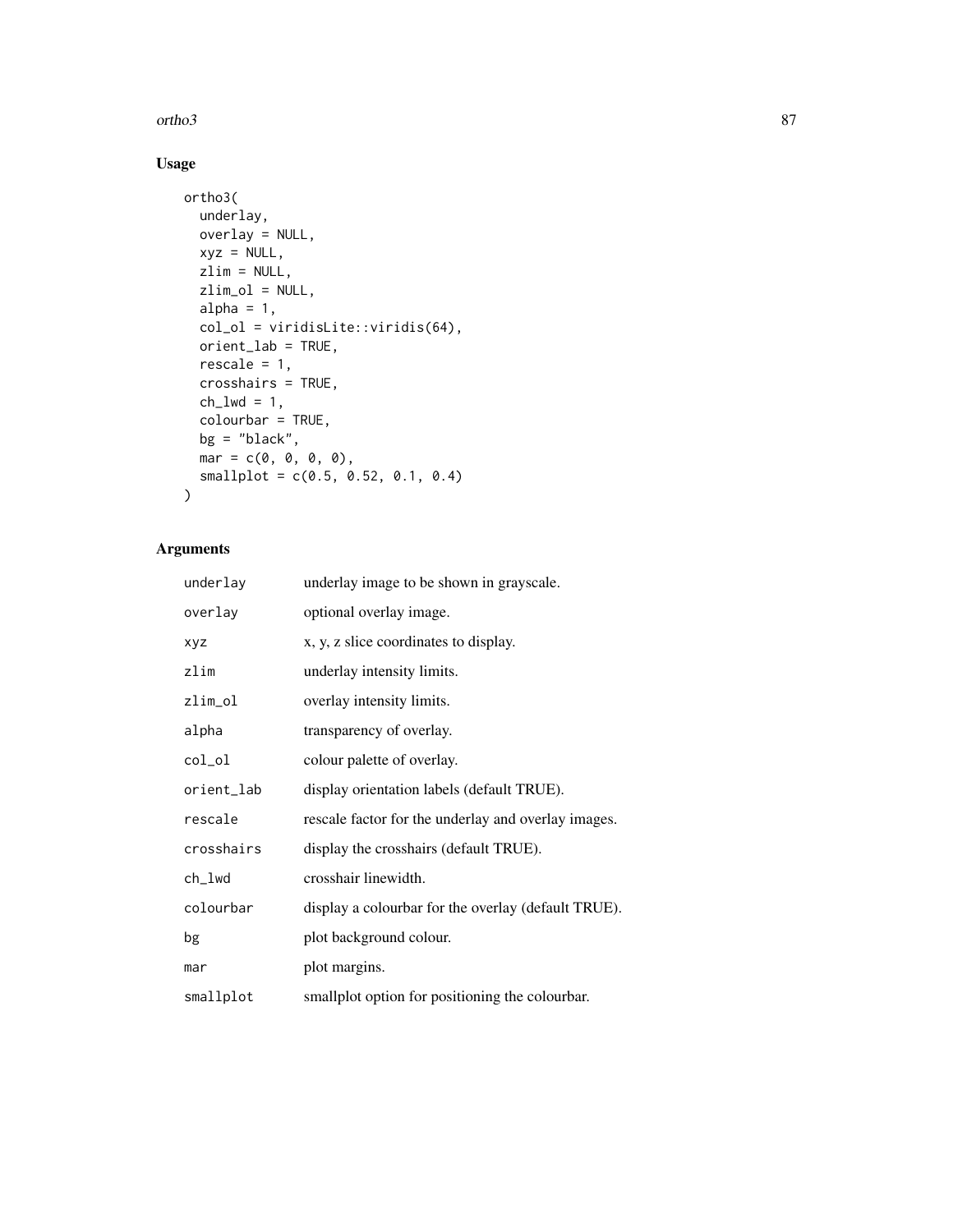Display an interactive orthographic projection plot of a nifti object.

# Usage

```
ortho3_int(
  underlay,
  overlay = NULL,
  xyz = NULL,zlim = NULL,
  zlim_ol = NULL,
  alpha = 1,
  ...
\mathcal{L}
```
# Arguments

| underlay   | underlay image to be shown in grayscale.           |
|------------|----------------------------------------------------|
| overlay    | optional overlay image.                            |
| <b>XVZ</b> | x, y, z slice coordinates to display.              |
| zlim       | underlay intensity limits.                         |
| zlim_ol    | overlay intensity limits.                          |
| alpha      | transparency of overlay.                           |
|            | other options to be passed to the ortho3 function. |
|            |                                                    |

peak\_info *Search for the highest peak in a spectral region and return the frequency, height and FWHM.*

# Description

Search for the highest peak in a spectral region and return the frequency, height and FWHM.

#### Usage

```
peak_info(
  mrs_data,
  xlim = c(4, 0.5),
  interp_f = 4,
  scale = "ppm",
  mode = "real"
\mathcal{E}
```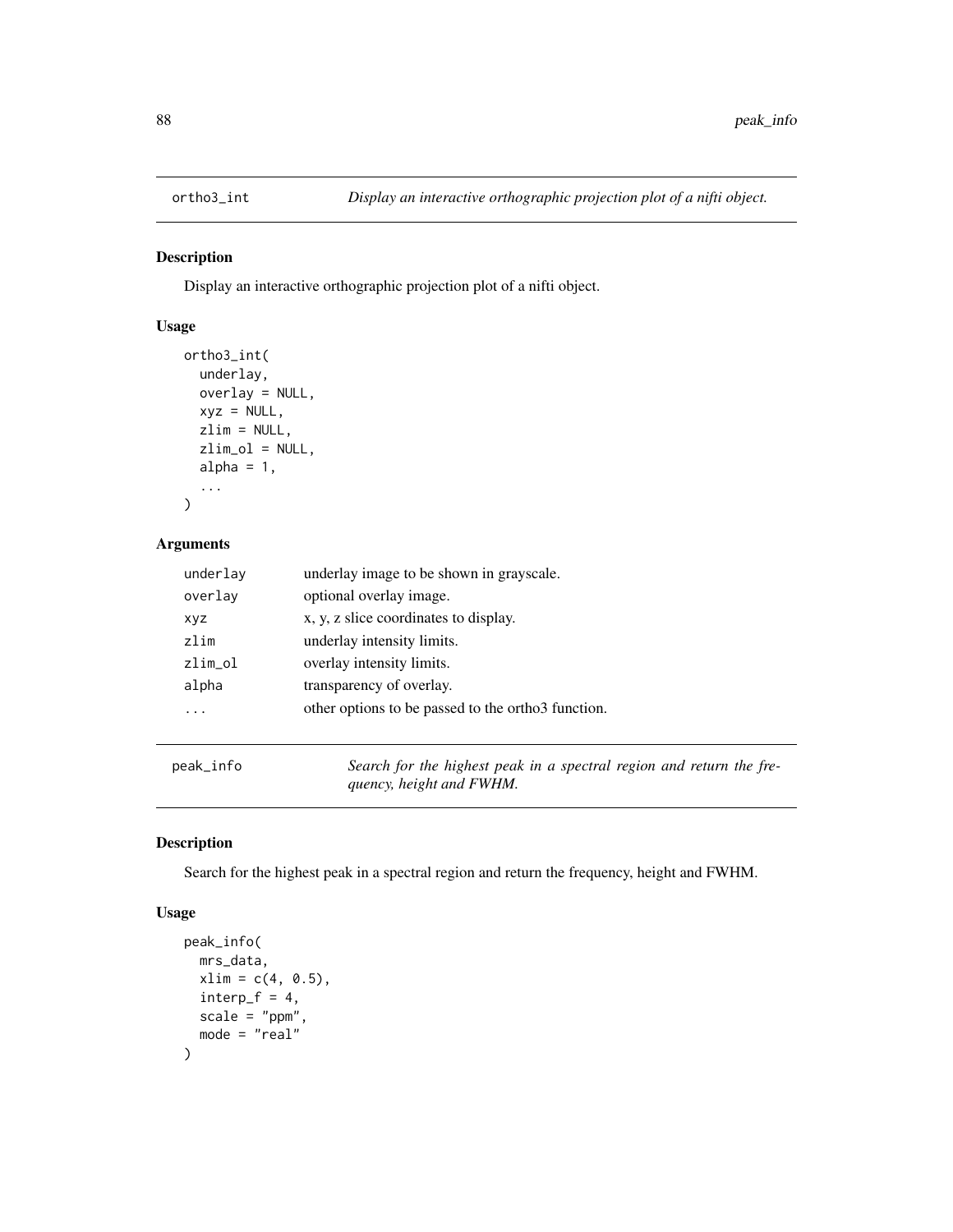# pg\_extrap\_xy 89

#### Arguments

| mrs_data | an object of class mrs_data.                                                      |
|----------|-----------------------------------------------------------------------------------|
| xlim     | frequency range (default units of PPM) to search for the highest peak.            |
| interp_f | interpolation factor, defaults to 4x.                                             |
| scale    | the units to use for the frequency scale, can be one of: "ppm", "hz" or "points". |
| mode     | spectral mode, can be : "real", "imag" or "mod".                                  |

### Value

list of arrays containing the highest peak frequency, height and FWHM in units of PPM and Hz.

pg\_extrap\_xy *Papoulis-Gerchberg (PG) algorithm method for k-space extrapolation.*

# Description

PG method as described in: Haupt CI, Schuff N, Weiner MW, Maudsley AA. Removal of lipid artifacts in 1H spectroscopic imaging by data extrapolation. Magn Reson Med. 1996 May;35(5):678- 87. Extrapolation is performed to expand k-space coverage by a factor of 2, with the aim to reduce Gibbs ringing.

#### Usage

```
pg_extrap_xy(
 mrs_data,
  img\_mask = NULL,kspace_mask = NULL,
  intensity_thresh = 0.15,
  iters = 50\lambda
```

| mrs_data         | MRS data object.                                                                                                                                                                                                              |
|------------------|-------------------------------------------------------------------------------------------------------------------------------------------------------------------------------------------------------------------------------|
| img_mask         | a boolean matrix of voxels with strong signals to be extrapolated. Must be twice<br>the dimensions of the input data.                                                                                                         |
| kspace_mask      | a boolean matrix of kspace points that have been sampled. Typically a circle for<br>MRSI, but defaults to the full rectangular area of k-space covered by the input<br>data. Must match the x-y dimensions of the input data. |
| intensity_thresh |                                                                                                                                                                                                                               |
|                  | used to define img mask based on the strength of the signal in each voxel. De-<br>faults to intensities greater than 15% of the maximum. Ignored if img_mask is<br>specified as argument.                                     |
| iters            | number of iterations to perform.                                                                                                                                                                                              |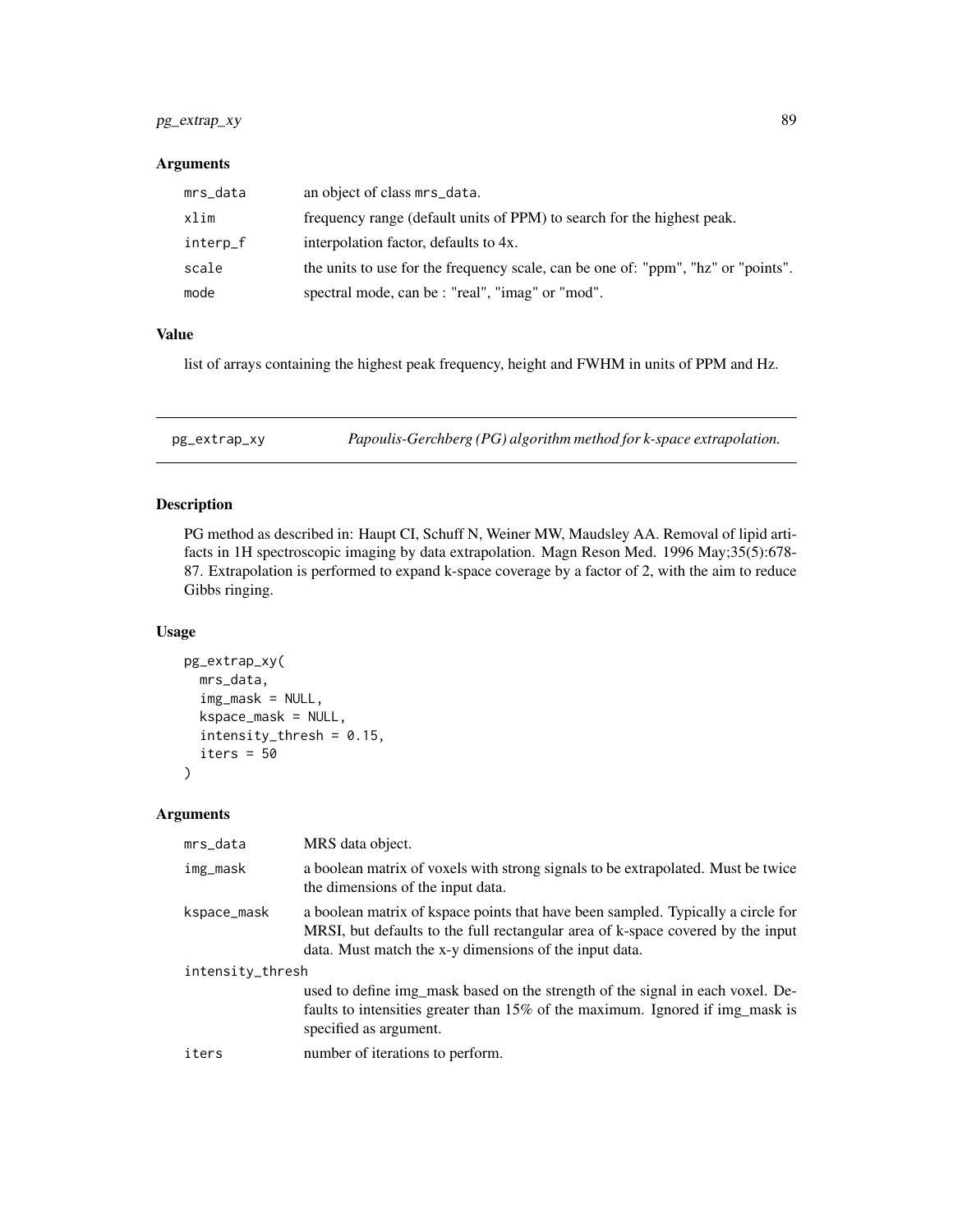#### Value

extrapolated mrs\_data object.

#### phase *Apply phasing parameters to MRS data.*

#### Description

Apply phasing parameters to MRS data.

#### Usage

phase(mrs\_data, zero\_order, first\_order = 0)

#### Arguments

| mrs data    | MRS data.                                           |
|-------------|-----------------------------------------------------|
| zero order  | zero'th order phase term in degrees.                |
| first order | first order (frequency dependent) phase term in ms. |

#### Value

MRS data with applied phase parameters.

plot.fit\_result *Plot the fitting results of an object of class* fit\_result*.*

#### Description

Plot the fitting results of an object of class fit\_result.

#### Usage

```
## S3 method for class 'fit_result'
plot(
  x,
  dyn = 1,
  x_{-}pos = 1,
  y_{p}os = 1,
  z_{pos} = 1,
  \text{coil} = 1,
  xlim = NULL,data_only = FALSE,
  label = NULL,plot_sigs = NULL,
```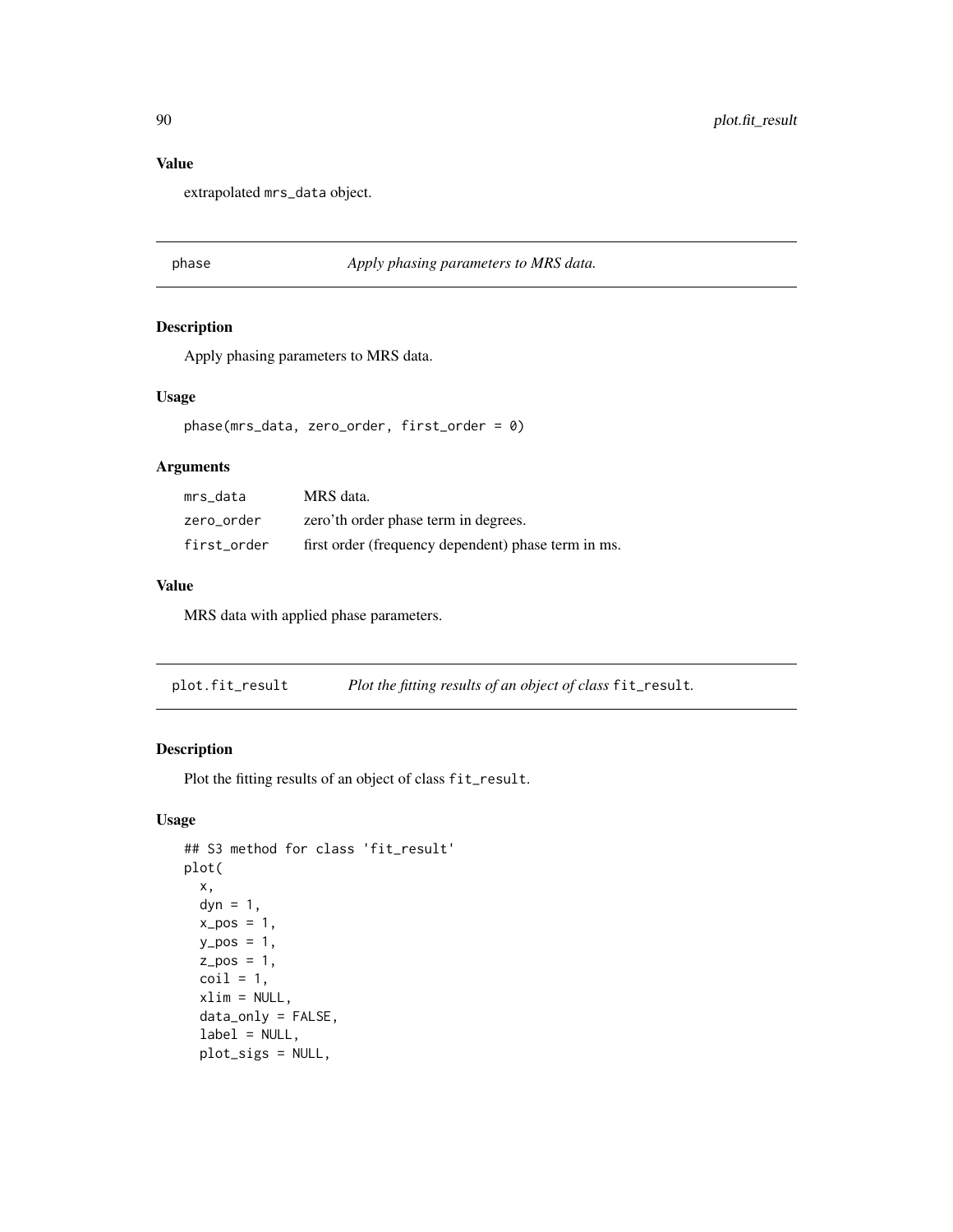# plot.mrs\_data 91

```
n = NULL,sub_b1 = FALSE,mar = NULL,restore_def_par = TRUE,
 ylim = NULL,
 y_scale = FALSE,
  ...
\mathcal{L}
```
# Arguments

| X               | fit_result object.                                                 |  |
|-----------------|--------------------------------------------------------------------|--|
| dyn             | the dynamic index to plot.                                         |  |
| x_pos           | the x index to plot.                                               |  |
| y_pos           | the y index to plot.                                               |  |
| $Z_ppos$        | the z index to plot.                                               |  |
| coil            | the coil element number to plot.                                   |  |
| xlim            | the range of values to display on the x-axis, eg xlim = $c(4,1)$ . |  |
| data_only       | display only the processed data (logical).                         |  |
| label           | character string to add to the top left of the plot window.        |  |
| plot_sigs       | a character vector of signal names to add to the plot.             |  |
| n               | single index element to plot (overrides other indices when given). |  |
| sub_bl          | subtract the baseline from the data and fit (logical).             |  |
| mar             | option to adjust the plot margins. See ?par.                       |  |
| restore_def_par |                                                                    |  |
|                 | restore default plotting par values after the plot has been made.  |  |
| ylim            | range of values to display on the y-axis, eg ylim = $c(0,10)$ .    |  |
| y_scale         | option to display the y-axis values (logical).                     |  |
|                 | further arguments to plot method.                                  |  |
|                 |                                                                    |  |

plot.mrs\_data *Plotting method for objects of class mrs\_data.*

# Description

Plotting method for objects of class mrs\_data.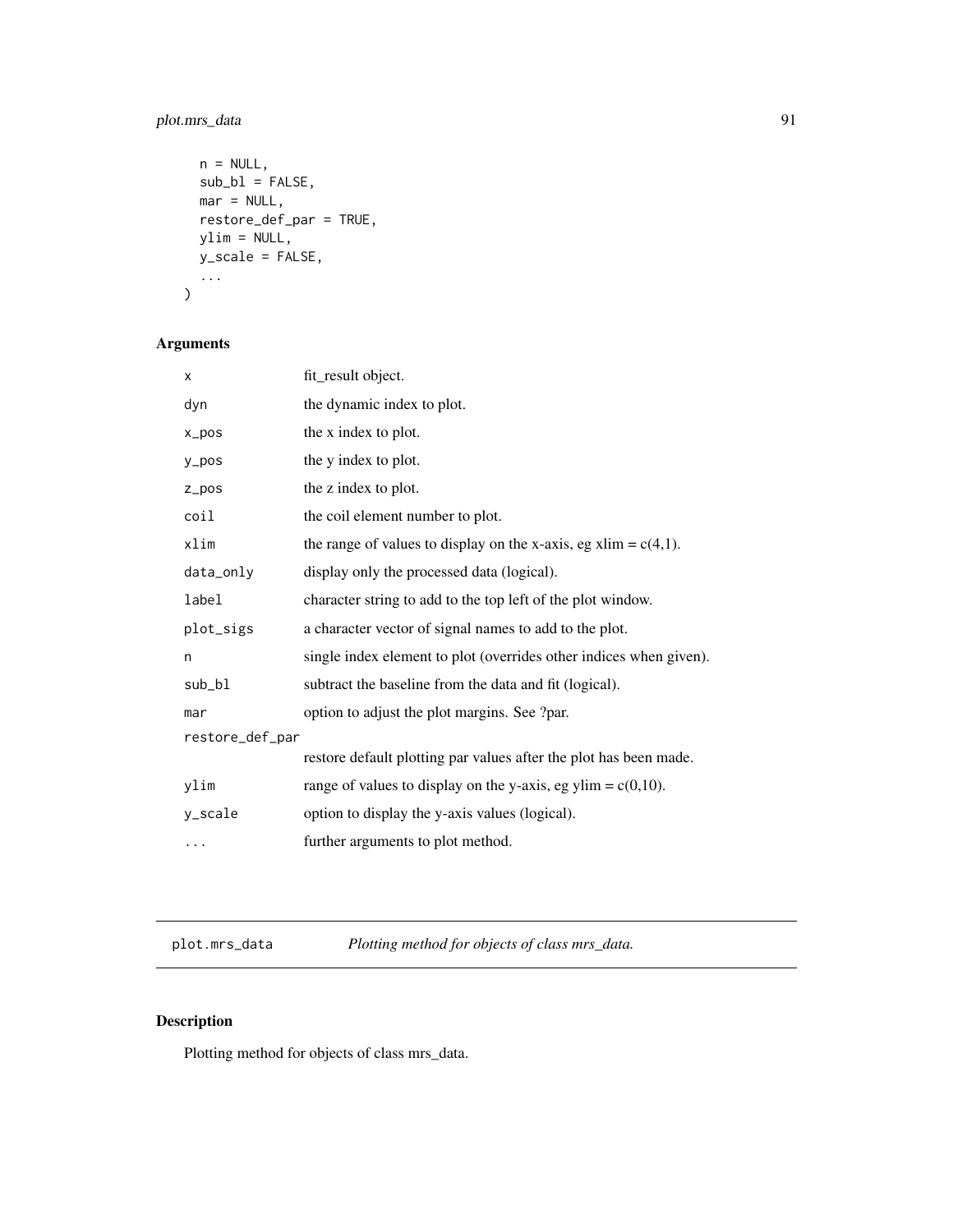# Usage

```
## S3 method for class 'mrs_data'
plot(
 x,
 dyn = 1,
 x_{-}pos = 1,
 y_{p}os = 1,
 z_{-}pos = 1,
 \text{coil} = 1,
 fd = TRUE,x_units = NULL,
 xlim = NULL,
 y_scale = FALSE,
 x_ax = TRUE,mode = "re",lwd = NULL,bty = NULL,label = "",restore_def_par = TRUE,
 mar = NULL,xaxis_lab = NULL,
 xat = NULL,xlabs = TRUE,
 yat = NULL,ylabs = TRUE,
  ...
\mathcal{L}
```

| X         | object of class mrs_data.                                                                          |
|-----------|----------------------------------------------------------------------------------------------------|
| dyn       | the dynamic index to plot.                                                                         |
| $x_p$ pos | the x index to plot.                                                                               |
| y_pos     | the y index to plot.                                                                               |
| $Z_p$ pos | the z index to plot.                                                                               |
| coil      | the coil element number to plot.                                                                   |
| fd        | display data in the frequency-domain (default), or time-domain (logical).                          |
| x_units   | the units to use for the x-axis, can be one of: "ppm", "hz", "points" or "seconds".                |
| xlim      | the range of values to display on the x-axis, eg xlim = $c(4,1)$ .                                 |
| y_scale   | option to display the y-axis values (logical).                                                     |
| $x_ax$    | option to display the x-axis values (logical).                                                     |
| mode      | representation of the complex numbers to be plotted, can be one of: "re", "im",<br>"mod" or "arg". |
| lwd       | plot linewidth.                                                                                    |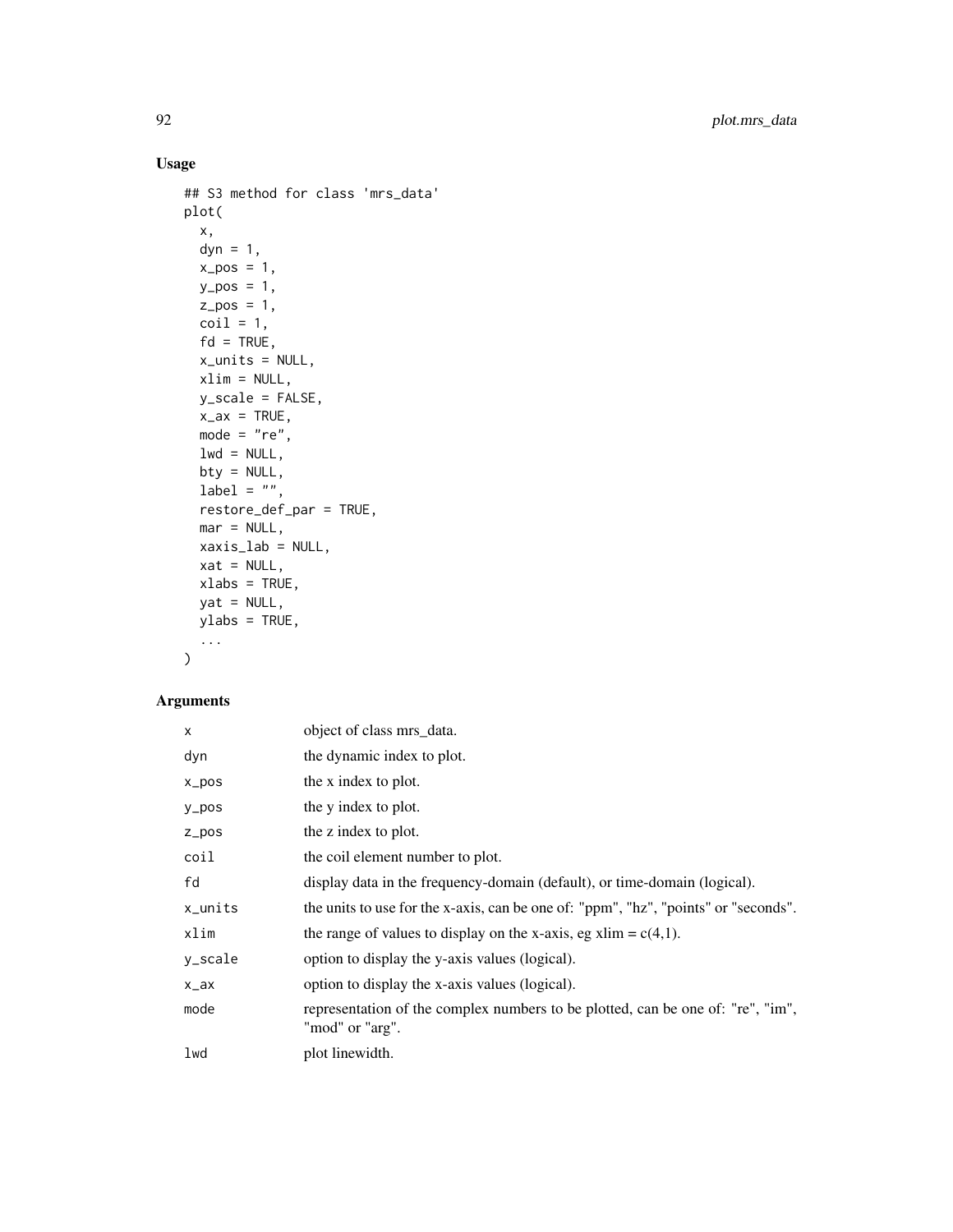#### plot\_bc 93

| bty             | option to draw a box around the plot. See ?par.                   |
|-----------------|-------------------------------------------------------------------|
| label           | character string to add to the top left of the plot window.       |
| restore_def_par |                                                                   |
|                 | restore default plotting par values after the plot has been made. |
| mar             | option to adjust the plot margins. See ?par.                      |
| xaxis_lab       | x-axis label.                                                     |
| xat             | x-axis tick label values.                                         |
| xlabs           | x-axis tick labels.                                               |
| yat             | y-axis tick label values.                                         |
| ylabs           | y-axis tick labels.                                               |
| .               | other arguments to pass to the plot method.                       |

| plot_bc | Convenience function to plot a baseline estimate with the original |  |  |  |  |
|---------|--------------------------------------------------------------------|--|--|--|--|
|         | data.                                                              |  |  |  |  |

# Description

Convenience function to plot a baseline estimate with the original data.

# Usage

```
plot_bc(orig_data, bc_data, ...)
```
# Arguments

| orig_data               | the original data.                                 |
|-------------------------|----------------------------------------------------|
| bc data                 | the baseline corrected data.                       |
| $\cdot$ $\cdot$ $\cdot$ | other arguments to pass to the stackplot function. |

plot\_slice\_fit *Plot a 2D slice from an MRSI fit result object.*

# Description

Plot a 2D slice from an MRSI fit result object.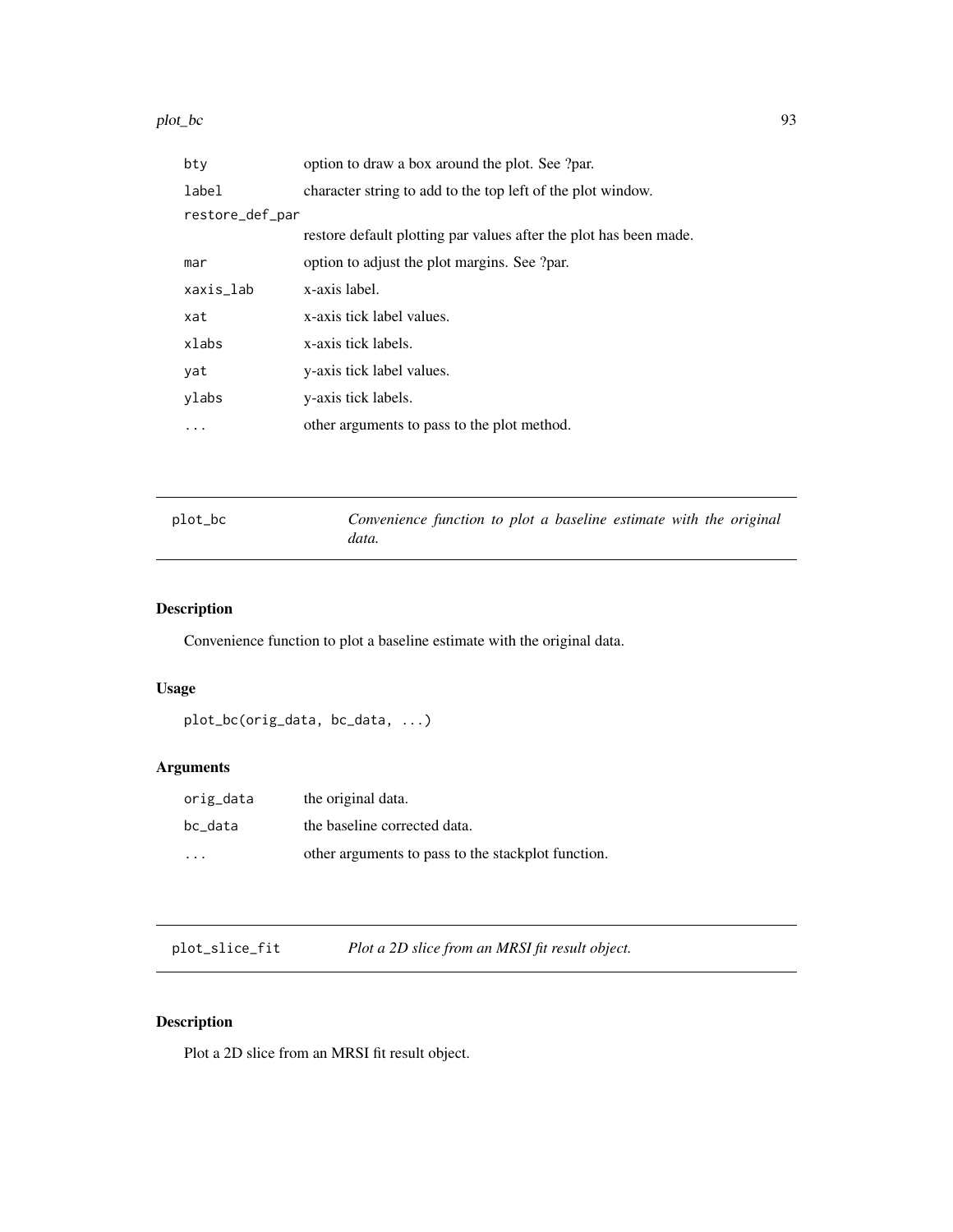# Usage

```
plot_slice_fit(
  fit_res,
  map,
  map_denom = NULL,
  slice = 1,
  zlim = NULL,
  interp = 1\mathcal{L}
```
### Arguments

| fit_res   | fit_result object.                                                                                                                      |
|-----------|-----------------------------------------------------------------------------------------------------------------------------------------|
| map       | fit result values to display as a colour map. Can be specified as a character string<br>or array of numeric values. Defaults to "tNAA". |
| map_denom | fit result values to divide the map argument by. Can be specified as a character<br>string (eg "tCr") or array of numeric values.       |
| slice     | slice to plot in the z direction.                                                                                                       |
| zlim      | range of values to plot.                                                                                                                |
| interp    | interpolation factor.                                                                                                                   |
|           |                                                                                                                                         |

plot\_slice\_fit\_inter *Plot a 2D slice from an MRSI fit result object.*

### Description

Plot a 2D slice from an MRSI fit result object.

# Usage

```
plot_slice_fit_inter(
 fit_res,
 map = NULL,map_denom = NULL,
 slice = 1,
 zlim = NULL,
 interp = 1,
 xlim = NULL)
```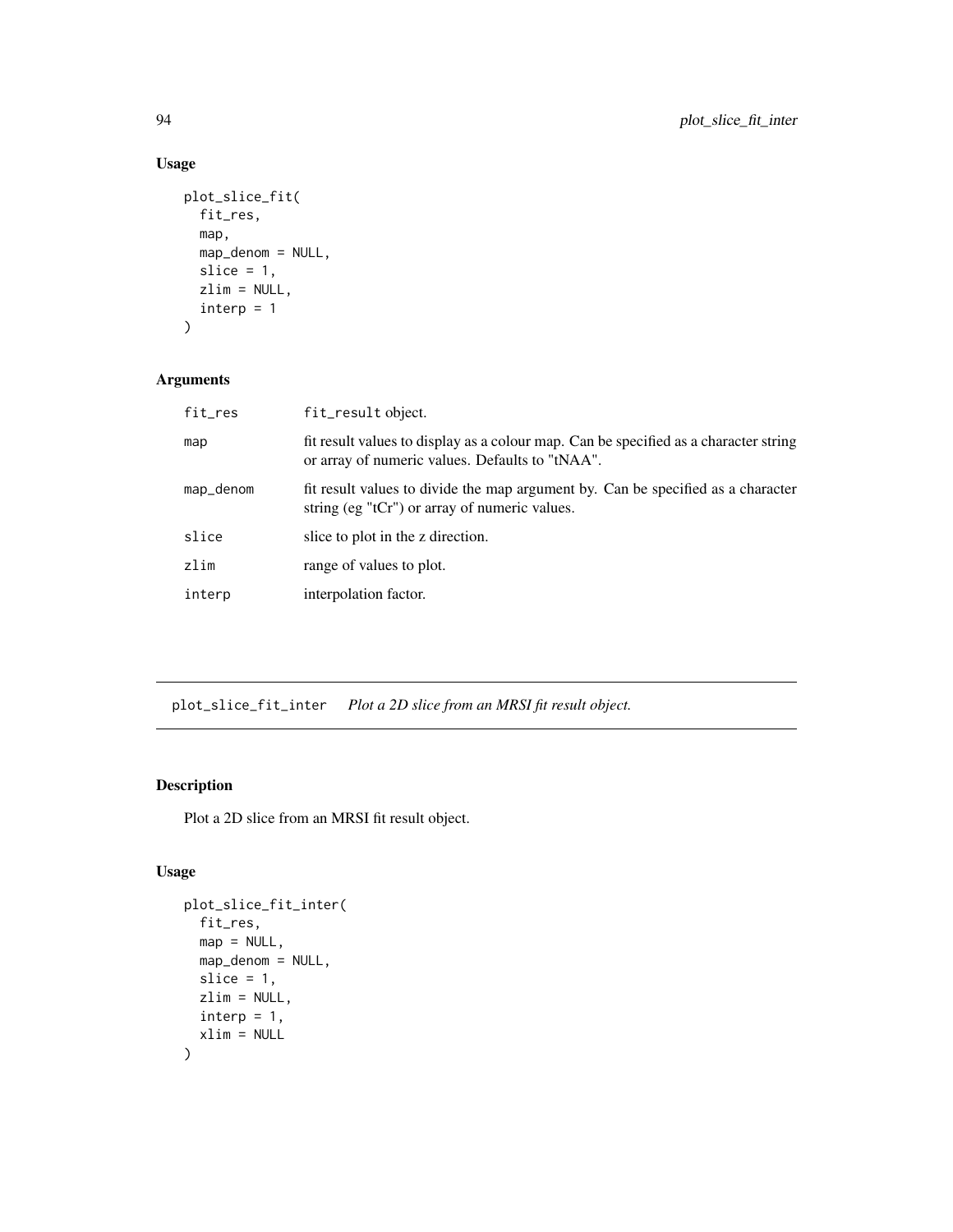# plot\_slice\_map 95

# Arguments

| fit_result object.                                                                                                                      |
|-----------------------------------------------------------------------------------------------------------------------------------------|
| fit result values to display as a colour map. Can be specified as a character string<br>or array of numeric values. Defaults to "tNAA". |
| fit result values to divide the map argument by. Can be specified as a character<br>string (eg "tCr") or array of numeric values.       |
| slice to plot in the z direction.                                                                                                       |
| range of values to plot.                                                                                                                |
| interpolation factor.                                                                                                                   |
| spectral plot limits for the x axis.                                                                                                    |
|                                                                                                                                         |

plot\_slice\_map *Plot a slice from a 7 dimensional array.*

### Description

Plot a slice from a 7 dimensional array.

### Usage

```
plot_slice_map(
  data,
  zlim = NULL,
  mask_map = NULL,
  mask_cutoff = 20,
  \text{interp} = 1,
  slice = 1,
  dyn = 1,
  coil = 1,
  ref = 1,denom = NULL,
  horizontal = FALSE
\mathcal{L}
```

| data        | 7d array of values to be plotted.                                                              |
|-------------|------------------------------------------------------------------------------------------------|
| zlim        | smallest and largest values to be plotted.                                                     |
| mask_map    | matching map with logical values to indicate if the corresponding values should<br>be plotted. |
| mask_cutoff | minimum values to plot (as a percentage of the maximum).                                       |
| interp      | map interpolation factor.                                                                      |
| slice       | the slice index to plot.                                                                       |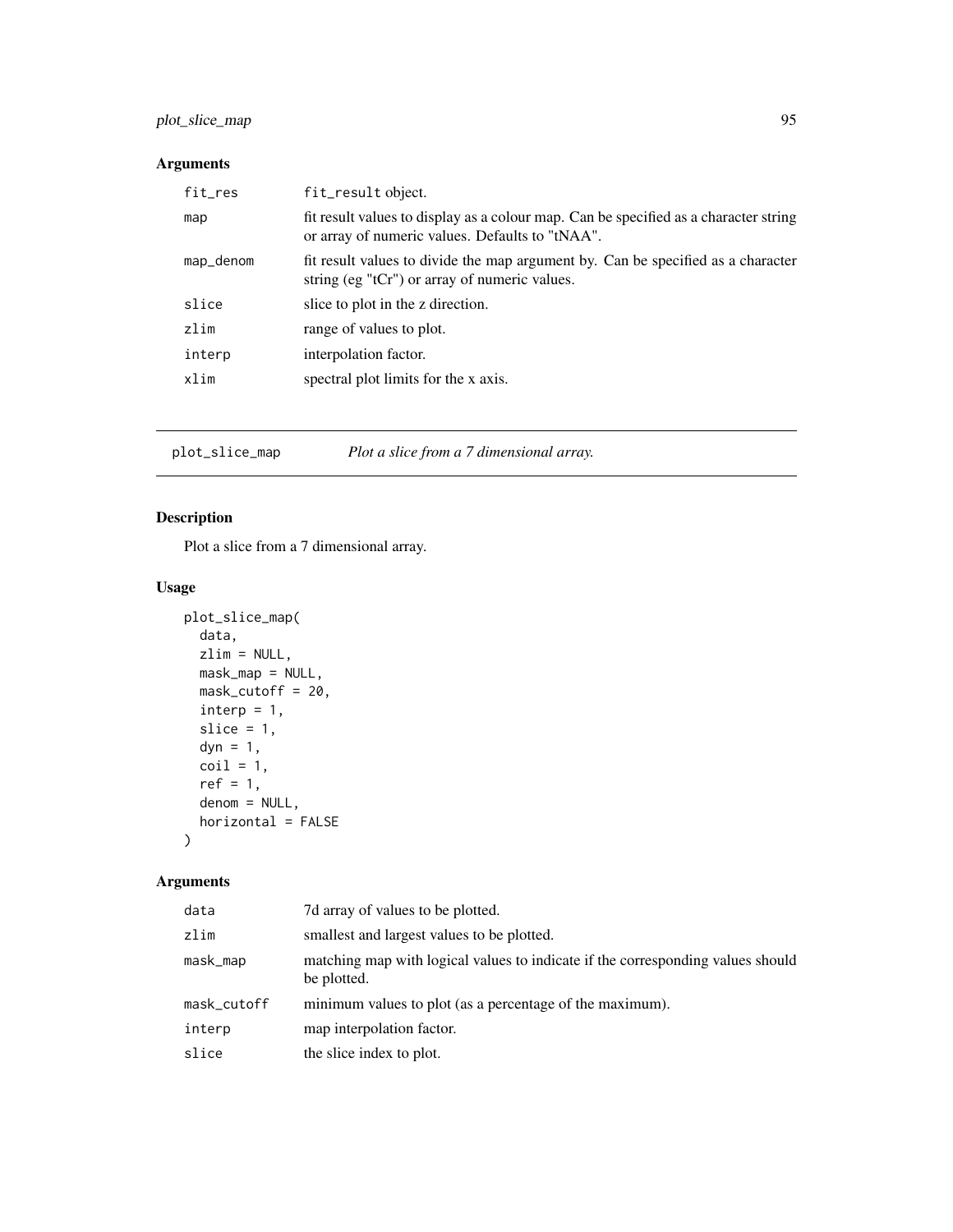| dyn        | the dynamic index to plot.                    |
|------------|-----------------------------------------------|
| coil       | the coil element number to plot.              |
| ref        | reference index to plot.                      |
| denom      | map to use as a denominator.                  |
| horizontal | display the colourbar horizontally (logical). |

plot\_slice\_map\_inter *Plot an interactive slice map from a data array where voxels can be selected to display a corresponding spectrum.*

### Description

Plot an interactive slice map from a data array where voxels can be selected to display a corresponding spectrum.

#### Usage

```
plot_slice_map_inter(
  mrs_data,
  map = NULL,xlim = NULL,
  slice = 1,
  zlim = NULL,
  mask_map = NULL,
  denom = NULL,
  mask_cutoff = 20,
  \text{interp} = 1,
  mode = "re",y_scale = FALSE,
  ylim = NULL,
  \text{coil} = 1,
  fd = TRUE\mathcal{L}
```

| mrs_data | spectral data.                                                                                           |
|----------|----------------------------------------------------------------------------------------------------------|
| map      | array of values to be plotted, defaults to the integration of the modulus of the<br>full spectral width. |
| xlim     | spectral region to plot.                                                                                 |
| slice    | the slice index to plot.                                                                                 |
| zlim     | smallest and largest values to be plotted.                                                               |
| mask_map | matching map with logical values to indicate if the corresponding values should<br>be plotted.           |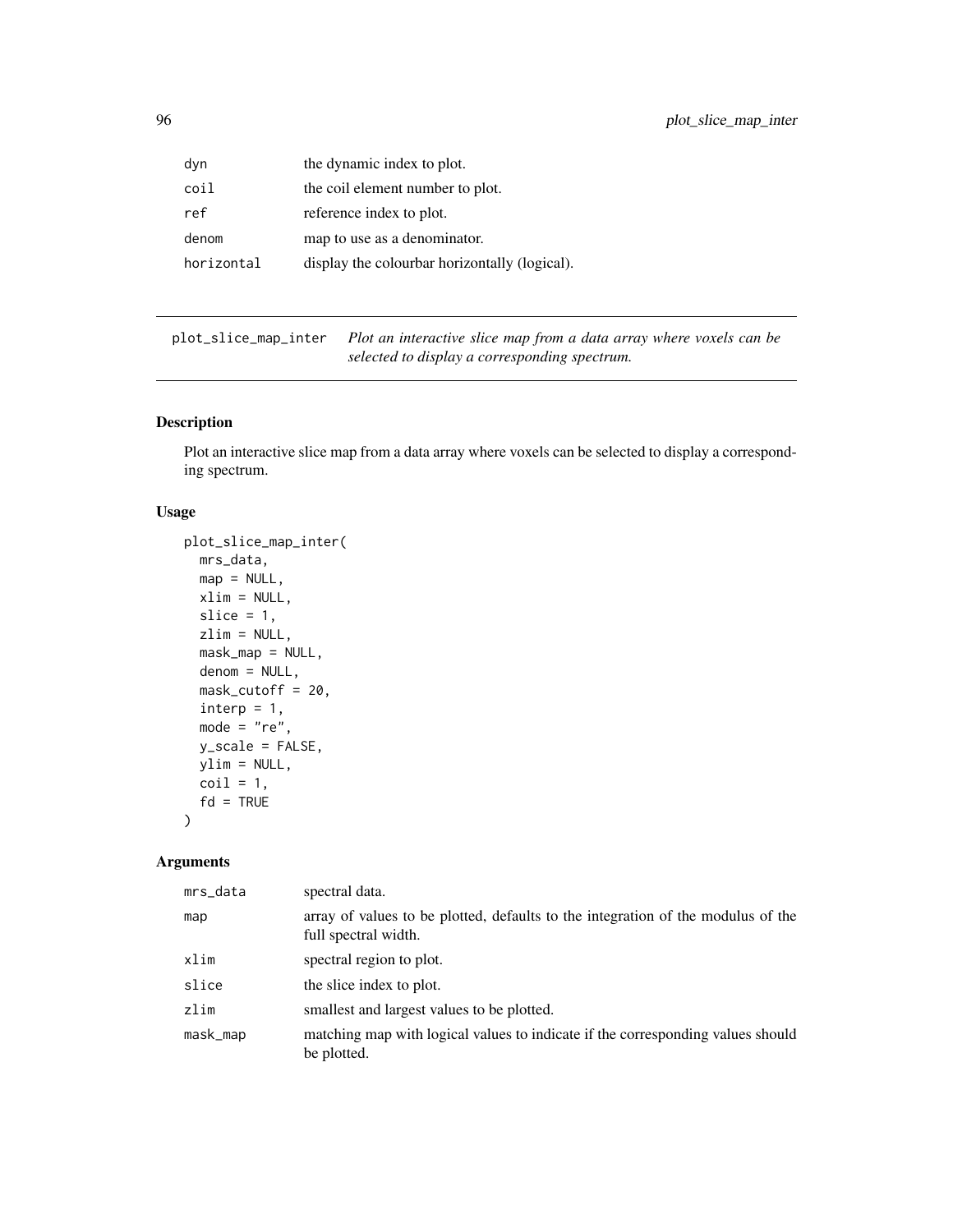# plot\_voi\_overlay 97

| denom       | map to use as a denominator.                                                                        |
|-------------|-----------------------------------------------------------------------------------------------------|
| mask_cutoff | minimum values to plot (as a percentage of the maximum).                                            |
| interp      | map interpolation factor.                                                                           |
| mode        | representation of the complex spectrum to be plotted, can be one of: "re", "im",<br>"mod" or "arg". |
| y_scale     | option to display the y-axis values (logical).                                                      |
| ylim        | intensity range to plot.                                                                            |
| coil        | coil element to plot.                                                                               |
| fd          | display data in the frequency-domain (default), or time-domain (logical).                           |

plot\_voi\_overlay *Plot a volume as an image overlay.*

### Description

Plot a volume as an image overlay.

### Usage

plot\_voi\_overlay(voi, mri, flip\_lr = TRUE)

# Arguments

| voi     | volume data as a nifti object.              |
|---------|---------------------------------------------|
| mri     | image data as a nifti object.               |
| flip_lr | flip the image in the left-right direction. |

plot\_voi\_overlay\_seg *Plot a volume as an overlay on a segmented brain volume.*

### Description

Plot a volume as an overlay on a segmented brain volume.

#### Usage

```
plot_voi_overlay_seg(voi, mri_seg, flip_lr = TRUE)
```

| voi        | volume data as a nifti object.              |
|------------|---------------------------------------------|
| $mri\_seg$ | segmented brain volume as a nifti object.   |
| $flip\_lr$ | flip the image in the left-right direction. |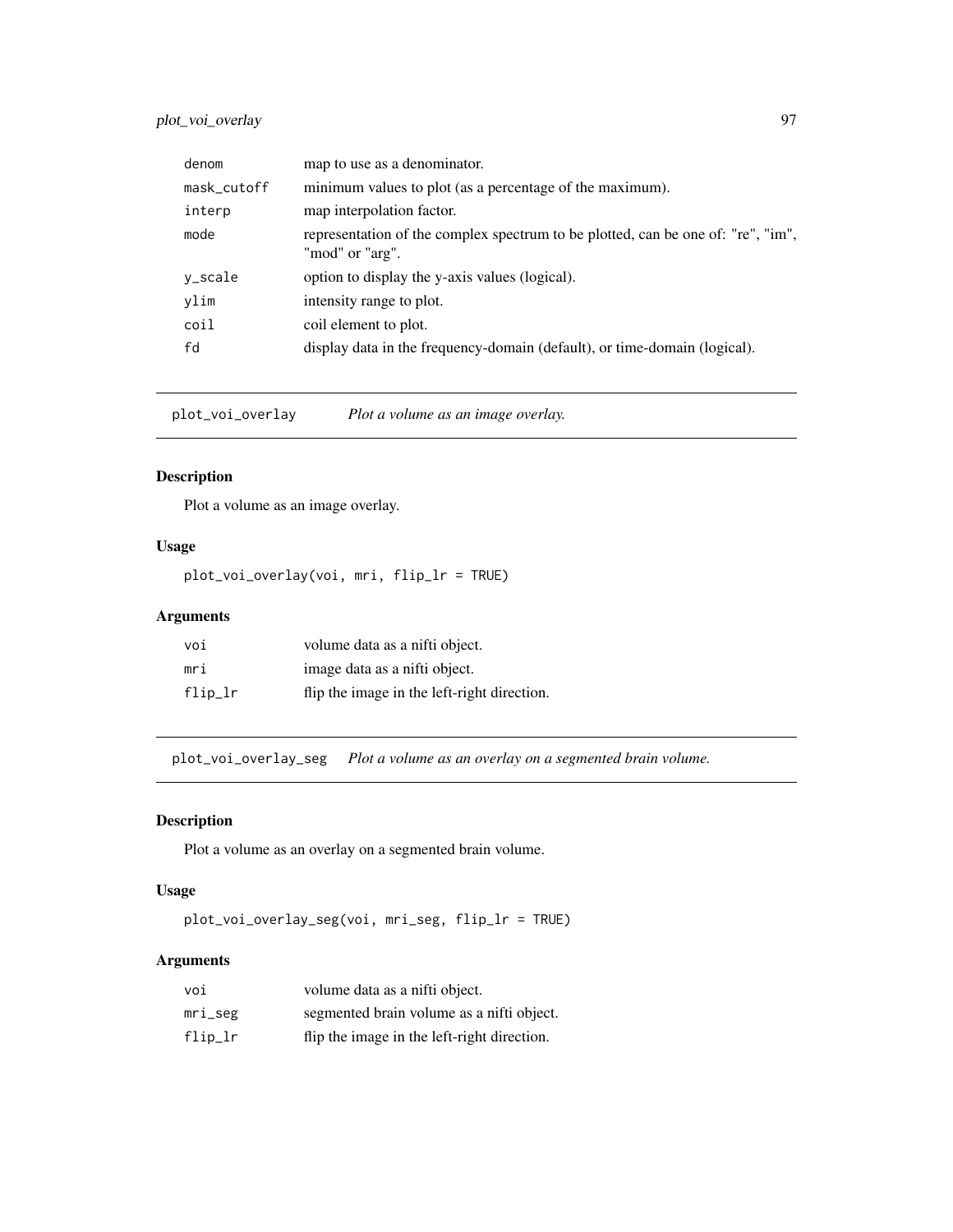Return the ppm scale of an MRS dataset or fit result.

#### Usage

```
ppm(x, ft = NULL, ref = NULL, fs = NULL, N = NULL)## S3 method for class 'mrs_data'
ppm(x, ft = NULL, ref = NULL, fs = NULL, N = NULL)## S3 method for class 'fit_result'
ppm(x, ft = NULL, ref = NULL, fs = NULL, N = NULL)
```
# Arguments

| $\mathsf{x}$ | MRS dataset of fit result.                                                                          |
|--------------|-----------------------------------------------------------------------------------------------------|
| ft           | transmitter frequency in Hz, does not apply when the object is a fit result.                        |
| ref          | reference value for ppm scale, does not apply when the object is a fit result.                      |
| fs           | sampling frequency in Hz, does not apply when the object is a fit result.                           |
| N.           | number of data points in the spectral dimension, does not apply when the object<br>is a fit result. |

#### Value

ppm scale.

| precomp | Save function results to file and load on subsequent calls to avoid re- |
|---------|-------------------------------------------------------------------------|
|         | <i>peat computation.</i>                                                |

# Description

Save function results to file and load on subsequent calls to avoid repeat computation.

#### Usage

precomp(file, fun, ...)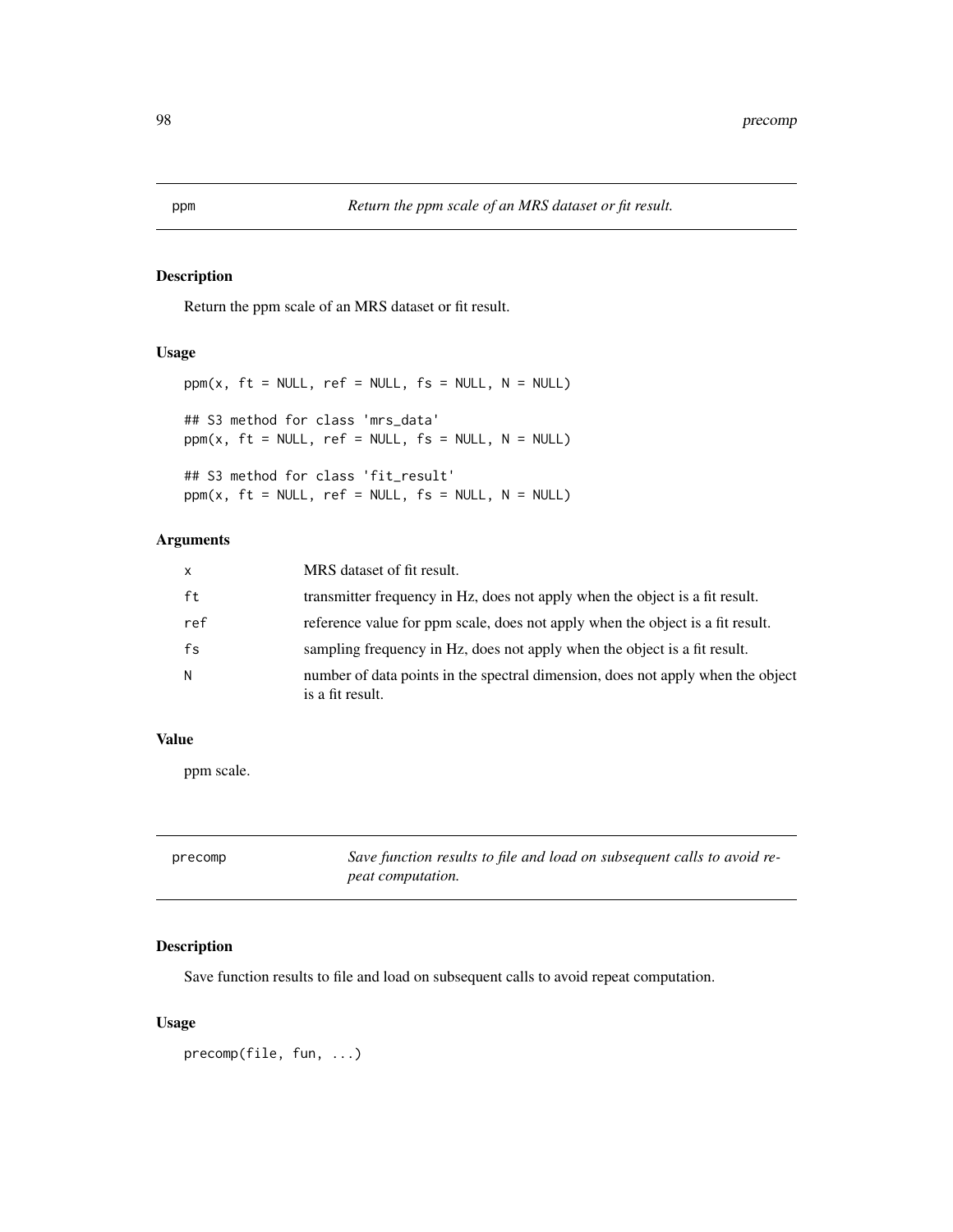# print.fit\_result 99

# Arguments

| file | file name to write the results. |
|------|---------------------------------|
| fun  | function to run.                |
| .    | arguments to be passed to fun.  |

print.fit\_result *Print a summary of an object of class* fit\_result*.*

### Description

Print a summary of an object of class fit\_result.

# Usage

```
## S3 method for class 'fit_result'
print(x, \ldots)
```
# Arguments

| X       | fit_result object. |
|---------|--------------------|
| $\cdot$ | further arguments. |

print.mrs\_data *Print a summary of mrs\_data parameters.*

# Description

Print a summary of mrs\_data parameters.

# Usage

```
## S3 method for class 'mrs_data'
print(x, full = FALSE, ...)
```

| X    | mrs_data object.                      |
|------|---------------------------------------|
| full | print all parameters (default FALSE). |
| .    | further arguments.                    |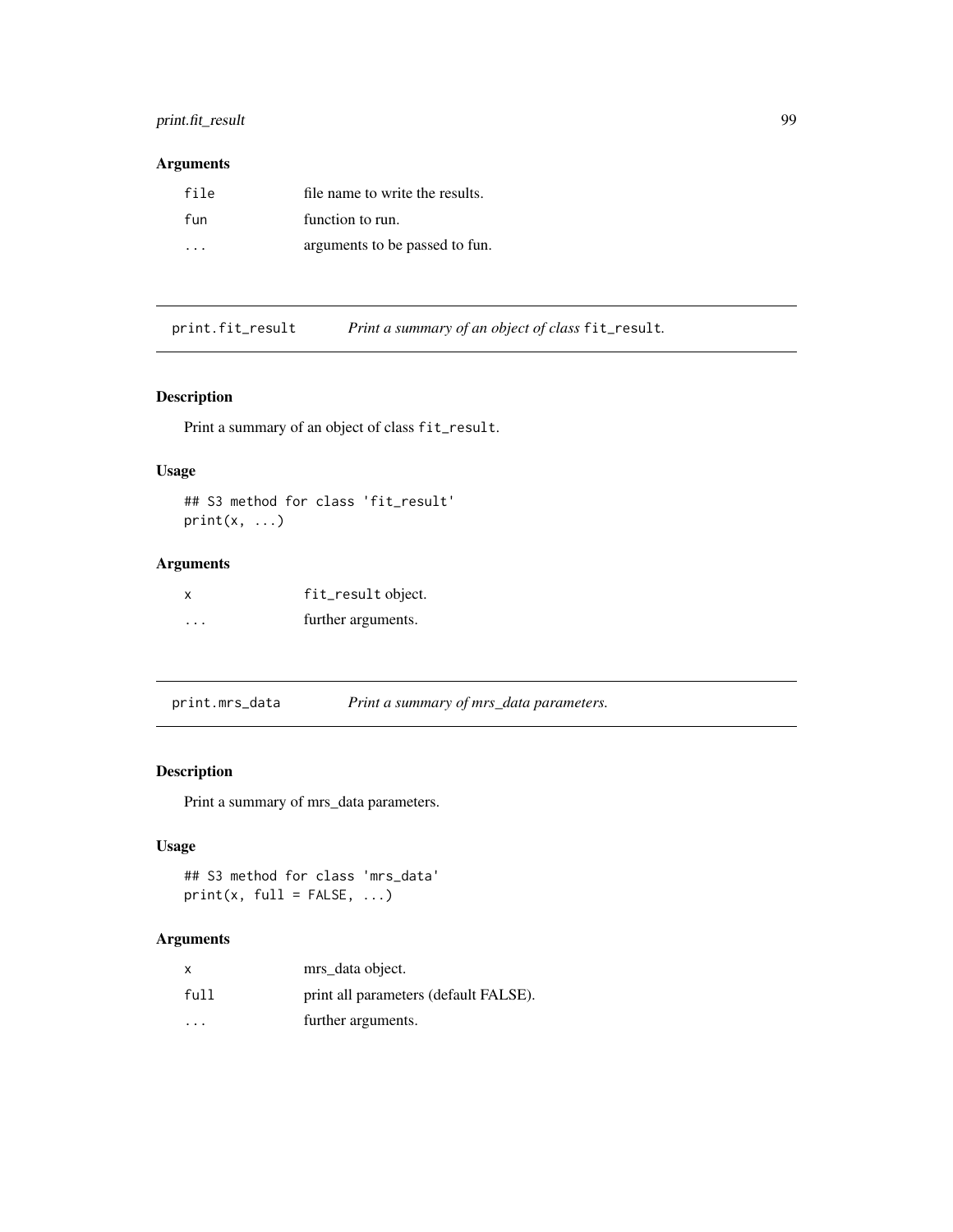Get the quantum coherence matrix for a spin system.

#### Usage

qn\_states(sys)

# Arguments

sys spin system object.

#### Value

quantum coherence number matrix.

rats *Robust Alignment to a Target Spectrum (RATS).*

### Description

Robust Alignment to a Target Spectrum (RATS).

### Usage

```
rats(
  mrs_data,
  ref = NULL,
  xlim = c(4, 0.5),
  max\_shift = 20,p_{\text{deg}} = 2,
  sp_N = 2,
  sp\_deg = 3,
  max_t = 0.2,
  basis_type = "poly"
)
```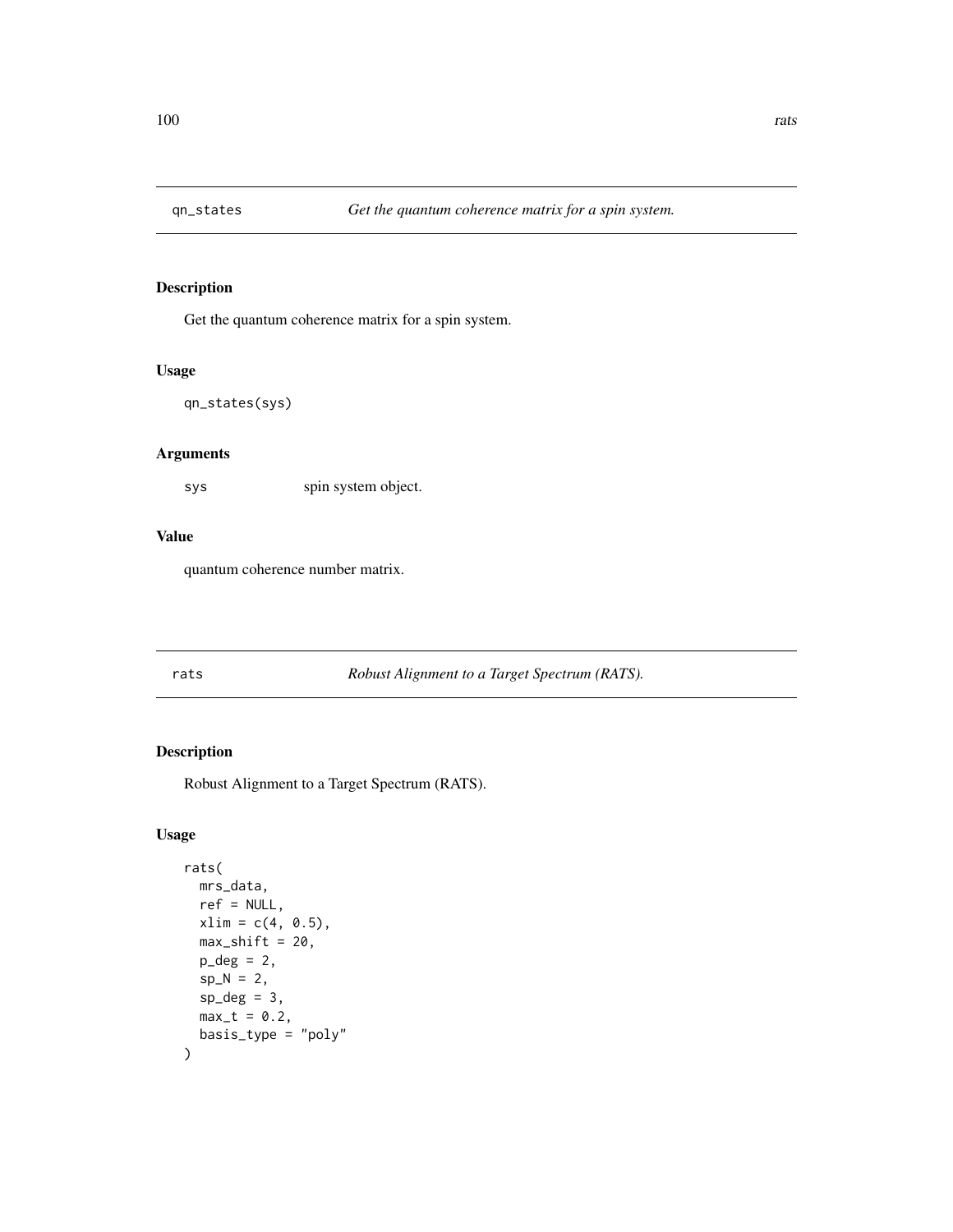# Re.mrs\_data 101

# Arguments

| mrs_data     | MRS data to be corrected.                                                                                      |
|--------------|----------------------------------------------------------------------------------------------------------------|
| ref          | optional MRS data to use as a reference, the mean of all dynamics is used if this<br>argument is not supplied. |
| xlim         | optional frequency range to perform optimisation, set to NULL to use the full<br>range.                        |
| $max$ _shift | maximum allowable frequency shift in Hz.                                                                       |
| p_deg        | polynomial degree used for baseline modelling. Negative values disable baseline<br>modelling.                  |
| $sp_N$       | number of spline functions, note the true number will be $sp_N + sp_{deg}$ .                                   |
| sp_deg       | degree of spline functions.                                                                                    |
| $max_t$      | truncate the FID when longer than max t to reduce time taken                                                   |
| basis_type   | may be one of "poly" or "spline".                                                                              |

#### Value

a list containing the corrected data; phase and shift values in units of degrees and Hz respectively.

Re.mrs\_data *Apply Re operator to an MRS dataset.*

# Description

Apply Re operator to an MRS dataset.

### Usage

## S3 method for class 'mrs\_data' Re(z)

# Arguments

z MRS data.

# Value

MRS data following Re operator.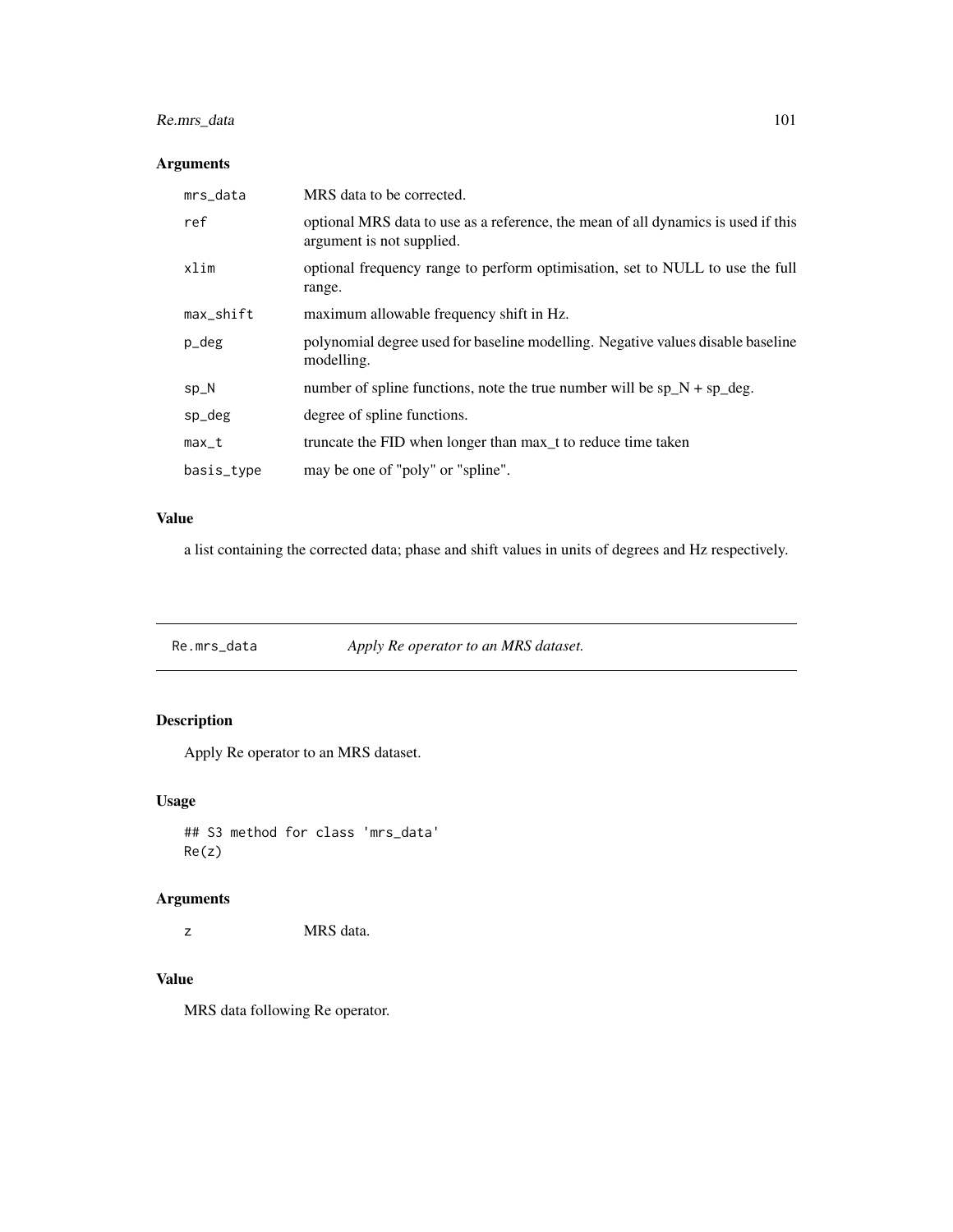Read a basis file in LCModel .basis format.

# Usage

read\_basis(basis\_file, ref = def\_ref())

### Arguments

| basis_file | path to basis file.          |
|------------|------------------------------|
| ref        | assumed ppm reference value. |

#### Value

basis object.

| read_ima_coil_dir | Read a directory containing Siemens MRS IMA files and combine        |
|-------------------|----------------------------------------------------------------------|
|                   | along the coil dimension. Note that the coil ID is inferred from the |
|                   | sorted file name and should be checked when consistency is required  |
|                   | between two directories.                                             |

### Description

Read a directory containing Siemens MRS IMA files and combine along the coil dimension. Note that the coil ID is inferred from the sorted file name and should be checked when consistency is required between two directories.

# Usage

read\_ima\_coil\_dir(dir)

### Arguments

dir data directory path.

#### Value

mrs\_data object.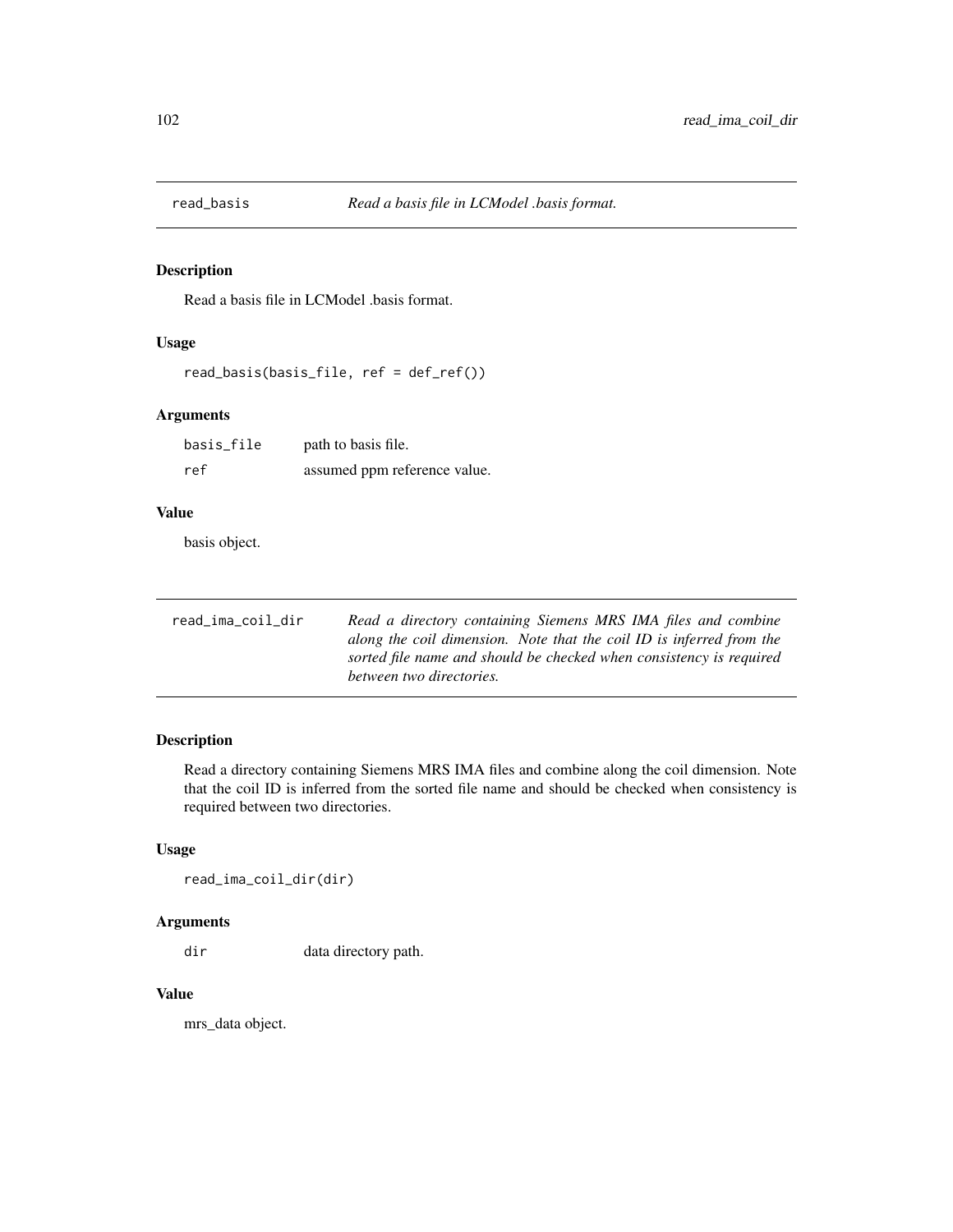read\_ima\_dyn\_dir *Read a directory containing Siemens MRS IMA files and combine along the dynamic dimension. Note that the coil ID is inferred from the sorted file name and should be checked when consistency is required.*

### Description

Read a directory containing Siemens MRS IMA files and combine along the dynamic dimension. Note that the coil ID is inferred from the sorted file name and should be checked when consistency is required.

#### Usage

```
read_ima_dyn_dir(dir)
```
## Arguments

dir data directory path.

#### Value

mrs\_data object.

read\_lcm\_coord *Read an LCModel formatted coord file containing fit information.*

#### Description

Read an LCModel formatted coord file containing fit information.

#### Usage

```
read_lcm_coord(coord_f)
```
### Arguments

coord\_f path to the coord file.

#### Value

list containing a table of fit point and results structure containing signal amplitudes, errors and fitting diagnostics.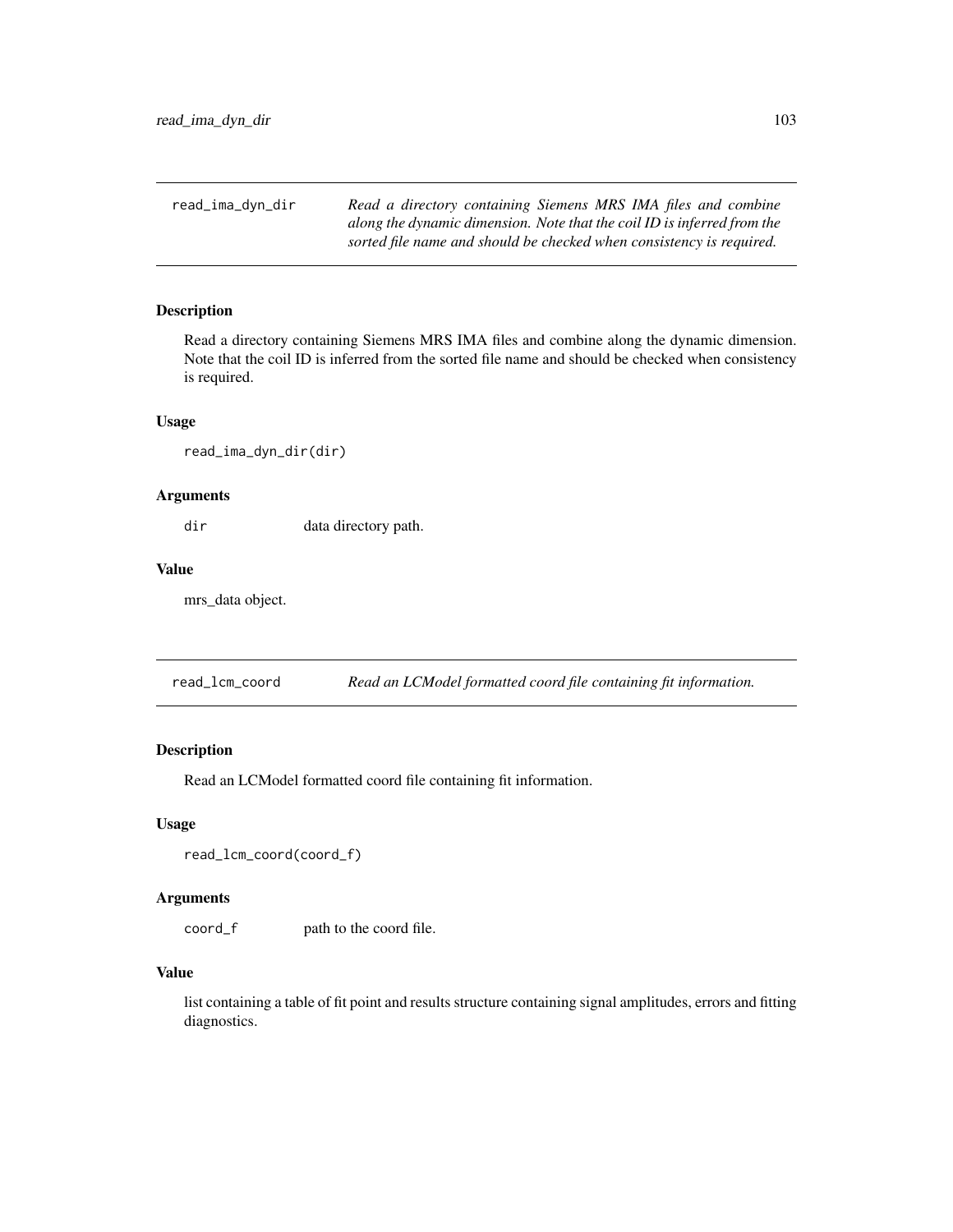Read MRS data from a file.

# Usage

```
read_mrs(
  fname,
 format = NULL,ft = NULL,fs = NULL,ref = NULL,n_ref_scans = NULL,
 full_data = FALSE,
 verbose = FALSE
)
```
## Arguments

| fname       | filename of the dpt format MRS data.                                                                                                                                                                                                                                 |
|-------------|----------------------------------------------------------------------------------------------------------------------------------------------------------------------------------------------------------------------------------------------------------------------|
| format      | string describing the data format. Must be one of the following : "spar_sdat",<br>"rda", "ima", "twix", "pfile", "list_data", "paravis", "dpt", "lcm_raw", "rds",<br>"nifti", "varian". If not specified, the format will be guessed from the filename<br>extension. |
| ft          | transmitter frequency in Hz (required for list data format).                                                                                                                                                                                                         |
| fs          | sampling frequency in Hz (required for list data format).                                                                                                                                                                                                            |
| ref         | reference value for ppm scale (required for list_data format).                                                                                                                                                                                                       |
| n ref scans | override the number of water reference scans detected in the file header (GE)<br>p-file only).                                                                                                                                                                       |
| full data   | export all data points, including those before the start of the $FID$ (default $=$<br>FALSE).                                                                                                                                                                        |
| verbose     | print data file information (default = FALSE).                                                                                                                                                                                                                       |
|             |                                                                                                                                                                                                                                                                      |

# Value

MRS data object.

# Examples

```
fname <- system.file("extdata", "philips_spar_sdat_WS.SDAT", package = "spant")
mrs_data <- read_mrs(fname)
print(mrs_data)
```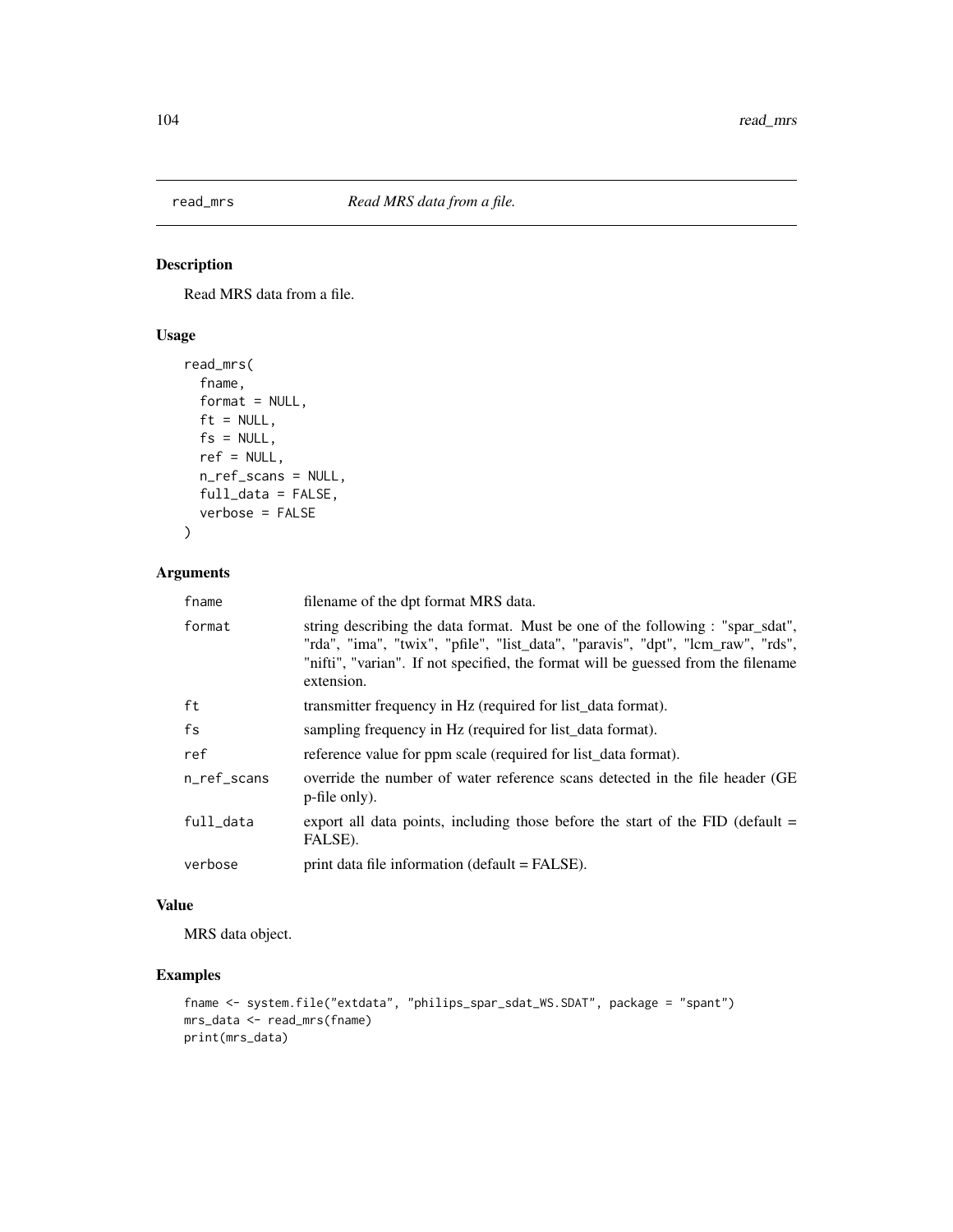Read MRS data stored in dangerplot (dpt) v3 format.

### Usage

```
read_mrs_dpt(fname)
```
### Arguments

fname filename of the dpt format MRS data.

#### Value

MRS data object.

# Examples

```
## Not run:
mrs_data <- read_mrs_dpt(system.file("extdata","svs.dpt",package="spant"))
```
## End(Not run)

| read_mrs_tqn | Read MRS data using the TARQUIN software package. |  |
|--------------|---------------------------------------------------|--|
|              |                                                   |  |

# Description

Read MRS data using the TARQUIN software package.

### Usage

```
read_mrs_tqn(fname, fname_ref = NA, format, id = NA, group = NA)
```

| fname     | the filename containing the MRS data.                                                                                        |
|-----------|------------------------------------------------------------------------------------------------------------------------------|
| fname_ref | a second filename containing reference MRS data.                                                                             |
| format    | format of the MRS data. Can be one of the following: siemens, philips, ge, dcm,<br>dpt, rda, lcm, varian, bruker, jmrui_txt. |
| id        | optional ID string.                                                                                                          |
| group     | optional group string.                                                                                                       |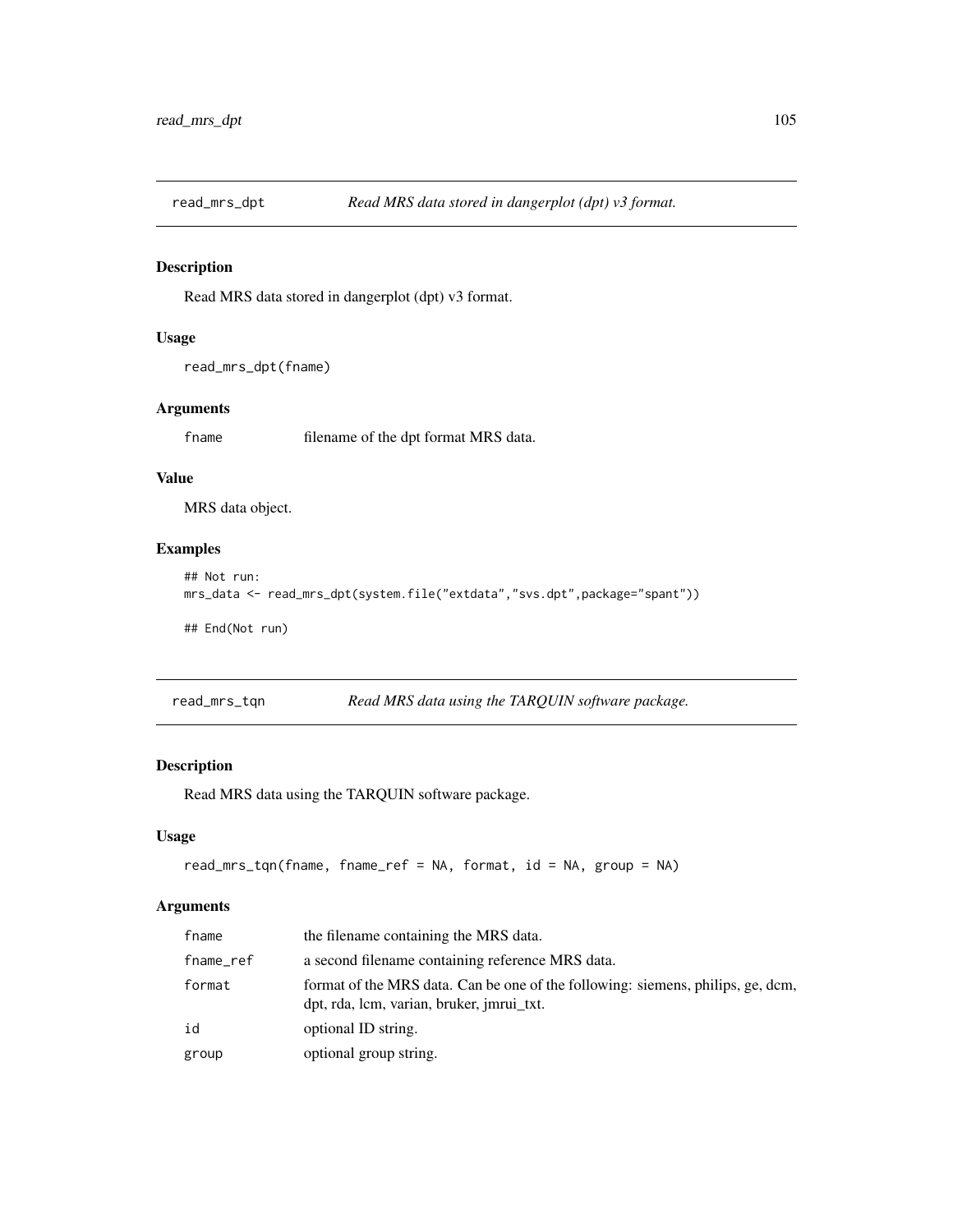# Value

MRS data object.

#### Examples

```
fname <- system.file("extdata","philips_spar_sdat_WS.SDAT",package="spant")
## Not run:
mrs_data <- read_mrs_tqn(fname, format="philips")
## End(Not run)
```
read\_siemens\_txt\_hdr *Read the text format header found in Siemens IMA and TWIW data files.*

### Description

Read the text format header found in Siemens IMA and TWIW data files.

#### Usage

```
read_siemens_txt_hdr(fname, version = "vd")
```
### Arguments

| fname   | file name to read.                     |
|---------|----------------------------------------|
| version | software version, can be "vb" or "vd". |

#### Value

a list of parameter values

read\_tqn\_fit *Reader for csv fit results generated by TARQUIN.*

#### Description

Reader for csv fit results generated by TARQUIN.

#### Usage

read\_tqn\_fit(fit\_f)

#### Arguments

fit\_f TARQUIN fit file.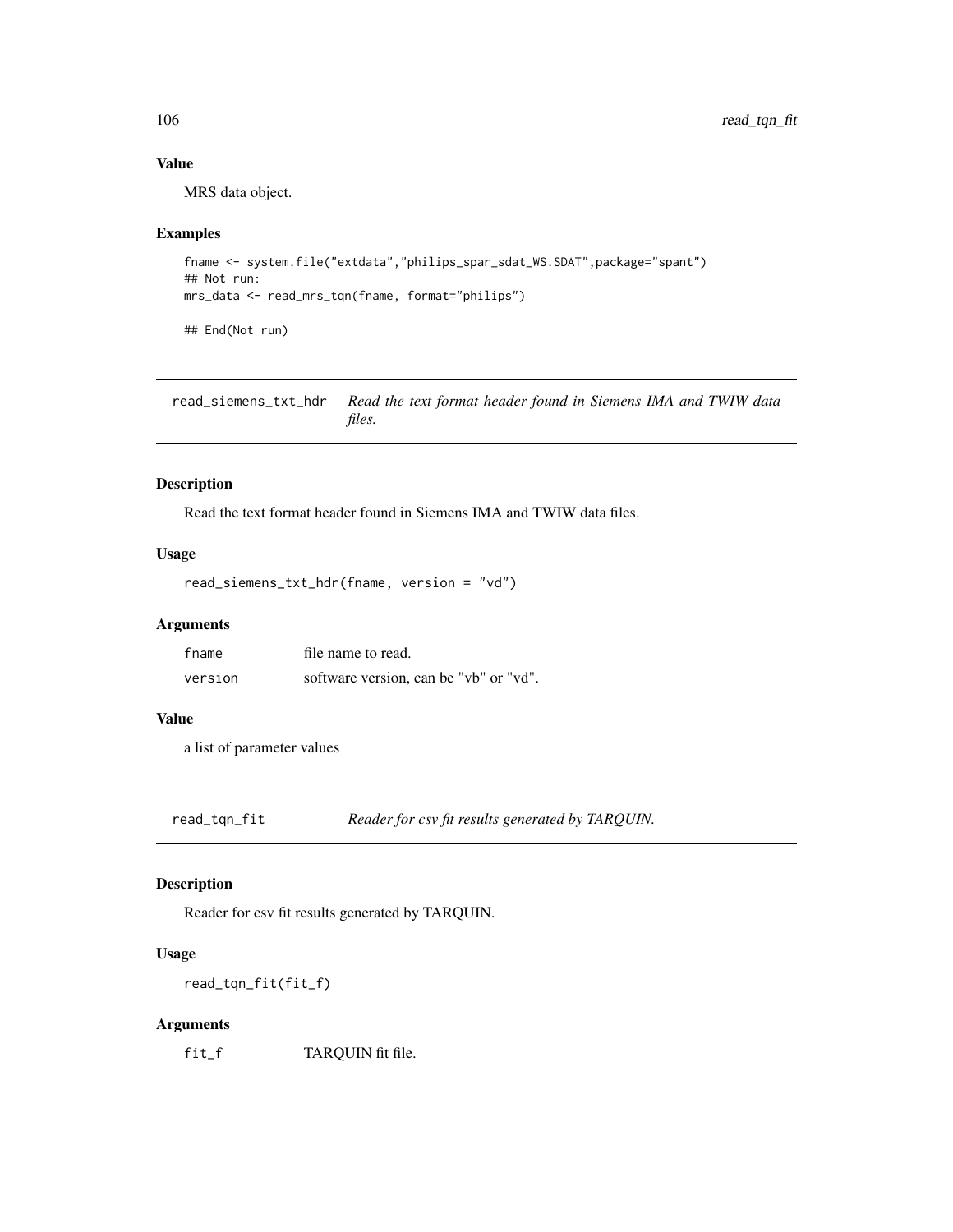read\_tqn\_result 107

# Value

A data frame of the fit data points.

### Examples

```
## Not run:
fit <- read_tqn_fit(system.file("extdata","fit.csv",package="spant"))
## End(Not run)
```
read\_tqn\_result *Reader for csv results generated by TARQUIN.*

# Description

Reader for csv results generated by TARQUIN.

### Usage

```
read_tqn_result(result_f, remove_rcs = TRUE)
```
### Arguments

| result f   | TARQUIN result file.                        |
|------------|---------------------------------------------|
| remove rcs | omit row, column and slice ids from output. |

#### Value

list of amplitudes, crlbs and diagnostics.

# Examples

```
## Not run:
result <- read_tqn_result(system.file("extdata","result.csv",package="spant"))
## End(Not run)
```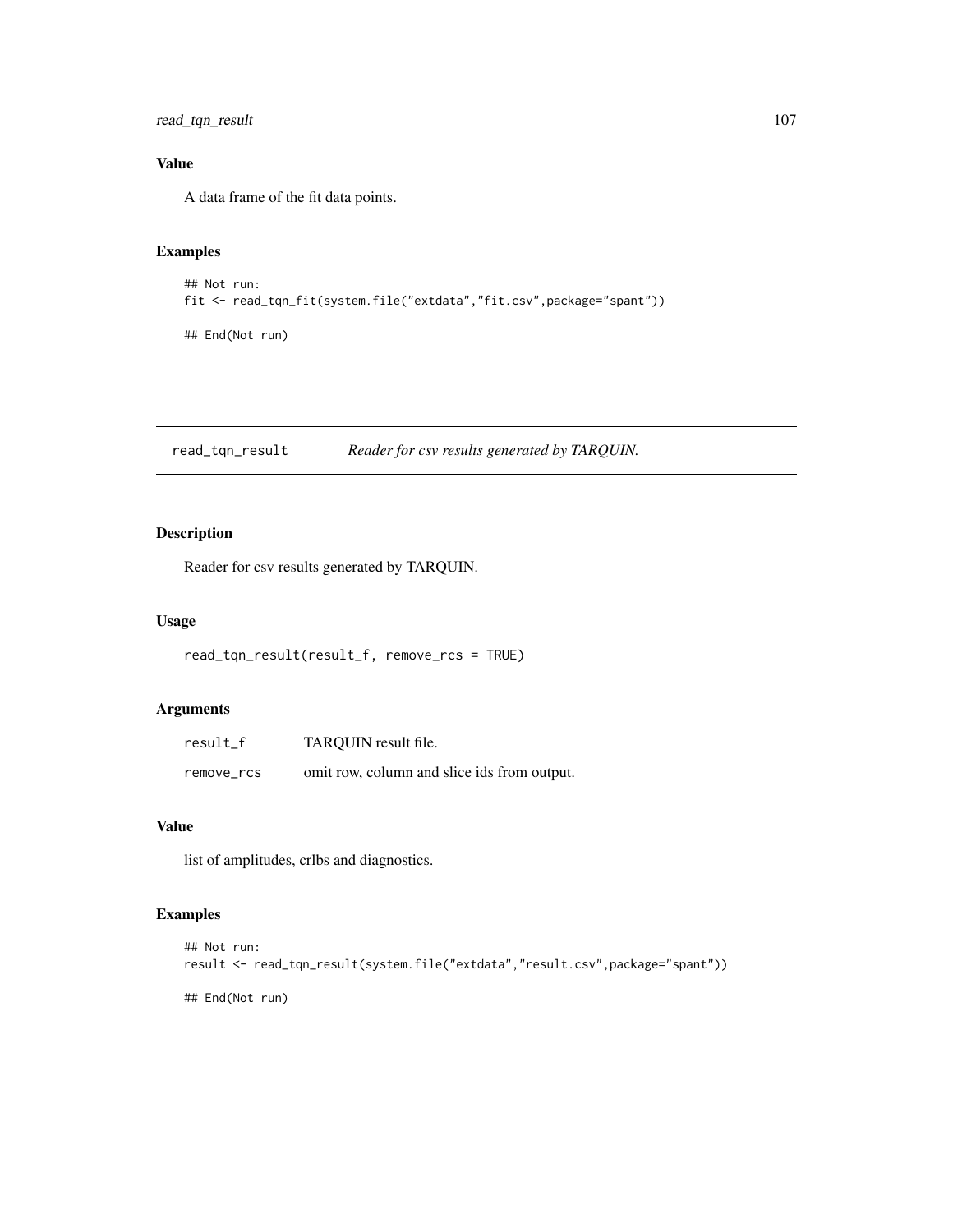Repeat an array over a given dimension.

### Usage

```
rep_array_dim(x, rep_dim, n)
```
### Arguments

| x       | array.                     |
|---------|----------------------------|
| rep_dim | dimension to extend.       |
| n       | number of times to repeat. |

### Value

extended array.

rep\_dyn *Replicate a scan in the dynamic dimension.*

# Description

Replicate a scan in the dynamic dimension.

### Usage

```
rep_dyn(mrs_data, times)
```
### Arguments

| mrs data | MRS data to be replicated.    |
|----------|-------------------------------|
| times    | number of times to replicate. |

#### Value

replicated data object.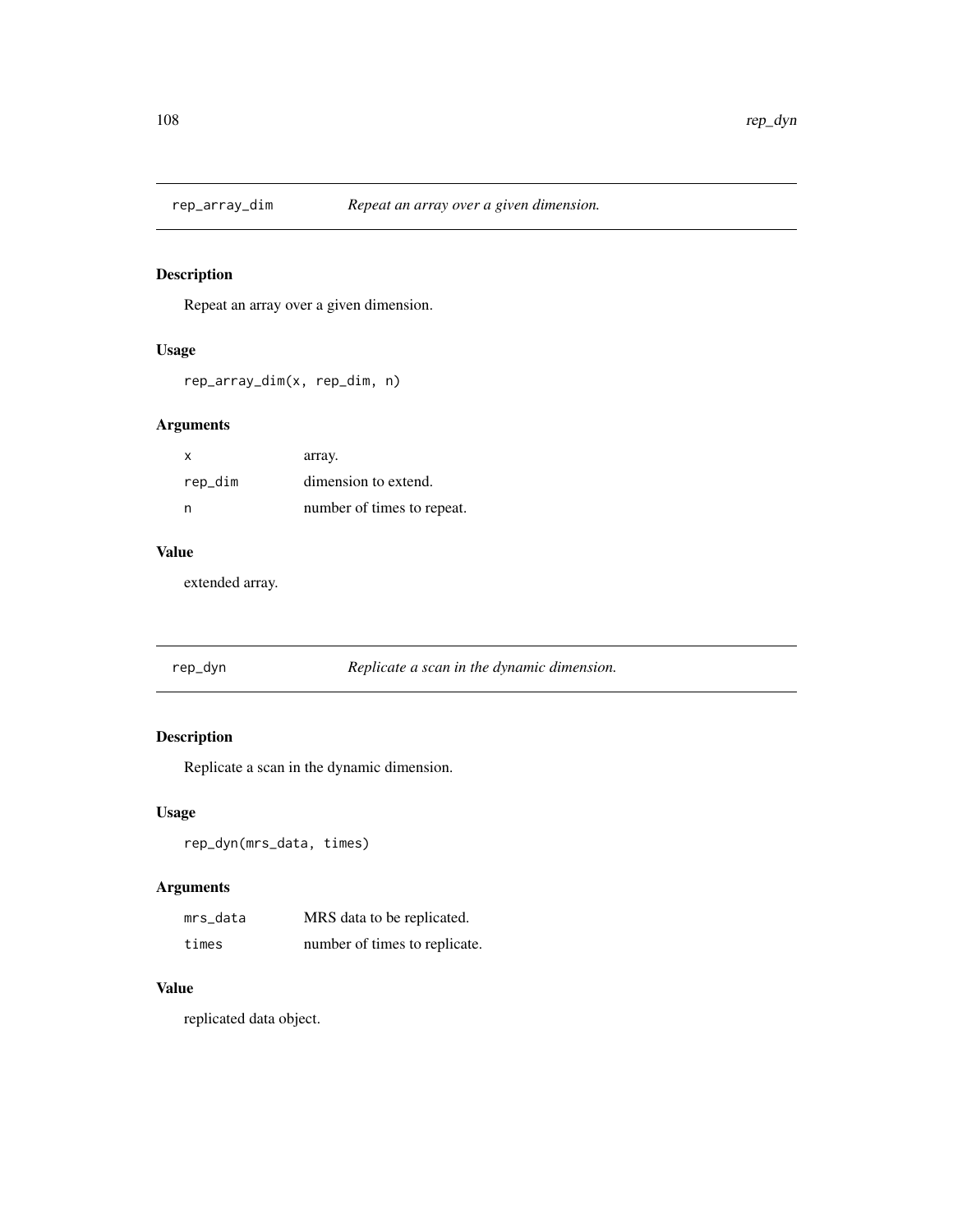Replicate a scan over a given dimension.

## Usage

```
rep_mrs(mrs_data, x_rep = 1, y_rep = 1, z_rep = 1, dyn_rep = 1, coil_rep = 1)
```
## Arguments

| mrs_data | MRS data to be replicated.      |
|----------|---------------------------------|
| x_rep    | number of x replications.       |
| y_rep    | number of y replications.       |
| $Z$ _rep | number of z replications.       |
| dyn_rep  | number of dynamic replications. |
| coil_rep | number of coil replications.    |

## Value

replicated data object.

| resample_img | Resample an image to match a target image space. |
|--------------|--------------------------------------------------|
|--------------|--------------------------------------------------|

## Description

Resample an image to match a target image space.

## Usage

```
resample_img(source, target, interp = 3L)
```
## Arguments

| source | image data as a nifti object.                            |
|--------|----------------------------------------------------------|
| target | image data as a nifti object.                            |
| interp | interpolation parameter, see nifyreg. linear definition. |

## Value

resampled image data as a nifti object.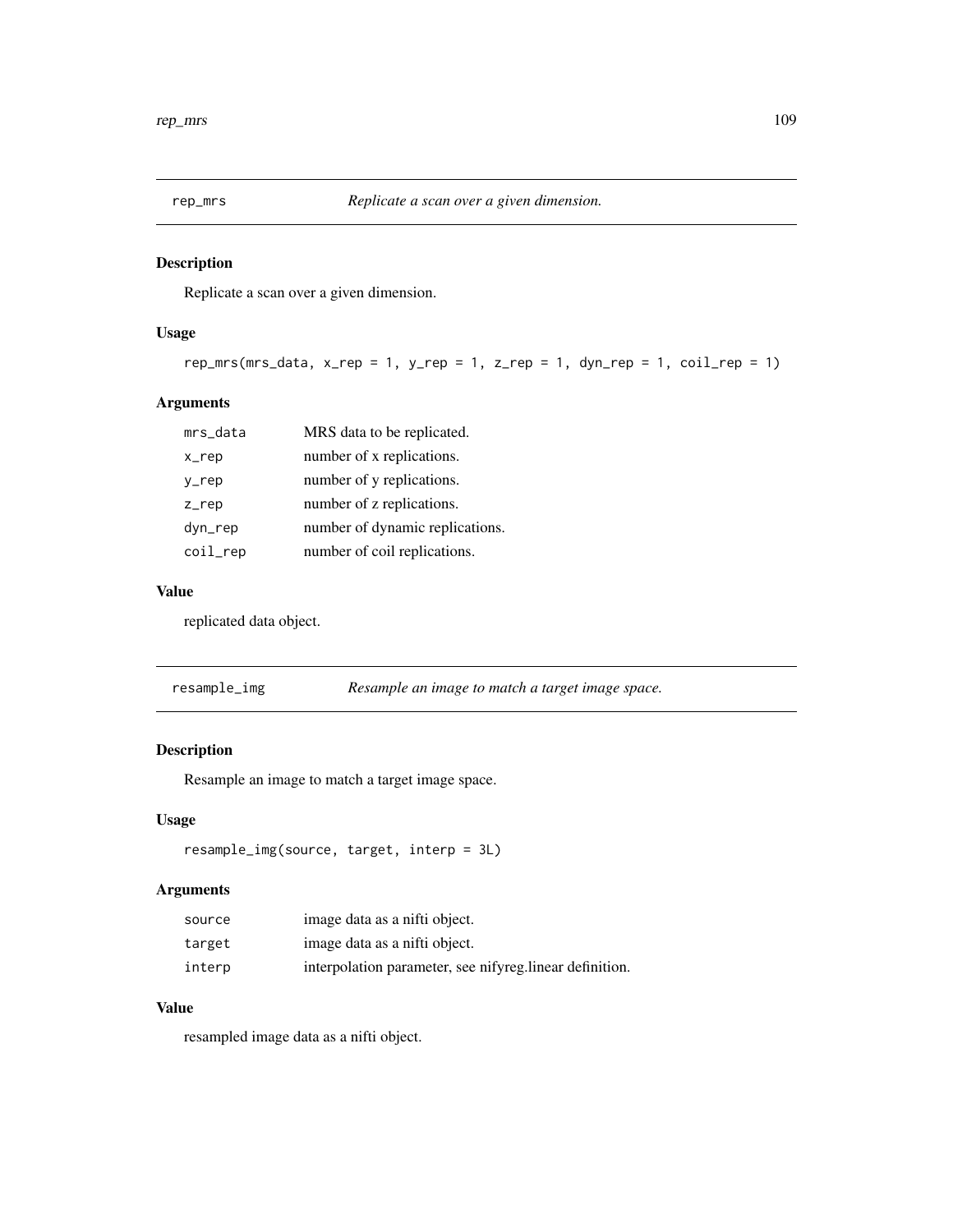Resample a VOI to match a target image space using nearest-neighbour interpolation.

#### Usage

resample\_voi(voi, mri)

## Arguments

| voi | volume data as a nifti object. |
|-----|--------------------------------|
| mri | image data as a nifti object.  |

## Value

volume data as a nifti object.

reslice\_to\_mrs *Reslice a nifti object to match the orientation of mrs data.*

## Description

Reslice a nifti object to match the orientation of mrs data.

#### Usage

reslice\_to\_mrs(mri, mrs)

## Arguments

| mri | nifti object to be resliced.                |
|-----|---------------------------------------------|
| mrs | mrs_data object for the target orientation. |

## Value

resliced imaging data.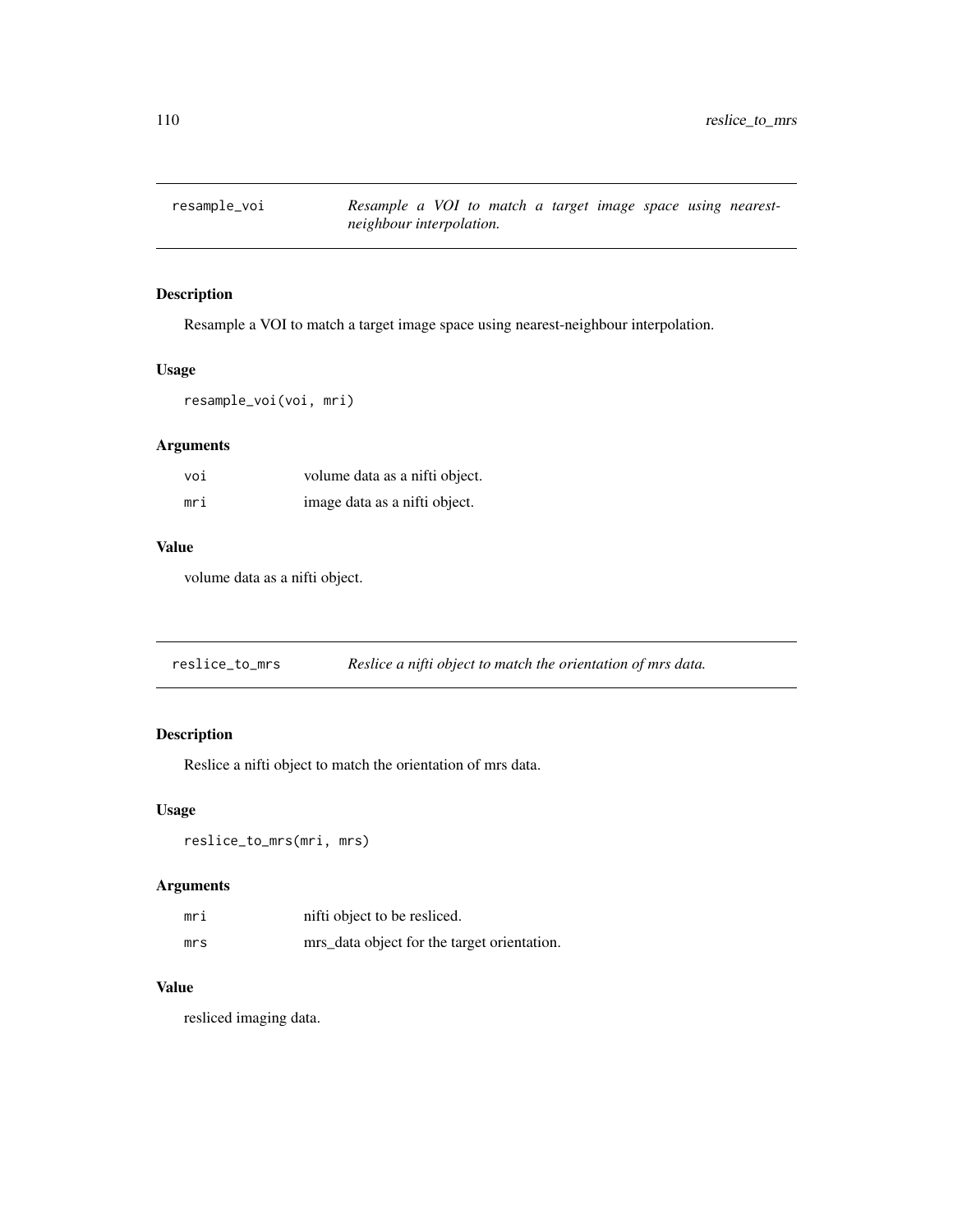reson\_table2mrs\_data *Generate mrs\_data from a table of single Lorentzian resonances.*

#### Description

Generate mrs\_data from a table of single Lorentzian resonances.

## Usage

```
reson_table2mrs_data(
  reson_table,
  acq_paras = def_acq_paras(),
  back\_extrap\_pts = 0\mathcal{L}
```
## Arguments

| reson_table     | as produced by the have function.                       |
|-----------------|---------------------------------------------------------|
| acq_paras       | list of acquisition parameters. See                     |
| back_extrap_pts |                                                         |
|                 | number of data points to back extrapolate def acq paras |

#### Value

mrs\_data object.

| re_weighting | Apply a weighting to the FID to enhance spectral resolution. |
|--------------|--------------------------------------------------------------|
|              |                                                              |

## Description

Apply a weighting to the FID to enhance spectral resolution.

#### Usage

re\_weighting(mrs\_data, re, alpha)

## Arguments

| mrs data | data to be enhanced.                                       |
|----------|------------------------------------------------------------|
| re.      | resolution enhancement factor (rising exponential factor). |
| alpha    | alpha factor (Guassian decay)                              |

## Value

resolution enhanced mrs\_data.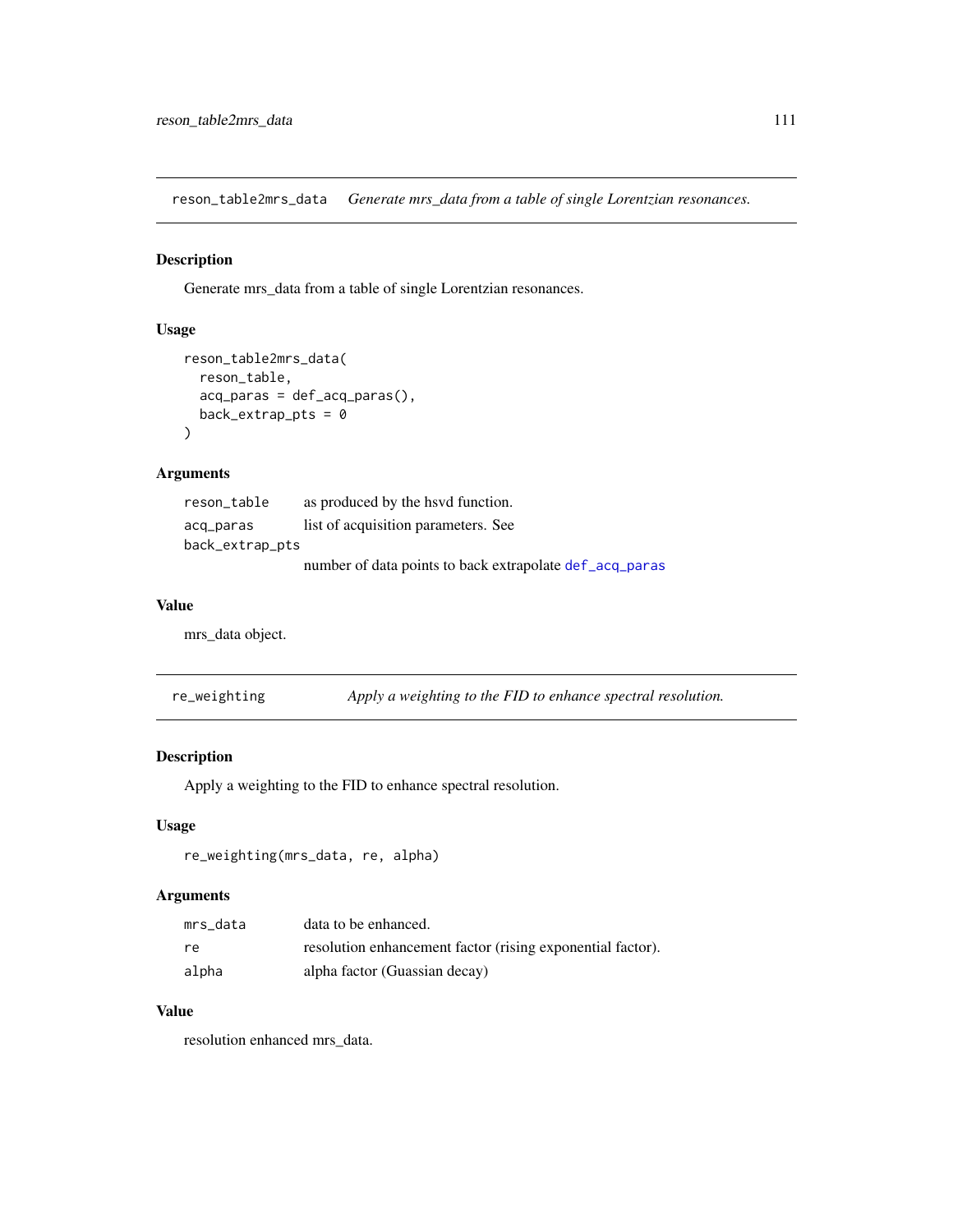Remove a subset of dynamic scans.

## Usage

```
rm_dyns(mrs_data, subset)
```
#### Arguments

| mrs_data | dynamic MRS data.                                             |
|----------|---------------------------------------------------------------|
| subset   | vector containing indices to the dynamic scans to be removed. |

#### Value

MRS data without the specified dynamic scans.

scale\_amp\_molal\_pvc *Apply partial volume correction to a fitting result object.*

## Description

Apply partial volume correction to a fitting result object.

## Usage

```
scale_amp_molal_pvc(fit_result, ref_data, p_vols, te, tr)
```
## Arguments

| fit_result | result object generated from fitting. |
|------------|---------------------------------------|
| ref_data   | water reference MRS data object.      |
| p_vols     | a numeric vector of partial volumes.  |
| te         | the MRS TE.                           |
| tr         | the MRS TR.                           |

## Value

A fit\_result object with a rescaled results table.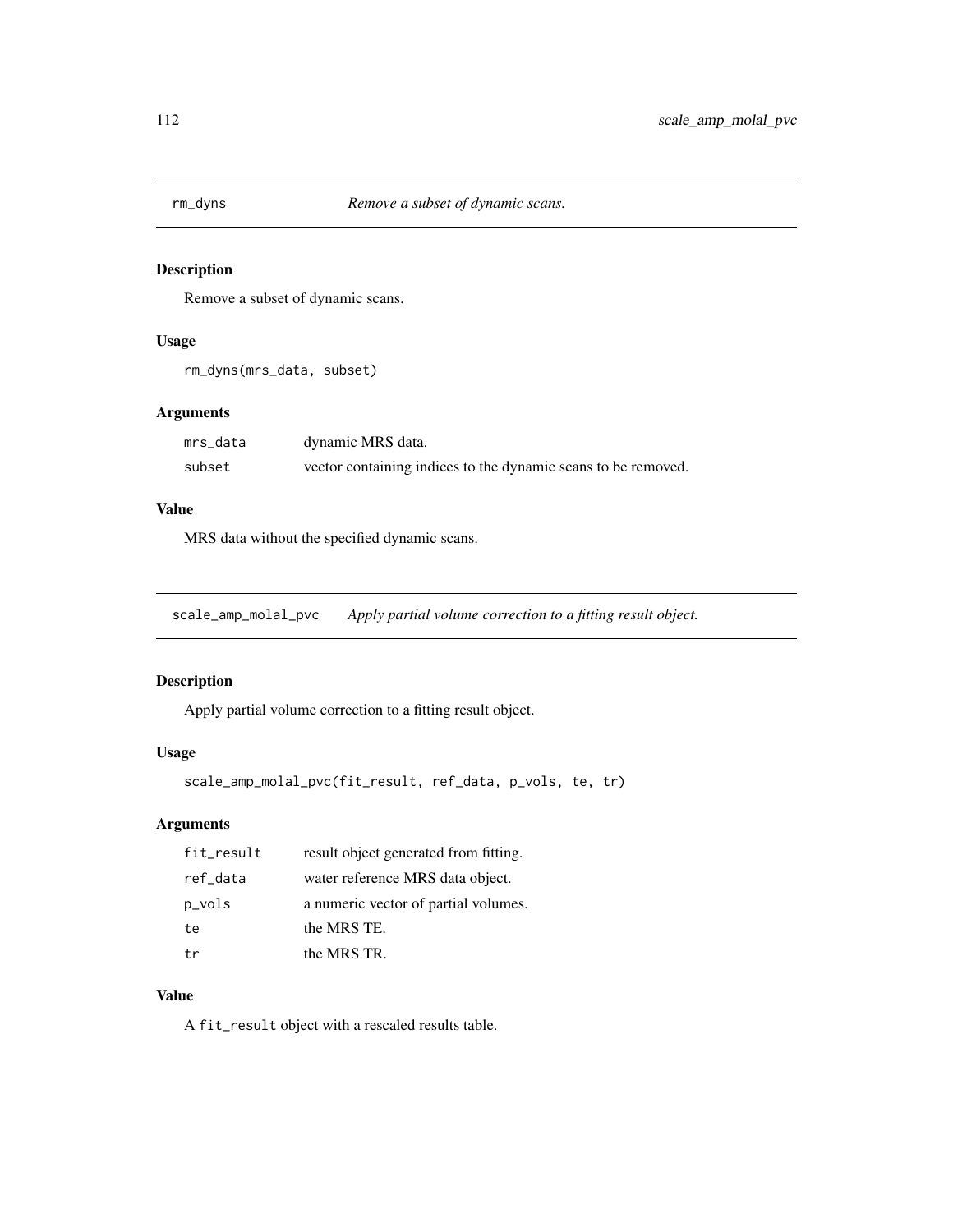Apply water reference scaling to a fitting results object to yield metabolite quantities in millimolar (mM) units (mol/litre).

#### Usage

```
scale_amp_molar(fit_result, ref_data, w_att = 0.7, w_conc = 35880)
```
#### Arguments

| fit_result | a result object generated from fitting.          |
|------------|--------------------------------------------------|
| ref_data   | water reference MRS data object.                 |
| w att      | water attenuation factor (default $= 0.7$ ).     |
| w_conc     | assumed water concentration (default $=$ 35880). |

#### Value

a fit\_result object with a rescaled results table.

scale\_amp\_ratio *Scale fitted amplitudes to a ratio of signal amplitude.*

## Description

Scale fitted amplitudes to a ratio of signal amplitude.

#### Usage

```
scale_amp_ratio(fit_result, name)
```
## Arguments

| fit_result | a result object generated from fitting.                             |
|------------|---------------------------------------------------------------------|
| name       | the signal name to use as a denominator (usually, "tCr" or "tNAA"). |

#### Value

a fit\_result object with a rescaled results table.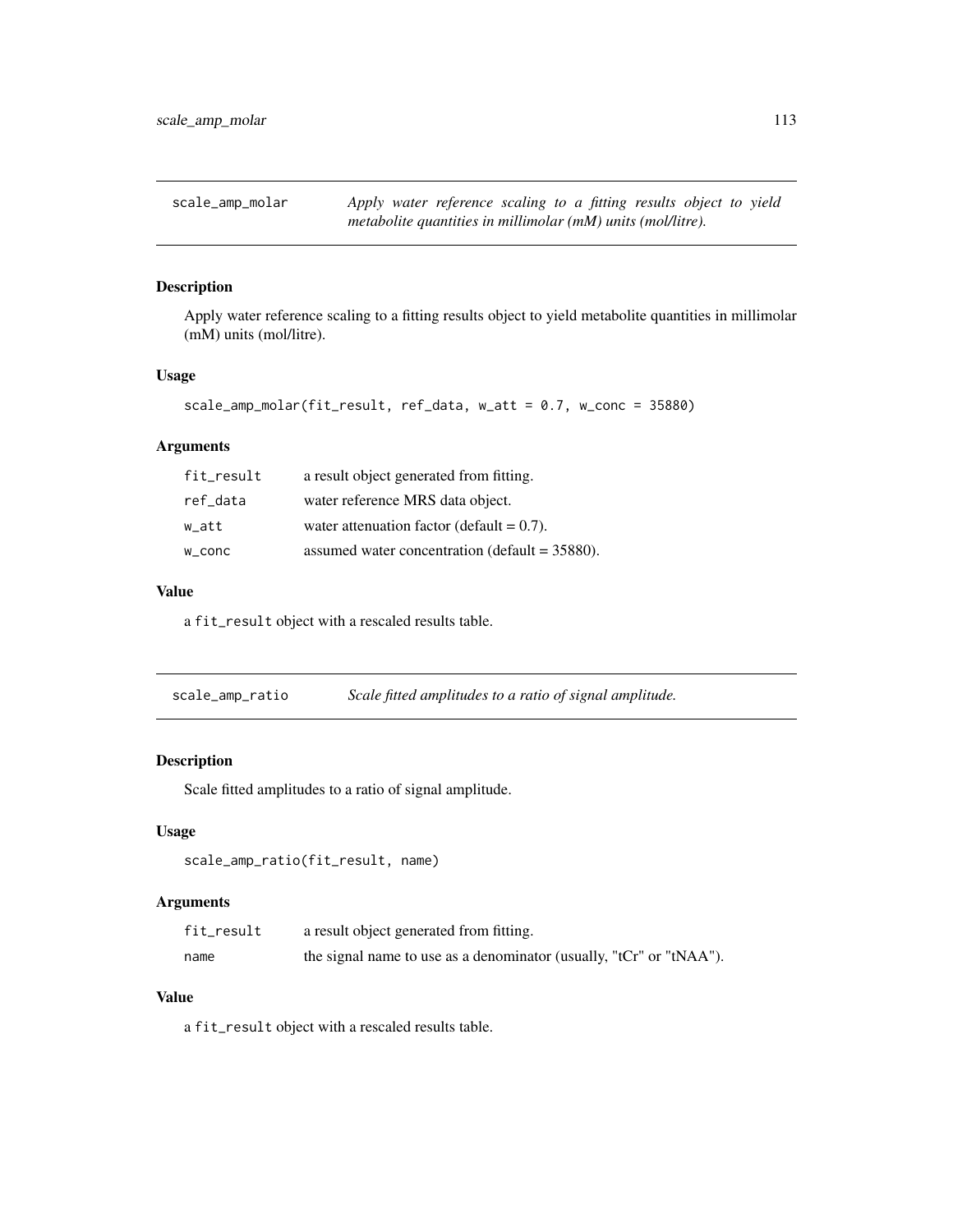scale\_amp\_water\_ratio *Scale metabolite amplitudes as a ratio to the unsuppressed water amplitude.*

#### Description

Scale metabolite amplitudes as a ratio to the unsuppressed water amplitude.

#### Usage

```
scale_amp_water_ratio(fit_result, ref_data)
```
## Arguments

| fit_result | a result object generated from fitting. |
|------------|-----------------------------------------|
| ref_data   | a water reference MRS data object.      |

## Value

a fit\_result object with a rescaled results table.

| I |
|---|

sd *Calculate the standard deviation spectrum from an mrs\_data object.*

## Description

Calculate the standard deviation spectrum from an mrs\_data object.

#### Usage

sd(x, na.rm)

#### Arguments

| X     | object of class mrs_data. |
|-------|---------------------------|
| na.rm | remove NA values.         |

## Value

sd mrs\_data object.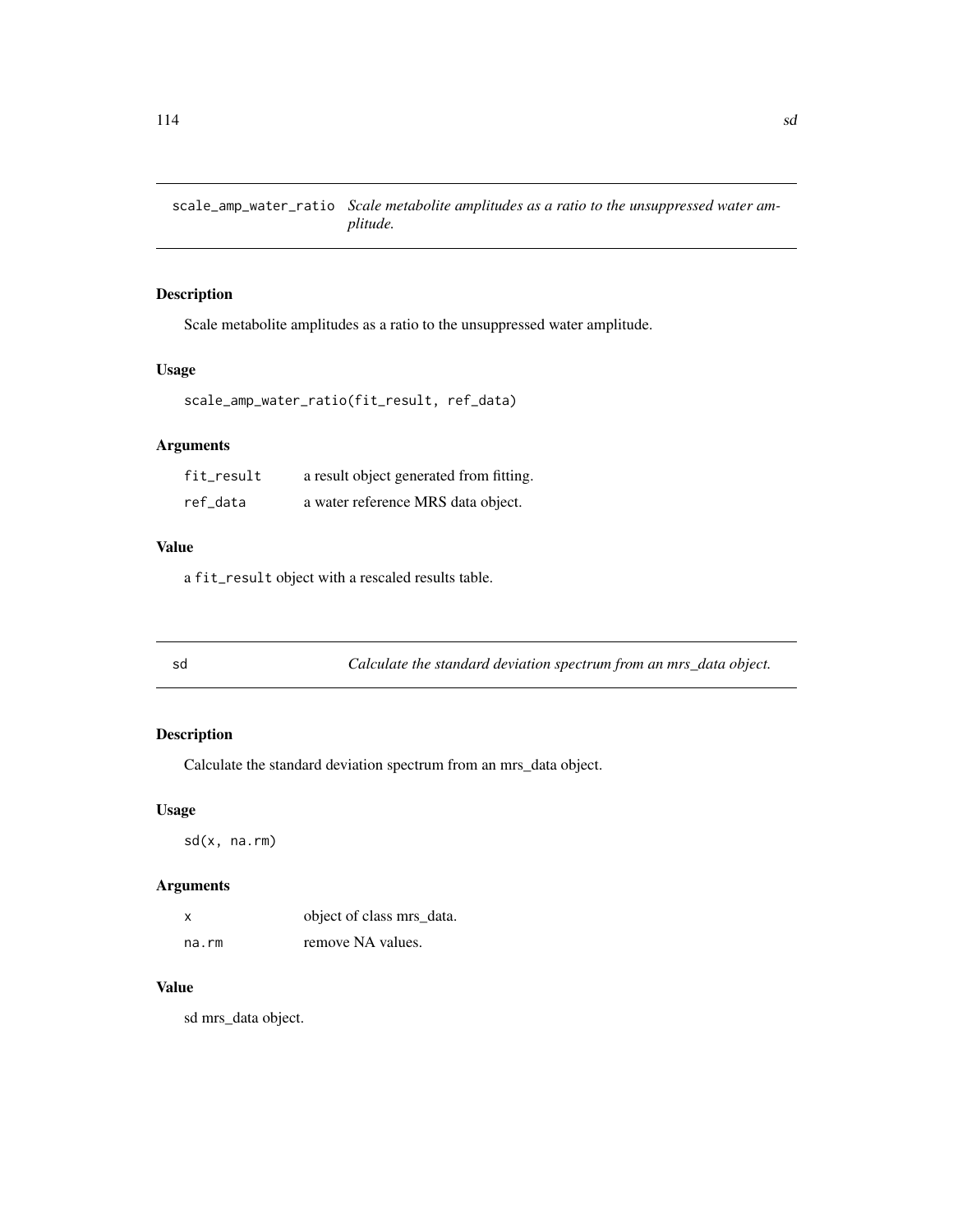Calculate the standard deviation spectrum from an mrs\_data object.

#### Usage

## S3 method for class 'mrs\_data'  $sd(x, na.rm = FALSE)$ 

## Arguments

| X     | object of class mrs_data. |
|-------|---------------------------|
| na.rm | remove NA values.         |

#### Value

sd mrs\_data object.

| seconds | Return a time scale vector to match the FID of an MRS data object. |
|---------|--------------------------------------------------------------------|
|         |                                                                    |

## Description

Return a time scale vector to match the FID of an MRS data object.

#### Usage

```
seconds(mrs_data)
```
#### Arguments

mrs\_data MRS data.

## Value

time scale vector in units of seconds.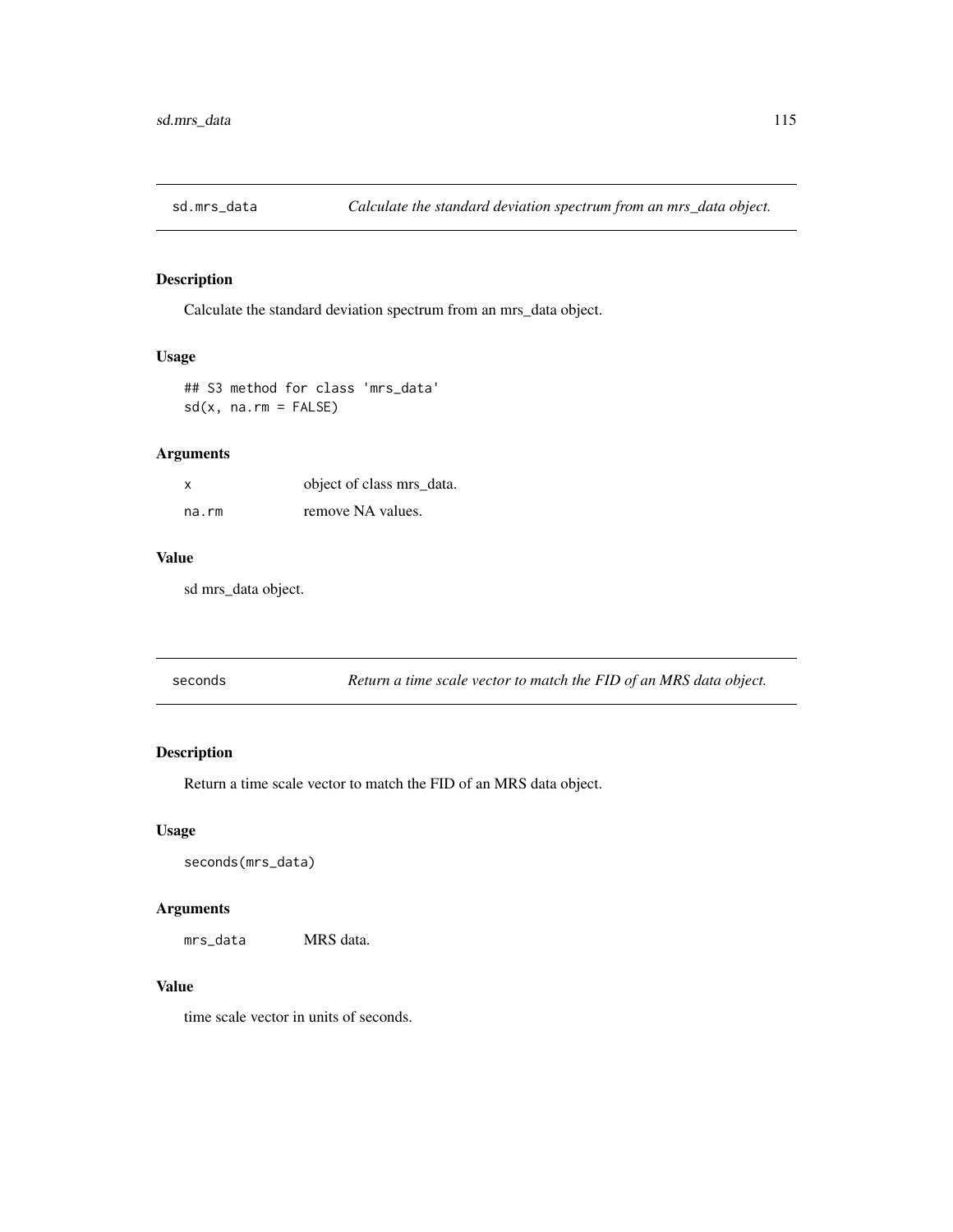CPMG style sequence with ideal pulses.

## Usage

```
seq_cpmg_ideal(spin_params, ft, ref, TE = 0.03, echoes = 4)
```
## Arguments

| spin_params | spin system definition.        |
|-------------|--------------------------------|
| ft.         | transmitter frequency in Hz.   |
| ref         | reference value for ppm scale. |
| TF.         | echo time in seconds.          |
| echoes      | number of echoes.              |

## Value

list of resonance amplitudes and frequencies.

seq\_mega\_press\_ideal *MEGA-PRESS sequence with ideal localisation pulses and Gaussian shaped editing pulse.*

#### Description

MEGA-PRESS sequence with ideal localisation pulses and Gaussian shaped editing pulse.

## Usage

```
seq_mega_press_ideal(
  spin_params,
  ft,
  ref,
  ed_freq = 1.89,
 TE1 = 0.015,
  TE2 = 0.053,
 BW = 110,steps = 50
\mathcal{E}
```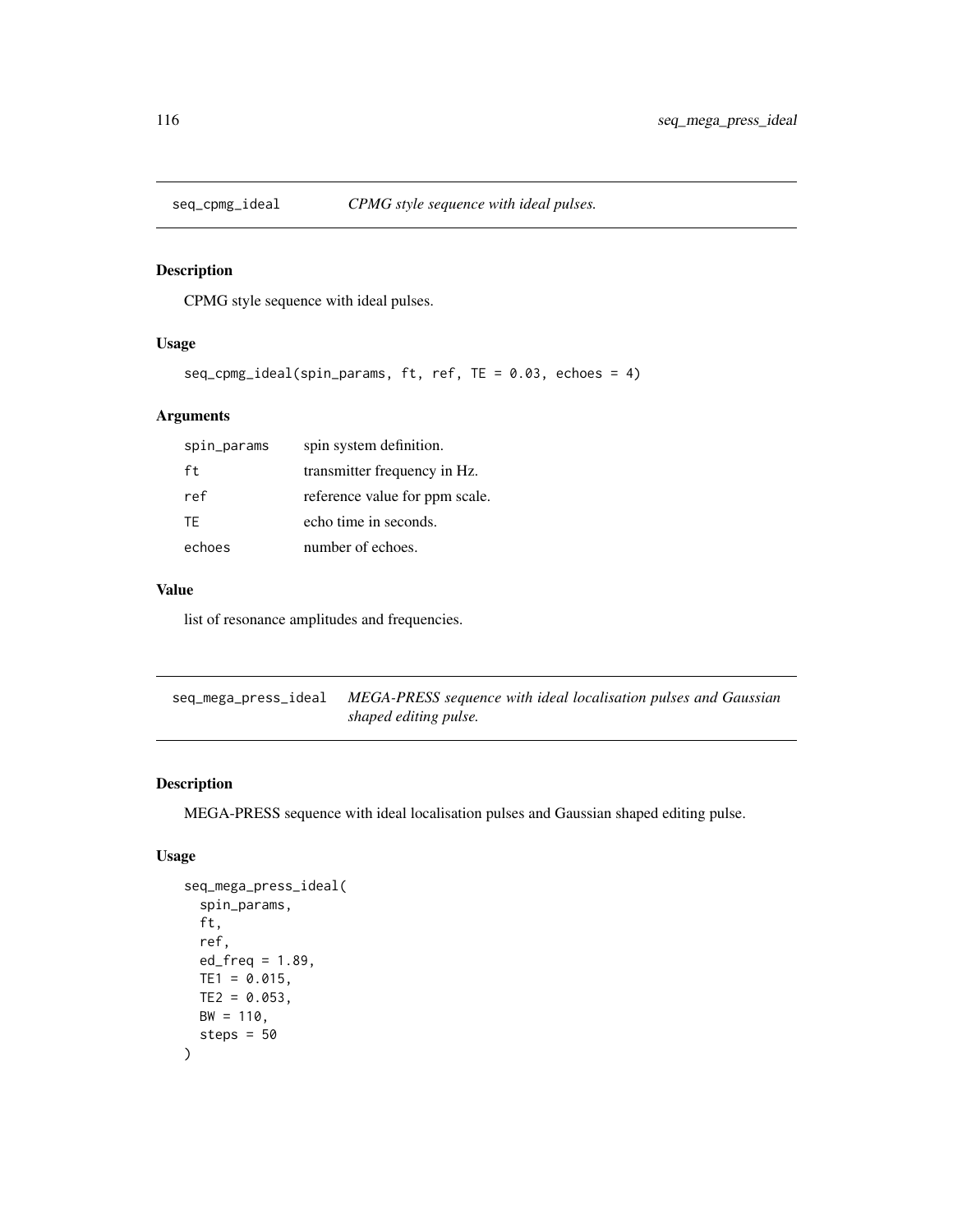## Arguments

| spin_params     | spin system definition.                                      |
|-----------------|--------------------------------------------------------------|
| ft              | transmitter frequency in Hz.                                 |
| ref             | reference value for ppm scale.                               |
| ed_freq         | editing pulse frequency in ppm.                              |
| TE <sub>1</sub> | TE1 sequence parameter in seconds (TE=TE1+TE2).              |
| TE <sub>2</sub> | TE2 sequence parameter in seconds.                           |
| <b>BW</b>       | editing pulse bandwidth in Hz.                               |
| steps           | number of hard pulses used to approximate the editing pulse. |

## Value

list of resonance amplitudes and frequencies.

seq\_press\_ideal *PRESS sequence with ideal pulses.*

## Description

PRESS sequence with ideal pulses.

## Usage

```
seq_press_ideal(spin_params, ft, ref, TE1 = 0.01, TE2 = 0.02)
```
## Arguments

| spin_params     | spin system definition.                         |
|-----------------|-------------------------------------------------|
| ft              | transmitter frequency in Hz.                    |
| ref             | reference value for ppm scale.                  |
| TE1             | TE1 sequence parameter in seconds (TE=TE1+TE2). |
| TF <sub>2</sub> | TE2 sequence parameter in seconds.              |

## Value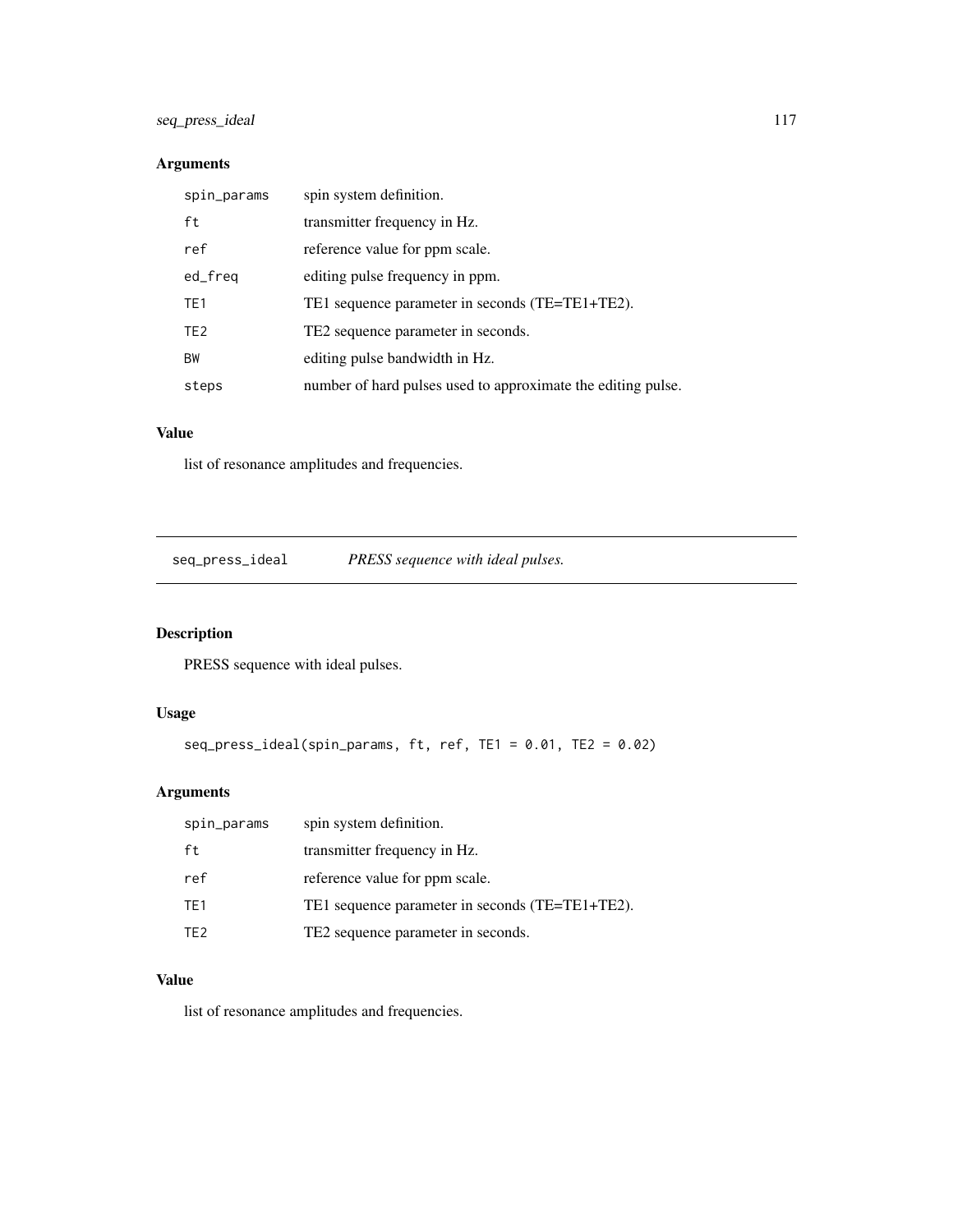seq\_pulse\_acquire *Simple pulse and acquire sequence with ideal pulses.*

## Description

Simple pulse and acquire sequence with ideal pulses.

#### Usage

```
seq_pulse_acquire(spin_params, ft, ref)
```
## Arguments

| spin_params | spin system definition.        |
|-------------|--------------------------------|
| ft          | transmitter frequency in Hz.   |
| ref         | reference value for ppm scale. |

#### Value

list of resonance amplitudes and frequencies.

seq\_pulse\_acquire\_31p *Simple pulse and acquire sequence with ideal pulses.*

## Description

Simple pulse and acquire sequence with ideal pulses.

## Usage

```
seq_pulse_acquire_31p(spin_params, ft, ref)
```
## Arguments

| spin_params | spin system definition.        |
|-------------|--------------------------------|
| ft.         | transmitter frequency in Hz.   |
| ref         | reference value for ppm scale. |

## Value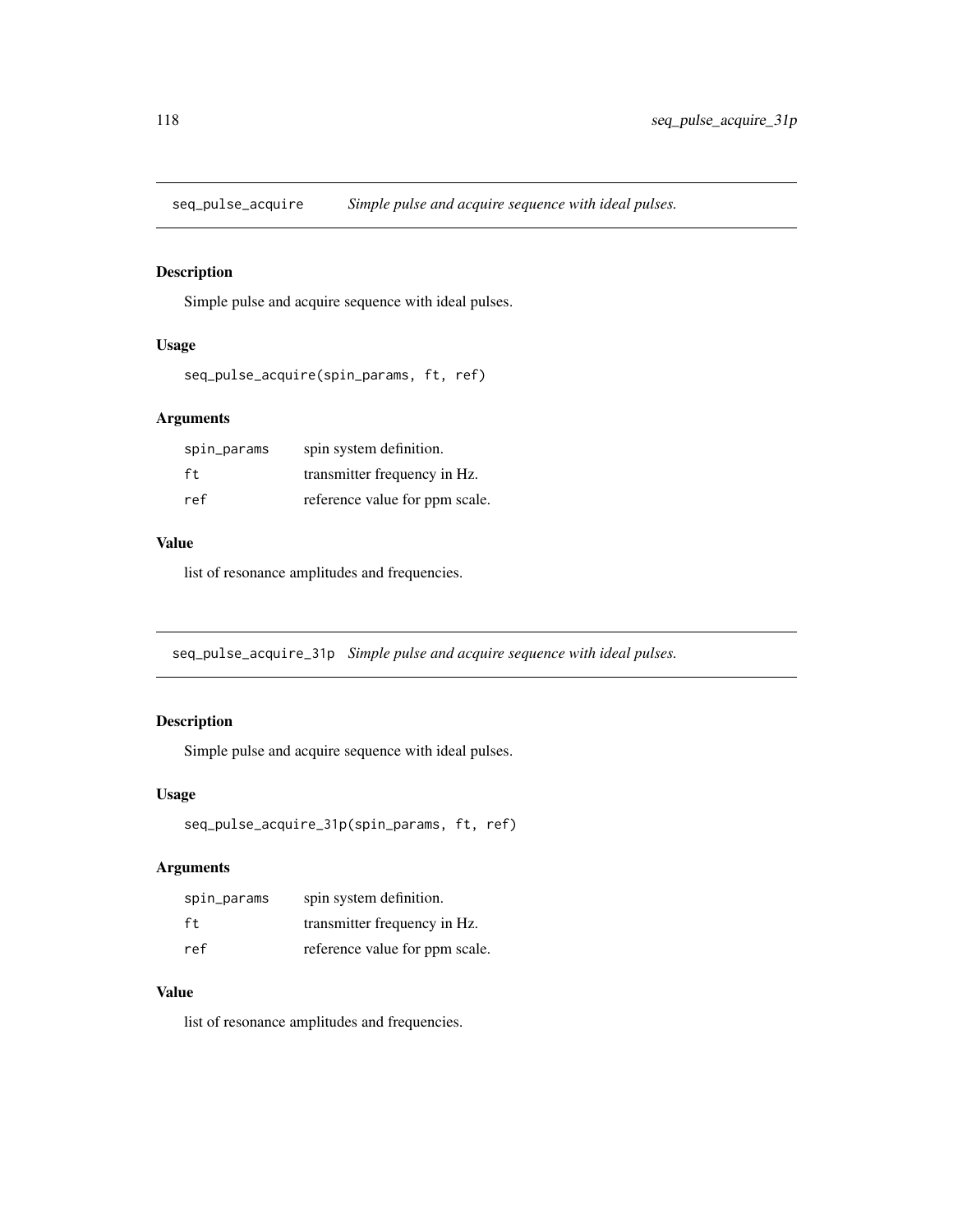seq\_slaser\_ideal *sLASER sequence with ideal pulses.*

#### Description

sLASER sequence with ideal pulses.

#### Usage

seq\_slaser\_ideal(spin\_params, ft, ref, TE1 = 0.008, TE2 = 0.011, TE3 = 0.009)

## Arguments

| spin_params     | spin system definition.                                      |
|-----------------|--------------------------------------------------------------|
| ft              | transmitter frequency in Hz.                                 |
| ref             | reference value for ppm scale.                               |
| TE1             | first echo time (between exc. and 1st echo) in seconds.      |
| TE <sub>2</sub> | second echo time (between 2nd echo and 4th echo) in seconds. |
| TE3             | third echo time (between 4th echo and 5th echo) in seconds.  |

#### Value

list of resonance amplitudes and frequencies.

seq\_spin\_echo\_ideal *Spin echo sequence with ideal pulses.*

## Description

Spin echo sequence with ideal pulses.

#### Usage

```
seq_spin_echo_ideal(spin_params, ft, ref, TE = 0.03)
```
## Arguments

| spin_params | spin system definition.        |
|-------------|--------------------------------|
| ft          | transmitter frequency in Hz.   |
| ref         | reference value for ppm scale. |
| TF.         | echo time in seconds.          |

## Value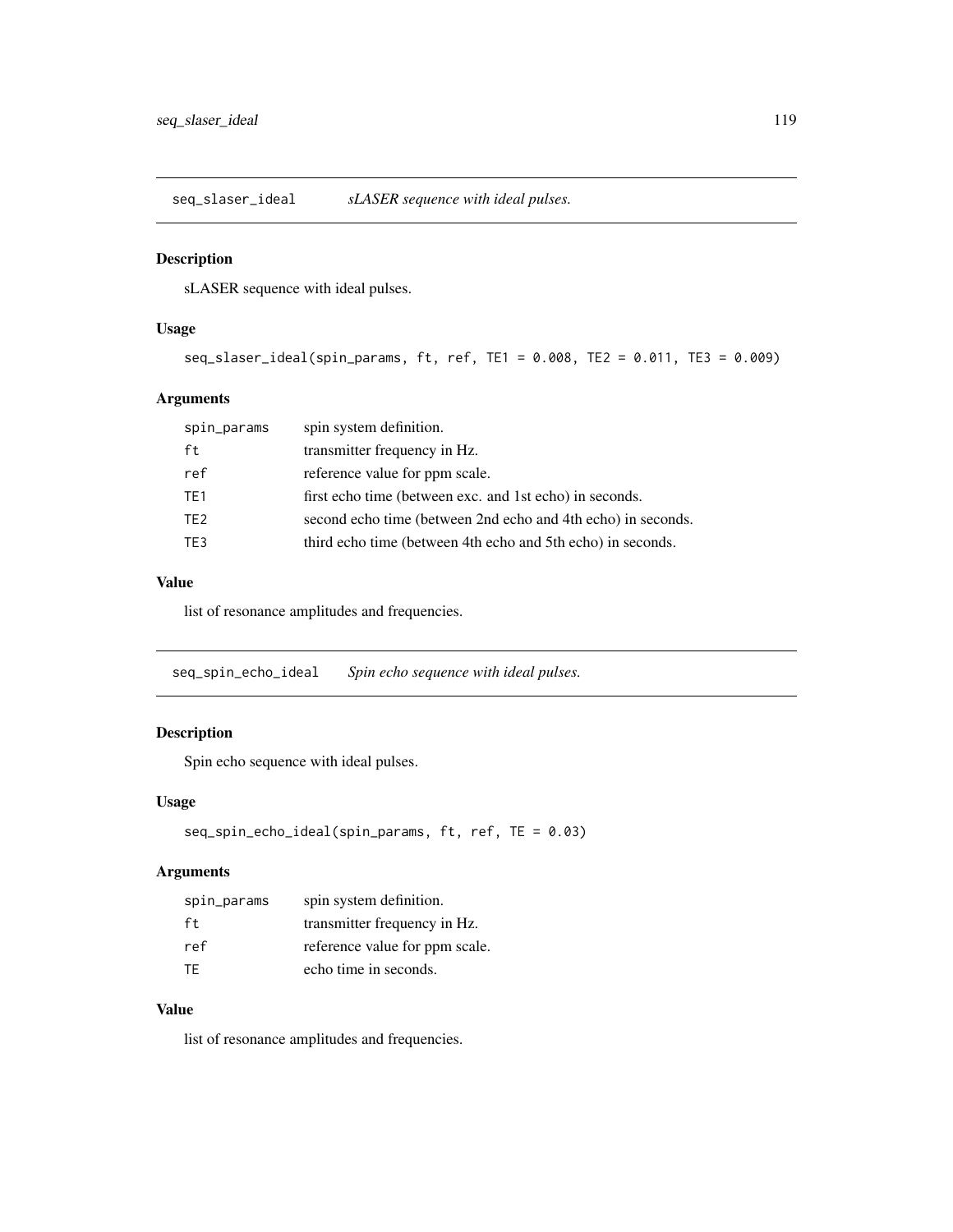seq\_spin\_echo\_ideal\_31p

*Spin echo sequence with ideal pulses.*

## Description

Spin echo sequence with ideal pulses.

## Usage

```
seq_spin_echo_ideal_31p(spin_params, ft, ref, TE = 0.03)
```
## Arguments

| spin_params | spin system definition.        |
|-------------|--------------------------------|
| ft          | transmitter frequency in Hz.   |
| ref         | reference value for ppm scale. |
| TF.         | echo time in seconds.          |

## Value

list of resonance amplitudes and frequencies.

seq\_steam\_ideal *STEAM sequence with ideal pulses.*

## Description

STEAM sequence with ideal pulses.

## Usage

```
seq_steam_ideal(spin_params, ft, ref, TE = 0.03, TM = 0.02)
```
## Arguments

| spin_params | spin system definition.        |
|-------------|--------------------------------|
| ft.         | transmitter frequency in Hz.   |
| ref         | reference value for ppm scale. |
| TF.         | sequence parameter in seconds. |
| тм          | sequence parameter in seconds. |

#### Value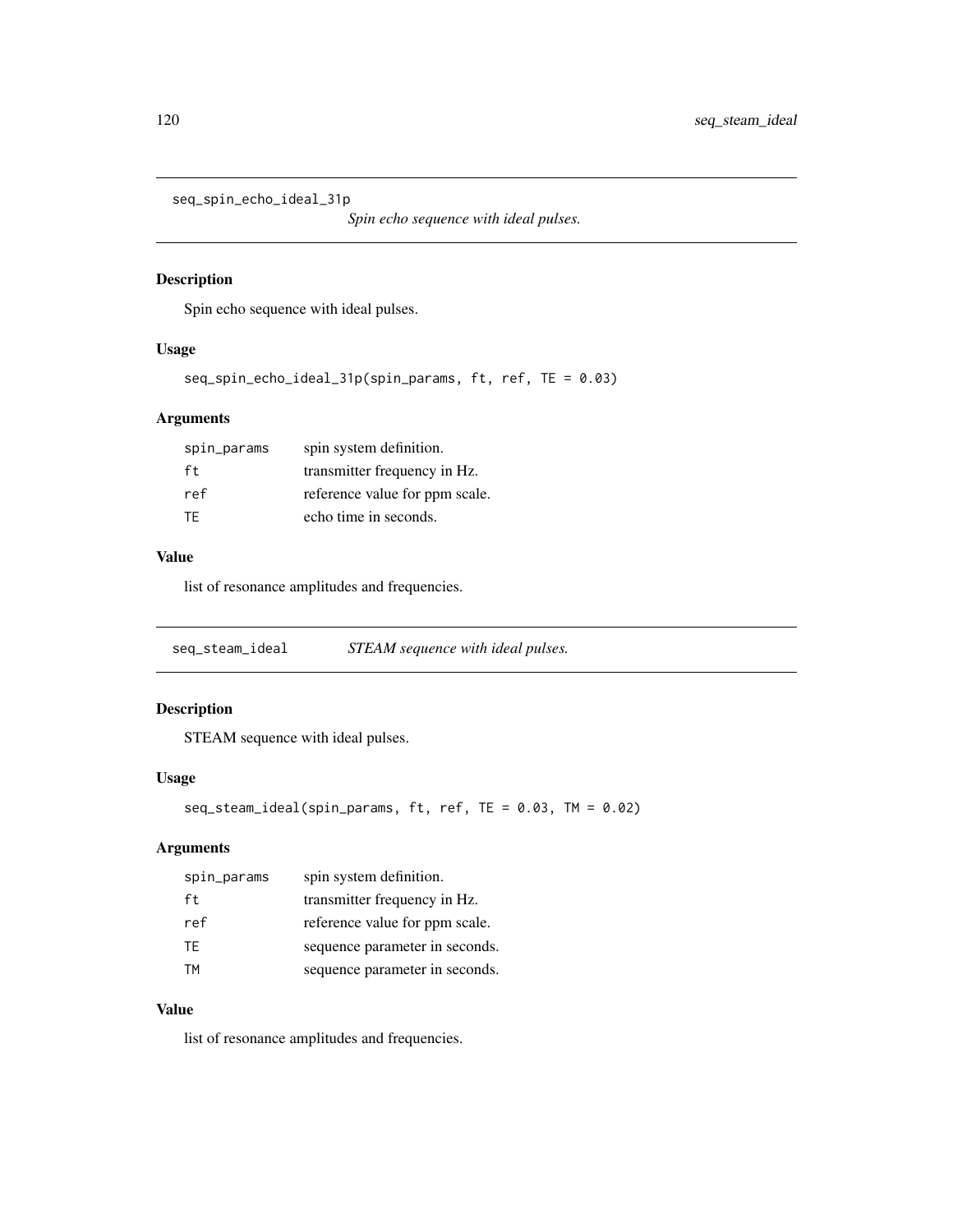set\_def\_acq\_paras *Set the default acquisition parameters.*

## Description

Set the default acquisition parameters.

#### Usage

```
set_def_acq_paras(
 ft = getOption("spant.def_ft"),
 fs = getOption("spant.def_fs"),
 N = getOption("spant.def_N"),
 ref = getOption("spant.def_ref"),
 nuc = getOption("spant.nuc")
)
```
## Arguments

| ft  | transmitter frequency in Hz.                     |
|-----|--------------------------------------------------|
| fs  | sampling frequency in Hz.                        |
| N   | number of data points in the spectral dimension. |
| ref | reference value for ppm scale.                   |
| nuc | resonant nucleus.                                |

set\_lcm\_cmd *Set the command to run the LCModel command-line program.*

## Description

Set the command to run the LCModel command-line program.

#### Usage

set\_lcm\_cmd(cmd)

#### Arguments

cmd path to binary.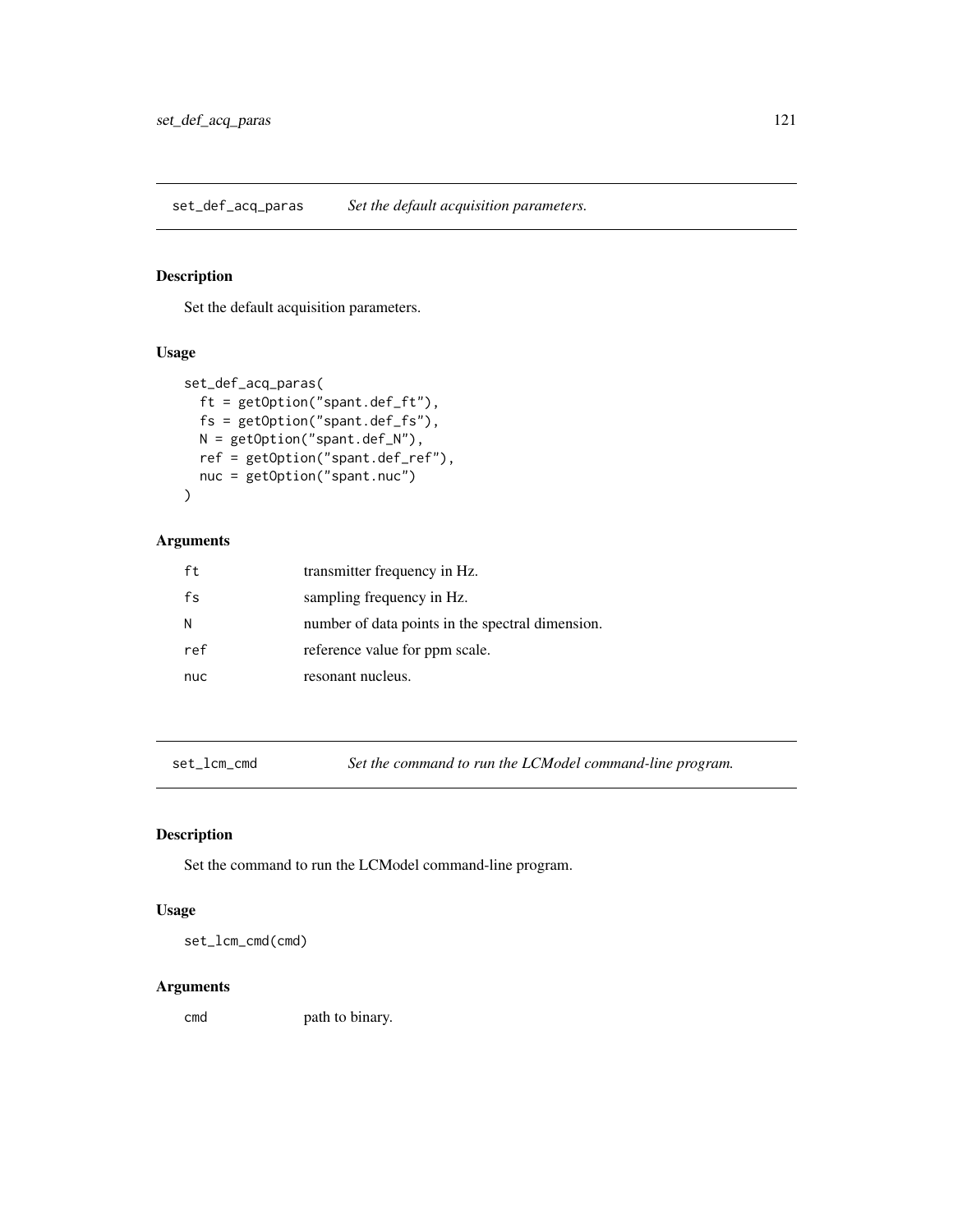Apply line-broadening to an mrs\_data object to achieve a specified linewidth.

## Usage

 $set_lw(mrs_data, lw, xlim = c(4, 0.5))$ 

## Arguments

| mrs data | data in.                                                   |
|----------|------------------------------------------------------------|
| 1w       | target linewidth in units of ppm.                          |
| xlim     | region to search for peaks to obtain a linewidth estimate. |

## Value

line-broadened data.

set\_precomp\_mode *Set the precompute mode.*

## Description

Set the precompute mode.

## Usage

set\_precomp\_mode(mode = NA)

#### Arguments

mode can be one of: "default", "overwrite", "clean" or "disabled".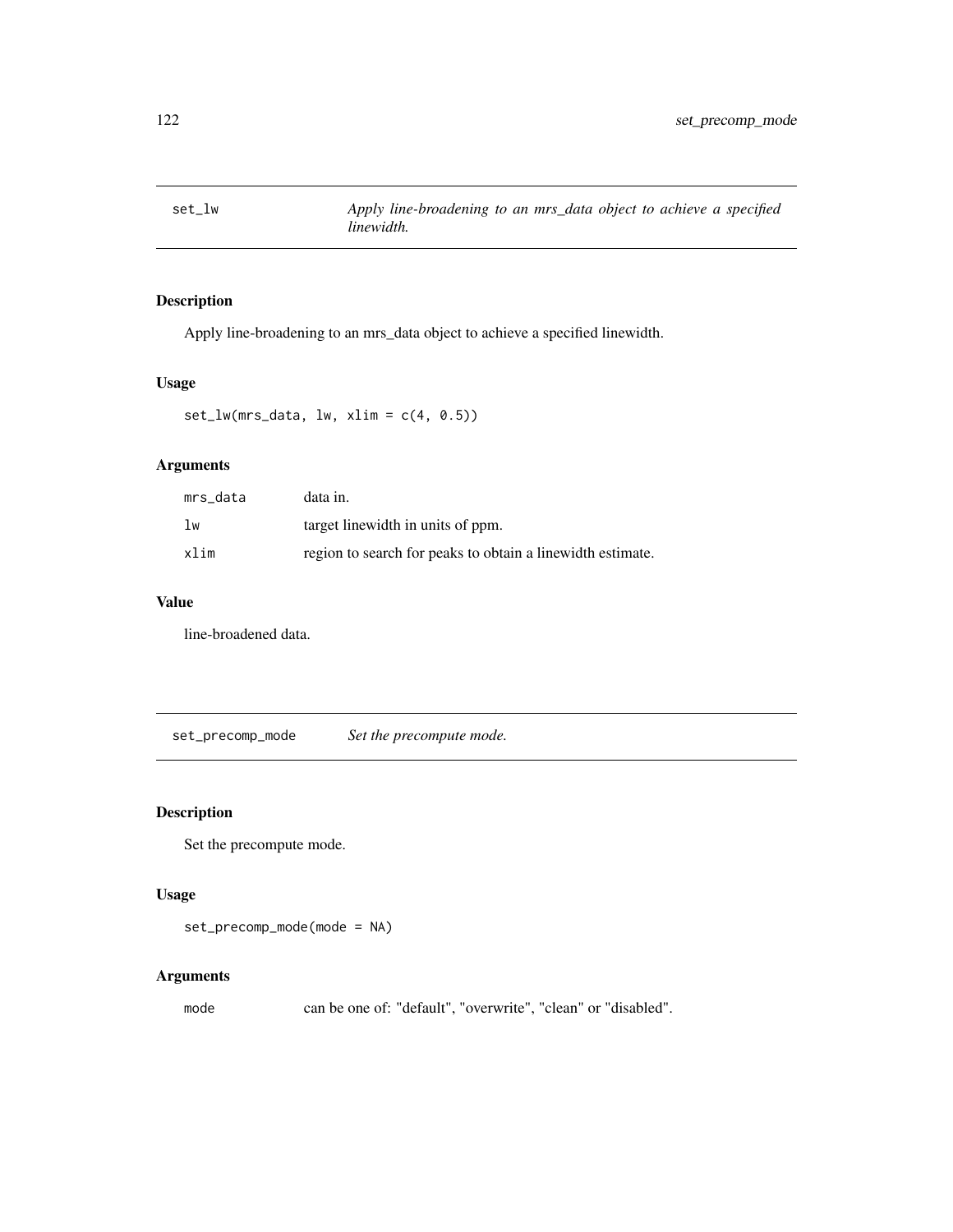set\_precomp\_verbose *Set the verbosity of the precompute function.*

## Description

Set the verbosity of the precompute function.

## Usage

```
set_precomp_verbose(verbose = NA)
```
## Arguments

verbose can be TRUE or FALSE.

set\_ref *Set the ppm reference value (eg ppm value at 0Hz).*

## Description

Set the ppm reference value (eg ppm value at 0Hz).

## Usage

set\_ref(mrs\_data, ref)

## Arguments

| mrs data | MRS data.                      |
|----------|--------------------------------|
| ref      | reference value for ppm scale. |

| set_td_pts | Set the number of time-domain data points, truncating or zero-filling |
|------------|-----------------------------------------------------------------------|
|            | <i>as appropriate.</i>                                                |

## Description

Set the number of time-domain data points, truncating or zero-filling as appropriate.

## Usage

set\_td\_pts(mrs\_data, pts)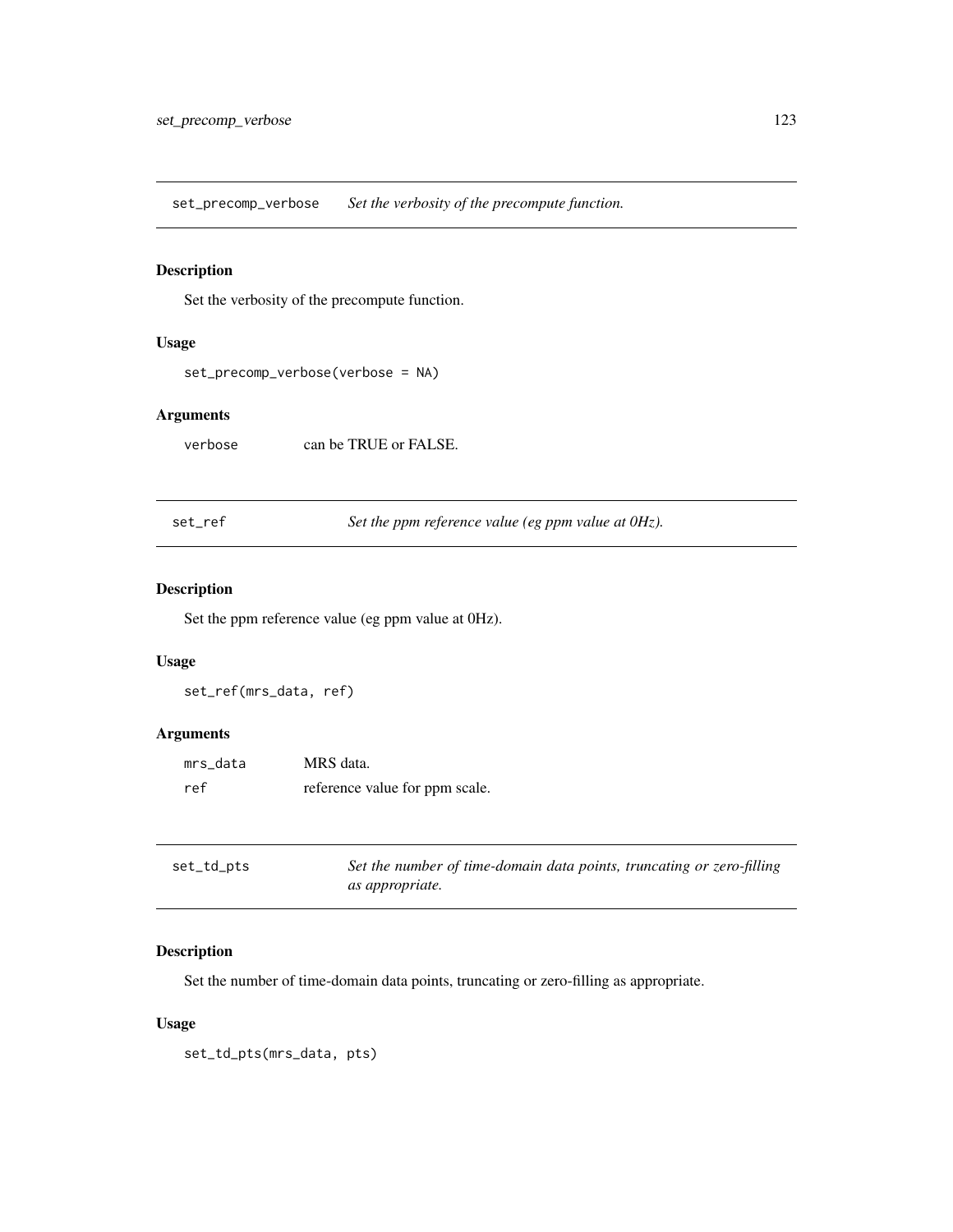## Arguments

| mrs data | MRS data.              |
|----------|------------------------|
| pts      | number of data points. |

#### Value

MRS data with pts data points.

set\_tqn\_cmd *Set the command to run the TARQUIN command-line program.*

## Description

Set the command to run the TARQUIN command-line program.

## Usage

set\_tqn\_cmd(cmd)

#### Arguments

cmd path to binary.

shift *Apply a frequency shift to MRS data.*

## Description

Apply a frequency shift to MRS data.

#### Usage

```
shift(mrs_data, shift, units = "ppm")
```
#### Arguments

| mrs data | MRS data.                            |
|----------|--------------------------------------|
| shift    | frequency shift (in ppm by default). |
| units    | of the shift ("ppm" or "hz").        |

## Value

frequency shifted MRS data.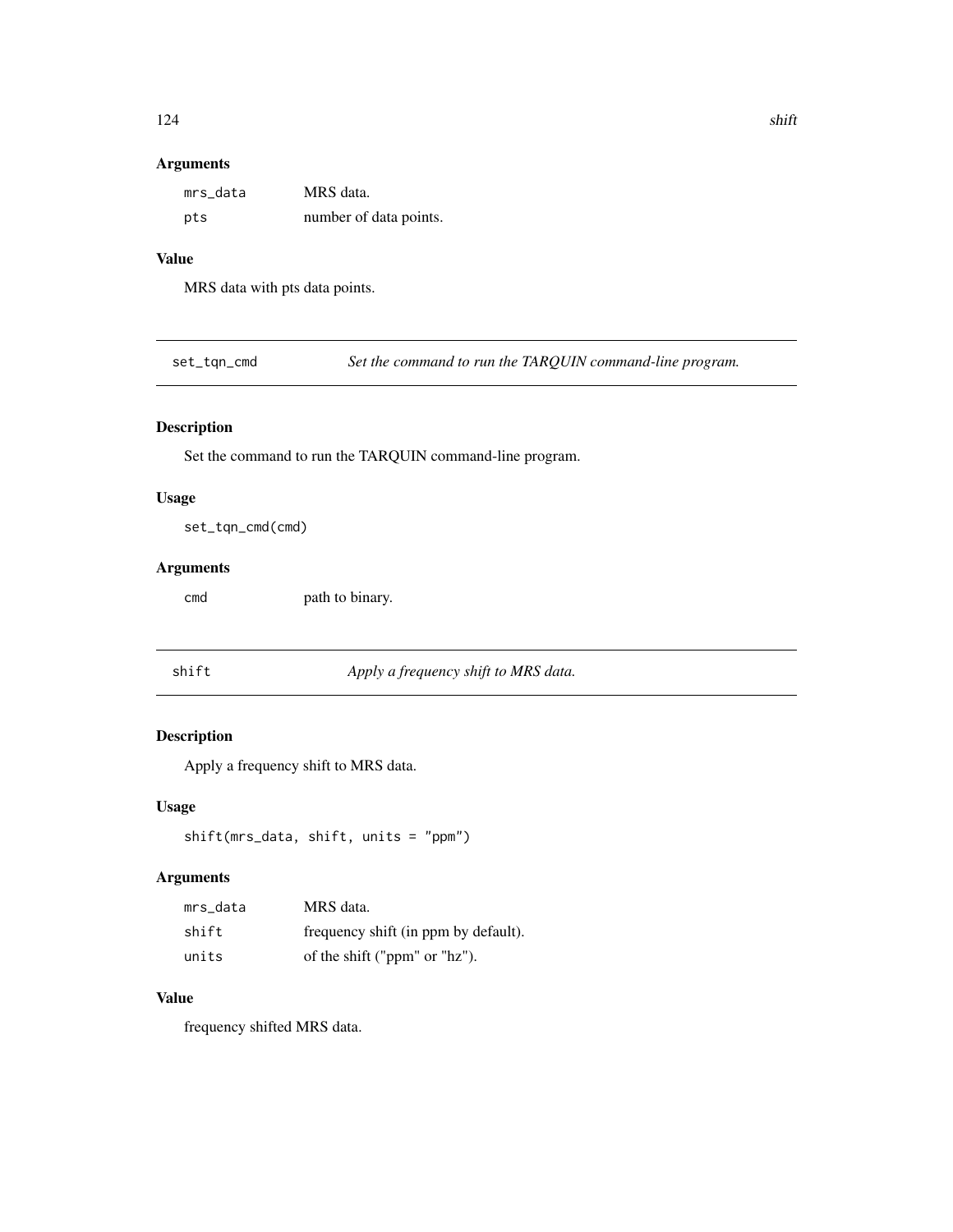Simulate a basis set object.

## Usage

```
sim_basis(
 mol_list,
 pul_seq = seq_pulse_acquire,
  acq_paras = def_acq_paras(),
 xlim = NULL,
  ...
)
```
## Arguments

| mol_list  | list of mol_parameter objects.                                          |
|-----------|-------------------------------------------------------------------------|
| pul_seq   | pulse sequence function to use.                                         |
| acq_paras | list of acquisition parameters or an mrs_data object. See def_acq_paras |
| xlim      | ppm range limiting signals to be simulated.                             |
| $\cdots$  | extra parameters to pass to the pulse sequence function.                |
|           |                                                                         |

#### Value

basis object.

| sim_basis_1h_brain | Simulate a basis-set suitable for 1H brain MRS analysis acquired with |
|--------------------|-----------------------------------------------------------------------|
|                    | a PRESS sequence. Note, ideal pulses are assumed.                     |

## Description

Simulate a basis-set suitable for 1H brain MRS analysis acquired with a PRESS sequence. Note, ideal pulses are assumed.

#### Usage

```
sim_basis_1h_brain(
  pul_seq = seq_press_ideal,
  acq_paras = def_acq_paras(),
  xlim = c(0.5, 4.2),
  lcm_compat = FALSE,
  ...
\mathcal{L}
```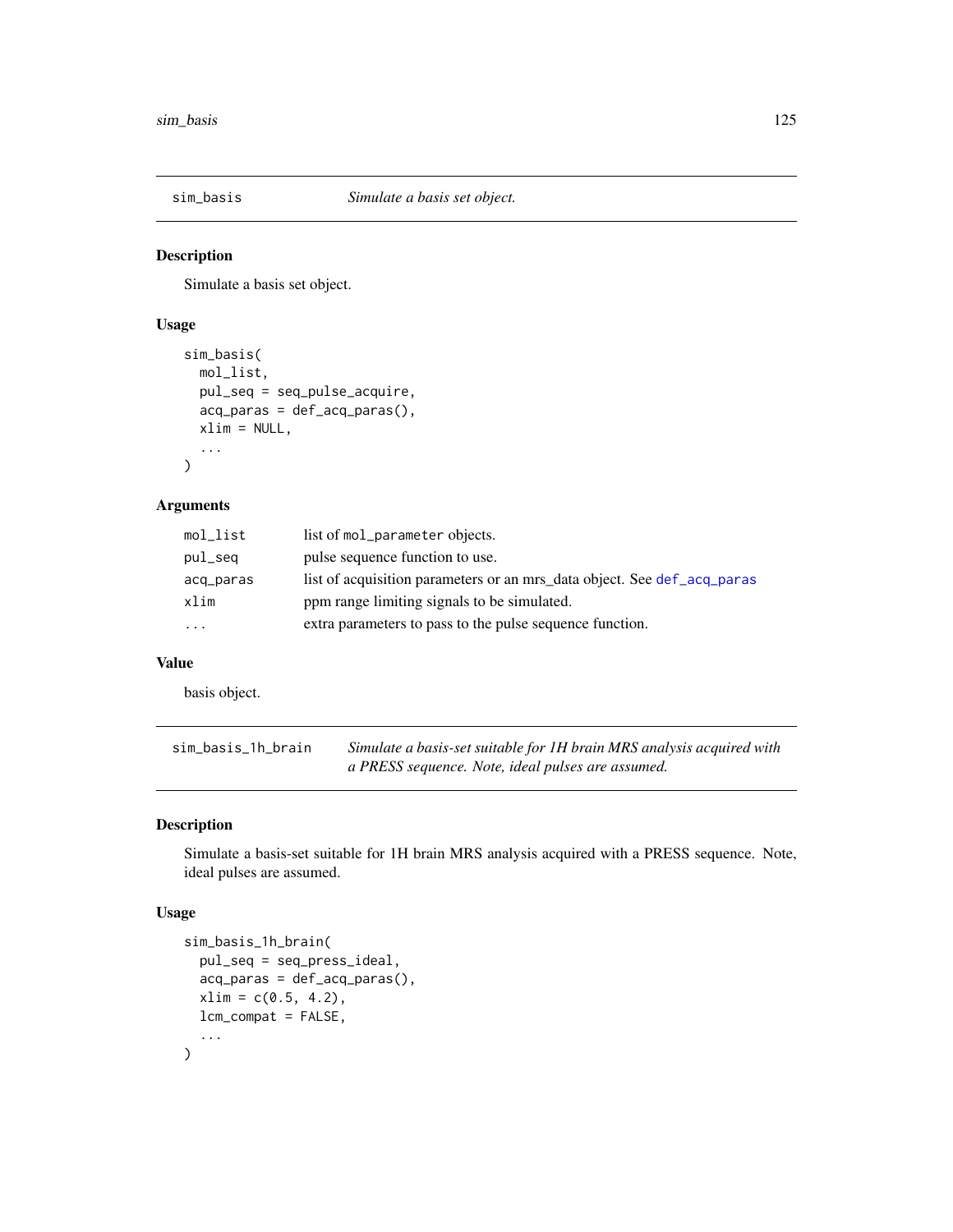## Arguments

| pul_seq    | pulse sequence function to use.                                          |
|------------|--------------------------------------------------------------------------|
| acq_paras  | list of acquisition parameters or an mrs_data object. See def_acq_paras. |
| xlim       | range of frequencies to simulate in ppm.                                 |
| lcm_compat | exclude lipid and MM signals for use with default LCModel options.       |
| $\cdots$   | extra parameters to pass to the pulse sequence function.                 |

#### Value

basis object.

```
sim_basis_1h_brain_press
```
*Simulate a basis-set suitable for 1H brain MRS analysis acquired with a PRESS sequence. Note, ideal pulses are assumed.*

## Description

Simulate a basis-set suitable for 1H brain MRS analysis acquired with a PRESS sequence. Note, ideal pulses are assumed.

#### Usage

```
sim_basis_1h_brain_press(
  acq_paras = def_acq_paras(),
 xlim = c(0.5, 4.2),
 lcm_compat = FALSE,
 TE1 = 0.01,TE2 = 0.02)
```
## Arguments

| acq_paras       | list of acquisition parameters or an mrs_data object. See def_acq_paras |
|-----------------|-------------------------------------------------------------------------|
| xlim            | range of frequencies to simulate in ppm.                                |
| lcm_compat      | exclude lipid and MM signals for use with default LCModel options.      |
| TE1             | TE1 of PRESS sequence $(TE = TE1 + TE2)$ .                              |
| TE <sub>2</sub> | TE2 of PRESS sequence.                                                  |

## Value

basis object.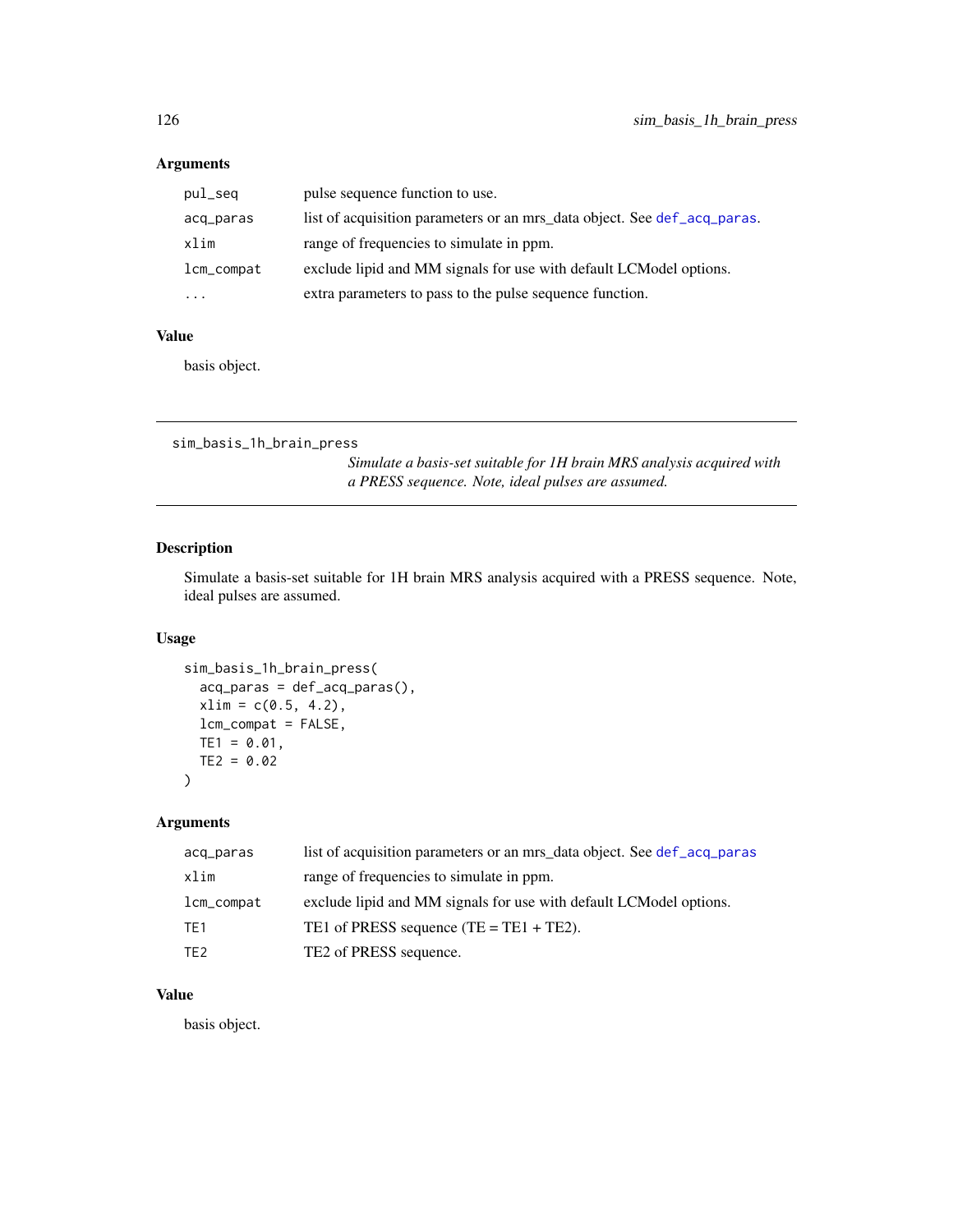Simulate a basis file using TARQUIN.

## Usage

```
sim_basis_tqn(
 fs = def_fs(),ft = def_fft(),N = def_N(),
 ref = def_ref(),opts = NULL
)
```
## Arguments

| fs   | sampling frequency                  |
|------|-------------------------------------|
| ft   | transmitter frequency               |
| N    | number of data points               |
| ref  | chemical shift reference            |
| opts | list of options to pass to TARQUIN. |

## Examples

```
## Not run:
write_basis_tqn('test.basis',mrs_data,c("--echo","0.04"))
## End(Not run)
```

| sim_brain_1h | Simulate MRS data with a similar appearance to normal brain (by |  |  |  |  |
|--------------|-----------------------------------------------------------------|--|--|--|--|
|              | default).                                                       |  |  |  |  |

## Description

Simulate MRS data with a similar appearance to normal brain (by default).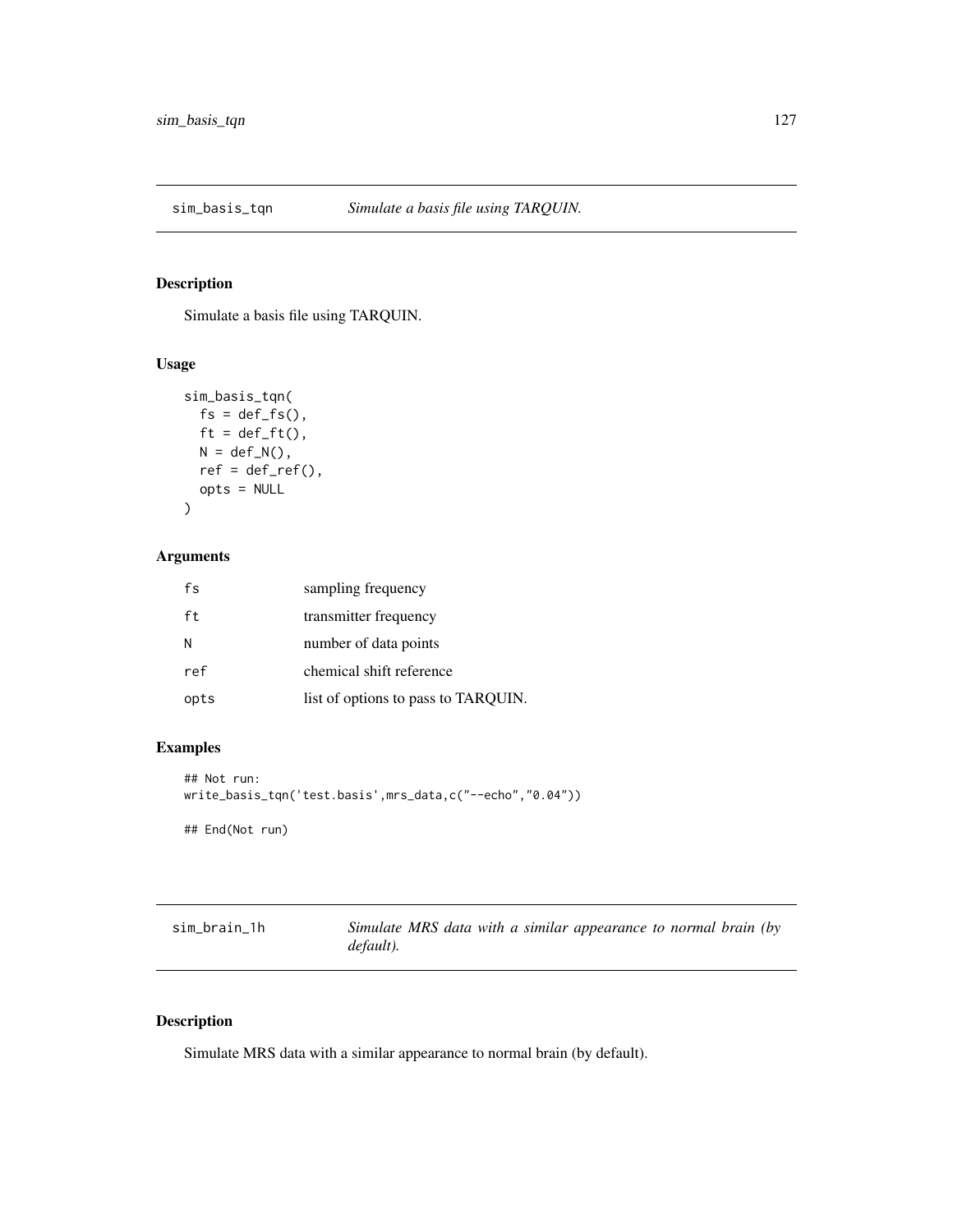## Usage

```
sim_brain_1h(
 acq_paras = def_acq_paras(),
  type = "normal_v1",
 pul_seq = seq_press_ideal,
 xlim = c(0.5, 4.2),full_output = FALSE,
 amps = NULL,...
)
```
## Arguments

| acq_paras   | list of acquisition parameters or an mrs_data object. See def_acq_paras.                                                                                    |
|-------------|-------------------------------------------------------------------------------------------------------------------------------------------------------------|
| type        | type of spectrum, only "normal" is implemented currently.                                                                                                   |
| pul_seq     | pulse sequence function to use.                                                                                                                             |
| xlim        | range of frequencies to simulate in ppm.                                                                                                                    |
| full_output | when FALSE (default) only output the simulated MRS data. When TRUE output<br>a list containing the MRS data, basis set object and corresponding amplitudes. |
| amps        | a vector of basis amplitudes may be specified to modify the output spectrum.                                                                                |
| $\ddotsc$   | extra parameters to pass to the pulse sequence function.                                                                                                    |

#### Value

see full\_output option.

sim\_mol *Simulate a* mol\_parameter *object.*

## Description

Simulate a mol\_parameter object.

## Usage

```
sim_mol(
  mol,
  pul_seq = seq_pulse_acquire,
  ft = def_f(t),ref = def_ref(),fs = def_fs(),N = def_N(),
  xlim = NULL,
  ...
\overline{\phantom{a}}
```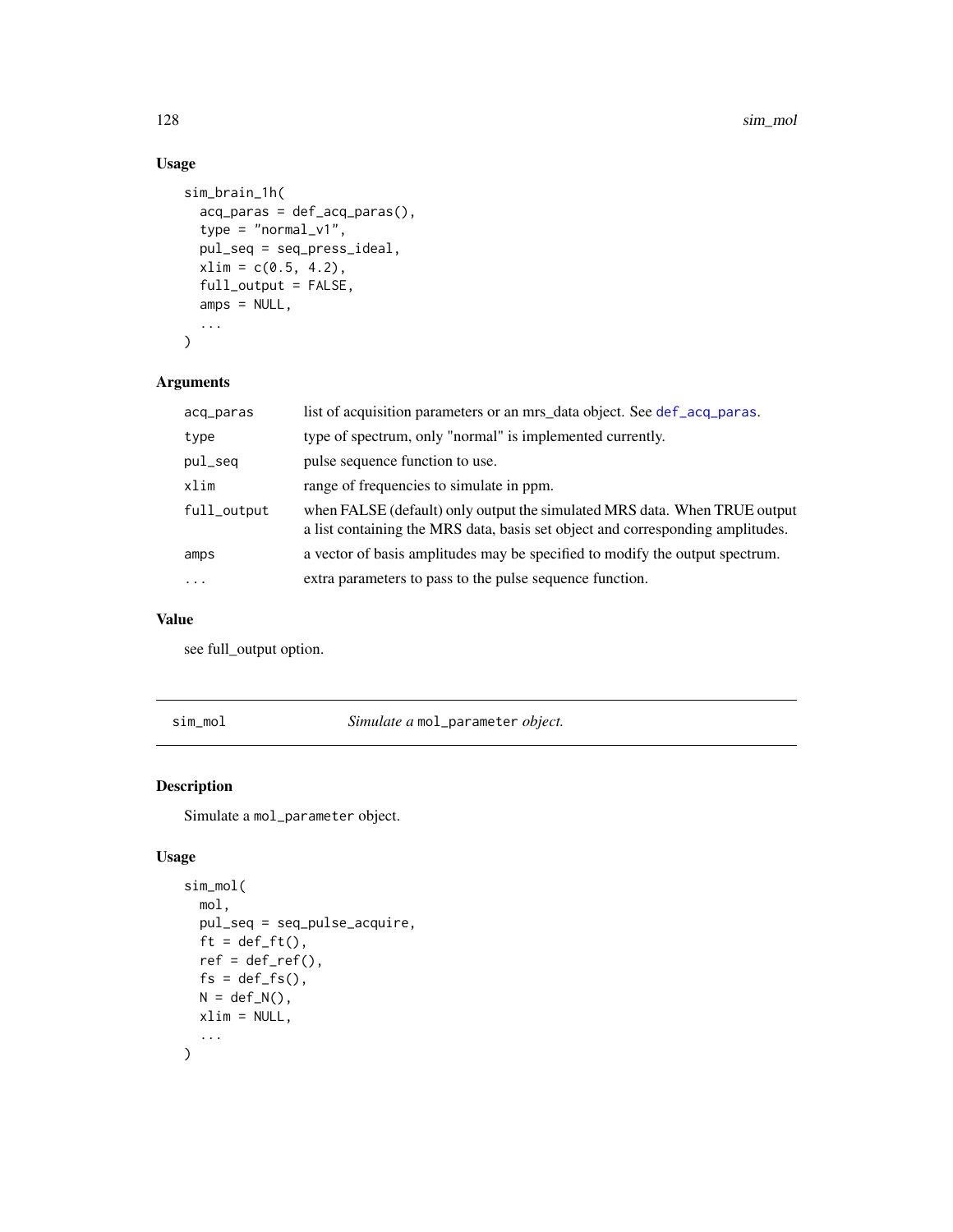## sim\_noise 129

## Arguments

| mol     | mol_parameter object.                                    |
|---------|----------------------------------------------------------|
| pul_seq | pulse sequence function to use.                          |
| ft      | transmitter frequency in Hz.                             |
| ref     | reference value for ppm scale.                           |
| fs      | sampling frequency in Hz.                                |
| N       | number of data points in the spectral dimension.         |
| xlim    | ppm range limiting signals to be simulated.              |
| .       | extra parameters to pass to the pulse sequence function. |

## Value

mrs\_data object.

| sim noise | Simulate a time-domain mrs_data object containing simulated Gaus-<br>sian noise. |
|-----------|----------------------------------------------------------------------------------|
|           |                                                                                  |

## Description

Simulate a time-domain mrs\_data object containing simulated Gaussian noise.

## Usage

```
sim_noise(
  sd = 0.1,
  fs = def_fs(),ft = def_fft(),N = def_N(),
  ref = def_ref(),dyns = 1,
  fd = TRUE\mathcal{L}
```
## Arguments

| sd   | standard deviation of the noise.                                  |
|------|-------------------------------------------------------------------|
| fs   | sampling frequency in Hz.                                         |
| ft   | transmitter frequency in Hz.                                      |
| Ν    | number of data points in the spectral dimension.                  |
| ref  | reference value for ppm scale.                                    |
| dyns | number of dynamic scans to generate.                              |
| fd   | return data in the frequency-domain (TRUE) or time-domain (FALSE) |
|      |                                                                   |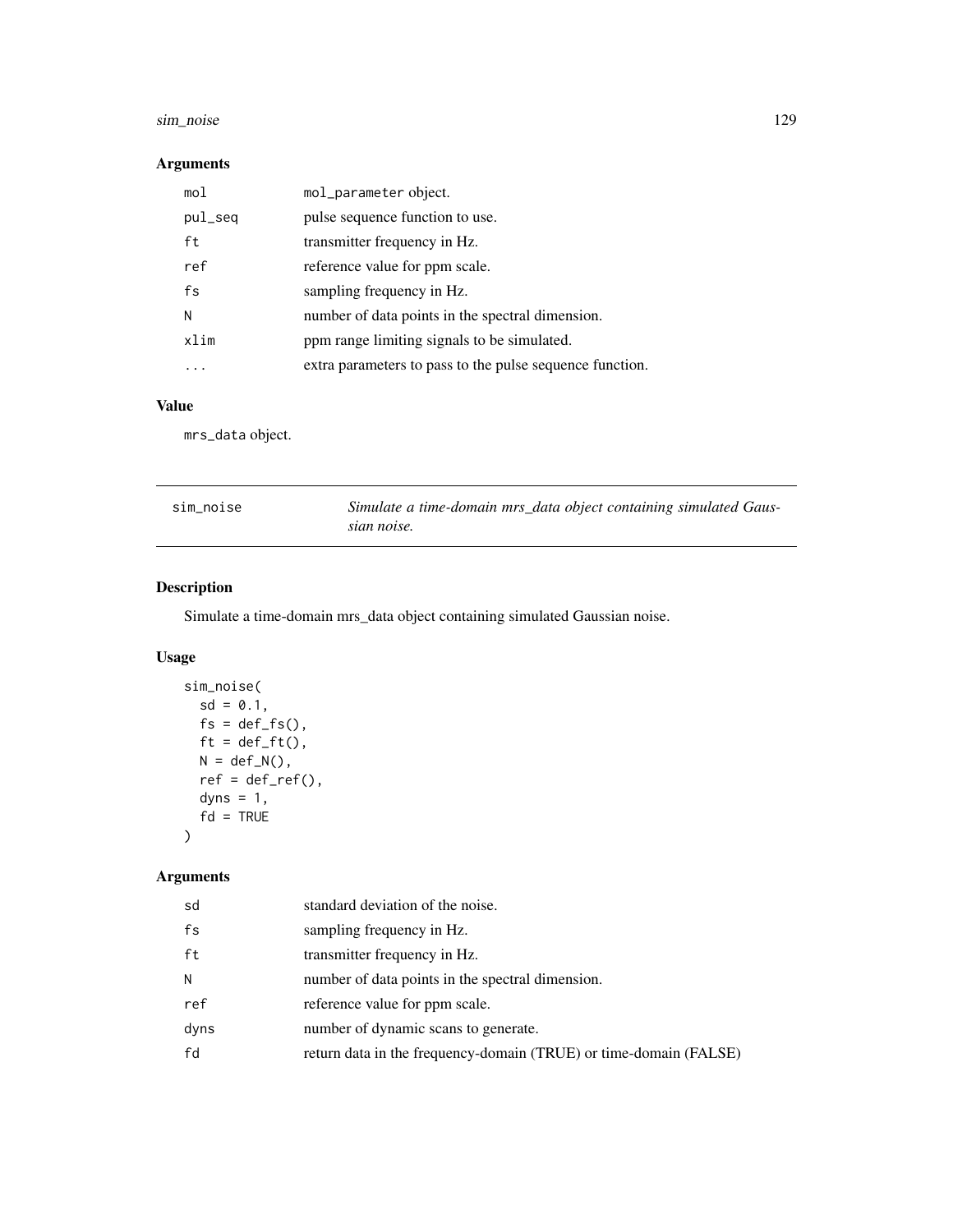## Value

mrs\_data object.

sim\_resonances *Simulate a MRS data object containing a set of simulated resonances.*

#### Description

Simulate a MRS data object containing a set of simulated resonances.

#### Usage

```
sim_resonances(
  freq = \theta,
  amp = 1,
 lw = 0,lg = 0,
 phase = \theta,
  freq_ppm = TRUE,
  acq_paras = def_acq_paras(),
  fp_scale = TRUE,
 back\_extrap\_pts = 0)
```
## Arguments

| freq            | resonance frequency.                                                         |
|-----------------|------------------------------------------------------------------------------|
| amp             | resonance amplitude.                                                         |
| 1w              | line width in Hz.                                                            |
| 1 <sub>g</sub>  | Lorentz-Gauss lineshape parameter (between 0 and 1).                         |
| phase           | phase in degrees.                                                            |
| freq_ppm        | frequencies are given in ppm units if set to TRUE, otherwise Hz are assumed. |
| acq_paras       | list of acquisition parameters. See def_acq_paras                            |
| fp_scale        | multiply the first data point by 0.5.                                        |
| back_extrap_pts |                                                                              |
|                 | number of data points to back extrapolate.                                   |

## Value

MRS data object.

## Examples

```
sim_data <- sim_resonances(freq = 2, lw = 5)
```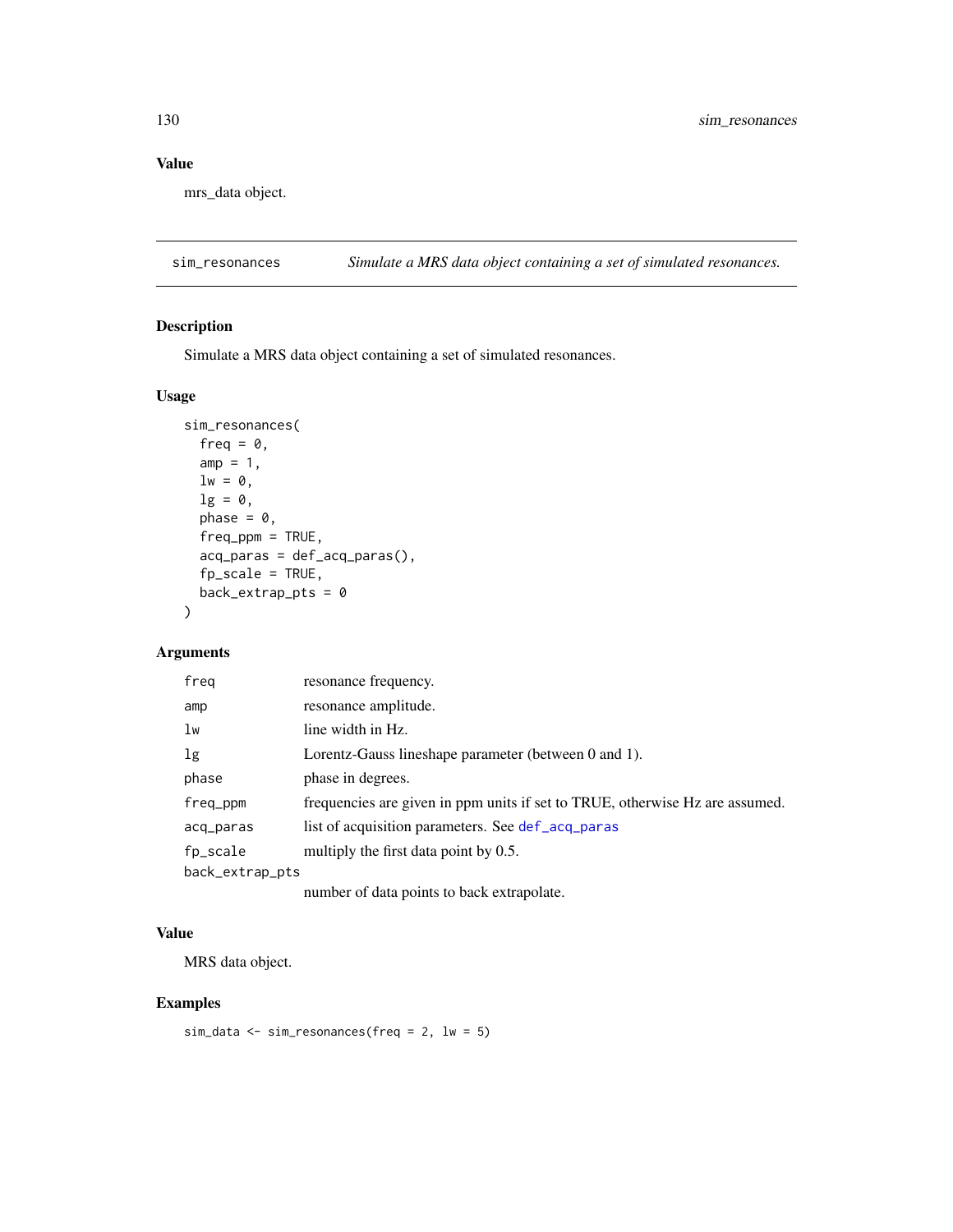spant\_mpress\_drift *Example MEGA-PRESS data with significant B0 drift.*

## Description

Example MEGA-PRESS data with significant B0 drift.

## Usage

```
spant_mpress_drift
```
## Format

An object of class mrs\_data of length 13.

spin\_sys *Create a spin system object for pulse sequence simulation.*

## Description

Create a spin system object for pulse sequence simulation.

#### Usage

```
spin_sys(spin_params, ft, ref)
```
## Arguments

| spin_params | an object describing the spin system properties. |
|-------------|--------------------------------------------------|
| ft          | transmitter frequency in Hz.                     |
| ref         | reference value for ppm scale.                   |

#### Value

spin system object.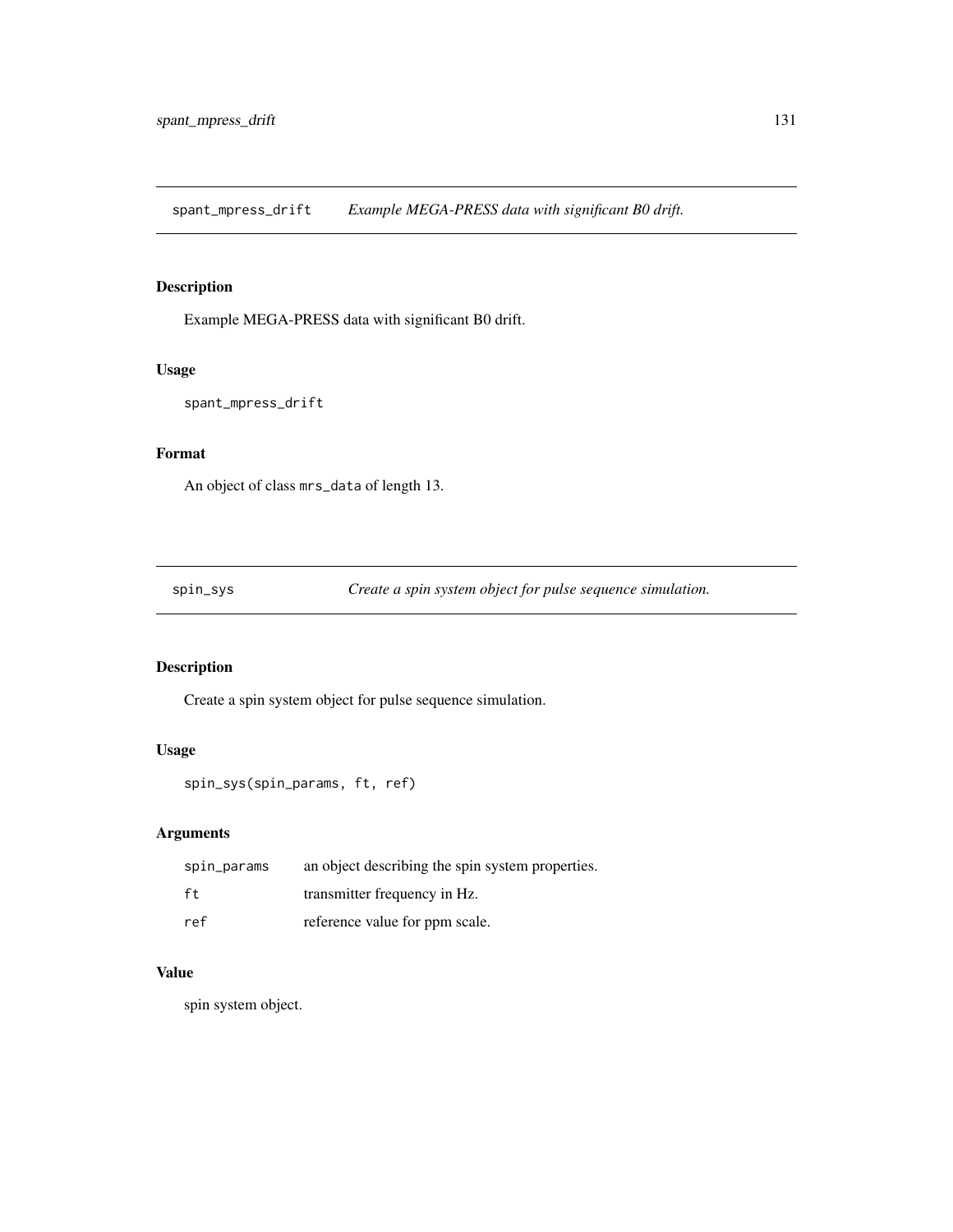spm\_pve2categorical *Convert SPM style segmentation files to a single categorical image where the numerical values map as: 0) Other, 1) CSF, 2) GM and 3) WM.*

#### Description

Convert SPM style segmentation files to a single categorical image where the numerical values map as: 0) Other, 1) CSF, 2) GM and 3) WM.

#### Usage

spm\_pve2categorical(fname)

## Arguments

fname any of the segmentation files (eg c1\_MY\_T1.nii).

#### Value

nifti object.

ssp *Signal space projection method for lipid suppression.*

#### Description

Signal space projection method as described in: Tsai SY, Lin YR, Lin HY, Lin FH. Reduction of lipid contamination in MR spectroscopy imaging using signal space projection. Magn Reson Med 2019 Mar;81(3):1486-1498.

#### Usage

 $ssp(mrs_data, comes = 5, xlim = c(1.5, 0.8))$ 

#### Arguments

| mrs data | MRS data object.                                    |
|----------|-----------------------------------------------------|
| comps    | the number of spatial components to use.            |
| xlim     | spectral range (in ppm) covering the lipid signals. |

#### Value

lipid suppressed mrs\_data object.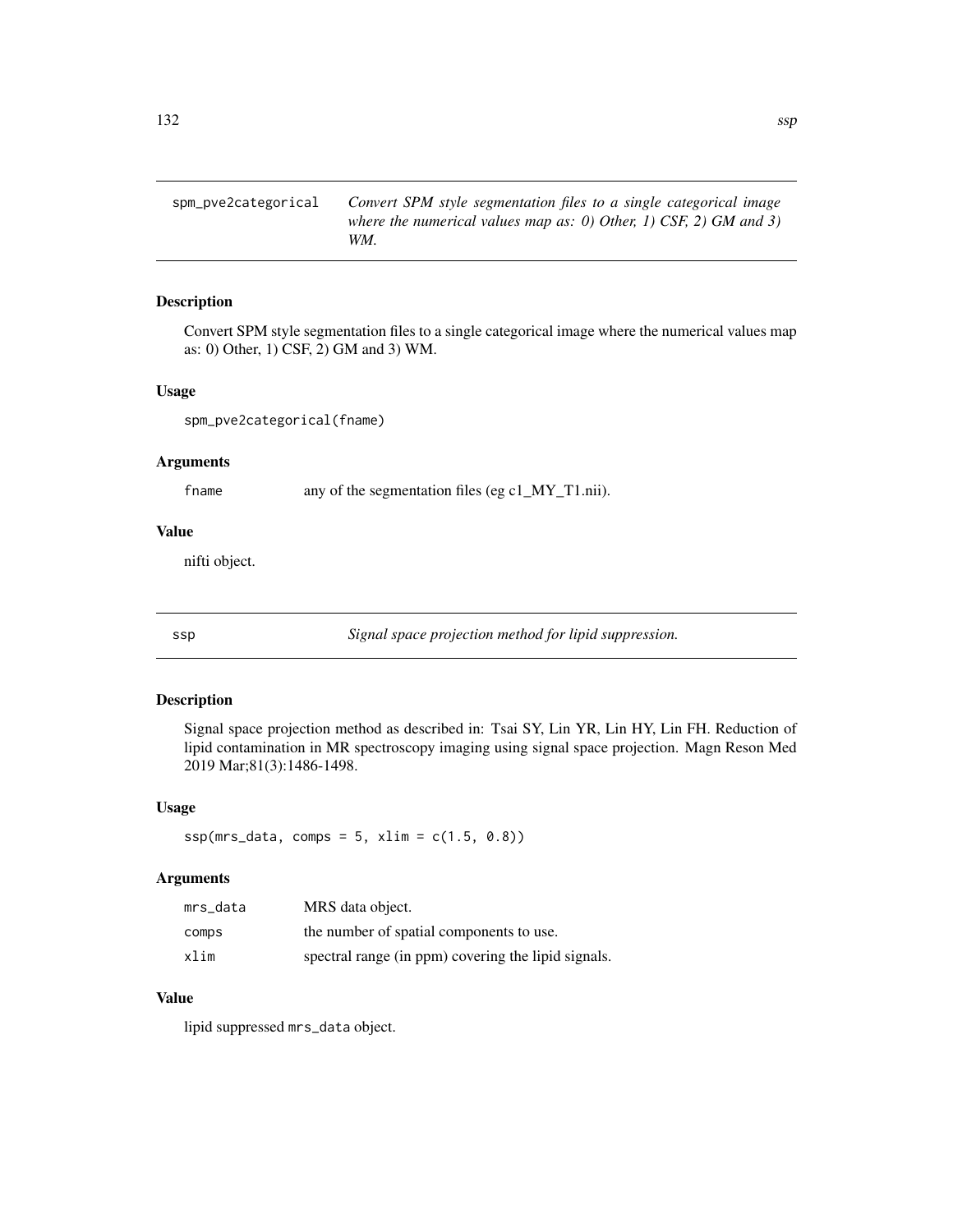Produce a plot with multiple traces.

#### Usage

stackplot(x, ...)

## Arguments

|   | object for plotting.               |
|---|------------------------------------|
| . | arguments to be passed to methods. |

| stackplot.fit_result Plot the fitting results of an object of class fit_result with individual |
|------------------------------------------------------------------------------------------------|
| basis set components shown.                                                                    |

#### Description

Plot the fitting results of an object of class fit\_result with individual basis set components shown.

#### Usage

```
## S3 method for class 'fit_result'
stackplot(
 x,
 xlim = NULL,
 y_{\text{offset}} = 0,
 dyn = 1,
 x_{-}pos = 1,
 y_pos = 1,
 z_{-}pos = 1,
 \text{coil} = 1,
 n = NULL,sub_b1 = FALSE,labels = FALSE,
  label_names = NULL,
  sig\_col = "black",restore_def_par = TRUE,
 omit_signals = NULL,
  combine_lipmm = FALSE,
  combine_metab = FALSE,
```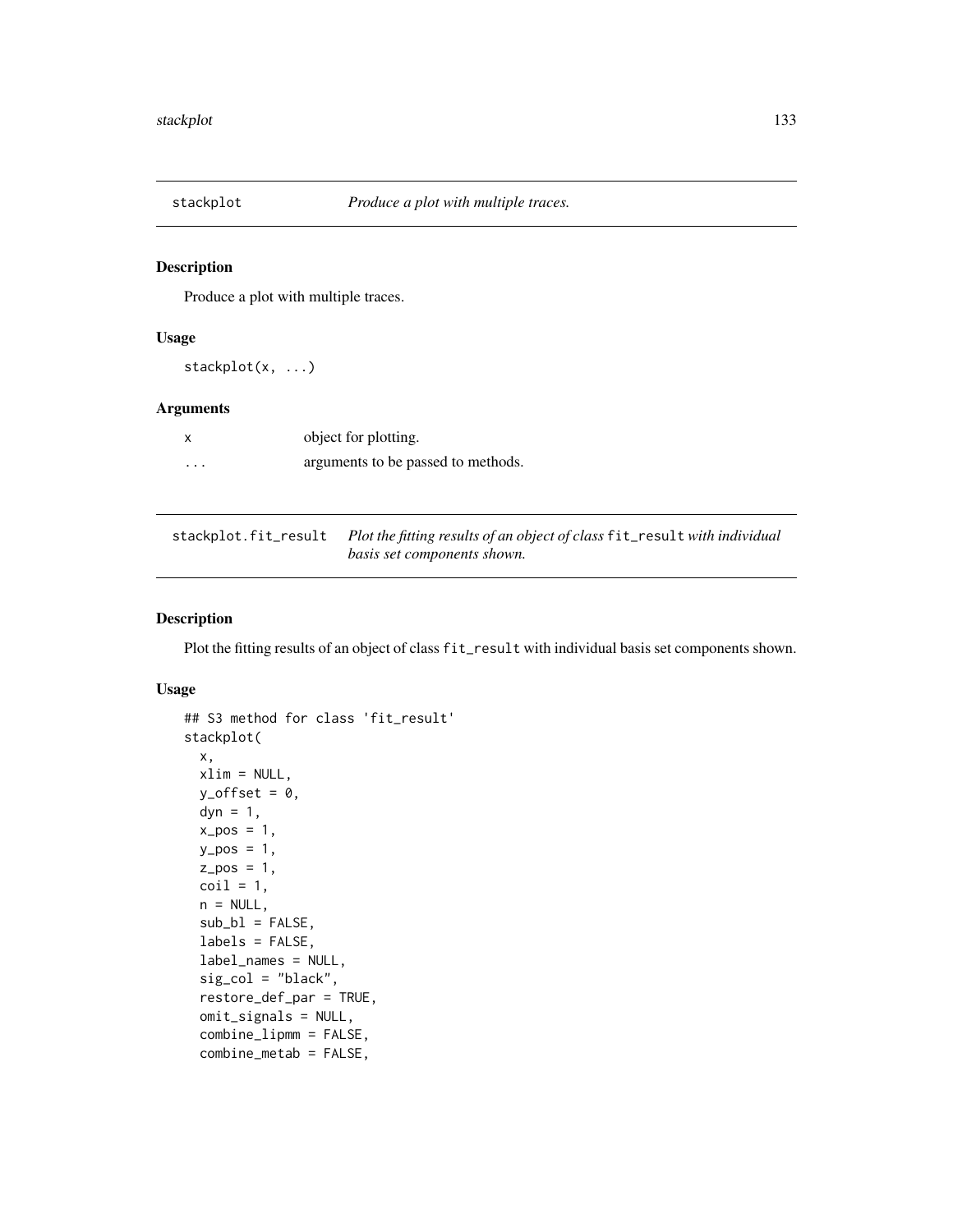```
mar = NULL,...
)
```
## Arguments

| X               | fit_result object.                                                                                   |
|-----------------|------------------------------------------------------------------------------------------------------|
| xlim            | the range of values to display on the x-axis, eg xlim = $c(4,1)$ .                                   |
| y_offset        | separate basis signals in the y-axis direction by this value.                                        |
| dyn             | the dynamic index to plot.                                                                           |
| x_pos           | the x index to plot.                                                                                 |
| y_pos           | the y index to plot.                                                                                 |
| $Z_ppos$        | the z index to plot.                                                                                 |
| coil            | the coil element number to plot.                                                                     |
| n               | single index element to plot (overrides other indices when given).                                   |
| sub_bl          | subtract the baseline from the data and fit (logical).                                               |
| labels          | print signal labels at the right side of the plot.                                                   |
| label_names     | provide a character vector of signal names to replace the defaults determined<br>from the basis set. |
| sig_col         | colour of individual signal components.                                                              |
| restore_def_par |                                                                                                      |
|                 | restore default plotting par values after the plot has been made.                                    |
| omit_signals    | a character vector of basis signal names to be removed from the plot.                                |
| combine_lipmm   | combine all basis signals with names starting with "Lip" or "MM".                                    |
| combine_metab   | combine all basis signals with names not starting with "Lip" or "MM".                                |
| mar             | option to adjust the plot margins. See ?par.                                                         |
| $\cdots$        | further arguments to plot method.                                                                    |

stackplot.mrs\_data *Stackplot plotting method for objects of class mrs\_data.*

# Description

Stackplot plotting method for objects of class mrs\_data.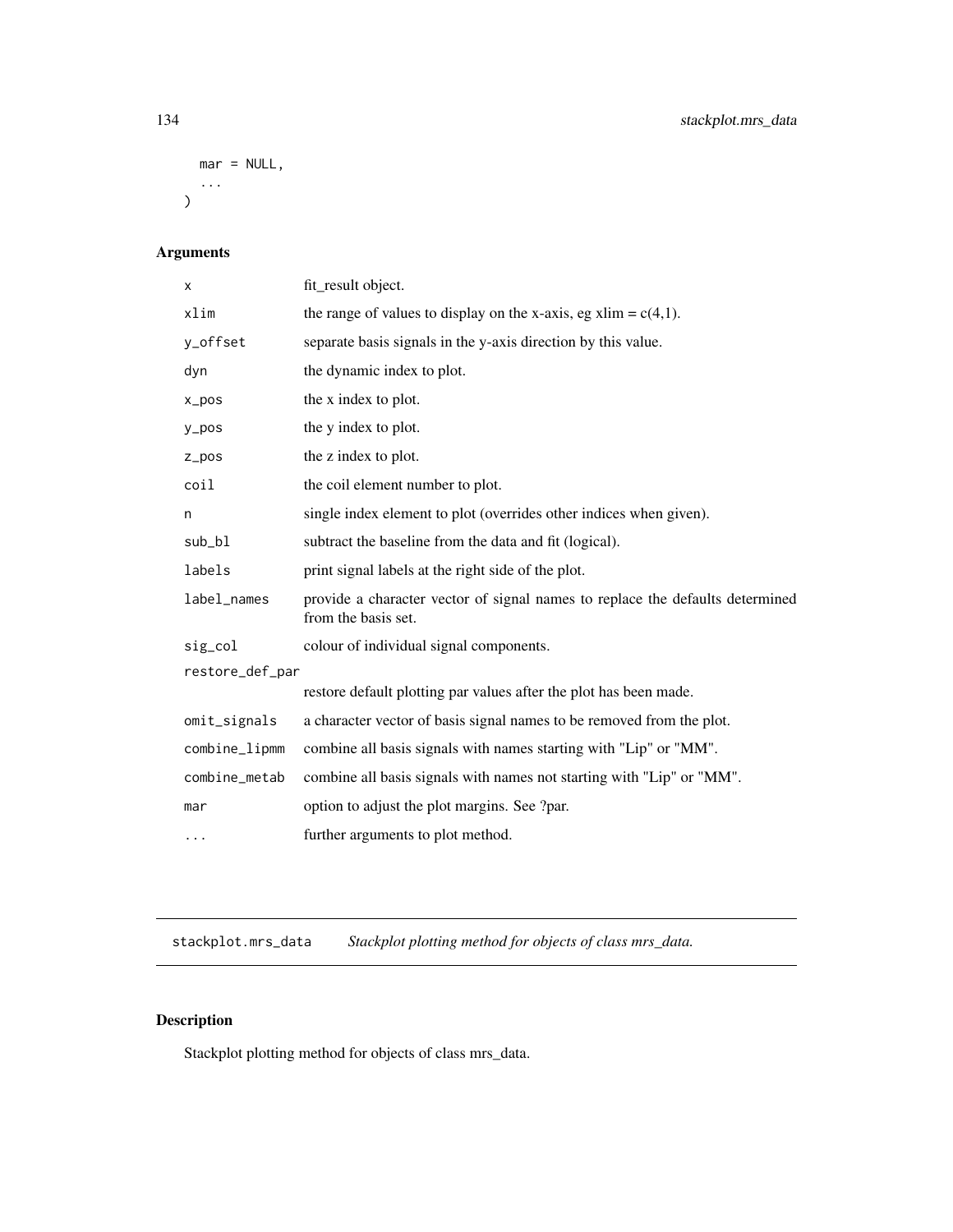stackplot.mrs\_data 135

## Usage

```
## S3 method for class 'mrs_data'
stackplot(
  x,
  xlim = NULL,mode = "re",x_units = NULL,
  fd = TRUE,col = NULL,x_{\text{offset}} = 0,
  y_{\text{-}}offset = 0,
  plot_dim = NULL,
  x_ppos = NULL,
  y_pos = NULL,
  z_pos = NULL,
  dyn = 1,
  \text{coil} = 1,
  bty = NULL,labels = NULL,
  lab\_cex = 1,
  right_marg = NULL,
  bl_lty = NULL,restore_def_par = TRUE,
  ...
\mathcal{L}
```
## Arguments

| $\times$  | object of class mrs_data.                                                                                                                                                                        |
|-----------|--------------------------------------------------------------------------------------------------------------------------------------------------------------------------------------------------|
| xlim      | the range of values to display on the x-axis, eg xlim = $c(4,1)$ .                                                                                                                               |
| mode      | representation of the complex numbers to be plotted, can be one of: "re", "im",<br>"mod" or "arg".                                                                                               |
| x_units   | the units to use for the x-axis, can be one of: "ppm", "hz", "points" or "seconds".                                                                                                              |
| fd        | display data in the frequency-domain (default), or time-domain (logical).                                                                                                                        |
| col       | set the colour of the line, eg col = $rgb(1,0,0,0.5)$ .                                                                                                                                          |
| x_offset  | separate plots in the x-axis direction by this value. Default value is 0.                                                                                                                        |
| y_offset  | separate plots in the y-axis direction by this value.                                                                                                                                            |
| plot_dim  | the dimension to display on the y-axis, can be one of: "dyn", "x", "y", "z", "coil"<br>or NULL. If NULL (the default) all spectra will be collapsed into the dynamic<br>dimension and displayed. |
| $x_p$ pos | the x index to plot.                                                                                                                                                                             |
| $y_p$ os  | the y index to plot.                                                                                                                                                                             |
| $Z_ppos$  | the z index to plot.                                                                                                                                                                             |
| dyn       | the dynamic index to plot.                                                                                                                                                                       |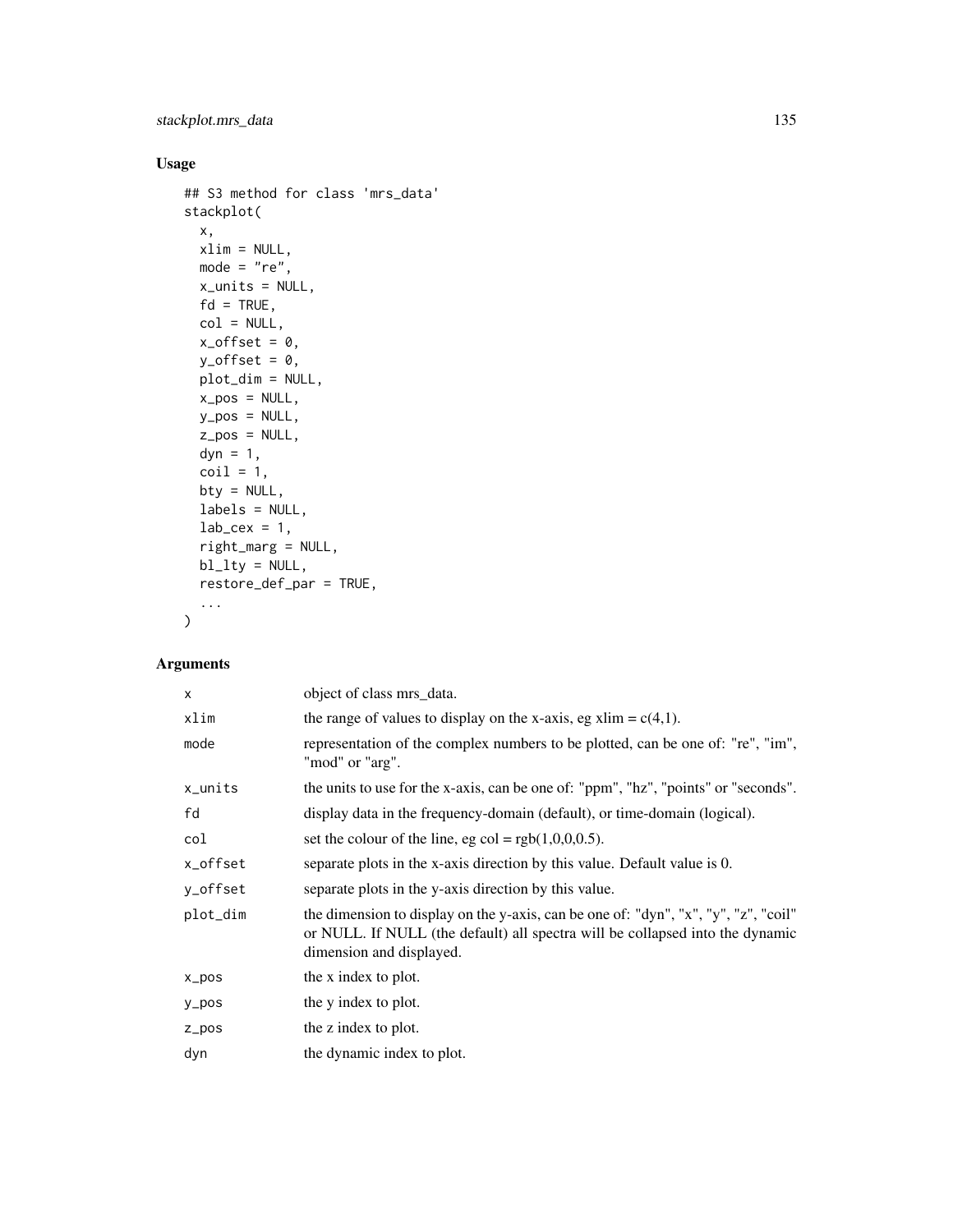| coil                    | the coil element number to plot.                                                                       |
|-------------------------|--------------------------------------------------------------------------------------------------------|
| bty                     | option to draw a box around the plot. See ?par.                                                        |
| labels                  | add labels to each data item.                                                                          |
| lab_cex                 | label size.                                                                                            |
| right_marg              | change the size of the right plot margin.                                                              |
| bl_lty                  | linetype for the $y = 0$ baseline trace. A default value NULL results in no baseline<br>being plotted. |
| restore_def_par         |                                                                                                        |
|                         | restore default plotting par values after the plot has been made.                                      |
| $\cdot$ $\cdot$ $\cdot$ | other arguments to pass to the matplot method.                                                         |
|                         |                                                                                                        |

| sum_coils | Calculate the sum across receiver coil elements. |  |
|-----------|--------------------------------------------------|--|
|-----------|--------------------------------------------------|--|

Calculate the sum across receiver coil elements.

## Usage

sum\_coils(mrs\_data)

## Arguments

mrs\_data MRS data split across receiver coil elements.

#### Value

sum across coil elements.

sum\_dyns *Calculate the sum of data dynamics.*

## Description

Calculate the sum of data dynamics.

## Usage

sum\_dyns(mrs\_data)

#### Arguments

mrs\_data dynamic MRS data.

## Value

sum of data dynamics.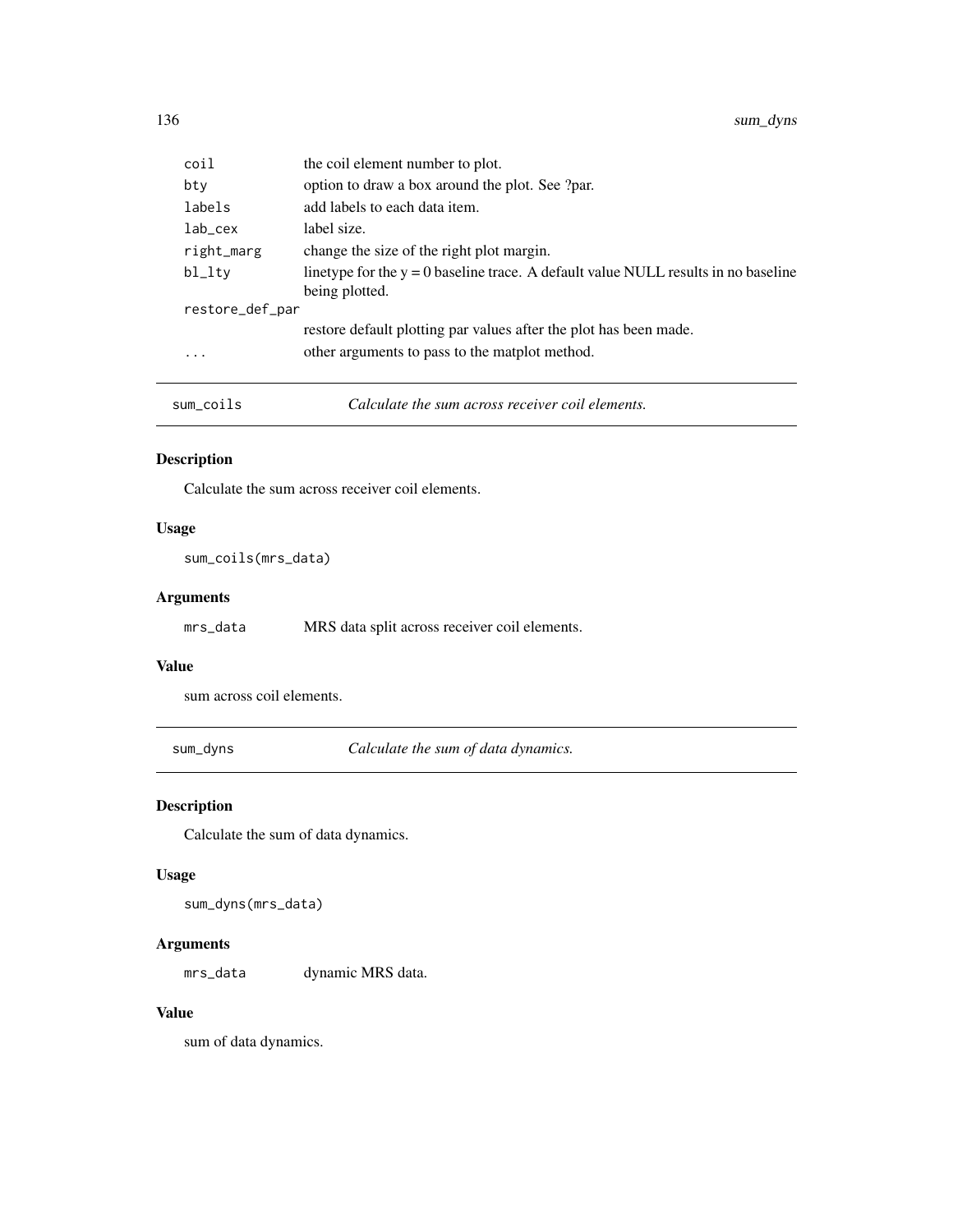Transform time-domain data to the frequency-domain.

## Usage

```
td2fd(mrs_data)
```
## Arguments

mrs\_data MRS data in time-domain representation.

## Value

MRS data in frequency-domain representation.

tdsr *Time-domain spectral registration.*

## Description

An implementation of the method published by Near et al MRM 73:44-50 (2015).

## Usage

 $tdsr(mrs\_data, ref = NULL, xlim = c(4, 0.5), max_t = 0.2)$ 

## Arguments

| mrs_data | MRS data to be corrected.                                                                                      |
|----------|----------------------------------------------------------------------------------------------------------------|
| ref      | optional MRS data to use as a reference, the mean of all dynamics is used if this<br>argument is not supplied. |
| xlim     | optional frequency range to perform optimisation, set to NULL to use the full<br>range.                        |
| max_t    | truncate the FID when longer than max t to reduce time taken.                                                  |

## Value

a list containing the corrected data; phase and shift values in units of degrees and Hz respectively.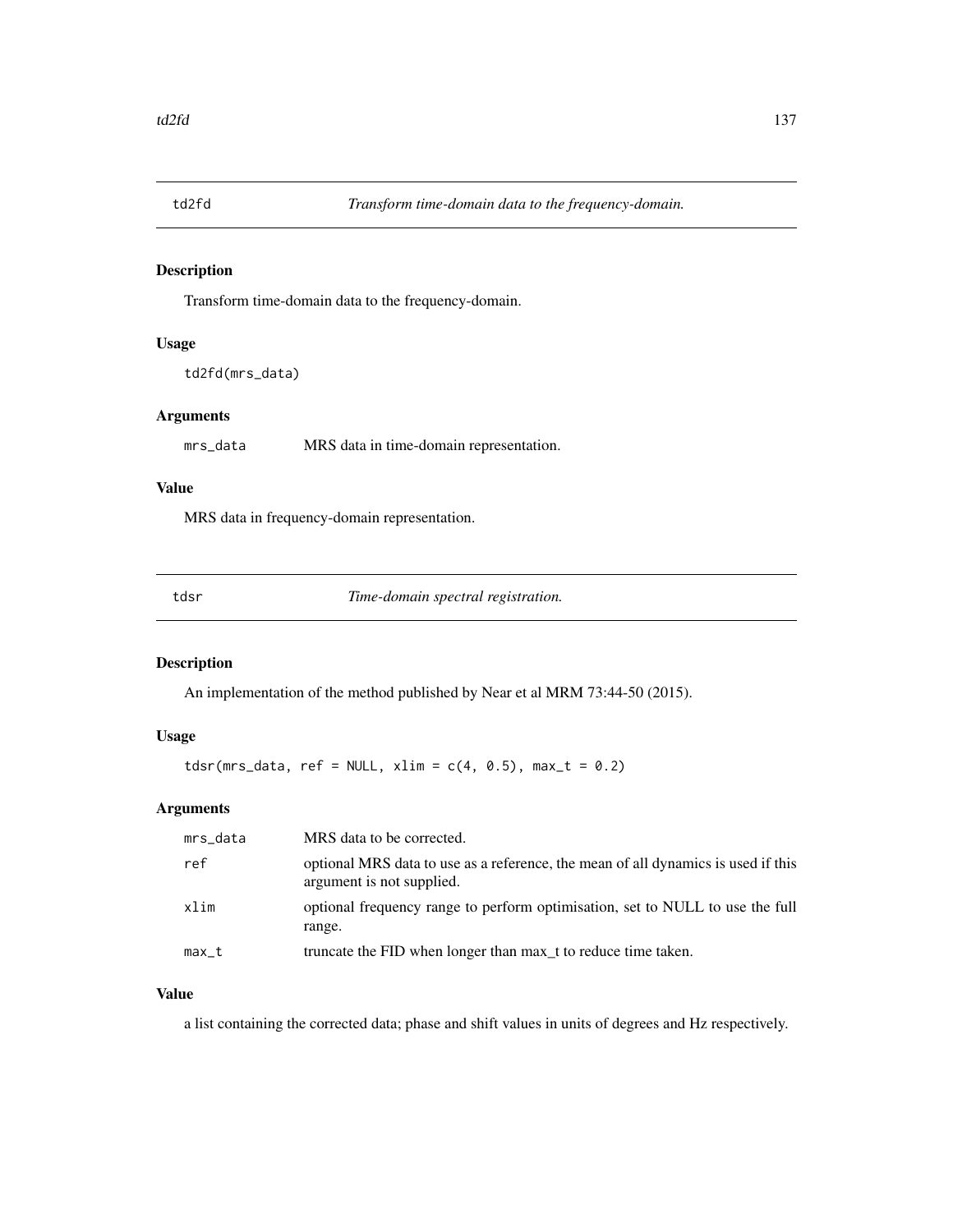Time-domain convolution based filter described by: Marion D, Ikura M, Bax A. Improved solvent suppression in one-dimensional and twodimensional NMR spectra by convolution of time-domain data. J Magn Reson 1989;84:425-430.

#### Usage

 $td_{conv_{i}} = 1$ td\_conv\_filt(mrs\_data, K = 25, ext = 1)

## Arguments

| mrs data | MRS data to be filtered.                   |
|----------|--------------------------------------------|
| к        | window width in data points.               |
| ext      | point separation for linear extrapolation. |

| varpro_3_para_opts | Return a list of options for VARPRO based fitting with 3 free parame-<br>ters:    |
|--------------------|-----------------------------------------------------------------------------------|
|                    | • zero'th order phase correction<br>• global damping<br>• global frequency shift. |

## Description

Return a list of options for VARPRO based fitting with 3 free parameters:

- zero'th order phase correction
- global damping
- global frequency shift.

#### Usage

```
varpro_3_para_opts(
  nstart = 20,
  init_damping = 2,
 maxiters = 200,
 max\_shift = 5,
 max\_damping = 5,
  anal_jac = FALSE,
  bl\_smth\_pts = 80)
```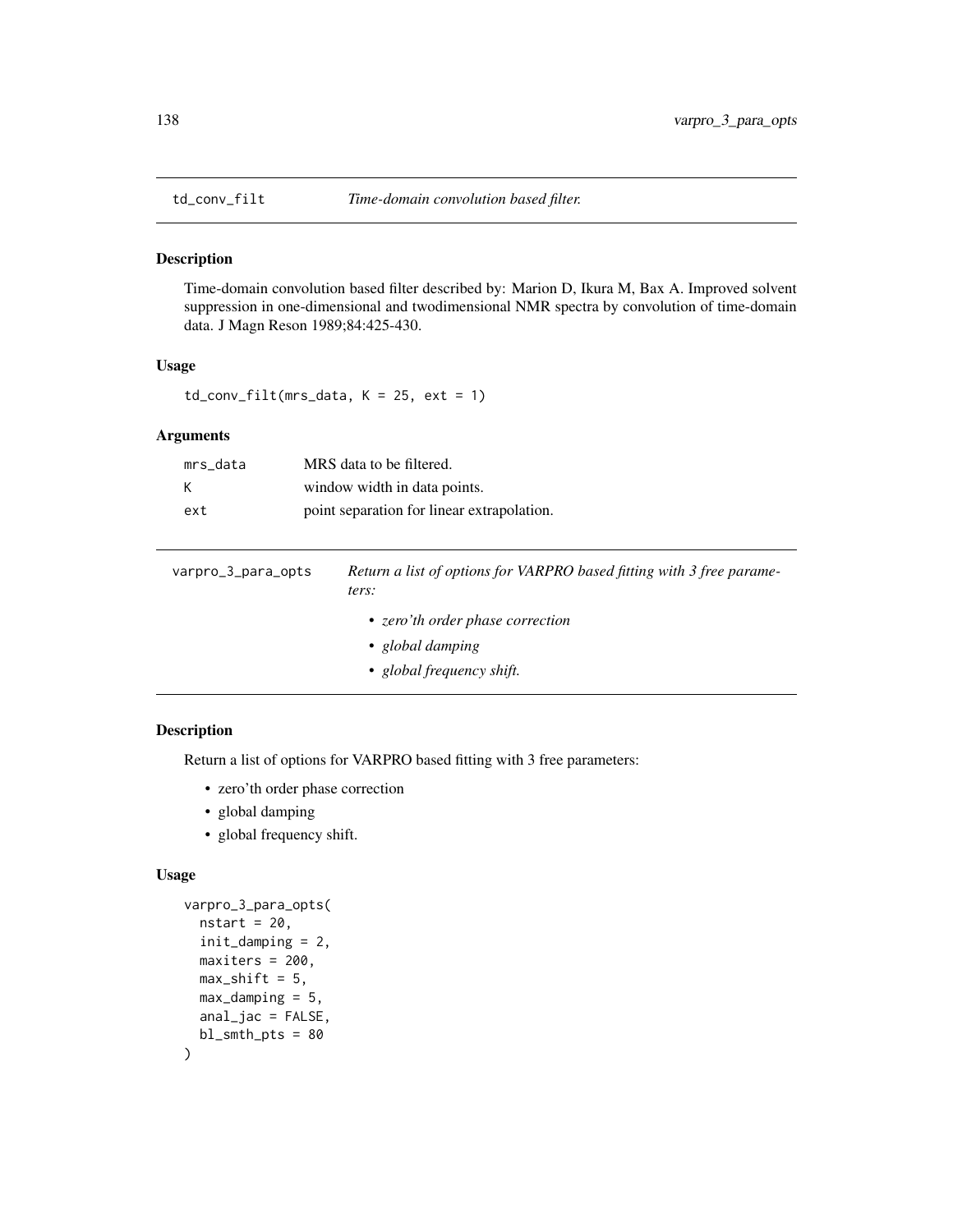## varpro\_opts 139

## Arguments

| nstart       | position in the time-domain to start fitting, units of data points.           |
|--------------|-------------------------------------------------------------------------------|
| init_damping | starting value for the global Gaussian line-broadening term - measured in Hz. |
| maxiters     | maximum number of levmar iterations to perform.                               |
| max_shift    | maximum global shift allowed, measured in Hz.                                 |
| max_damping  | maximum damping allowed, FWHM measured in Hz.                                 |
| anal_jac     | option to use the analytic or numerical Jacobian (logical).                   |
| bl_smth_pts  | number of data points to use in the baseline smoothing calculation.           |

## Value

list of options.

| varpro_opts | Return a list of options for VARPRO based fitting. |
|-------------|----------------------------------------------------|
|-------------|----------------------------------------------------|

## Description

Return a list of options for VARPRO based fitting.

## Usage

```
varpro_opts(
 nstart = 20,
 init_g_damping = 2,
 maxiters = 200,
 max\_shift = 5,
 max_g_damping = 5,
 max_ind_damping = 5,
 anal_jac = TRUE,bl_smth_pts = 80
)
```
## Arguments

| position in the time-domain to start fitting, units of data points.                                |  |
|----------------------------------------------------------------------------------------------------|--|
| starting value for the global Gaussian line-broadening term - measured in Hz.<br>init_g_damping    |  |
| maximum number of levmar iterations to perform.                                                    |  |
| maximum shift allowed to each element in the basis set, measured in Hz.                            |  |
| maximum permitted global Gaussian line-broadening.                                                 |  |
| max_ind_damping                                                                                    |  |
| maximum permitted Lorentzian line-broadening for each element in the basis<br>set, measured in Hz. |  |
| option to use the analytic or numerical Jacobian (logical).                                        |  |
| number of data points to use in the baseline smoothing calculation.                                |  |
|                                                                                                    |  |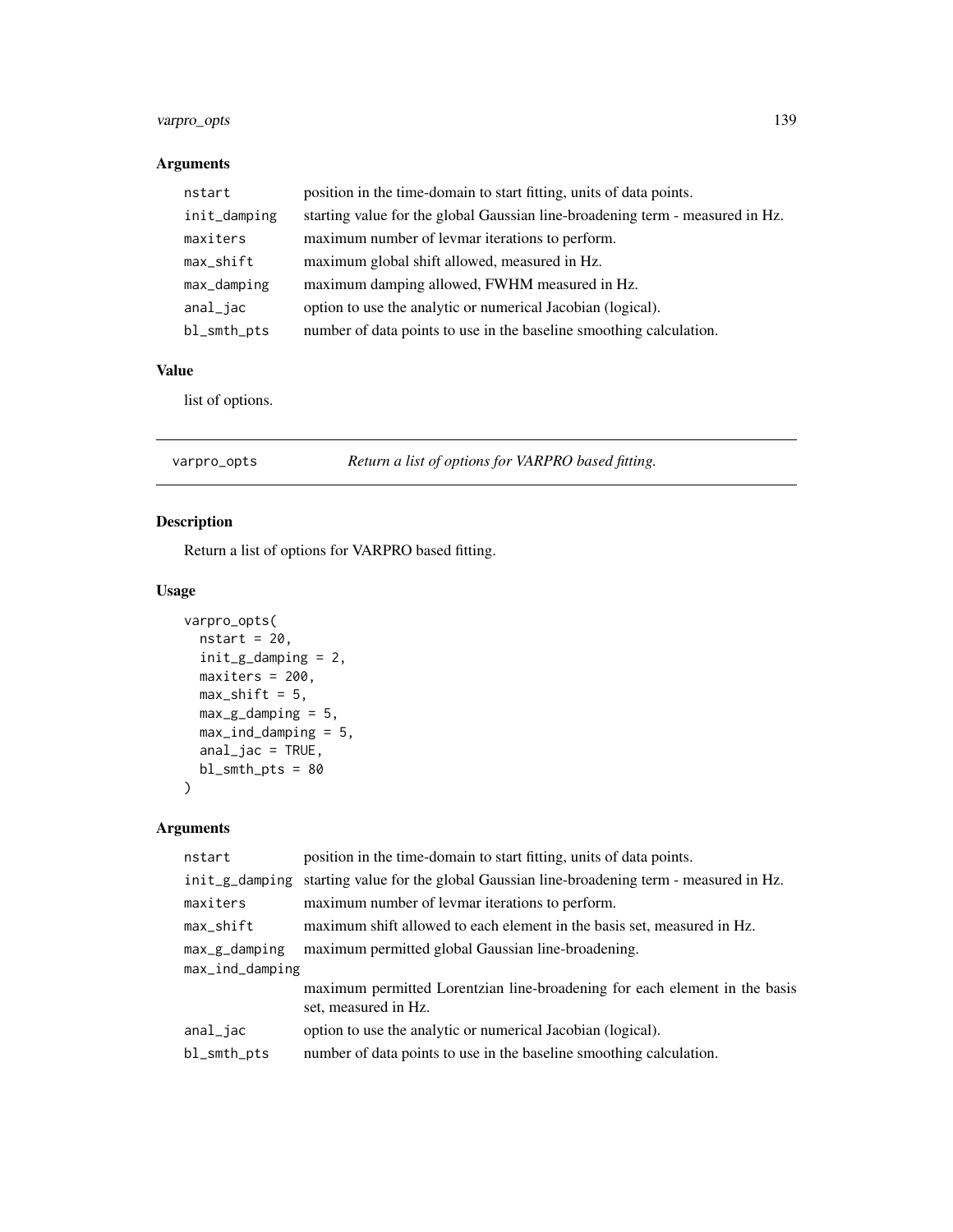## Value

list of options.

## Examples

```
varpro_opts(nstart = 10)
```
vec2mrs\_data *Convert a vector into a mrs\_data object.*

## Description

Convert a vector into a mrs\_data object.

## Usage

```
vec2mrs_data(
  vec,
  fs = def_f s(),
 ft = def_f(t),ref = def_ref(),nuc = def_nuc(),
 dyns = 1,
  fd = FALSE)
```
## Arguments

| vec  | the data vector.                                                     |
|------|----------------------------------------------------------------------|
| fs   | sampling frequency in Hz.                                            |
| ft   | transmitter frequency in Hz.                                         |
| ref  | reference value for ppm scale.                                       |
| nuc  | resonant nucleus.                                                    |
| dyns | replicate the data across the dynamic dimension.                     |
| fd   | flag to indicate if the matrix is in the frequency domain (logical). |

## Value

mrs\_data object.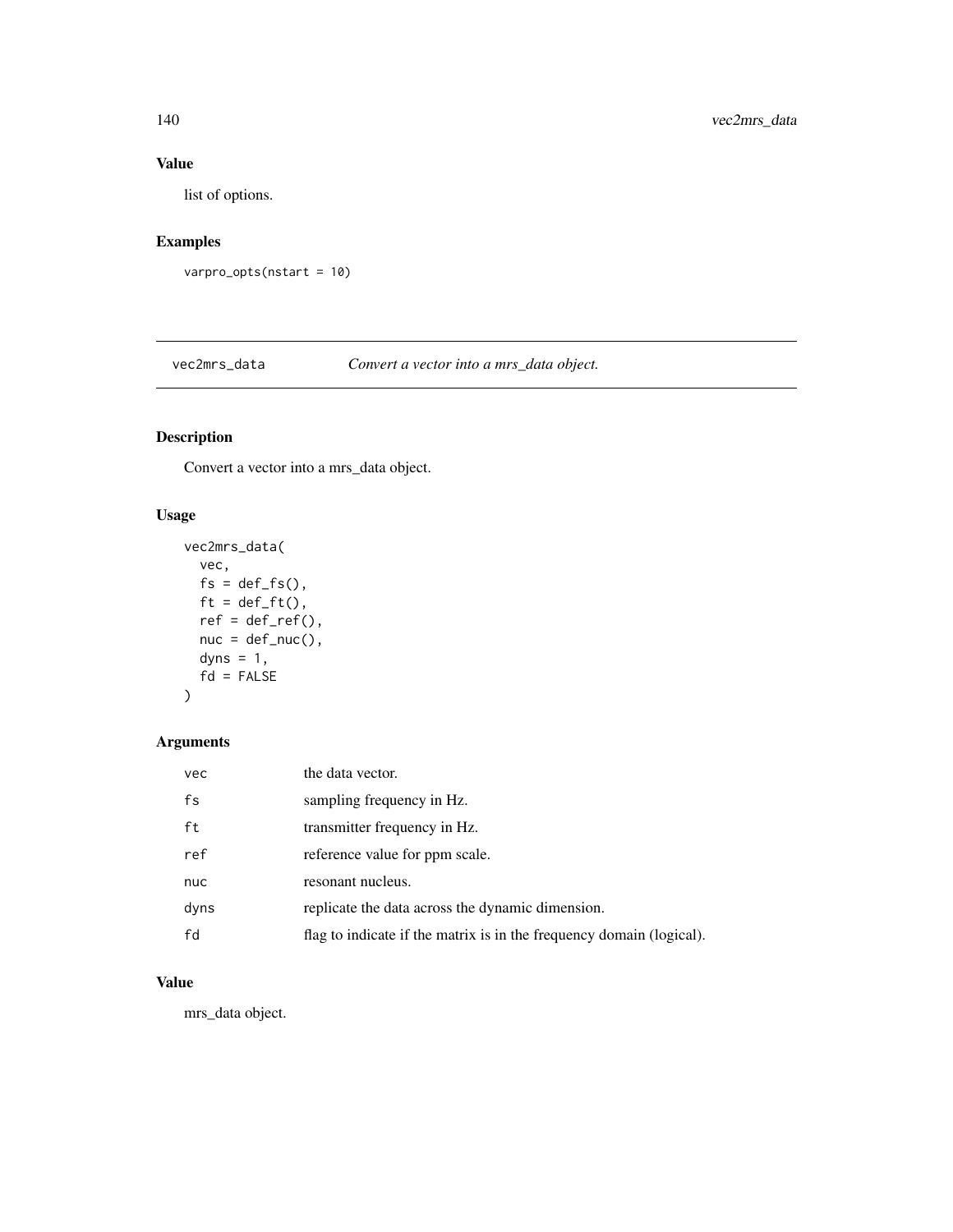Write a basis object to an LCModel .basis formatted file.

## Usage

```
write_basis(basis, basis_file, fwhmba = 0.1)
```
## Arguments

| basis      | basis object to be exported.        |
|------------|-------------------------------------|
| basis file | path to basis file to be generated. |
| fwhmba     | parameter used by LCModel.          |

write\_basis\_tqn *Generate a basis file using TARQUIN.*

## Description

Generate a basis file using TARQUIN.

## Usage

write\_basis\_tqn(basis\_file, metab\_data, opts = NULL)

## Arguments

| basis file | filename of the basis file to be generated.              |
|------------|----------------------------------------------------------|
| metab data | MRS data object to match the generated basis parameters. |
| opts       | list of options to pass to TARQUIN.                      |

## Examples

```
## Not run:
write_basis_tqn('test.basis',mrs_data,c("--echo","0.04"))
## End(Not run)
```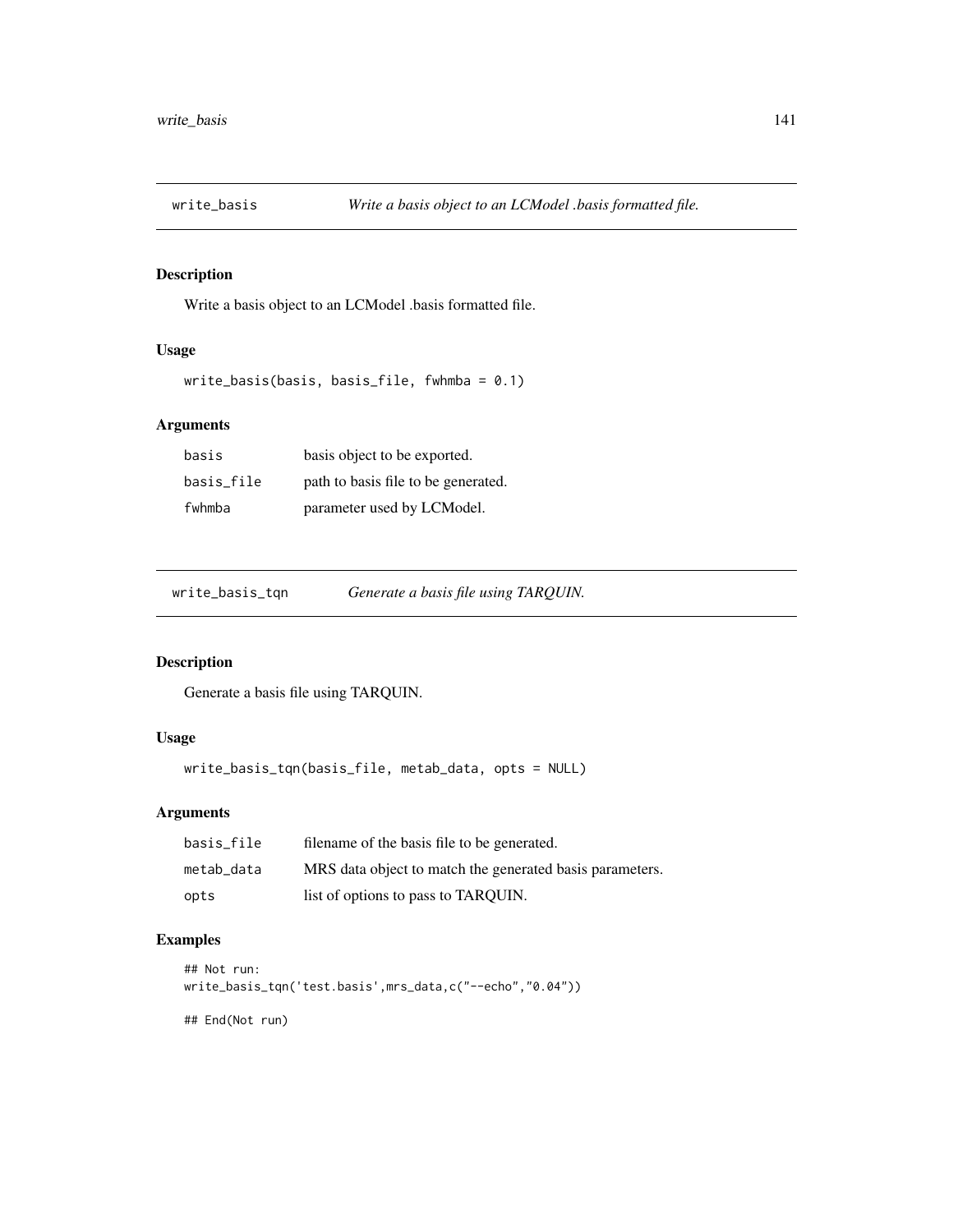Write MRS data object to file.

## Usage

write\_mrs(fname, mrs\_data, format = NULL)

## Arguments

| fname    | the filename of the output.                                                                                                                                                         |
|----------|-------------------------------------------------------------------------------------------------------------------------------------------------------------------------------------|
| mrs_data | object to be written to file.                                                                                                                                                       |
| format   | string describing the data format. Must be one of the following : "nifti", "dpt",<br>"lom raw", "rds". If not specified, the format will be guessed from the filename<br>extension. |

| write_mrs_nifti |  | Write MRS data object to file in NIFTI format. |
|-----------------|--|------------------------------------------------|
|                 |  |                                                |

# Description

Write MRS data object to file in NIFTI format.

## Usage

```
write_mrs_nifti(fname, mrs_data)
```
## Arguments

| fname    | the filename of the output NIFTI MRS data. |
|----------|--------------------------------------------|
| mrs_data | object to be written to file.              |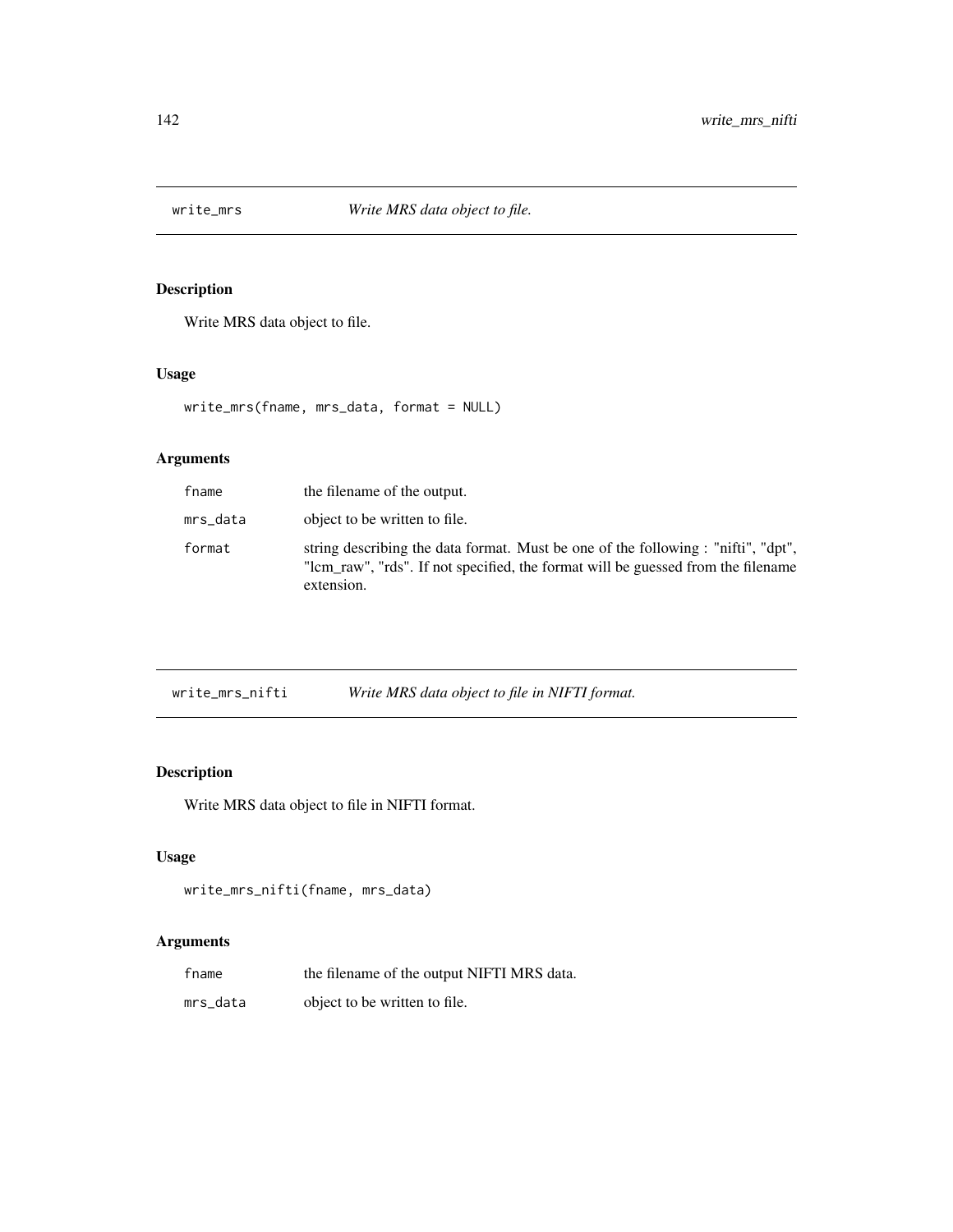Zero all non-zero-order coherences.

## Usage

zero\_nzoc(sys, rho)

## Arguments

| sys | spin system object. |
|-----|---------------------|
| rho | density matrix.     |

## Value

density matrix.

zf *Zero-fill MRS data in the time domain.*

## Description

Zero-fill MRS data in the time domain.

## Usage

```
zf(x, factor = 2)## S3 method for class 'mrs_data'
zf(x, factor = 2)## S3 method for class 'basis_set'
zf(x, factor = 2)
```
## Arguments

|        | input mrs_data or basis_set object.                                                     |
|--------|-----------------------------------------------------------------------------------------|
| factor | zero-filling factor, factor of 2 returns a dataset with twice the original data points. |

#### Value

zero-filled data.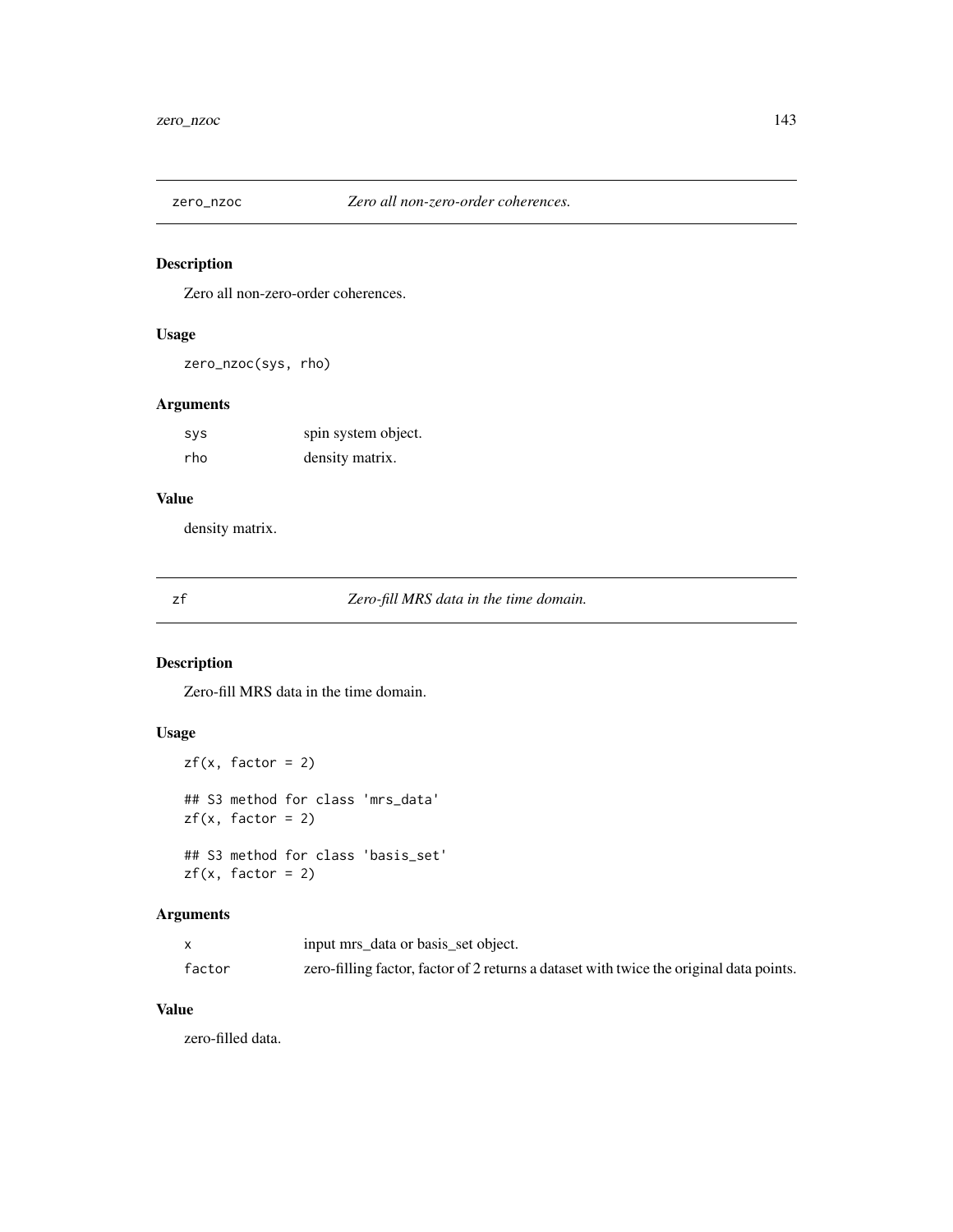Zero-fill MRSI data in the k-space x-y direction.

## Usage

zf\_xy(mrs\_data, factor = 2)

## Arguments

| mrs data | MRSI data.                                                                                                                                                                  |
|----------|-----------------------------------------------------------------------------------------------------------------------------------------------------------------------------|
| factor   | zero-filling factor, a factor of 2 returns a dataset with twice the original points in<br>the x-y directions. Factors smaller than one are permitted, such that a factor of |
|          | 0.5 returns half the k-space points in the x-y directions.                                                                                                                  |

## Value

zero-filled data.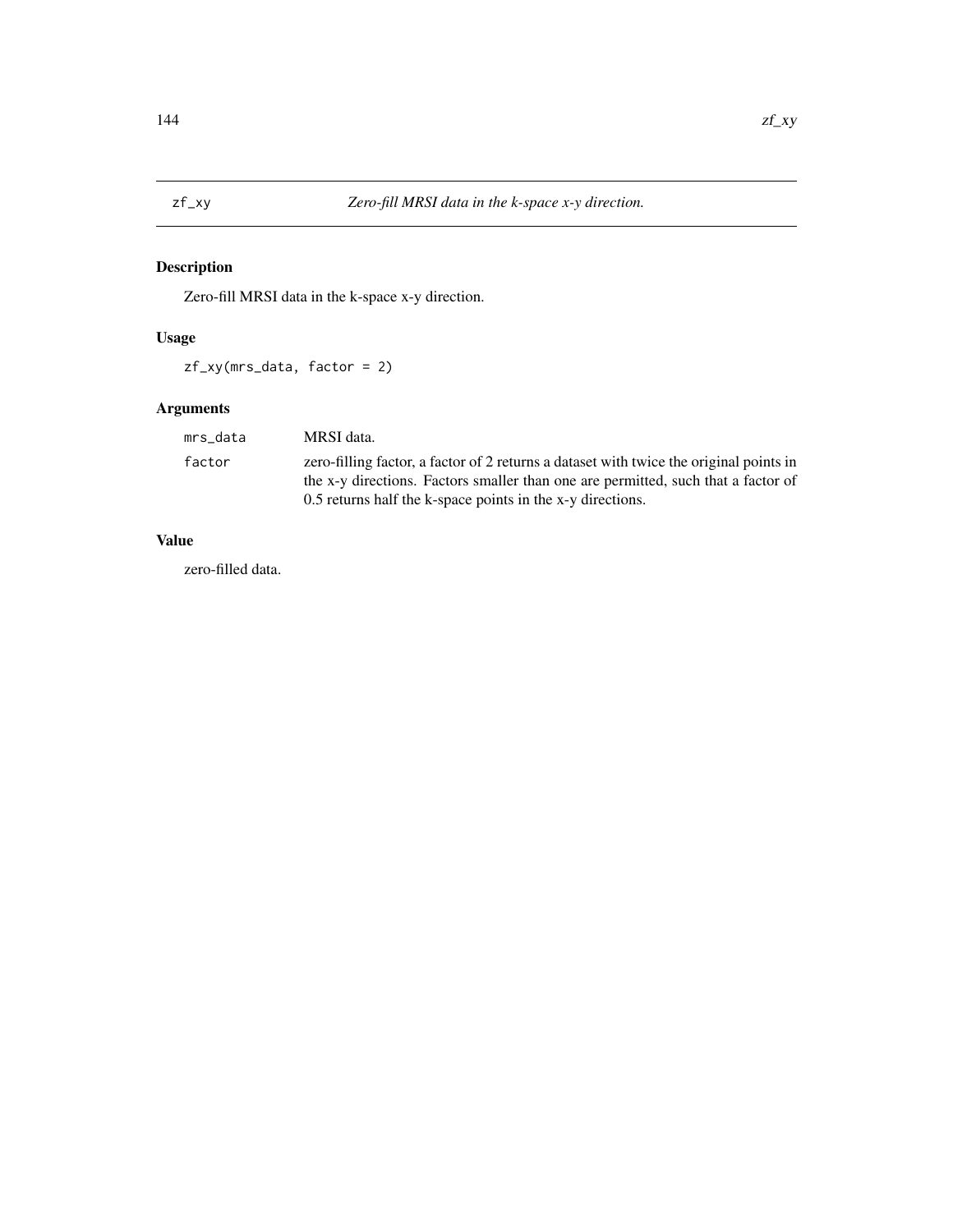## Index

∗ datasets spant\_mpress\_drift, [131](#page-130-0) abfit\_opts, [8](#page-7-0) acquire, [10](#page-9-0) align, [11](#page-10-0) apodise\_xy, [12](#page-11-0) append\_basis, [12](#page-11-0) append\_coils, [13](#page-12-0) append\_dyns, [13](#page-12-0) apply\_axes, [14](#page-13-0) apply\_mrs, [14](#page-13-0) apply\_pvc, [15](#page-14-0) Arg.mrs\_data, [15](#page-14-0) array2mrs\_data, [16](#page-15-0) auto\_phase, [17](#page-16-0) back\_extrap\_ar, [17](#page-16-0) basis2mrs\_data, [18](#page-17-0) bbase, [19](#page-18-0) bc\_als, [19](#page-18-0) bc\_constant, [20](#page-19-0) beta2lw, [20](#page-19-0) calc\_coil\_noise\_cor, [21](#page-20-0) calc\_coil\_noise\_sd, [21](#page-20-0) calc\_ed\_from\_lambda, [22](#page-21-0) calc\_peak\_info\_vec, [22](#page-21-0) calc\_sd\_poly, [23](#page-22-0) calc\_spec\_diff, [23](#page-22-0) calc\_spec\_snr, [24](#page-23-0) check\_lcm, [25](#page-24-0) check\_tqn, [25](#page-24-0) circ\_mask, [25](#page-24-0) collapse\_to\_dyns, [26](#page-25-0) comb\_coils, [26](#page-25-0) comb\_csv\_results, [27](#page-26-0) comb\_fits, [28](#page-27-0) comb\_metab\_ref, [28](#page-27-0) Conj.mrs\_data, [29](#page-28-0)

conv\_mrs, [29](#page-28-0) crop\_spec, [30](#page-29-0) crop\_td\_pts, [30](#page-29-0) crop\_xy, [31](#page-30-0) crossprod\_3d, [31](#page-30-0) decimate\_mrs\_fd, [32](#page-31-0) decimate\_mrs\_td, [32](#page-31-0) def\_acq\_paras, [33,](#page-32-0) *[111](#page-110-0)*, *[125,](#page-124-0) [126](#page-125-0)*, *[128](#page-127-0)*, *[130](#page-129-0)* def\_fs, [34](#page-33-0) def\_ft, [34](#page-33-0) def\_N, [34](#page-33-0) def\_nuc, [35](#page-34-0) def\_ref, [35](#page-34-0) diff\_mrs, [35](#page-34-0) downsample\_mrs\_fd, [36](#page-35-0) downsample\_mrs\_td, [36](#page-35-0) ecc, [37](#page-36-0) est\_noise\_sd, [37](#page-36-0) fd2td, [38](#page-37-0) fd\_conv\_filt, [38](#page-37-0) fit\_amps, [39](#page-38-0) fit\_diags, [39](#page-38-0) fit\_mrs, [40](#page-39-0) fit\_res2csv, [41](#page-40-0) fp\_phase, [41](#page-40-0) fp\_phase\_correct, [42](#page-41-0) fp\_scale, [42](#page-41-0) fs, [43](#page-42-0) ft\_shift, [43](#page-42-0) ft\_shift\_mat, [44](#page-43-0) gen\_F, [44](#page-43-0) gen\_F\_xy, [45](#page-44-0) get\_1h\_brain\_basis\_paras, [45](#page-44-0) get\_1h\_brain\_basis\_paras\_v1, [46](#page-45-0) get\_1h\_brain\_basis\_paras\_v2, [46](#page-45-0) get\_1h\_brain\_basis\_paras\_v3, [47](#page-46-0)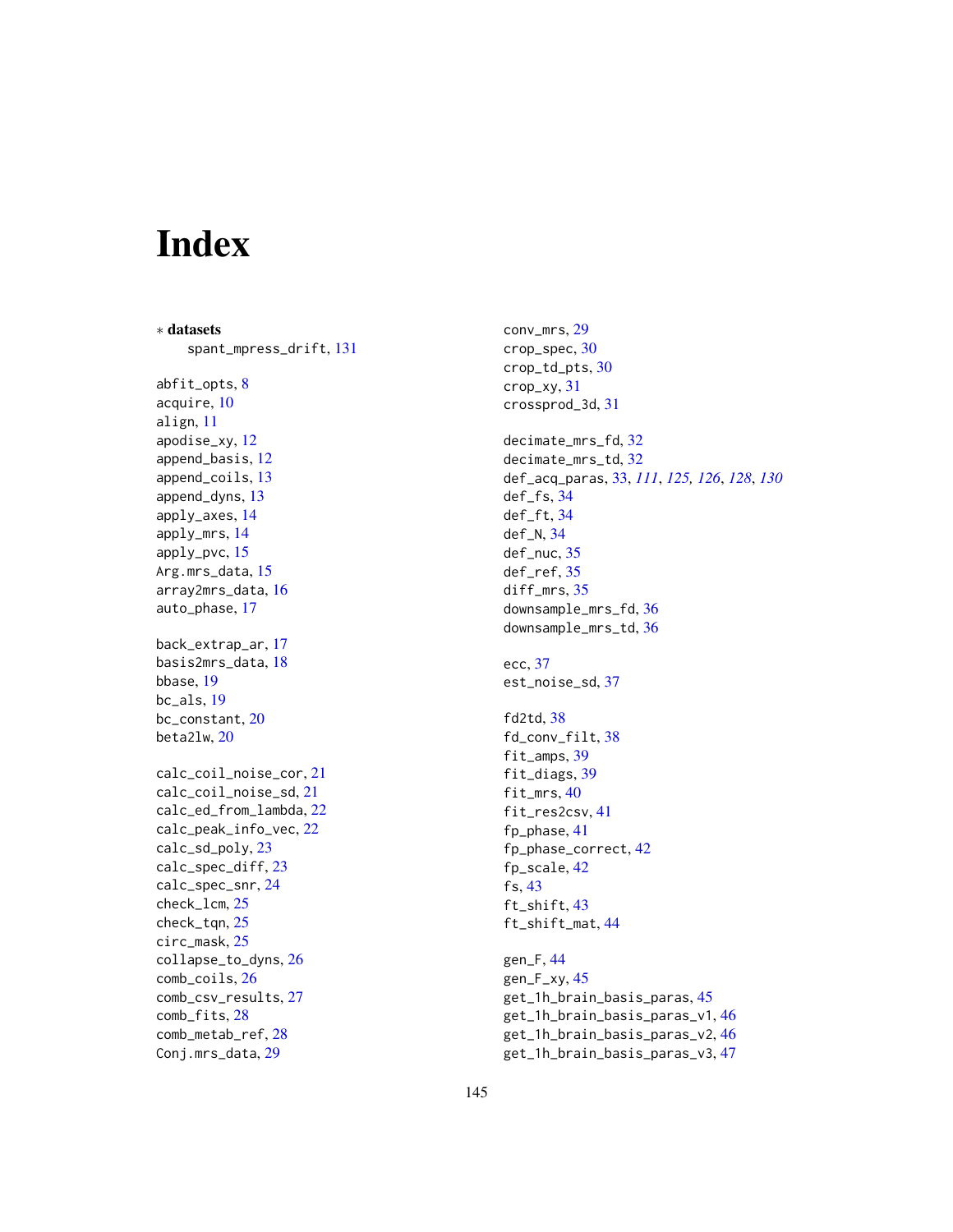## 146 INDEX

get\_2d\_psf , [47](#page-46-0) get\_acq\_paras , [48](#page-47-0) get\_dyns , [48](#page-47-0) get\_even\_dyns , [49](#page-48-0) get\_fh\_dyns , [49](#page-48-0) get\_fit\_map , [50](#page-49-0) get\_fit\_table , [50](#page-49-0) get\_fp , [51](#page-50-0) get\_guassian\_pulse , [51](#page-50-0) get\_metab , [52](#page-51-0) get\_mol\_names , [52](#page-51-0) get\_mol\_paras , [53](#page-52-0) get\_mrsi2d\_seg , [53](#page-52-0) get\_mrsi\_voi,<mark>[54](#page-53-0)</mark> get\_mrsi\_voxel , [54](#page-53-0) get\_mrsi\_voxel\_xy\_psf , [55](#page-54-0) get\_odd\_dyns , [55](#page-54-0) get\_ref , [56](#page-55-0) get\_seg\_ind , [56](#page-55-0) get\_sh\_dyns , [57](#page-56-0) get\_slice , [57](#page-56-0) get\_subset , [58](#page-57-0) get\_svs\_voi , [59](#page-58-0) get\_td\_amp , [59](#page-58-0) get\_uncoupled\_mol , [60](#page-59-0) get\_voi\_cog, [60](#page-59-0) get\_voi\_seg , [61](#page-60-0) get\_voi\_seg\_psf , [61](#page-60-0) get\_voxel , [62](#page-61-0) grid\_shift\_xy , [63](#page-62-0) gridplot , [62](#page-61-0) gridplot.mrs\_data , [63](#page-62-0) hsvd , [64](#page-63-0) hsvd\_filt , [65](#page-64-0) hsvd\_vec, [65](#page-64-0) hz , [66](#page-65-0) ift\_shift , [66](#page-65-0) ift\_shift\_mat , [67](#page-66-0) Im.mrs\_data, [67](#page-66-0) image.mrs\_data , [68](#page-67-0) img2kspace\_xy , [69](#page-68-0) int\_spec , [70](#page-69-0) interleave\_dyns , [69](#page-68-0) inv\_even\_dyns , [70](#page-69-0) inv\_odd\_dyns , [71](#page-70-0)

is\_fd , [71](#page-70-0)

kspace2img\_xy,[72](#page-71-0) l2\_reg , [72](#page-71-0) lb , [73](#page-72-0) lw2alpha , [73](#page-72-0) lw2beta , [74](#page-73-0) mask\_dyns , [74](#page-73-0) mask\_xy , [75](#page-74-0) mask\_xy\_mat , [75](#page-74-0) mat2mrs\_data,7<mark>6</mark> max\_mrs , [76](#page-75-0) max\_mrs\_interp , [77](#page-76-0) mean.mrs\_data,[77](#page-76-0) mean\_dyn\_blocks , [78](#page-77-0) mean\_dyn\_pairs , [79](#page-78-0) mean\_dyns , [78](#page-77-0) median\_dyns , [79](#page-78-0) Mod.mrs\_data, <mark>[80](#page-79-0)</mark> mrs\_data2basis,  $80$ mrs\_data2mat, [81](#page-80-0) mrs\_data2vec, [81](#page-80-0) mvfftshift, [82](#page-81-0) mvifftshift, [82](#page-81-0) n2coord, [83](#page-82-0) Ncoils, [83](#page-82-0) Ndyns, [83](#page-82-0) nifti\_flip\_lr , [84](#page-83-0) norm\_mrs , [84](#page-83-0) Npts, [85](#page-84-0) Nspec, [85](#page-84-0) Nx , [85](#page-84-0) Ny , [86](#page-85-0) Nz , [86](#page-85-0) ortho3 , [86](#page-85-0) ortho3\_int , [88](#page-87-0) peak\_info , [88](#page-87-0) pg\_extrap\_xy, <mark>[89](#page-88-0)</mark> phase, [90](#page-89-0) plot.fit\_result , [90](#page-89-0) plot.mrs\_data , [91](#page-90-0) plot\_bc , [93](#page-92-0) plot\_slice\_fit , [93](#page-92-0) plot\_slice\_fit\_inter , [94](#page-93-0) plot\_slice\_map , [95](#page-94-0) plot\_slice\_map\_inter , [96](#page-95-0)